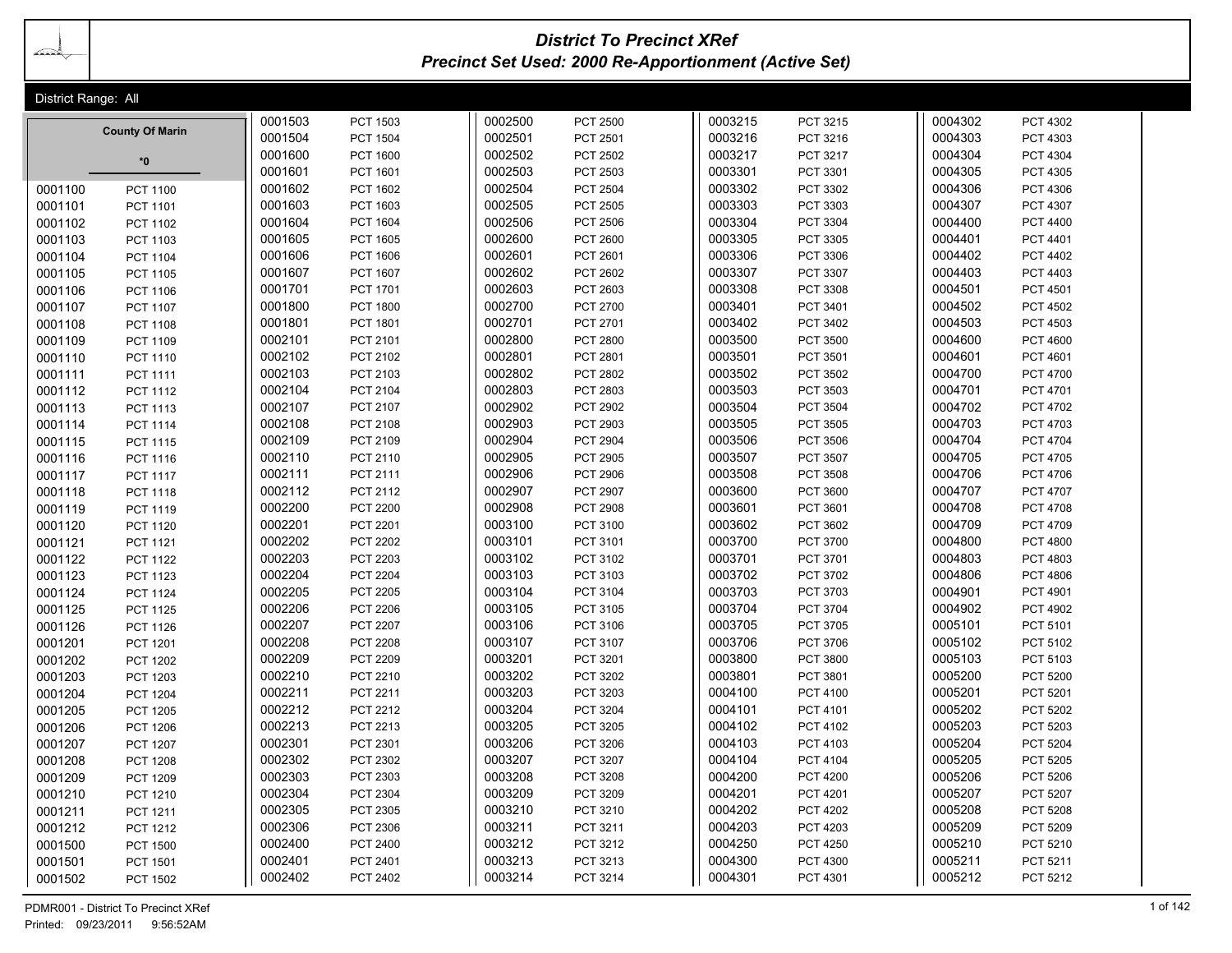| District Range: All |                     |
|---------------------|---------------------|
| 0005213             | PCT 5213            |
| 0005214             | PCT 5214            |
| 0005215             | PCT 5215            |
| 0005216             | PCT 5216            |
| 0005217             | PCT 5217            |
| 0005218             | PCT 5218            |
| 0005219             | PCT 5219            |
| 0005220             | PCT 5220            |
| 0005221             | PCT 5221            |
| 0005222             | PCT 5222            |
| 0005223             | PCT 5223            |
| 0005224             | <b>PCT 5224</b>     |
| 0005225             | PCT 5225            |
| 0005226             | PCT 5226            |
| 0005227             | PCT 5227            |
| 0005228             | PCT 5228            |
| 0005300             | PCT 5300            |
| 0005301             | PCT 5301            |
| 0005302             | PCT 5302            |
| 0005303             | PCT 5303            |
| 0005304             | PCT 5304            |
| 0005305             | PCT 5305            |
| 248                 | Precincts           |
|                     | 0 Portion Precincts |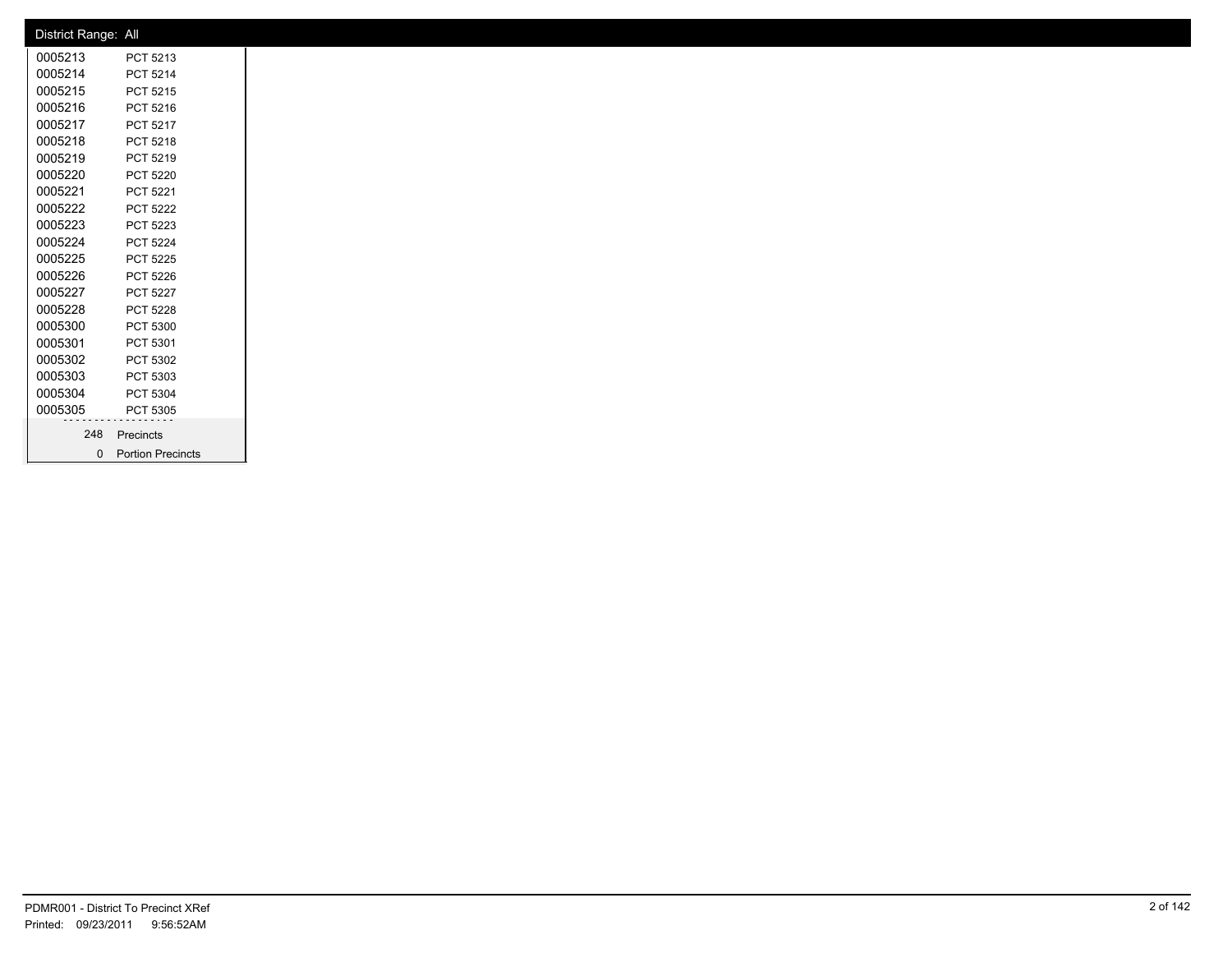| 0001602<br>0003402<br>PCT 1602<br>0002601<br>PCT 2601<br>0004701<br>PCT 3402<br>PCT 4701<br>6th Congressional District<br>0001603<br>0002602<br>0003500<br>0004702<br>PCT 1603<br><b>PCT 2602</b><br>PCT 3500<br><b>PCT 4702</b><br>0001604<br><b>PCT 1604</b><br>0002603<br>PCT 2603<br>0003501<br>PCT 3501<br>0004703<br>PCT 4703<br>*106<br>0001605<br>0002700<br>0003502<br>0004704<br>PCT 1605<br>PCT 2700<br>PCT 3502<br>PCT 4704<br>0001606<br>0002701<br>0003503<br>0004705<br>PCT 1606<br>PCT 2701<br>PCT 3503<br>PCT 4705<br>0001100<br><b>PCT 1100</b><br>0003504<br>0001607<br><b>PCT 1607</b><br>0002800<br><b>PCT 2800</b><br>PCT 3504<br>0004706<br>PCT 4706<br>0001101<br>PCT 1101<br>0002801<br>0003505<br>0004707<br>0001701<br>PCT 1701<br>PCT 2801<br>PCT 3505<br>PCT 4707<br>0001102<br>PCT 1102<br>0001800<br><b>PCT 1800</b><br>0002802<br><b>PCT 2802</b><br>0003506<br>PCT 3506<br>0004708<br><b>PCT 4708</b><br>0001103<br>PCT 1103<br>0001801<br>0002803<br>0003507<br>0004709<br>PCT 1801<br>PCT 2803<br>PCT 3507<br>PCT 4709<br>0001104<br>PCT 1104<br>0002101<br>0002902<br>0003508<br>0004800<br>PCT 2101<br><b>PCT 2902</b><br>PCT 3508<br><b>PCT 4800</b><br>0001105<br>PCT 1105<br>0002102<br>0002903<br>0003600<br>0004803<br>PCT 2102<br>PCT 2903<br>PCT 3600<br>PCT 4803<br>0001106<br>PCT 1106 |  |
|--------------------------------------------------------------------------------------------------------------------------------------------------------------------------------------------------------------------------------------------------------------------------------------------------------------------------------------------------------------------------------------------------------------------------------------------------------------------------------------------------------------------------------------------------------------------------------------------------------------------------------------------------------------------------------------------------------------------------------------------------------------------------------------------------------------------------------------------------------------------------------------------------------------------------------------------------------------------------------------------------------------------------------------------------------------------------------------------------------------------------------------------------------------------------------------------------------------------------------------------------------------------------------------------------------------------------------------|--|
|                                                                                                                                                                                                                                                                                                                                                                                                                                                                                                                                                                                                                                                                                                                                                                                                                                                                                                                                                                                                                                                                                                                                                                                                                                                                                                                                      |  |
|                                                                                                                                                                                                                                                                                                                                                                                                                                                                                                                                                                                                                                                                                                                                                                                                                                                                                                                                                                                                                                                                                                                                                                                                                                                                                                                                      |  |
|                                                                                                                                                                                                                                                                                                                                                                                                                                                                                                                                                                                                                                                                                                                                                                                                                                                                                                                                                                                                                                                                                                                                                                                                                                                                                                                                      |  |
|                                                                                                                                                                                                                                                                                                                                                                                                                                                                                                                                                                                                                                                                                                                                                                                                                                                                                                                                                                                                                                                                                                                                                                                                                                                                                                                                      |  |
|                                                                                                                                                                                                                                                                                                                                                                                                                                                                                                                                                                                                                                                                                                                                                                                                                                                                                                                                                                                                                                                                                                                                                                                                                                                                                                                                      |  |
|                                                                                                                                                                                                                                                                                                                                                                                                                                                                                                                                                                                                                                                                                                                                                                                                                                                                                                                                                                                                                                                                                                                                                                                                                                                                                                                                      |  |
|                                                                                                                                                                                                                                                                                                                                                                                                                                                                                                                                                                                                                                                                                                                                                                                                                                                                                                                                                                                                                                                                                                                                                                                                                                                                                                                                      |  |
|                                                                                                                                                                                                                                                                                                                                                                                                                                                                                                                                                                                                                                                                                                                                                                                                                                                                                                                                                                                                                                                                                                                                                                                                                                                                                                                                      |  |
|                                                                                                                                                                                                                                                                                                                                                                                                                                                                                                                                                                                                                                                                                                                                                                                                                                                                                                                                                                                                                                                                                                                                                                                                                                                                                                                                      |  |
|                                                                                                                                                                                                                                                                                                                                                                                                                                                                                                                                                                                                                                                                                                                                                                                                                                                                                                                                                                                                                                                                                                                                                                                                                                                                                                                                      |  |
|                                                                                                                                                                                                                                                                                                                                                                                                                                                                                                                                                                                                                                                                                                                                                                                                                                                                                                                                                                                                                                                                                                                                                                                                                                                                                                                                      |  |
| 0002103<br>0002904<br>0003601<br>0004806<br>PCT 2103<br><b>PCT 2904</b><br>PCT 3601<br><b>PCT 4806</b><br>0001107<br>PCT 1107                                                                                                                                                                                                                                                                                                                                                                                                                                                                                                                                                                                                                                                                                                                                                                                                                                                                                                                                                                                                                                                                                                                                                                                                        |  |
| 0002104<br>PCT 2104<br>0002905<br>PCT 2905<br>0003602<br>PCT 3602<br>0004901<br>PCT 4901<br>0001108<br><b>PCT 1108</b>                                                                                                                                                                                                                                                                                                                                                                                                                                                                                                                                                                                                                                                                                                                                                                                                                                                                                                                                                                                                                                                                                                                                                                                                               |  |
| 0002107<br>PCT 2107<br>0002906<br>0003700<br>0004902<br><b>PCT 2906</b><br>PCT 3700<br><b>PCT 4902</b><br>0001109<br>PCT 1109                                                                                                                                                                                                                                                                                                                                                                                                                                                                                                                                                                                                                                                                                                                                                                                                                                                                                                                                                                                                                                                                                                                                                                                                        |  |
| 0002108<br>0002907<br>0003701<br>0005101<br>PCT 5101<br>0001110<br>PCT 2108<br>PCT 2907<br>PCT 3701<br>PCT 1110                                                                                                                                                                                                                                                                                                                                                                                                                                                                                                                                                                                                                                                                                                                                                                                                                                                                                                                                                                                                                                                                                                                                                                                                                      |  |
| 0002109<br>0002908<br>0003702<br>0005102<br>PCT 2109<br><b>PCT 2908</b><br>PCT 3702<br>PCT 5102<br>0001111<br><b>PCT 1111</b>                                                                                                                                                                                                                                                                                                                                                                                                                                                                                                                                                                                                                                                                                                                                                                                                                                                                                                                                                                                                                                                                                                                                                                                                        |  |
| 0003100<br>0003703<br>0005103<br>0002110<br>PCT 2110<br>PCT 3100<br>PCT 3703<br>PCT 5103<br>0001112<br>PCT 1112                                                                                                                                                                                                                                                                                                                                                                                                                                                                                                                                                                                                                                                                                                                                                                                                                                                                                                                                                                                                                                                                                                                                                                                                                      |  |
| 0002111<br>PCT 2111<br>0003101<br>PCT 3101<br>0003704<br>PCT 3704<br>0005200<br><b>PCT 5200</b><br>0001113<br>PCT 1113                                                                                                                                                                                                                                                                                                                                                                                                                                                                                                                                                                                                                                                                                                                                                                                                                                                                                                                                                                                                                                                                                                                                                                                                               |  |
| 0002112<br>0003102<br>0003705<br>0005201<br>PCT 2112<br>PCT 3102<br>PCT 3705<br>PCT 5201<br>0001114<br>PCT 1114                                                                                                                                                                                                                                                                                                                                                                                                                                                                                                                                                                                                                                                                                                                                                                                                                                                                                                                                                                                                                                                                                                                                                                                                                      |  |
| 0002200<br>0003103<br>0003706<br>0005202<br><b>PCT 2200</b><br>PCT 3103<br>PCT 3706<br><b>PCT 5202</b><br>0001115<br>PCT 1115                                                                                                                                                                                                                                                                                                                                                                                                                                                                                                                                                                                                                                                                                                                                                                                                                                                                                                                                                                                                                                                                                                                                                                                                        |  |
| 0002201<br>0003104<br>0003800<br>PCT 2201<br>PCT 3104<br>PCT 3800<br>0005203<br>PCT 5203<br>0001116<br>PCT 1116                                                                                                                                                                                                                                                                                                                                                                                                                                                                                                                                                                                                                                                                                                                                                                                                                                                                                                                                                                                                                                                                                                                                                                                                                      |  |
| 0002202<br>0003105<br>0003801<br>0005204<br><b>PCT 2202</b><br>PCT 3105<br>PCT 3801<br><b>PCT 5204</b><br>0001117<br><b>PCT 1117</b>                                                                                                                                                                                                                                                                                                                                                                                                                                                                                                                                                                                                                                                                                                                                                                                                                                                                                                                                                                                                                                                                                                                                                                                                 |  |
| PCT 2203<br>0002203<br>0003106<br>PCT 3106<br>0004100<br>PCT 4100<br>0005205<br><b>PCT 5205</b><br>0001118<br>PCT 1118                                                                                                                                                                                                                                                                                                                                                                                                                                                                                                                                                                                                                                                                                                                                                                                                                                                                                                                                                                                                                                                                                                                                                                                                               |  |
| 0002204<br><b>PCT 2204</b><br>0003107<br>0004101<br>0005206<br>PCT 3107<br>PCT 4101<br>PCT 5206<br>0001119<br>PCT 1119                                                                                                                                                                                                                                                                                                                                                                                                                                                                                                                                                                                                                                                                                                                                                                                                                                                                                                                                                                                                                                                                                                                                                                                                               |  |
| 0002205<br>0003201<br>0004102<br>0005207<br>0001120<br><b>PCT 2205</b><br>PCT 3201<br>PCT 4102<br>PCT 5207<br><b>PCT 1120</b>                                                                                                                                                                                                                                                                                                                                                                                                                                                                                                                                                                                                                                                                                                                                                                                                                                                                                                                                                                                                                                                                                                                                                                                                        |  |
| 0002206<br>0003202<br>0004103<br>0005208<br><b>PCT 2206</b><br>PCT 3202<br>PCT 4103<br><b>PCT 5208</b><br>0001121<br><b>PCT 1121</b>                                                                                                                                                                                                                                                                                                                                                                                                                                                                                                                                                                                                                                                                                                                                                                                                                                                                                                                                                                                                                                                                                                                                                                                                 |  |
| 0002207<br>0003203<br>0004104<br>0005209<br><b>PCT 2207</b><br>PCT 3203<br>PCT 4104<br>PCT 5209<br>0001122<br>PCT 1122                                                                                                                                                                                                                                                                                                                                                                                                                                                                                                                                                                                                                                                                                                                                                                                                                                                                                                                                                                                                                                                                                                                                                                                                               |  |
| <b>PCT 2208</b><br>0002208<br>0003204<br>PCT 3204<br>0004200<br><b>PCT 4200</b><br>0005210<br>PCT 5210<br>0001123<br>PCT 1123                                                                                                                                                                                                                                                                                                                                                                                                                                                                                                                                                                                                                                                                                                                                                                                                                                                                                                                                                                                                                                                                                                                                                                                                        |  |
| 0002209<br><b>PCT 2209</b><br>0003205<br>0004201<br>0005211<br>PCT 3205<br>PCT 4201<br>PCT 5211<br>0001124<br><b>PCT 1124</b>                                                                                                                                                                                                                                                                                                                                                                                                                                                                                                                                                                                                                                                                                                                                                                                                                                                                                                                                                                                                                                                                                                                                                                                                        |  |
| 0002210<br>0003206<br>0004202<br>0005212<br>PCT 2210<br>PCT 3206<br><b>PCT 4202</b><br>PCT 5212<br>0001125<br><b>PCT 1125</b>                                                                                                                                                                                                                                                                                                                                                                                                                                                                                                                                                                                                                                                                                                                                                                                                                                                                                                                                                                                                                                                                                                                                                                                                        |  |
| 0002211<br>0003207<br>0004203<br>0005213<br>PCT 2211<br>PCT 3207<br>PCT 4203<br>PCT 5213<br>0001126<br><b>PCT 1126</b>                                                                                                                                                                                                                                                                                                                                                                                                                                                                                                                                                                                                                                                                                                                                                                                                                                                                                                                                                                                                                                                                                                                                                                                                               |  |
| 0002212<br>0003208<br>0004250<br>0005214<br>0001201<br>PCT 2212<br>PCT 3208<br><b>PCT 4250</b><br>PCT 5214<br>PCT 1201                                                                                                                                                                                                                                                                                                                                                                                                                                                                                                                                                                                                                                                                                                                                                                                                                                                                                                                                                                                                                                                                                                                                                                                                               |  |
| 0002213<br>PCT 2213<br>0003209<br>PCT 3209<br>0004300<br>PCT 4300<br>0005215<br>PCT 5215<br>0001202<br>PCT 1202                                                                                                                                                                                                                                                                                                                                                                                                                                                                                                                                                                                                                                                                                                                                                                                                                                                                                                                                                                                                                                                                                                                                                                                                                      |  |
| 0002301<br>PCT 2301<br>0003210<br>0004301<br>0005216<br>PCT 3210<br>PCT 4301<br>PCT 5216<br>0001203<br>PCT 1203                                                                                                                                                                                                                                                                                                                                                                                                                                                                                                                                                                                                                                                                                                                                                                                                                                                                                                                                                                                                                                                                                                                                                                                                                      |  |
| 0002302<br>0003211<br>0004302<br>0005217<br>0001204<br>PCT 2302<br>PCT 3211<br>PCT 4302<br>PCT 5217<br><b>PCT 1204</b>                                                                                                                                                                                                                                                                                                                                                                                                                                                                                                                                                                                                                                                                                                                                                                                                                                                                                                                                                                                                                                                                                                                                                                                                               |  |
| 0002303<br>0003212<br>0004303<br>PCT 2303<br>PCT 3212<br>PCT 4303<br>0005218<br>0001205<br>PCT 5218<br><b>PCT 1205</b>                                                                                                                                                                                                                                                                                                                                                                                                                                                                                                                                                                                                                                                                                                                                                                                                                                                                                                                                                                                                                                                                                                                                                                                                               |  |
| 0002304<br>0003213<br>0004304<br>0005219<br>PCT 2304<br>PCT 3213<br>PCT 4304<br>PCT 5219<br>0001206<br><b>PCT 1206</b>                                                                                                                                                                                                                                                                                                                                                                                                                                                                                                                                                                                                                                                                                                                                                                                                                                                                                                                                                                                                                                                                                                                                                                                                               |  |
| 0002305<br>PCT 2305<br>0003214<br>PCT 3214<br>0004305<br>PCT 4305<br>0005220<br><b>PCT 5220</b><br>0001207<br>PCT 1207                                                                                                                                                                                                                                                                                                                                                                                                                                                                                                                                                                                                                                                                                                                                                                                                                                                                                                                                                                                                                                                                                                                                                                                                               |  |
| 0002306<br>PCT 2306<br>0003215<br>0004306<br>0005221<br>PCT 3215<br>PCT 4306<br>PCT 5221<br>0001208<br><b>PCT 1208</b>                                                                                                                                                                                                                                                                                                                                                                                                                                                                                                                                                                                                                                                                                                                                                                                                                                                                                                                                                                                                                                                                                                                                                                                                               |  |
| 0002400<br>0003216<br>0004307<br>0005222<br>PCT 2400<br>PCT 3216<br>PCT 4307<br><b>PCT 5222</b><br>0001209<br><b>PCT 1209</b>                                                                                                                                                                                                                                                                                                                                                                                                                                                                                                                                                                                                                                                                                                                                                                                                                                                                                                                                                                                                                                                                                                                                                                                                        |  |
| 0001210<br>PCT 1210<br>0002401<br>PCT 2401<br>0003217<br>PCT 3217<br>0004400<br>PCT 4400<br>0005223<br>PCT 5223                                                                                                                                                                                                                                                                                                                                                                                                                                                                                                                                                                                                                                                                                                                                                                                                                                                                                                                                                                                                                                                                                                                                                                                                                      |  |
| 0002402<br>0003301<br>0004401<br>0005224<br>0001211<br>PCT 2402<br>PCT 3301<br>PCT 4401<br><b>PCT 5224</b><br>PCT 1211                                                                                                                                                                                                                                                                                                                                                                                                                                                                                                                                                                                                                                                                                                                                                                                                                                                                                                                                                                                                                                                                                                                                                                                                               |  |
| 0002500<br>0003302<br>0004402<br>0001212<br><b>PCT 2500</b><br>PCT 3302<br><b>PCT 4402</b><br>0005225<br>PCT 5225<br>PCT 1212                                                                                                                                                                                                                                                                                                                                                                                                                                                                                                                                                                                                                                                                                                                                                                                                                                                                                                                                                                                                                                                                                                                                                                                                        |  |
| 0002501<br>0003303<br>0004403<br>0005226<br>0001500<br>PCT 2501<br>PCT 3303<br>PCT 4403<br>PCT 5226<br><b>PCT 1500</b>                                                                                                                                                                                                                                                                                                                                                                                                                                                                                                                                                                                                                                                                                                                                                                                                                                                                                                                                                                                                                                                                                                                                                                                                               |  |
| 0003304<br>0002502<br>0004501<br>0005227<br>0001501<br>PCT 2502<br>PCT 3304<br>PCT 4501<br><b>PCT 5227</b><br>PCT 1501                                                                                                                                                                                                                                                                                                                                                                                                                                                                                                                                                                                                                                                                                                                                                                                                                                                                                                                                                                                                                                                                                                                                                                                                               |  |
| 0002503<br>0003305<br>0004502<br>0005228<br>0001502<br>PCT 2503<br>PCT 3305<br><b>PCT 4502</b><br>PCT 5228<br>PCT 1502                                                                                                                                                                                                                                                                                                                                                                                                                                                                                                                                                                                                                                                                                                                                                                                                                                                                                                                                                                                                                                                                                                                                                                                                               |  |
| 0002504<br>0003306<br>0004503<br>0005300<br>0001503<br><b>PCT 2504</b><br>PCT 3306<br>PCT 4503<br>PCT 5300<br>PCT 1503                                                                                                                                                                                                                                                                                                                                                                                                                                                                                                                                                                                                                                                                                                                                                                                                                                                                                                                                                                                                                                                                                                                                                                                                               |  |
| 0003307<br>0001504<br>0002505<br>PCT 2505<br>PCT 3307<br>0004600<br><b>PCT 4600</b><br>0005301<br>PCT 5301<br><b>PCT 1504</b>                                                                                                                                                                                                                                                                                                                                                                                                                                                                                                                                                                                                                                                                                                                                                                                                                                                                                                                                                                                                                                                                                                                                                                                                        |  |
| 0003308<br>0002506<br>0004601<br>0005302<br>PCT 5302<br>0001600<br>PCT 2506<br>PCT 3308<br>PCT 4601<br>PCT 1600                                                                                                                                                                                                                                                                                                                                                                                                                                                                                                                                                                                                                                                                                                                                                                                                                                                                                                                                                                                                                                                                                                                                                                                                                      |  |
| 0003401<br>0004700<br>0005303<br>0002600<br>PCT 2600<br>PCT 3401<br>PCT 5303<br>0001601<br><b>PCT 4700</b><br>PCT 1601                                                                                                                                                                                                                                                                                                                                                                                                                                                                                                                                                                                                                                                                                                                                                                                                                                                                                                                                                                                                                                                                                                                                                                                                               |  |

PDMR001 - District To Precinct XRef 3 of 142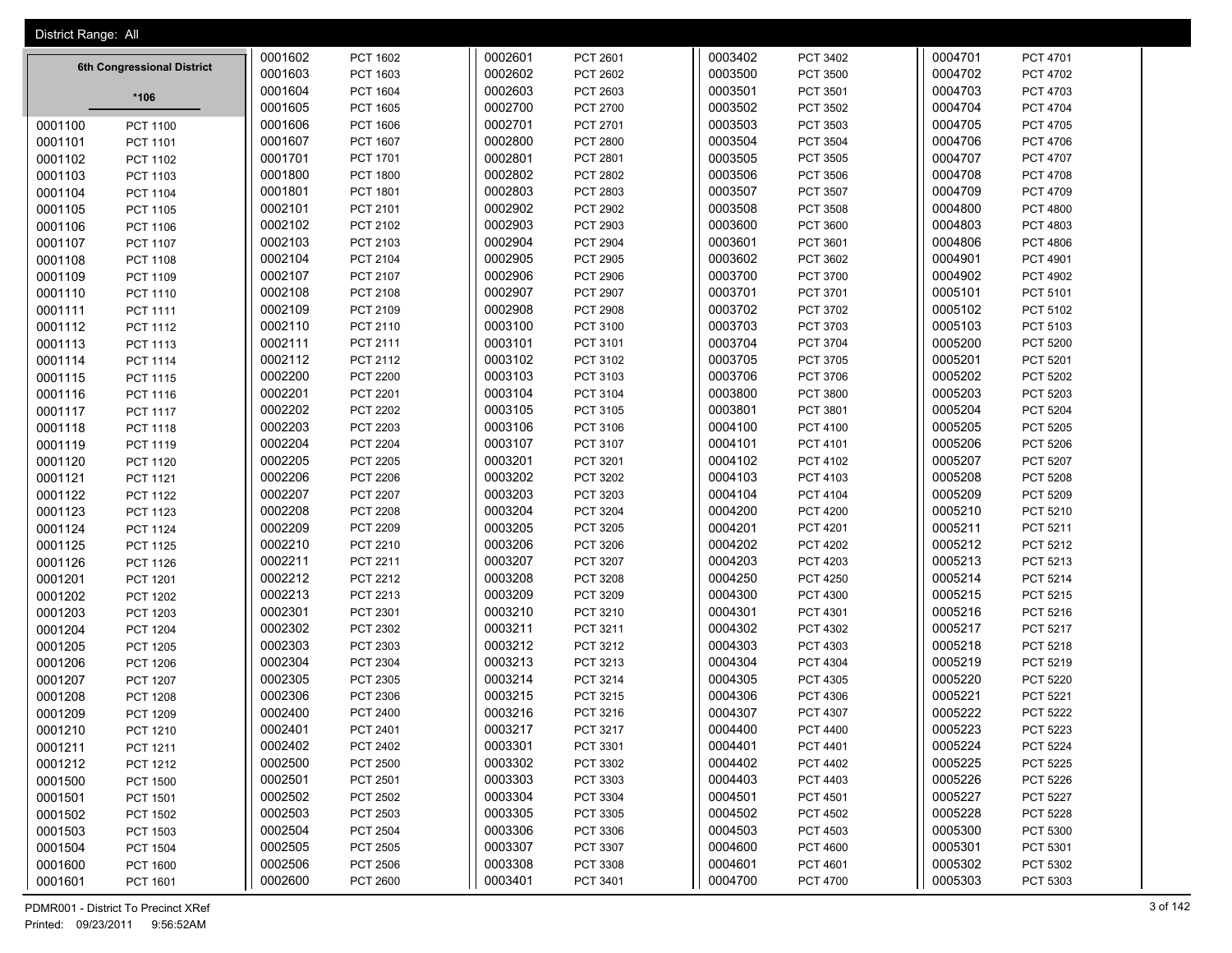| District Range: All |                          |
|---------------------|--------------------------|
| 0005304             | PCT 5304                 |
| 0005305             | PCT 5305                 |
| 248                 | Precincts                |
| 0                   | <b>Portion Precincts</b> |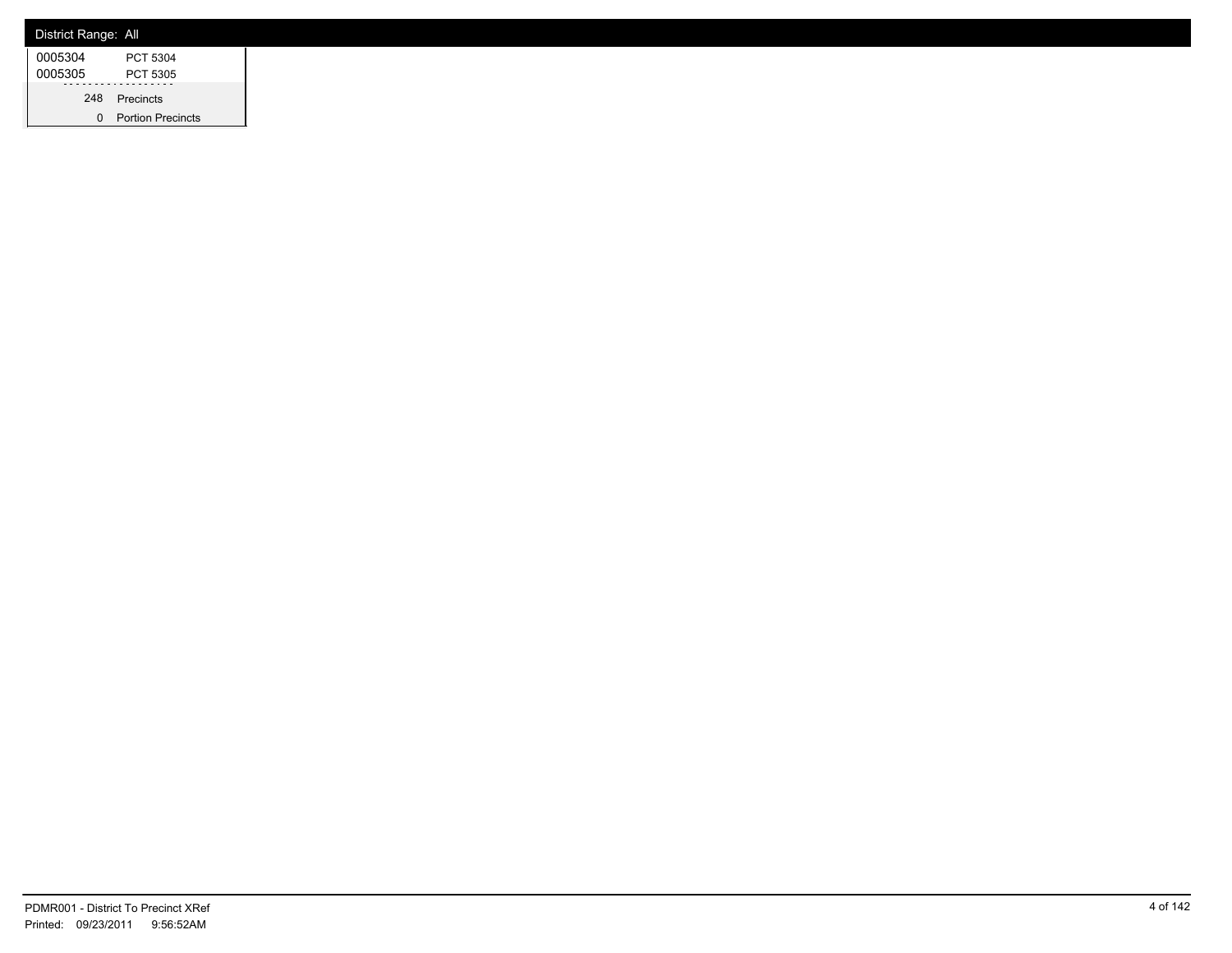| District Range: All |                               |                    |                      |                    |                      |                    |                             |                    |                             |
|---------------------|-------------------------------|--------------------|----------------------|--------------------|----------------------|--------------------|-----------------------------|--------------------|-----------------------------|
|                     |                               | 0001602            | PCT 1602             | 0002601            | PCT 2601             | 0003402            | PCT 3402                    | 0004701            | PCT 4701                    |
|                     | 3rd State Senatorial District | 0001603            | PCT 1603             | 0002602            | PCT 2602             | 0003500            | PCT 3500                    | 0004702            | PCT 4702                    |
|                     | $*203$                        | 0001604            | PCT 1604             | 0002603            | PCT 2603             | 0003501            | PCT 3501                    | 0004703            | PCT 4703                    |
|                     |                               | 0001605            | <b>PCT 1605</b>      | 0002700            | PCT 2700             | 0003502            | PCT 3502                    | 0004704            | PCT 4704                    |
| 0001100             | <b>PCT 1100</b>               | 0001606            | <b>PCT 1606</b>      | 0002701            | PCT 2701             | 0003503            | PCT 3503                    | 0004705            | PCT 4705                    |
| 0001101             | PCT 1101                      | 0001607            | PCT 1607             | 0002800            | <b>PCT 2800</b>      | 0003504            | PCT 3504                    | 0004706            | PCT 4706                    |
| 0001102             | PCT 1102                      | 0001701            | PCT 1701             | 0002801            | PCT 2801             | 0003505            | PCT 3505                    | 0004707            | <b>PCT 4707</b>             |
| 0001103             | PCT 1103                      | 0001800            | <b>PCT 1800</b>      | 0002802            | PCT 2802             | 0003506            | PCT 3506                    | 0004708            | <b>PCT 4708</b>             |
| 0001104             | <b>PCT 1104</b>               | 0001801            | PCT 1801             | 0002803            | PCT 2803             | 0003507            | PCT 3507                    | 0004709            | <b>PCT 4709</b>             |
| 0001105             | PCT 1105                      | 0002101            | PCT 2101             | 0002902            | <b>PCT 2902</b>      | 0003508            | <b>PCT 3508</b>             | 0004800            | <b>PCT 4800</b>             |
| 0001106             | PCT 1106                      | 0002102            | PCT 2102             | 0002903            | PCT 2903             | 0003600            | PCT 3600                    | 0004803            | PCT 4803                    |
| 0001107             | PCT 1107                      | 0002103            | PCT 2103             | 0002904            | <b>PCT 2904</b>      | 0003601            | PCT 3601                    | 0004806            | <b>PCT 4806</b>             |
| 0001108             | PCT 1108                      | 0002104            | PCT 2104             | 0002905            | PCT 2905             | 0003602            | PCT 3602                    | 0004901            | PCT 4901                    |
| 0001109             | PCT 1109                      | 0002107            | PCT 2107             | 0002906            | PCT 2906             | 0003700            | <b>PCT 3700</b>             | 0004902            | <b>PCT 4902</b>             |
| 0001110             | PCT 1110                      | 0002108            | <b>PCT 2108</b>      | 0002907            | <b>PCT 2907</b>      | 0003701            | PCT 3701                    | 0005101            | PCT 5101                    |
| 0001111             | PCT 1111                      | 0002109            | PCT 2109             | 0002908            | <b>PCT 2908</b>      | 0003702            | PCT 3702                    | 0005102            | PCT 5102                    |
| 0001112             | PCT 1112                      | 0002110            | PCT 2110             | 0003100            | PCT 3100             | 0003703            | PCT 3703                    | 0005103            | PCT 5103                    |
| 0001113             | PCT 1113                      | 0002111            | PCT 2111             | 0003101            | PCT 3101             | 0003704            | PCT 3704                    | 0005200            | <b>PCT 5200</b>             |
| 0001114             | <b>PCT 1114</b>               | 0002112            | PCT 2112             | 0003102            | PCT 3102             | 0003705            | PCT 3705                    | 0005201            | PCT 5201                    |
| 0001115             | <b>PCT 1115</b>               | 0002200            | <b>PCT 2200</b>      | 0003103            | PCT 3103             | 0003706            | PCT 3706                    | 0005202            | <b>PCT 5202</b>             |
| 0001116             | PCT 1116                      | 0002201            | PCT 2201             | 0003104            | PCT 3104             | 0003800            | PCT 3800                    | 0005203            | PCT 5203                    |
| 0001117             | <b>PCT 1117</b>               | 0002202            | <b>PCT 2202</b>      | 0003105            | PCT 3105             | 0003801            | PCT 3801                    | 0005204            | <b>PCT 5204</b>             |
| 0001118             | PCT 1118                      | 0002203            | <b>PCT 2203</b>      | 0003106            | PCT 3106             | 0004100            | PCT 4100                    | 0005205            | <b>PCT 5205</b>             |
| 0001119             | PCT 1119                      | 0002204            | <b>PCT 2204</b>      | 0003107            | PCT 3107             | 0004101            | PCT 4101                    | 0005206            | <b>PCT 5206</b>             |
| 0001120             | <b>PCT 1120</b>               | 0002205            | <b>PCT 2205</b>      | 0003201            | PCT 3201             | 0004102            | PCT 4102                    | 0005207            | PCT 5207                    |
| 0001121             | PCT 1121                      | 0002206            | <b>PCT 2206</b>      | 0003202            | PCT 3202             | 0004103            | PCT 4103                    | 0005208            | <b>PCT 5208</b>             |
| 0001122             | PCT 1122                      | 0002207            | <b>PCT 2207</b>      | 0003203            | PCT 3203             | 0004104            | PCT 4104                    | 0005209            | PCT 5209                    |
| 0001123             | PCT 1123                      | 0002208            | <b>PCT 2208</b>      | 0003204            | PCT 3204             | 0004200            | <b>PCT 4200</b>             | 0005210            | PCT 5210                    |
| 0001124             | <b>PCT 1124</b>               | 0002209            | <b>PCT 2209</b>      | 0003205            | PCT 3205             | 0004201            | PCT 4201                    | 0005211            | PCT 5211                    |
| 0001125             | <b>PCT 1125</b>               | 0002210            | PCT 2210             | 0003206            | PCT 3206             | 0004202            | <b>PCT 4202</b>             | 0005212            | PCT 5212                    |
| 0001126             | <b>PCT 1126</b>               | 0002211            | PCT 2211             | 0003207            | PCT 3207             | 0004203            | PCT 4203                    | 0005213            | PCT 5213                    |
| 0001201             | PCT 1201                      | 0002212            | PCT 2212             | 0003208            | <b>PCT 3208</b>      | 0004250            | <b>PCT 4250</b>             | 0005214            | PCT 5214                    |
| 0001202             | PCT 1202                      | 0002213            | PCT 2213             | 0003209            | PCT 3209             | 0004300            | PCT 4300                    | 0005215            | PCT 5215                    |
| 0001203             | PCT 1203                      | 0002301            | PCT 2301             | 0003210            | PCT 3210             | 0004301            | PCT 4301                    | 0005216            | PCT 5216                    |
| 0001204             | <b>PCT 1204</b>               | 0002302            | PCT 2302             | 0003211            | PCT 3211             | 0004302            | PCT 4302                    | 0005217            | PCT 5217                    |
| 0001205             | <b>PCT 1205</b>               | 0002303<br>0002304 | PCT 2303             | 0003212<br>0003213 | PCT 3212             | 0004303<br>0004304 | PCT 4303                    | 0005218            | PCT 5218                    |
| 0001206             | PCT 1206                      | 0002305            | PCT 2304<br>PCT 2305 | 0003214            | PCT 3213<br>PCT 3214 | 0004305            | <b>PCT 4304</b><br>PCT 4305 | 0005219<br>0005220 | PCT 5219<br><b>PCT 5220</b> |
| 0001207<br>0001208  | PCT 1207                      | 0002306            | PCT 2306             | 0003215            | PCT 3215             | 0004306            | PCT 4306                    | 0005221            | PCT 5221                    |
| 0001209             | <b>PCT 1208</b>               | 0002400            | <b>PCT 2400</b>      | 0003216            | PCT 3216             | 0004307            | PCT 4307                    | 0005222            | <b>PCT 5222</b>             |
|                     | <b>PCT 1209</b>               |                    |                      |                    | PCT 3217             |                    | <b>PCT 4400</b>             |                    | PCT 5223                    |
| 0001210<br>0001211  | PCT 1210                      | 0002401<br>0002402 | PCT 2401<br>PCT 2402 | 0003217<br>0003301 | PCT 3301             | 0004400<br>0004401 | PCT 4401                    | 0005223<br>0005224 | <b>PCT 5224</b>             |
| 0001212             | PCT 1211                      | 0002500            | PCT 2500             | 0003302            | PCT 3302             | 0004402            | PCT 4402                    | 0005225            | PCT 5225                    |
| 0001500             | PCT 1212<br><b>PCT 1500</b>   | 0002501            | PCT 2501             | 0003303            | PCT 3303             | 0004403            | PCT 4403                    | 0005226            | <b>PCT 5226</b>             |
| 0001501             | <b>PCT 1501</b>               | 0002502            | PCT 2502             | 0003304            | PCT 3304             | 0004501            | PCT 4501                    | 0005227            | PCT 5227                    |
| 0001502             | PCT 1502                      | 0002503            | PCT 2503             | 0003305            | PCT 3305             | 0004502            | PCT 4502                    | 0005228            | PCT 5228                    |
| 0001503             | PCT 1503                      | 0002504            | <b>PCT 2504</b>      | 0003306            | PCT 3306             | 0004503            | PCT 4503                    | 0005300            | PCT 5300                    |
| 0001504             | <b>PCT 1504</b>               | 0002505            | PCT 2505             | 0003307            | PCT 3307             | 0004600            | <b>PCT 4600</b>             | 0005301            | PCT 5301                    |
| 0001600             | PCT 1600                      | 0002506            | PCT 2506             | 0003308            | PCT 3308             | 0004601            | PCT 4601                    | 0005302            | PCT 5302                    |
| 0001601             | PCT 1601                      | 0002600            | PCT 2600             | 0003401            | PCT 3401             | 0004700            | <b>PCT 4700</b>             | 0005303            | PCT 5303                    |

PDMR001 - District To Precinct XRef 5 of 142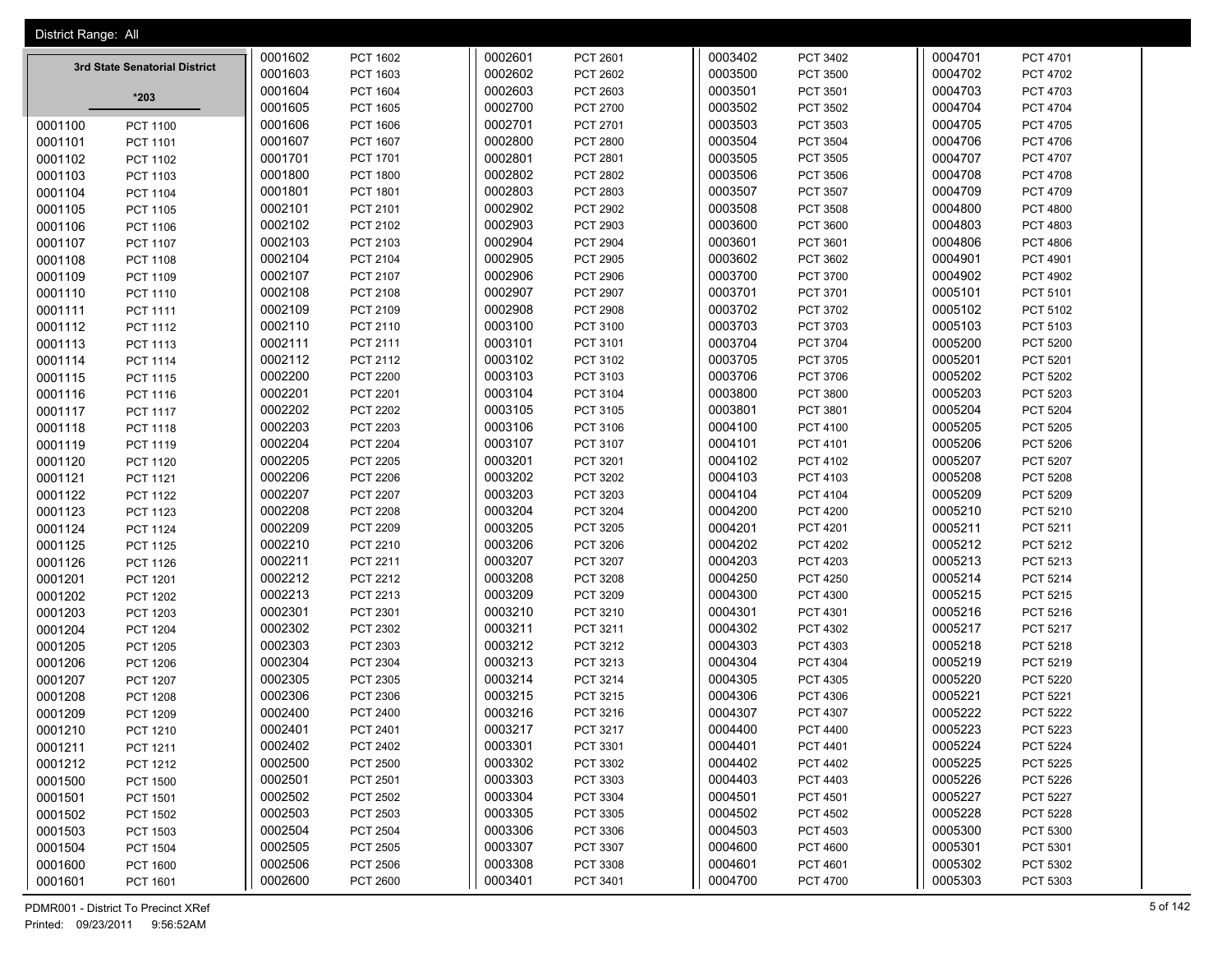| District Range: All |                          |
|---------------------|--------------------------|
| 0005304             | PCT 5304                 |
| 0005305             | PCT 5305                 |
| 248                 | Precincts                |
| 0                   | <b>Portion Precincts</b> |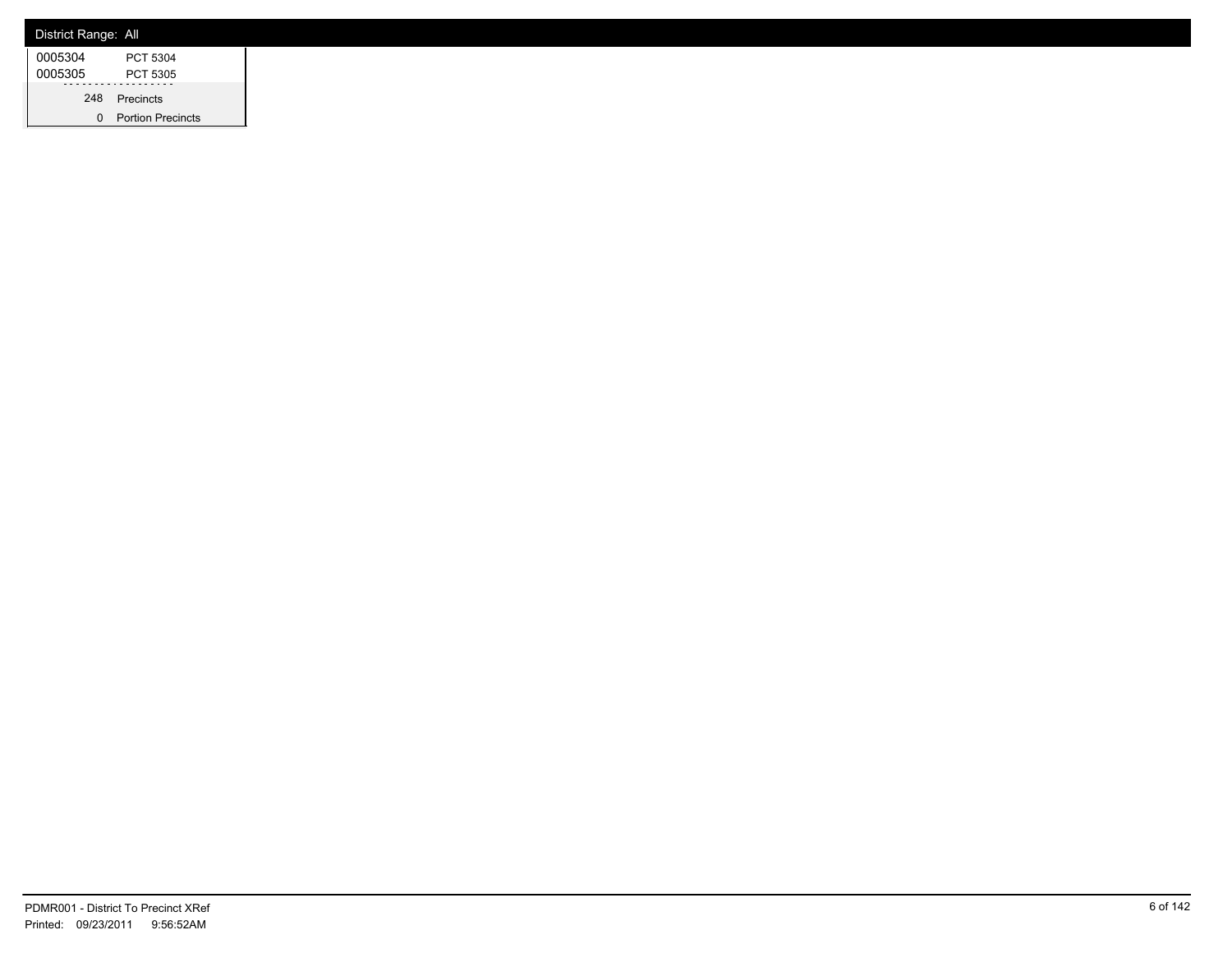| District Range: All |                       |                    |                 |                    |                 |                    |                 |                    |                 |
|---------------------|-----------------------|--------------------|-----------------|--------------------|-----------------|--------------------|-----------------|--------------------|-----------------|
|                     |                       | 0001602            | <b>PCT 1602</b> | 0002601            | PCT 2601        | 0003402            | PCT 3402        | 0004701            | PCT 4701        |
|                     | 6th Assembly District | 0001603            | PCT 1603        | 0002602            | PCT 2602        | 0003500            | PCT 3500        | 0004702            | PCT 4702        |
|                     | $*306$                | 0001604            | PCT 1604        | 0002603            | PCT 2603        | 0003501            | PCT 3501        | 0004703            | PCT 4703        |
|                     |                       | 0001605            | <b>PCT 1605</b> | 0002700            | PCT 2700        | 0003502            | PCT 3502        | 0004704            | PCT 4704        |
| 0001100             | <b>PCT 1100</b>       | 0001606            | <b>PCT 1606</b> | 0002701            | PCT 2701        | 0003503            | PCT 3503        | 0004705            | PCT 4705        |
| 0001101             | PCT 1101              | 0001607            | <b>PCT 1607</b> | 0002800            | <b>PCT 2800</b> | 0003504            | PCT 3504        | 0004706            | <b>PCT 4706</b> |
| 0001102             | PCT 1102              | 0001701            | PCT 1701        | 0002801            | PCT 2801        | 0003505            | PCT 3505        | 0004707            | PCT 4707        |
| 0001103             | PCT 1103              | 0001800            | <b>PCT 1800</b> | 0002802            | <b>PCT 2802</b> | 0003506            | PCT 3506        | 0004708            | <b>PCT 4708</b> |
| 0001104             | <b>PCT 1104</b>       | 0001801            | PCT 1801        | 0002803            | PCT 2803        | 0003507            | PCT 3507        | 0004709            | PCT 4709        |
| 0001105             | <b>PCT 1105</b>       | 0002101            | PCT 2101        | 0002902            | <b>PCT 2902</b> | 0003508            | PCT 3508        | 0004800            | <b>PCT 4800</b> |
| 0001106             | <b>PCT 1106</b>       | 0002102            | PCT 2102        | 0002903            | PCT 2903        | 0003600            | PCT 3600        | 0004803            | PCT 4803        |
| 0001107             | <b>PCT 1107</b>       | 0002103            | PCT 2103        | 0002904            | PCT 2904        | 0003601            | PCT 3601        | 0004806            | PCT 4806        |
| 0001108             | <b>PCT 1108</b>       | 0002104            | PCT 2104        | 0002905            | PCT 2905        | 0003602            | PCT 3602        | 0004901            | PCT 4901        |
| 0001109             | PCT 1109              | 0002107            | PCT 2107        | 0002906            | <b>PCT 2906</b> | 0003700            | PCT 3700        | 0004902            | PCT 4902        |
| 0001110             | PCT 1110              | 0002108            | PCT 2108        | 0002907            | PCT 2907        | 0003701            | PCT 3701        | 0005101            | PCT 5101        |
| 0001111             | PCT 1111              | 0002109            | PCT 2109        | 0002908            | <b>PCT 2908</b> | 0003702            | PCT 3702        | 0005102            | PCT 5102        |
| 0001112             | PCT 1112              | 0002110            | PCT 2110        | 0003100            | PCT 3100        | 0003703            | PCT 3703        | 0005103            | PCT 5103        |
| 0001113             | PCT 1113              | 0002111            | PCT 2111        | 0003101            | PCT 3101        | 0003704            | PCT 3704        | 0005200            | <b>PCT 5200</b> |
| 0001114             | <b>PCT 1114</b>       | 0002112            | PCT 2112        | 0003102            | PCT 3102        | 0003705            | PCT 3705        | 0005201            | PCT 5201        |
| 0001115             | PCT 1115              | 0002200            | <b>PCT 2200</b> | 0003103            | PCT 3103        | 0003706            | PCT 3706        | 0005202            | PCT 5202        |
| 0001116             | PCT 1116              | 0002201            | PCT 2201        | 0003104            | PCT 3104        | 0003800            | PCT 3800        | 0005203            | PCT 5203        |
| 0001117             | <b>PCT 1117</b>       | 0002202            | <b>PCT 2202</b> | 0003105            | PCT 3105        | 0003801            | PCT 3801        | 0005204            | <b>PCT 5204</b> |
| 0001118             | PCT 1118              | 0002203            | <b>PCT 2203</b> | 0003106            | PCT 3106        | 0004100            | PCT 4100        | 0005205            | <b>PCT 5205</b> |
| 0001119             | PCT 1119              | 0002204            | <b>PCT 2204</b> | 0003107            | PCT 3107        | 0004101            | PCT 4101        | 0005206            | PCT 5206        |
| 0001120             | <b>PCT 1120</b>       | 0002205            | <b>PCT 2205</b> | 0003201            | PCT 3201        | 0004102            | PCT 4102        | 0005207            | <b>PCT 5207</b> |
| 0001121             | <b>PCT 1121</b>       | 0002206            | <b>PCT 2206</b> | 0003202            | PCT 3202        | 0004103            | PCT 4103        | 0005208            | <b>PCT 5208</b> |
| 0001122             | <b>PCT 1122</b>       | 0002207            | <b>PCT 2207</b> | 0003203            | PCT 3203        | 0004104            | PCT 4104        | 0005209            | PCT 5209        |
| 0001123             | PCT 1123              | 0002208            | <b>PCT 2208</b> | 0003204            | PCT 3204        | 0004200            | <b>PCT 4200</b> | 0005210            | PCT 5210        |
| 0001124             | <b>PCT 1124</b>       | 0002209            | PCT 2209        | 0003205            | PCT 3205        | 0004201            | PCT 4201        | 0005211            | PCT 5211        |
| 0001125             | <b>PCT 1125</b>       | 0002210            | PCT 2210        | 0003206            | PCT 3206        | 0004202            | PCT 4202        | 0005212            | PCT 5212        |
| 0001126             | <b>PCT 1126</b>       | 0002211            | PCT 2211        | 0003207            | PCT 3207        | 0004203            | PCT 4203        | 0005213            | PCT 5213        |
| 0001201             | <b>PCT 1201</b>       | 0002212            | PCT 2212        | 0003208            | PCT 3208        | 0004250            | <b>PCT 4250</b> | 0005214            | PCT 5214        |
| 0001202             | <b>PCT 1202</b>       | 0002213            | PCT 2213        | 0003209            | PCT 3209        | 0004300            | PCT 4300        | 0005215            | PCT 5215        |
| 0001203             | PCT 1203              | 0002301            | PCT 2301        | 0003210            | PCT 3210        | 0004301            | PCT 4301        | 0005216            | PCT 5216        |
| 0001204             | <b>PCT 1204</b>       | 0002302            | PCT 2302        | 0003211            | PCT 3211        | 0004302            | PCT 4302        | 0005217            | <b>PCT 5217</b> |
| 0001205             | <b>PCT 1205</b>       | 0002303            | PCT 2303        | 0003212            | PCT 3212        | 0004303            | PCT 4303        | 0005218            | PCT 5218        |
| 0001206             | PCT 1206              | 0002304            | PCT 2304        | 0003213            | PCT 3213        | 0004304            | PCT 4304        | 0005219            | PCT 5219        |
| 0001207             | <b>PCT 1207</b>       | 0002305            | PCT 2305        | 0003214            | PCT 3214        | 0004305            | PCT 4305        | 0005220            | <b>PCT 5220</b> |
| 0001208             | <b>PCT 1208</b>       | 0002306            | PCT 2306        | 0003215            | PCT 3215        | 0004306            | PCT 4306        | 0005221            | PCT 5221        |
| 0001209             | PCT 1209              | 0002400            | PCT 2400        | 0003216            | PCT 3216        | 0004307            | PCT 4307        | 0005222            | PCT 5222        |
| 0001210             | PCT 1210              | 0002401            | PCT 2401        | 0003217            | PCT 3217        | 0004400            | <b>PCT 4400</b> | 0005223            | PCT 5223        |
| 0001211             | PCT 1211              | 0002402            | PCT 2402        | 0003301            | PCT 3301        | 0004401            | PCT 4401        | 0005224            | <b>PCT 5224</b> |
| 0001212             | PCT 1212              | 0002500            | PCT 2500        | 0003302            | PCT 3302        | 0004402            | PCT 4402        | 0005225            | <b>PCT 5225</b> |
| 0001500             | <b>PCT 1500</b>       | 0002501            | PCT 2501        | 0003303            | PCT 3303        | 0004403            | PCT 4403        | 0005226            | PCT 5226        |
| 0001501             | PCT 1501              | 0002502            | PCT 2502        | 0003304            | PCT 3304        | 0004501            | PCT 4501        | 0005227            | <b>PCT 5227</b> |
| 0001502             | PCT 1502              | 0002503            | PCT 2503        | 0003305            | PCT 3305        | 0004502            | PCT 4502        | 0005228            | PCT 5228        |
| 0001503             | PCT 1503              | 0002504            | <b>PCT 2504</b> | 0003306            | PCT 3306        | 0004503            | PCT 4503        | 0005300            | PCT 5300        |
| 0001504             | <b>PCT 1504</b>       | 0002505<br>0002506 | PCT 2505        | 0003307<br>0003308 | PCT 3307        | 0004600<br>0004601 | <b>PCT 4600</b> | 0005301<br>0005302 | PCT 5301        |
| 0001600             | PCT 1600              |                    | <b>PCT 2506</b> |                    | PCT 3308        |                    | PCT 4601        | 0005303            | PCT 5302        |
| 0001601             | PCT 1601              | 0002600            | <b>PCT 2600</b> | 0003401            | PCT 3401        | 0004700            | PCT 4700        |                    | PCT 5303        |

PDMR001 - District To Precinct XRef 7 of 142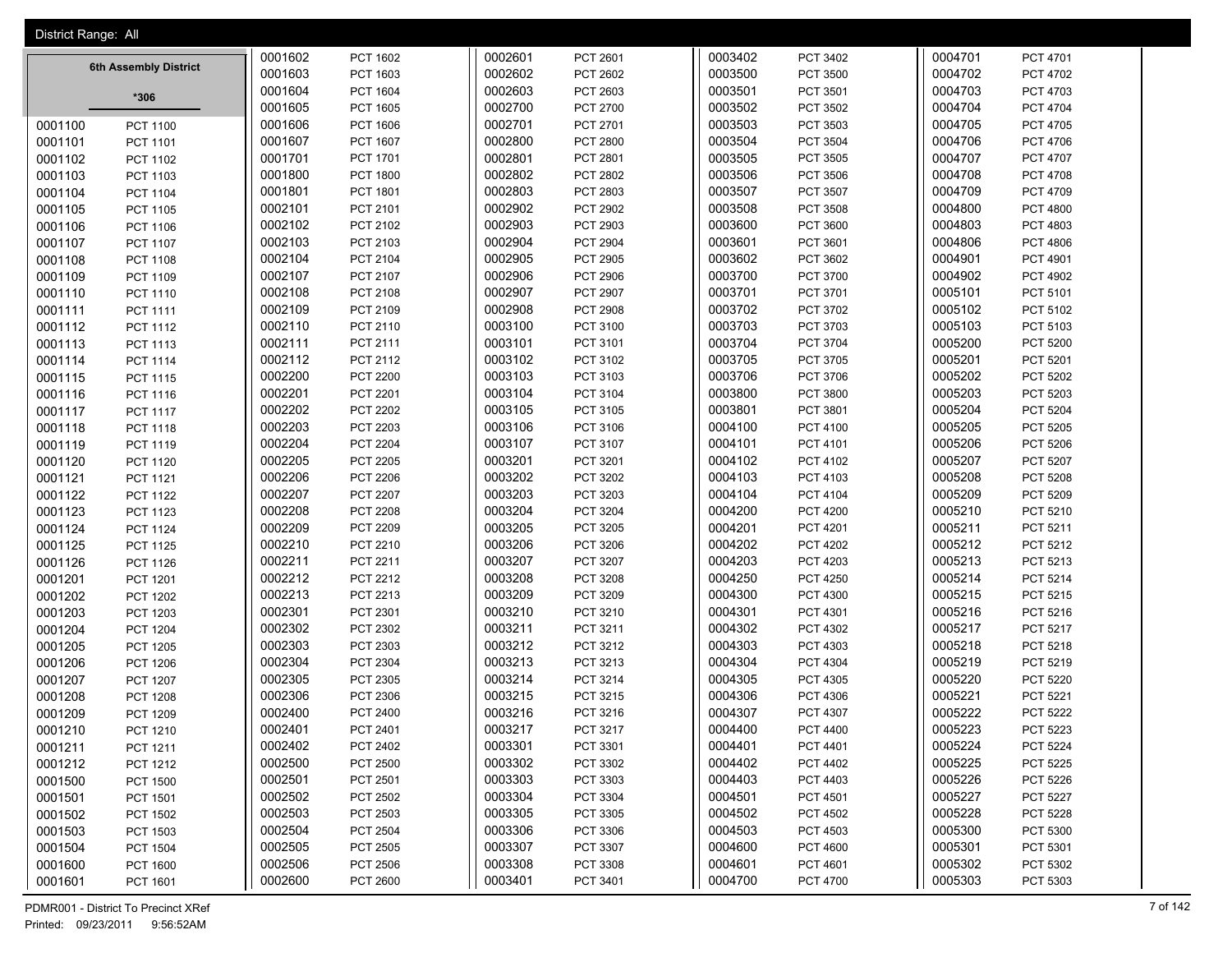| District Range: All |                          |
|---------------------|--------------------------|
| 0005304             | PCT 5304                 |
| 0005305             | PCT 5305                 |
| 248                 | Precincts                |
| 0                   | <b>Portion Precincts</b> |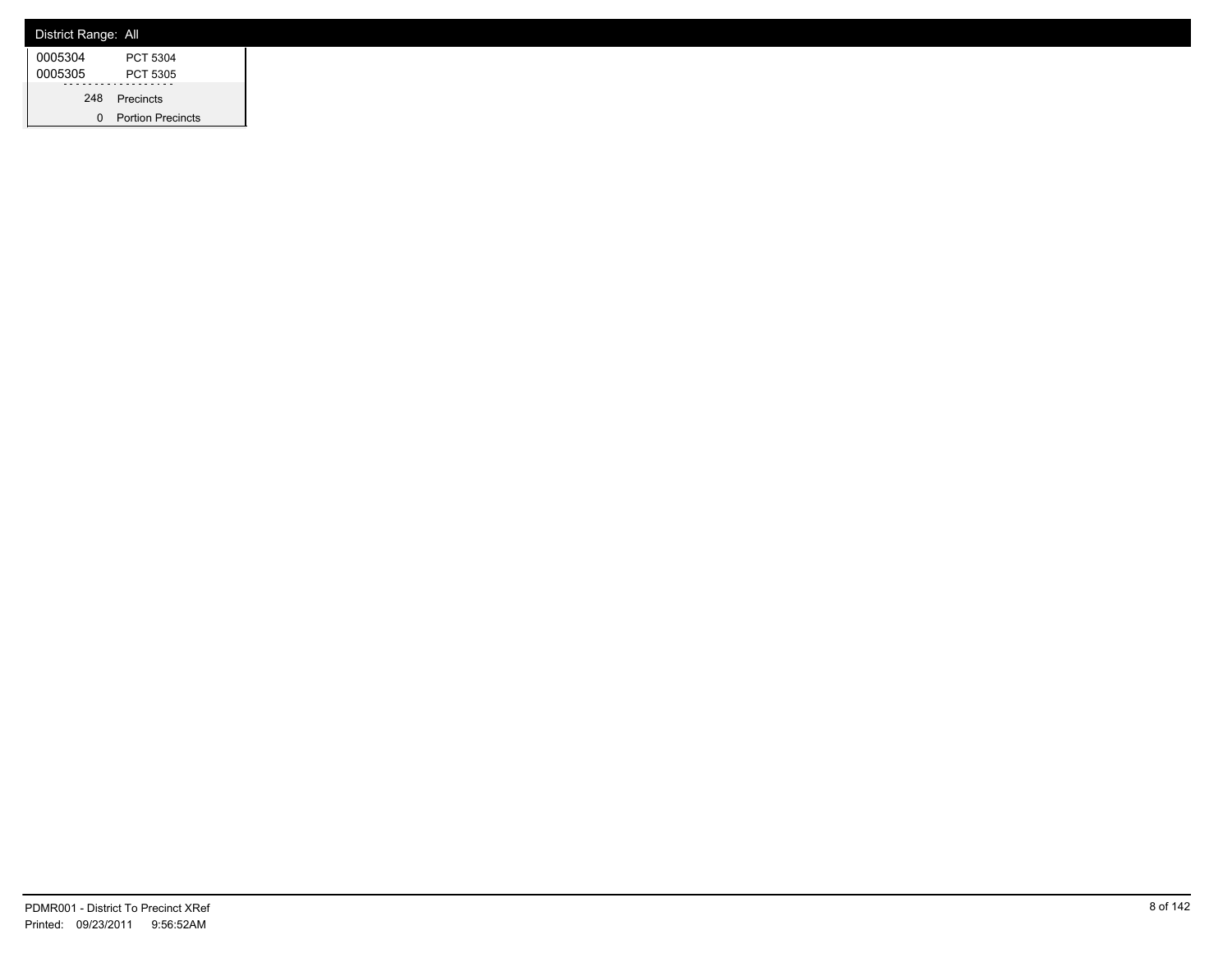|                    | <b>1st Supervisorial District</b>  | 0001602            | PCT 1602                    |
|--------------------|------------------------------------|--------------------|-----------------------------|
|                    |                                    | 0001603            | PCT 1603                    |
|                    | *401                               | 0001604            | PCT 1604                    |
|                    |                                    | 0001605            | <b>PCT 1605</b>             |
| 0001100            | <b>PCT 1100</b>                    | 0001606            | PCT 1606<br><b>PCT 1607</b> |
| 0001101            | PCT 1101                           | 0001607<br>0001701 |                             |
| 0001102            | PCT 1102                           | 0001800            | PCT 1701<br><b>PCT 1800</b> |
| 0001103<br>0001104 | PCT 1103<br>PCT 1104               | 0001801            | <b>PCT 1801</b>             |
| 0001105            | PCT 1105                           |                    |                             |
| 0001106            | PCT 1106                           | 55                 | Precincts                   |
| 0001107            | <b>PCT 1107</b>                    | 0                  | <b>Portion Precincts</b>    |
| 0001108            | PCT 1108                           |                    |                             |
| 0001109            | PCT 1109                           |                    |                             |
| 0001110            | PCT 1110                           |                    |                             |
| 0001111            | PCT 1111                           |                    |                             |
| 0001112            | PCT 1112                           |                    |                             |
| 0001113            | PCT 1113                           |                    |                             |
| 0001114            | PCT 1114                           |                    |                             |
| 0001115            | PCT 1115                           |                    |                             |
| 0001116            | PCT 1116                           |                    |                             |
| 0001117            | <b>PCT 1117</b>                    |                    |                             |
| 0001118            | PCT 1118                           |                    |                             |
| 0001119            | PCT 1119                           |                    |                             |
| 0001120            | PCT 1120                           |                    |                             |
| 0001121            | PCT 1121                           |                    |                             |
| 0001122            | <b>PCT 1122</b>                    |                    |                             |
| 0001123            | PCT 1123                           |                    |                             |
| 0001124            | <b>PCT 1124</b>                    |                    |                             |
| 0001125            | <b>PCT 1125</b>                    |                    |                             |
| 0001126            | <b>PCT 1126</b>                    |                    |                             |
| 0001201            | PCT 1201                           |                    |                             |
| 0001202            | <b>PCT 1202</b>                    |                    |                             |
| 0001203            | PCT 1203                           |                    |                             |
| 0001204            | <b>PCT 1204</b>                    |                    |                             |
| 0001205            | <b>PCT 1205</b>                    |                    |                             |
| 0001206<br>0001207 | <b>PCT 1206</b><br><b>PCT 1207</b> |                    |                             |
| 0001208            | <b>PCT 1208</b>                    |                    |                             |
| 0001209            | PCT 1209                           |                    |                             |
| 0001210            | PCT 1210                           |                    |                             |
| 0001211            | PCT 1211                           |                    |                             |
| 0001212            | PCT 1212                           |                    |                             |
| 0001500            | <b>PCT 1500</b>                    |                    |                             |
| 0001501            | PCT 1501                           |                    |                             |
| 0001502            | <b>PCT 1502</b>                    |                    |                             |
| 0001503            | <b>PCT 1503</b>                    |                    |                             |
| 0001504            | <b>PCT 1504</b>                    |                    |                             |
| 0001600            | <b>PCT 1600</b>                    |                    |                             |

PCT 1601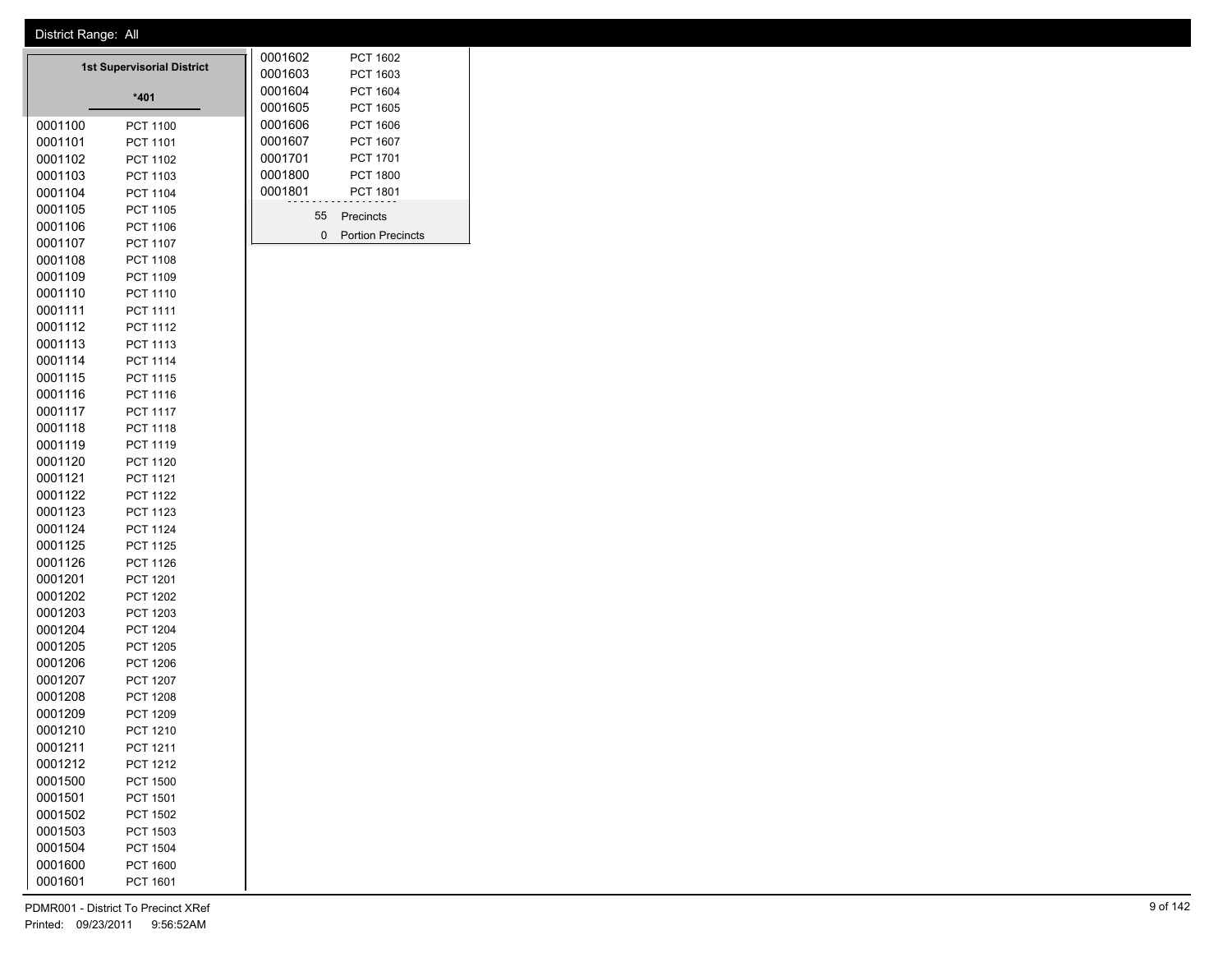|                    | 2nd Supervisorial District  | 0002800 |                    | <b>PCT 2800</b> |                          |
|--------------------|-----------------------------|---------|--------------------|-----------------|--------------------------|
|                    |                             |         | 0002801            |                 | PCT 2801                 |
|                    | $*402$                      |         | 0002802            |                 | PCT 2802                 |
|                    |                             |         | 0002803            |                 | PCT 2803                 |
| 0002101            | PCT 2101                    |         | 0002902            |                 | <b>PCT 2902</b>          |
| 0002102            | PCT 2102                    |         | 0002903            |                 | PCT 2903                 |
| 0002103            | PCT 2103                    |         | 0002904            |                 | PCT 2904                 |
| 0002104            | PCT 2104                    |         | 0002905            |                 | PCT 2905                 |
| 0002107            | PCT 2107                    |         | 0002906            |                 | <b>PCT 2906</b>          |
| 0002108            | PCT 2108                    |         | 0002907<br>0002908 |                 | <b>PCT 2907</b>          |
| 0002109            | PCT 2109                    |         |                    |                 | <b>PCT 2908</b>          |
| 0002110            | PCT 2110                    |         |                    | 57              | Precincts                |
| 0002111            | PCT 2111                    |         |                    | 0               | <b>Portion Precincts</b> |
| 0002112            | PCT 2112                    |         |                    |                 |                          |
| 0002200            | <b>PCT 2200</b>             |         |                    |                 |                          |
| 0002201            | PCT 2201                    |         |                    |                 |                          |
| 0002202            | <b>PCT 2202</b>             |         |                    |                 |                          |
| 0002203            | PCT 2203                    |         |                    |                 |                          |
| 0002204            | <b>PCT 2204</b>             |         |                    |                 |                          |
| 0002205            | <b>PCT 2205</b>             |         |                    |                 |                          |
| 0002206            | <b>PCT 2206</b>             |         |                    |                 |                          |
| 0002207            | PCT 2207                    |         |                    |                 |                          |
| 0002208            | PCT 2208                    |         |                    |                 |                          |
| 0002209            | <b>PCT 2209</b>             |         |                    |                 |                          |
| 0002210            | PCT 2210                    |         |                    |                 |                          |
| 0002211            | PCT 2211                    |         |                    |                 |                          |
| 0002212            | <b>PCT 2212</b>             |         |                    |                 |                          |
| 0002213            | PCT 2213                    |         |                    |                 |                          |
| 0002301            | PCT 2301                    |         |                    |                 |                          |
| 0002302            | PCT 2302                    |         |                    |                 |                          |
| 0002303            | PCT 2303                    |         |                    |                 |                          |
| 0002304            | PCT 2304                    |         |                    |                 |                          |
| 0002305            | PCT 2305                    |         |                    |                 |                          |
| 0002306            | PCT 2306                    |         |                    |                 |                          |
| 0002400            | PCT 2400                    |         |                    |                 |                          |
| 0002401            | PCT 2401                    |         |                    |                 |                          |
| 0002402<br>0002500 | PCT 2402                    |         |                    |                 |                          |
| 0002501            | PCT 2500<br><b>PCT 2501</b> |         |                    |                 |                          |
| 0002502            | <b>PCT 2502</b>             |         |                    |                 |                          |
| 0002503            | PCT 2503                    |         |                    |                 |                          |
|                    |                             |         |                    |                 |                          |
| 0002504<br>0002505 | <b>PCT 2504</b><br>PCT 2505 |         |                    |                 |                          |
| 0002506            | PCT 2506                    |         |                    |                 |                          |
| 0002600            | PCT 2600                    |         |                    |                 |                          |
| 0002601            | PCT 2601                    |         |                    |                 |                          |
| 0002602            |                             |         |                    |                 |                          |
| 0002603            | PCT 2602<br>PCT 2603        |         |                    |                 |                          |
| 0002700            |                             |         |                    |                 |                          |
| 0002701            | PCT 2700                    |         |                    |                 |                          |
|                    | PCT 2701                    |         |                    |                 |                          |

 $\overline{\phantom{a}}$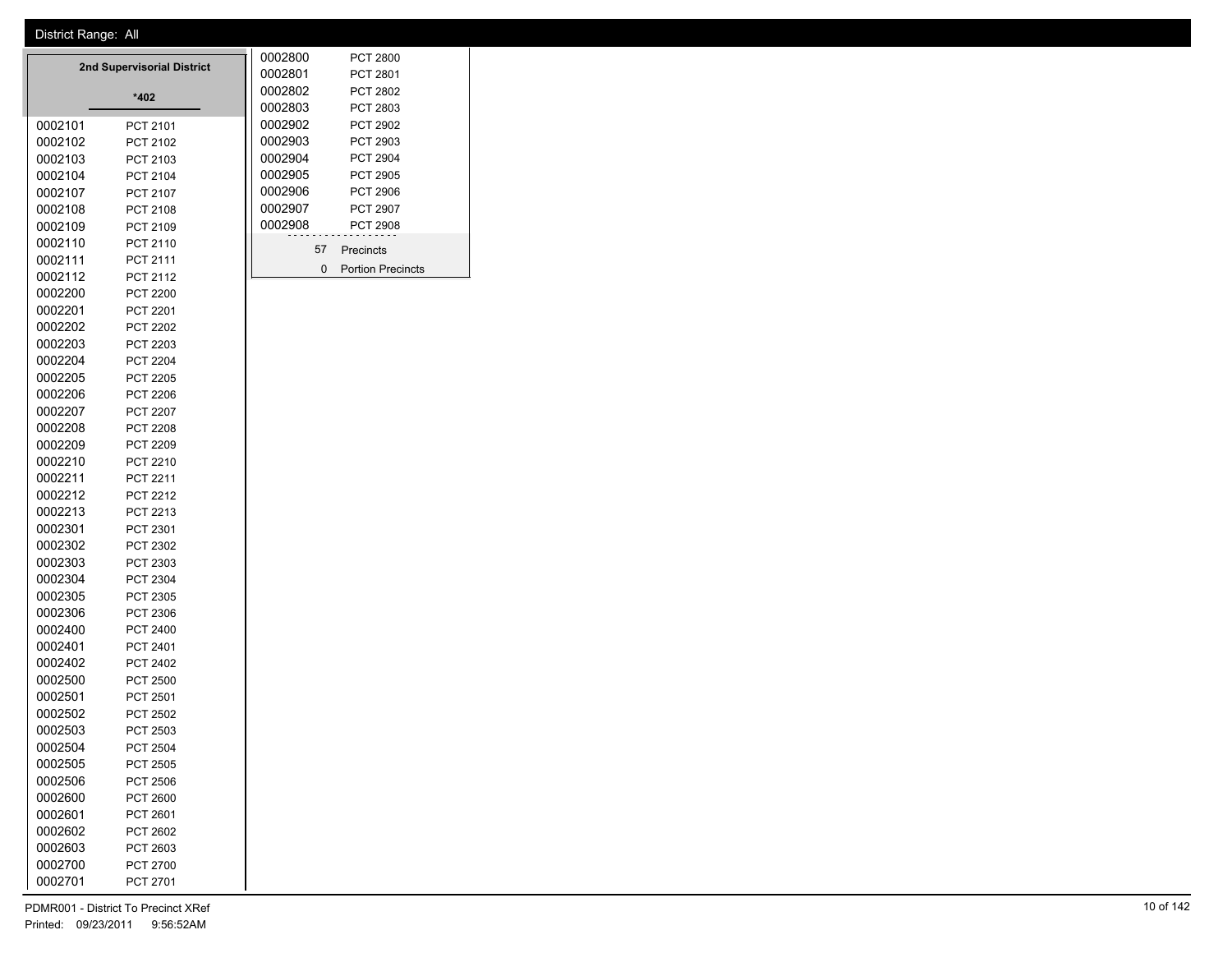|         | 3rd Supervisorial District | 0003602 |         | PCT 3602 |                          |
|---------|----------------------------|---------|---------|----------|--------------------------|
|         |                            |         | 0003700 |          | PCT 3700                 |
|         | *403                       |         | 0003701 |          | PCT 3701                 |
|         |                            |         | 0003702 |          | <b>PCT 3702</b>          |
| 0003100 | PCT 3100                   |         | 0003703 |          | PCT 3703                 |
| 0003101 | PCT 3101                   |         | 0003704 |          | <b>PCT 3704</b>          |
| 0003102 | PCT 3102                   |         | 0003705 |          | PCT 3705                 |
| 0003103 | PCT 3103                   |         | 0003706 |          | PCT 3706                 |
| 0003104 | PCT 3104                   |         | 0003800 |          | <b>PCT 3800</b>          |
| 0003105 | PCT 3105                   |         | 0003801 |          | PCT 3801                 |
| 0003106 | PCT 3106                   |         |         | 56       | Precincts                |
| 0003107 | PCT 3107                   |         |         | 0        | <b>Portion Precincts</b> |
| 0003201 | PCT 3201                   |         |         |          |                          |
| 0003202 | PCT 3202                   |         |         |          |                          |
| 0003203 | PCT 3203                   |         |         |          |                          |
| 0003204 | PCT 3204                   |         |         |          |                          |
| 0003205 | PCT 3205                   |         |         |          |                          |
| 0003206 | PCT 3206                   |         |         |          |                          |
| 0003207 | PCT 3207                   |         |         |          |                          |
| 0003208 | PCT 3208                   |         |         |          |                          |
| 0003209 | PCT 3209                   |         |         |          |                          |
| 0003210 | PCT 3210                   |         |         |          |                          |
| 0003211 | PCT 3211                   |         |         |          |                          |
| 0003212 | PCT 3212                   |         |         |          |                          |
| 0003213 | PCT 3213                   |         |         |          |                          |
| 0003214 | PCT 3214                   |         |         |          |                          |
| 0003215 | PCT 3215                   |         |         |          |                          |
| 0003216 | PCT 3216                   |         |         |          |                          |
| 0003217 | PCT 3217                   |         |         |          |                          |
| 0003301 | PCT 3301                   |         |         |          |                          |
| 0003302 | PCT 3302                   |         |         |          |                          |
| 0003303 | PCT 3303                   |         |         |          |                          |
| 0003304 | PCT 3304                   |         |         |          |                          |
| 0003305 | PCT 3305                   |         |         |          |                          |
| 0003306 | PCT 3306                   |         |         |          |                          |
| 0003307 | PCT 3307                   |         |         |          |                          |
| 0003308 | PCT 3308                   |         |         |          |                          |
| 0003401 | PCT 3401                   |         |         |          |                          |
| 0003402 | PCT 3402                   |         |         |          |                          |
| 0003500 | <b>PCT 3500</b>            |         |         |          |                          |
| 0003501 | PCT 3501                   |         |         |          |                          |
| 0003502 | PCT 3502                   |         |         |          |                          |
| 0003503 | PCT 3503                   |         |         |          |                          |
| 0003504 | PCT 3504                   |         |         |          |                          |
| 0003505 | PCT 3505                   |         |         |          |                          |
| 0003506 | PCT 3506                   |         |         |          |                          |
| 0003507 | PCT 3507                   |         |         |          |                          |
| 0003508 | PCT 3508                   |         |         |          |                          |
| 0003600 | PCT 3600                   |         |         |          |                          |
| 0003601 | PCT 3601                   |         |         |          |                          |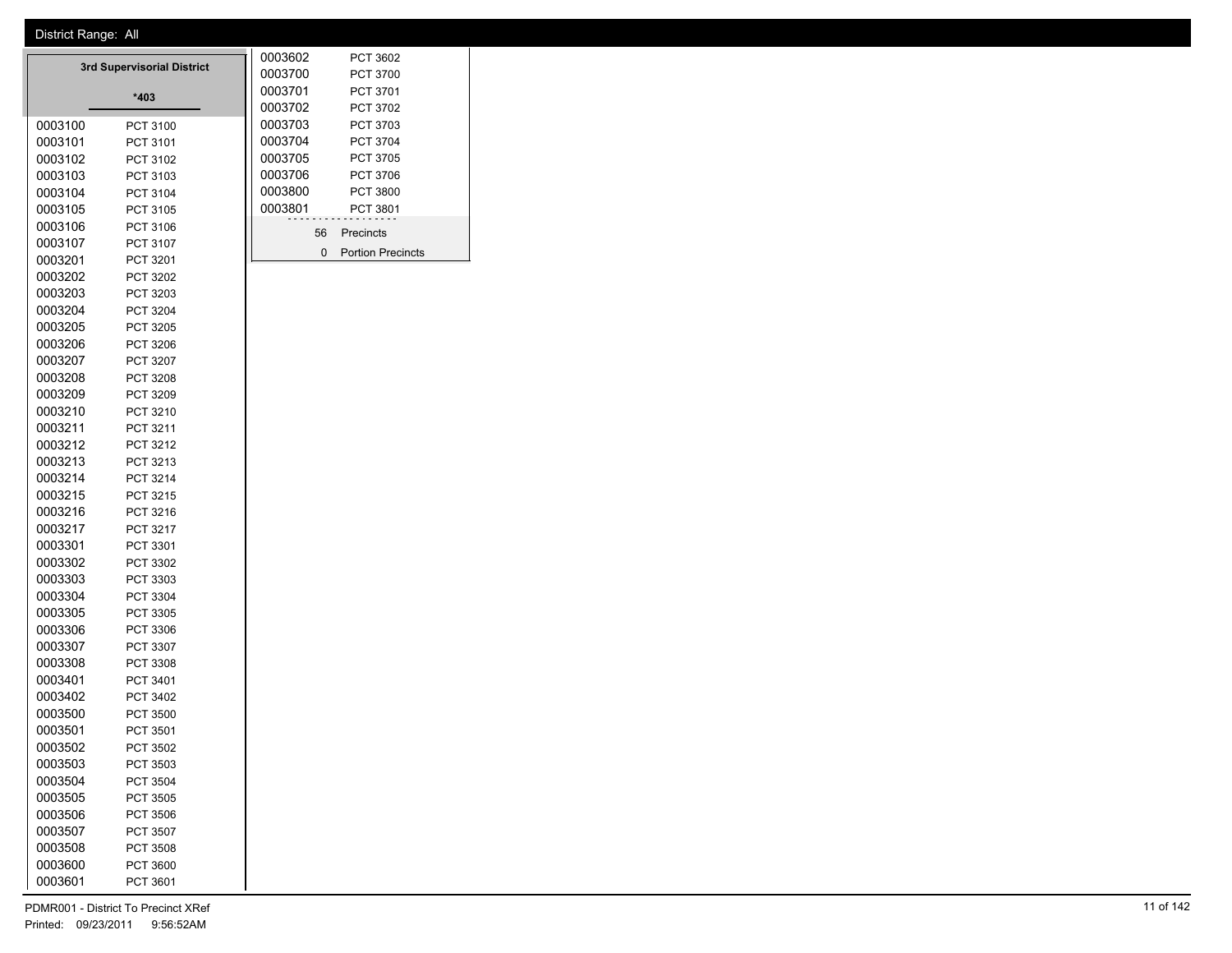| 4th Supervisorial District |                             |  |  |  |  |  |
|----------------------------|-----------------------------|--|--|--|--|--|
|                            | *404                        |  |  |  |  |  |
| 0004100                    | PCT 4100                    |  |  |  |  |  |
| 0004101                    | PCT 4101                    |  |  |  |  |  |
| 0004102                    | PCT 4102                    |  |  |  |  |  |
| 0004103                    | PCT 4103                    |  |  |  |  |  |
| 0004104                    | PCT 4104                    |  |  |  |  |  |
| 0004200                    | <b>PCT 4200</b>             |  |  |  |  |  |
| 0004201                    | PCT 4201                    |  |  |  |  |  |
| 0004202                    | PCT 4202                    |  |  |  |  |  |
| 0004203                    | PCT 4203                    |  |  |  |  |  |
| 0004250<br>0004300         | <b>PCT 4250</b><br>PCT 4300 |  |  |  |  |  |
| 0004301                    | PCT 4301                    |  |  |  |  |  |
| 0004302                    | PCT 4302                    |  |  |  |  |  |
| 0004303                    | PCT 4303                    |  |  |  |  |  |
| 0004304                    | PCT 4304                    |  |  |  |  |  |
| 0004305                    | PCT 4305                    |  |  |  |  |  |
| 0004306                    | PCT 4306                    |  |  |  |  |  |
| 0004307                    | PCT 4307                    |  |  |  |  |  |
| 0004400                    | <b>PCT 4400</b>             |  |  |  |  |  |
| 0004401                    | PCT 4401                    |  |  |  |  |  |
| 0004402                    | <b>PCT 4402</b>             |  |  |  |  |  |
| 0004403                    | PCT 4403                    |  |  |  |  |  |
| 0004501                    | PCT 4501                    |  |  |  |  |  |
| 0004502                    | PCT 4502                    |  |  |  |  |  |
| 0004503                    | PCT 4503                    |  |  |  |  |  |
| 0004600                    | <b>PCT 4600</b>             |  |  |  |  |  |
| 0004601                    | PCT 4601                    |  |  |  |  |  |
| 0004700                    | <b>PCT 4700</b>             |  |  |  |  |  |
| 0004701                    | PCT 4701                    |  |  |  |  |  |
| 0004702<br>0004703         | PCT 4702<br>PCT 4703        |  |  |  |  |  |
| 0004704                    | <b>PCT 4704</b>             |  |  |  |  |  |
| 0004705                    | <b>PCT 4705</b>             |  |  |  |  |  |
| 0004706                    | PCT 4706                    |  |  |  |  |  |
| 0004707                    | PCT 4707                    |  |  |  |  |  |
| 0004708                    | PCT 4708                    |  |  |  |  |  |
| 0004709                    | PCT 4709                    |  |  |  |  |  |
| 0004800                    | <b>PCT 4800</b>             |  |  |  |  |  |
| 0004803                    | PCT 4803                    |  |  |  |  |  |
| 0004806                    | <b>PCT 4806</b>             |  |  |  |  |  |
| 0004901                    | PCT 4901                    |  |  |  |  |  |
| 0004902                    | PCT 4902                    |  |  |  |  |  |
| 42                         | Precincts                   |  |  |  |  |  |
| 0                          | <b>Portion Precincts</b>    |  |  |  |  |  |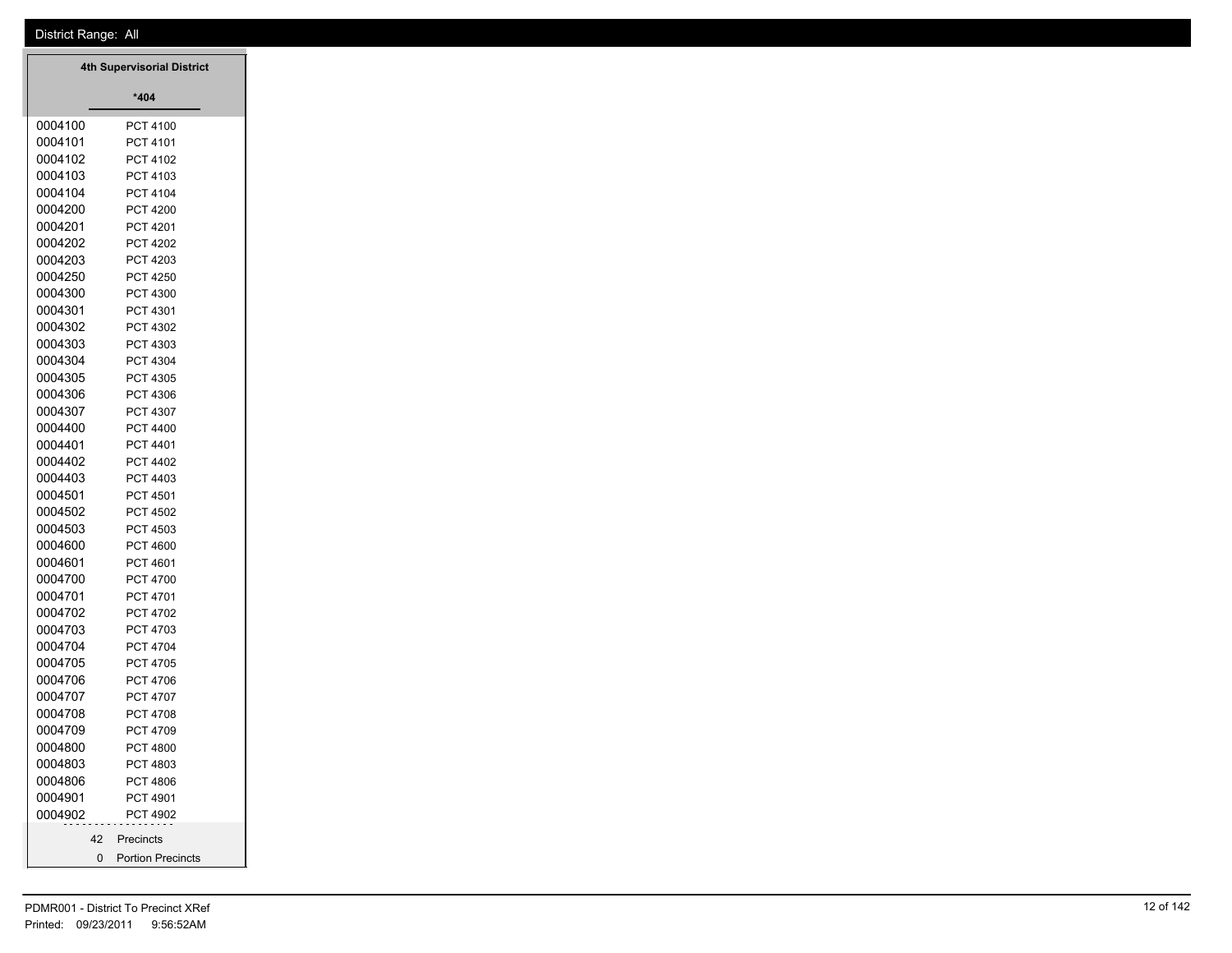|         | <b>5th Supervisorial District</b>    |
|---------|--------------------------------------|
|         | *405                                 |
| 0005101 | PCT 5101                             |
| 0005102 | PCT 5102                             |
| 0005103 | PCT 5103                             |
| 0005200 | <b>PCT 5200</b>                      |
| 0005201 | PCT 5201                             |
| 0005202 | PCT 5202                             |
| 0005203 | PCT 5203                             |
| 0005204 | <b>PCT 5204</b>                      |
| 0005205 | PCT 5205                             |
| 0005206 | PCT 5206                             |
| 0005207 | <b>PCT 5207</b>                      |
| 0005208 | <b>PCT 5208</b>                      |
| 0005209 | PCT 5209                             |
| 0005210 | PCT 5210                             |
| 0005211 | PCT 5211                             |
| 0005212 | PCT 5212                             |
| 0005213 | PCT 5213                             |
| 0005214 | <b>PCT 5214</b>                      |
| 0005215 | PCT 5215                             |
| 0005216 | PCT 5216                             |
| 0005217 | PCT 5217                             |
| 0005218 | PCT 5218                             |
| 0005219 | PCT 5219                             |
| 0005220 | <b>PCT 5220</b>                      |
| 0005221 | PCT 5221                             |
| 0005222 | <b>PCT 5222</b>                      |
| 0005223 | <b>PCT 5223</b>                      |
| 0005224 | <b>PCT 5224</b>                      |
| 0005225 | <b>PCT 5225</b>                      |
| 0005226 | PCT 5226                             |
| 0005227 | <b>PCT 5227</b>                      |
| 0005228 | PCT 5228                             |
| 0005300 | PCT 5300                             |
| 0005301 | PCT 5301                             |
| 0005302 | PCT 5302                             |
| 0005303 | PCT 5303                             |
| 0005304 | PCT 5304                             |
| 0005305 | PCT 5305                             |
| 38      | Precincts                            |
|         | $\Omega$<br><b>Portion Precincts</b> |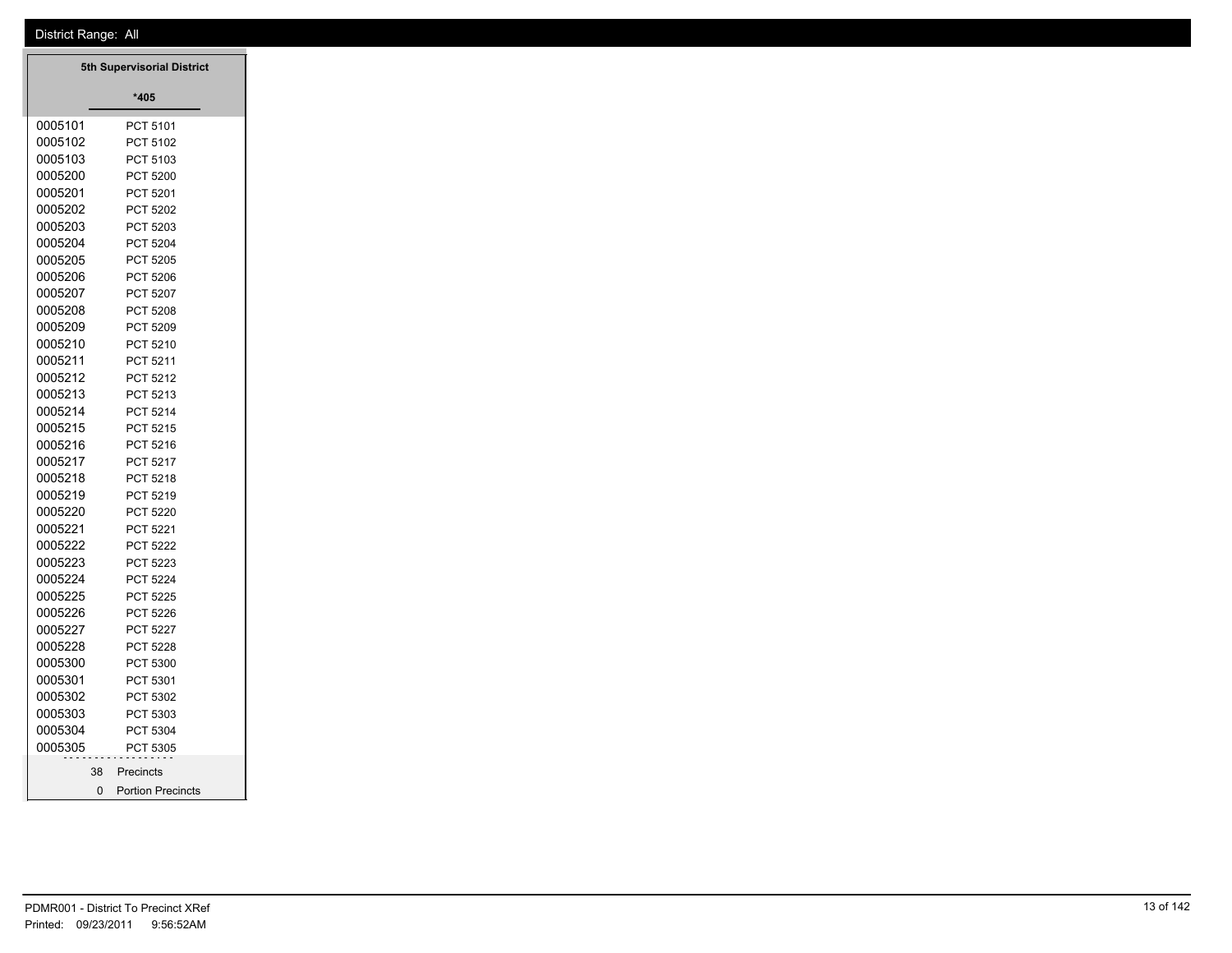|         | Town Of San Anselmo                      |
|---------|------------------------------------------|
|         | $*501$                                   |
| 0002200 | <b>PCT 2200</b>                          |
|         |                                          |
| 0002201 | PCT 2201                                 |
| 0002202 | <b>PCT 2202</b>                          |
| 0002203 | PCT 2203                                 |
| 0002204 | <b>PCT 2204</b>                          |
| 0002205 | <b>PCT 2205</b>                          |
| 0002206 | <b>PCT 2206</b>                          |
| 0002207 | PCT 2207                                 |
| 0002208 | <b>PCT 2208</b>                          |
| 0002209 | <b>PCT 2209</b>                          |
| 0002210 | PCT 2210                                 |
|         |                                          |
| 0002211 | PCT 2211                                 |
| 0002212 | PCT 2212                                 |
| 0002213 | PCT 2213                                 |
|         | 14 Precincts                             |
|         | <b>Portion Precincts</b><br>$\mathbf{0}$ |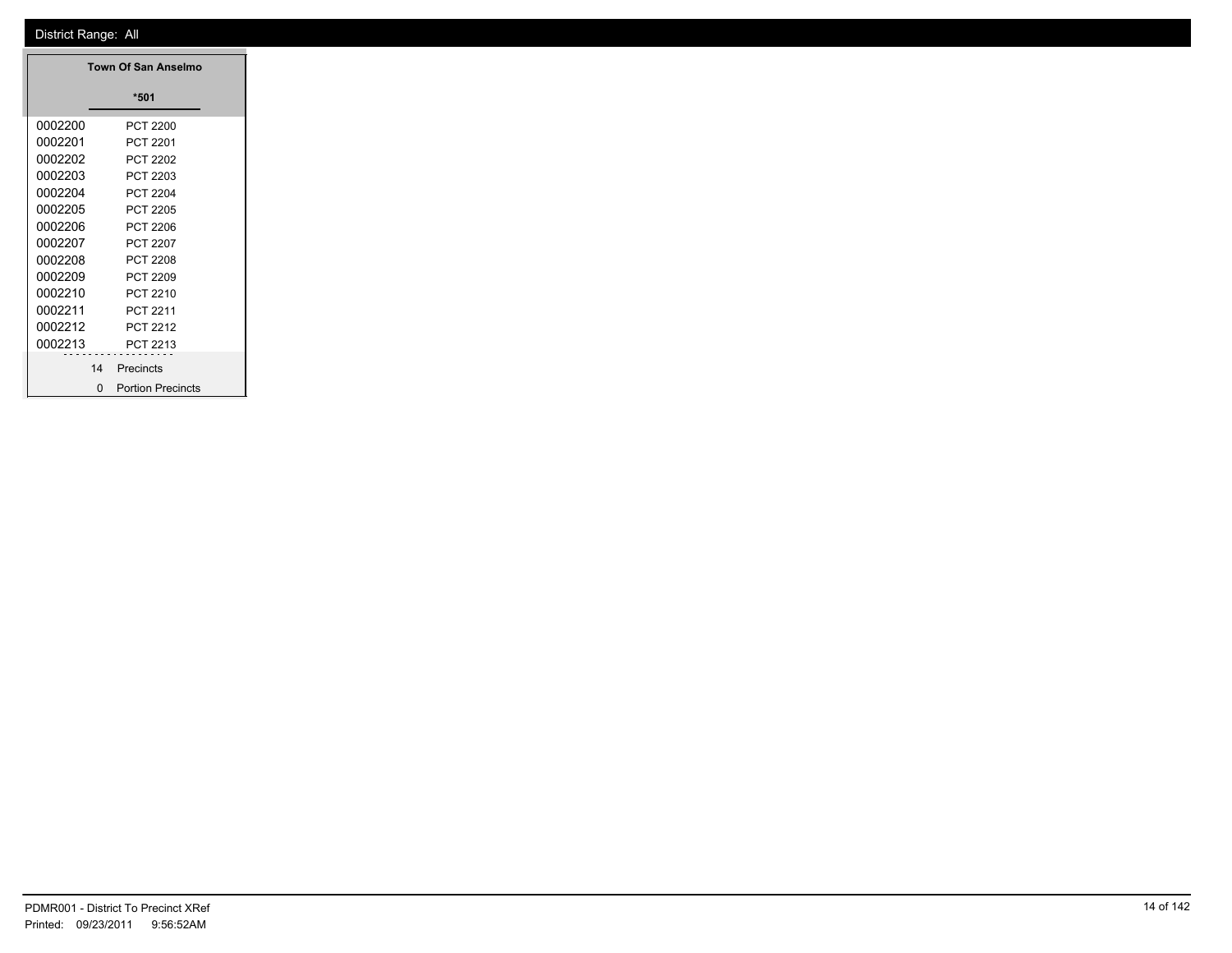|         |               | <b>City Of Belvedere</b> |  |
|---------|---------------|--------------------------|--|
|         |               | *502                     |  |
| 0003401 |               | PCT 3401                 |  |
| 0003402 |               | PCT 3402                 |  |
|         | $\mathcal{P}$ | Precincts                |  |
|         |               | <b>Portion Precincts</b> |  |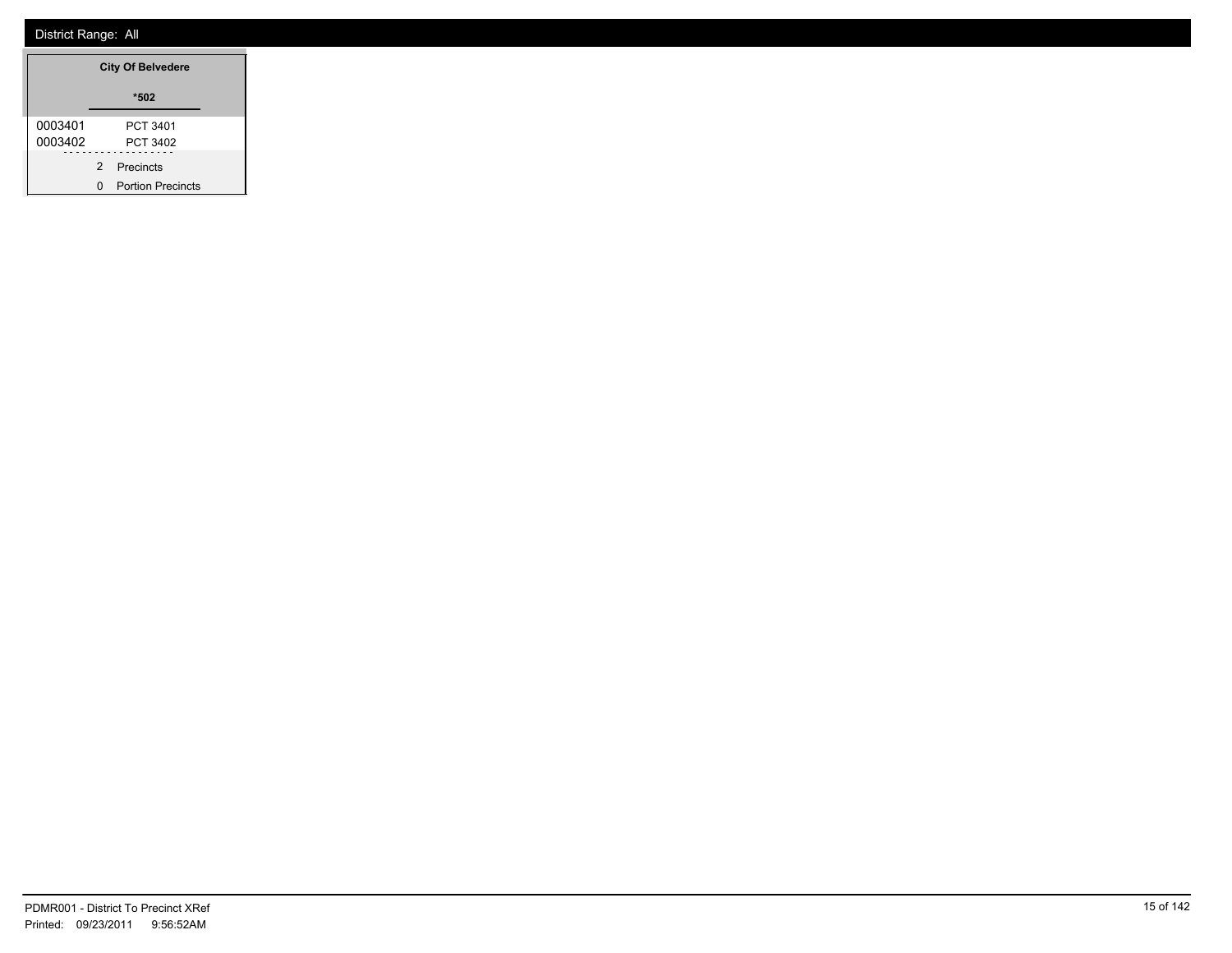|         |    | <b>Town Of Corte Madera</b> |  |
|---------|----|-----------------------------|--|
|         |    | *503                        |  |
| 0004700 |    | PCT 4700                    |  |
| 0004701 |    | PCT 4701                    |  |
| 0004702 |    | PCT 4702                    |  |
| 0004703 |    | PCT 4703                    |  |
| 0004704 |    | PCT 4704                    |  |
| 0004705 |    | PCT 4705                    |  |
| 0004706 |    | PCT 4706                    |  |
| 0004707 |    | PCT 4707                    |  |
| 0004708 |    | PCT 4708                    |  |
| 0004709 |    | PCT 4709                    |  |
|         | 10 | Precincts                   |  |
|         | O  | <b>Portion Precincts</b>    |  |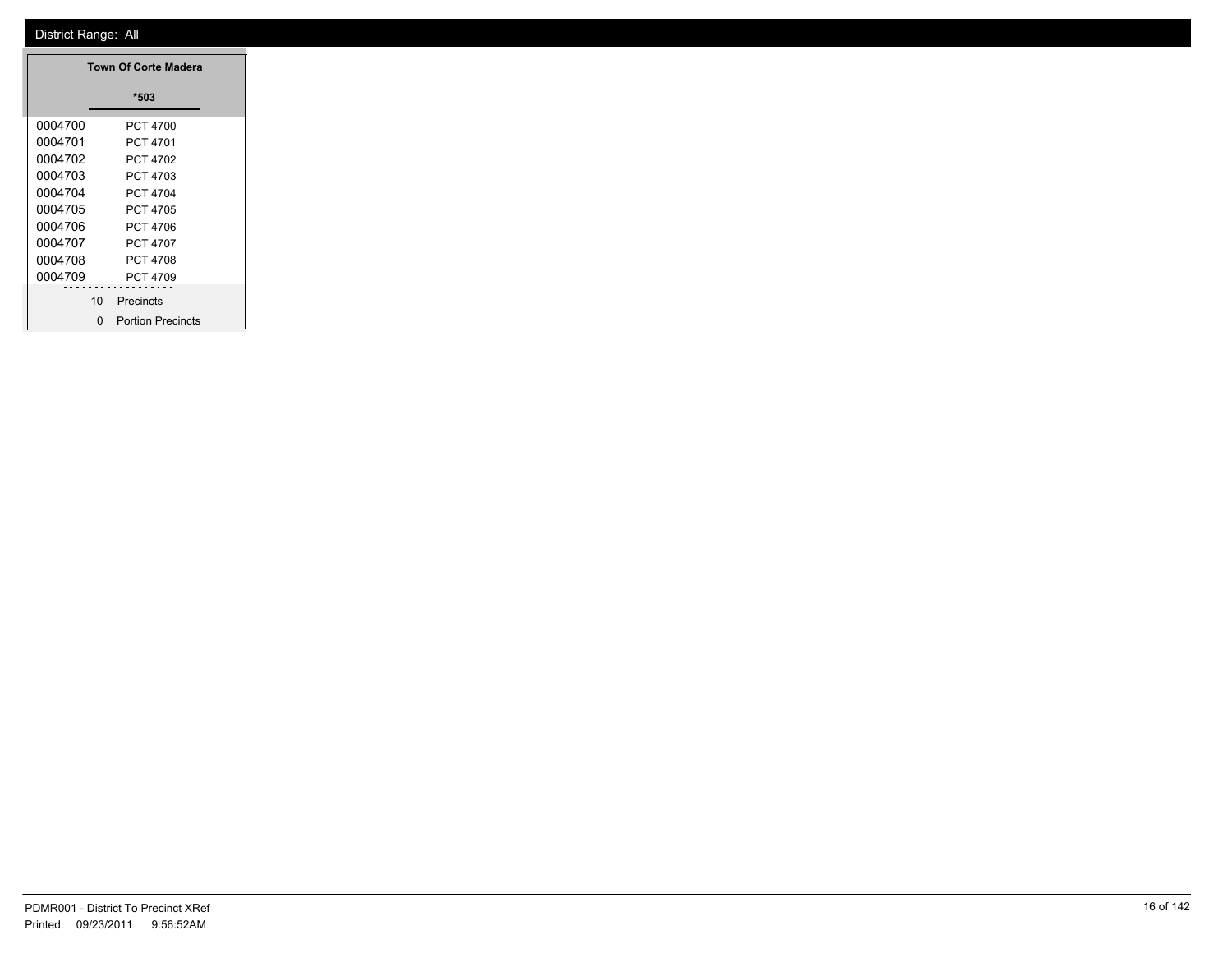|         |   | <b>Town Of Fairfax</b>   |  |
|---------|---|--------------------------|--|
|         |   | *504                     |  |
| 0002301 |   | PCT 2301                 |  |
| 0002302 |   | PCT 2302                 |  |
| 0002303 |   | PCT 2303                 |  |
| 0002304 |   | <b>PCT 2304</b>          |  |
| 0002305 |   | PCT 2305                 |  |
| 0002306 |   | <b>PCT 2306</b>          |  |
|         | 6 | Precincts                |  |
|         | ŋ | <b>Portion Precincts</b> |  |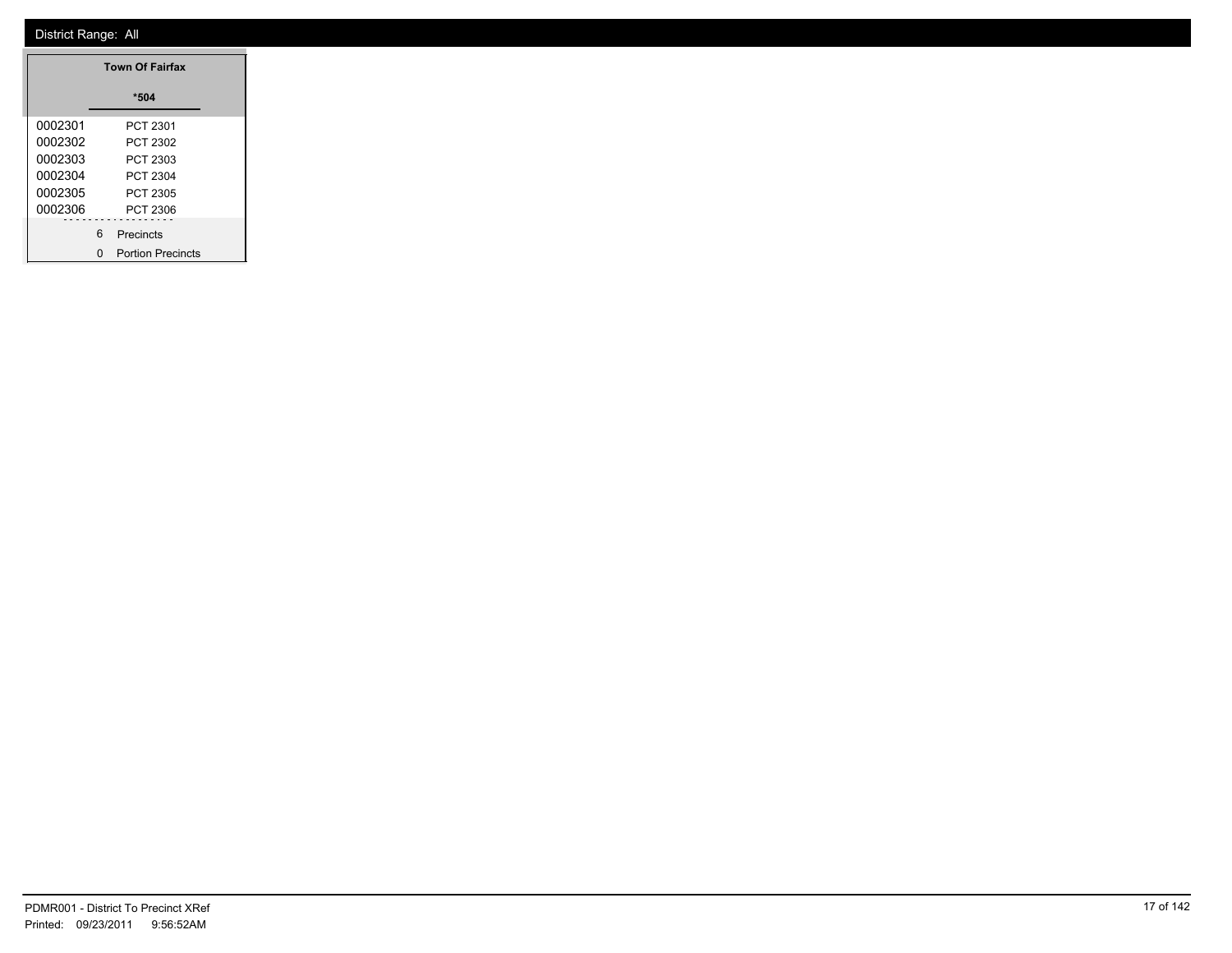|         |                 | <b>City Of Larkspur</b>  |  |
|---------|-----------------|--------------------------|--|
|         |                 | *505                     |  |
| 0002101 |                 | PCT 2101                 |  |
| 0002102 |                 | PCT 2102                 |  |
| 0002103 |                 | PCT 2103                 |  |
| 0002104 |                 | PCT 2104                 |  |
| 0002107 |                 | PCT 2107                 |  |
| 0002108 |                 | PCT 2108                 |  |
| 0002109 |                 | PCT 2109                 |  |
| 0002110 |                 | PCT 2110                 |  |
| 0002111 |                 | PCT 2111                 |  |
| 0002112 |                 | PCT 2112                 |  |
| 0004800 |                 | PCT 4800                 |  |
| 0004803 |                 | PCT 4803                 |  |
| 0004806 |                 | PCT 4806                 |  |
|         | 13 <sup>1</sup> | Precincts                |  |
|         | O               | <b>Portion Precincts</b> |  |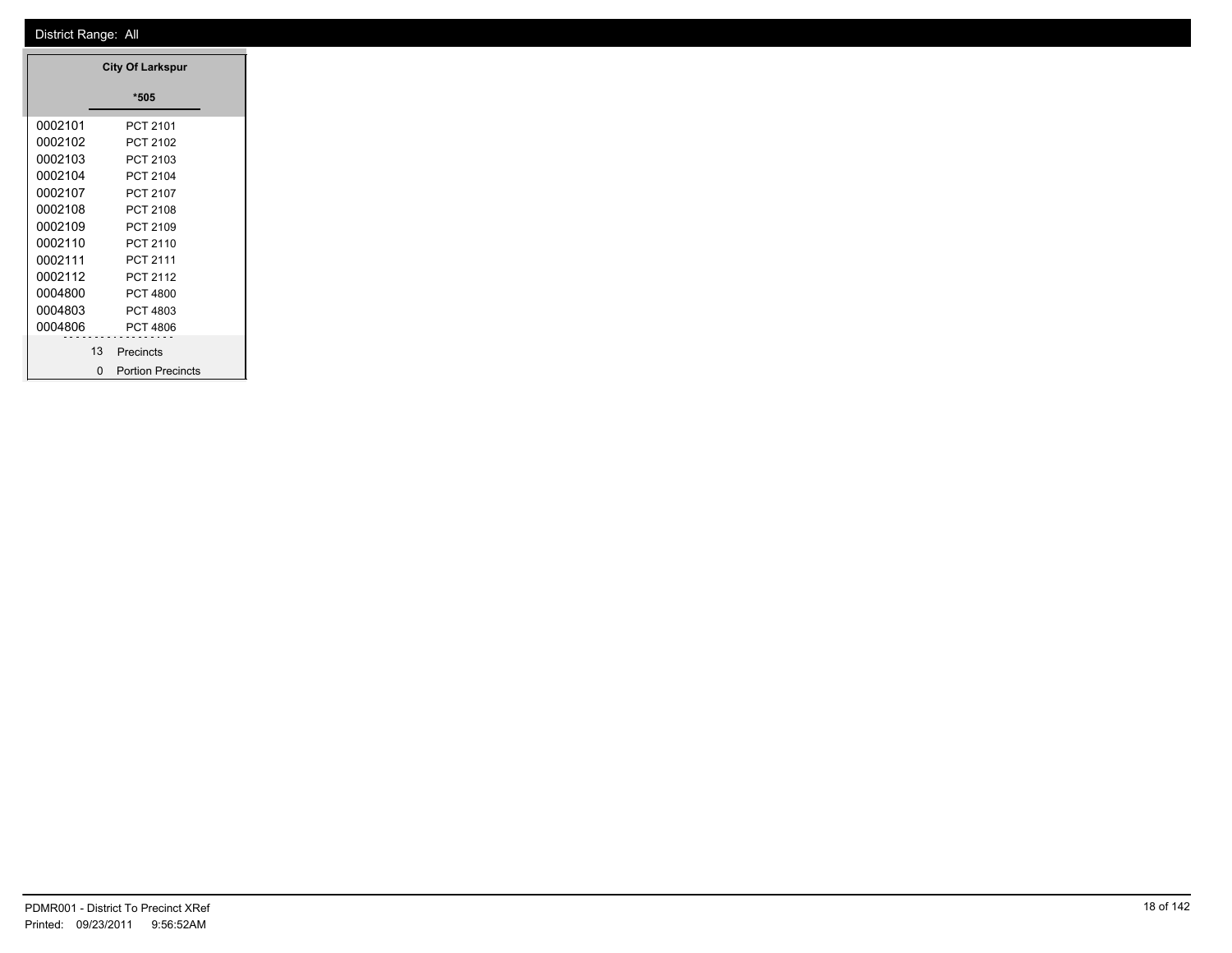|         |          | <b>City Of Mill Valley</b> |
|---------|----------|----------------------------|
|         |          | *506                       |
| 0003201 |          | PCT 3201                   |
| 0003202 |          | PCT 3202                   |
| 0003203 |          | PCT 3203                   |
| 0003204 |          | PCT 3204                   |
| 0003205 |          | PCT 3205                   |
| 0003206 |          | PCT 3206                   |
| 0003207 |          | PCT 3207                   |
| 0003208 |          | PCT 3208                   |
| 0003209 |          | PCT 3209                   |
| 0003210 |          | PCT 3210                   |
| 0003211 |          | PCT 3211                   |
| 0003212 |          | PCT 3212                   |
| 0003213 |          | PCT 3213                   |
| 0003214 |          | PCT 3214                   |
| 0003215 |          | PCT 3215                   |
| 0003216 |          | PCT 3216                   |
| 0003217 |          | PCT 3217                   |
| 0004250 |          | <b>PCT 4250</b>            |
|         | 18       | Precincts                  |
|         | $\Omega$ | <b>Portion Precincts</b>   |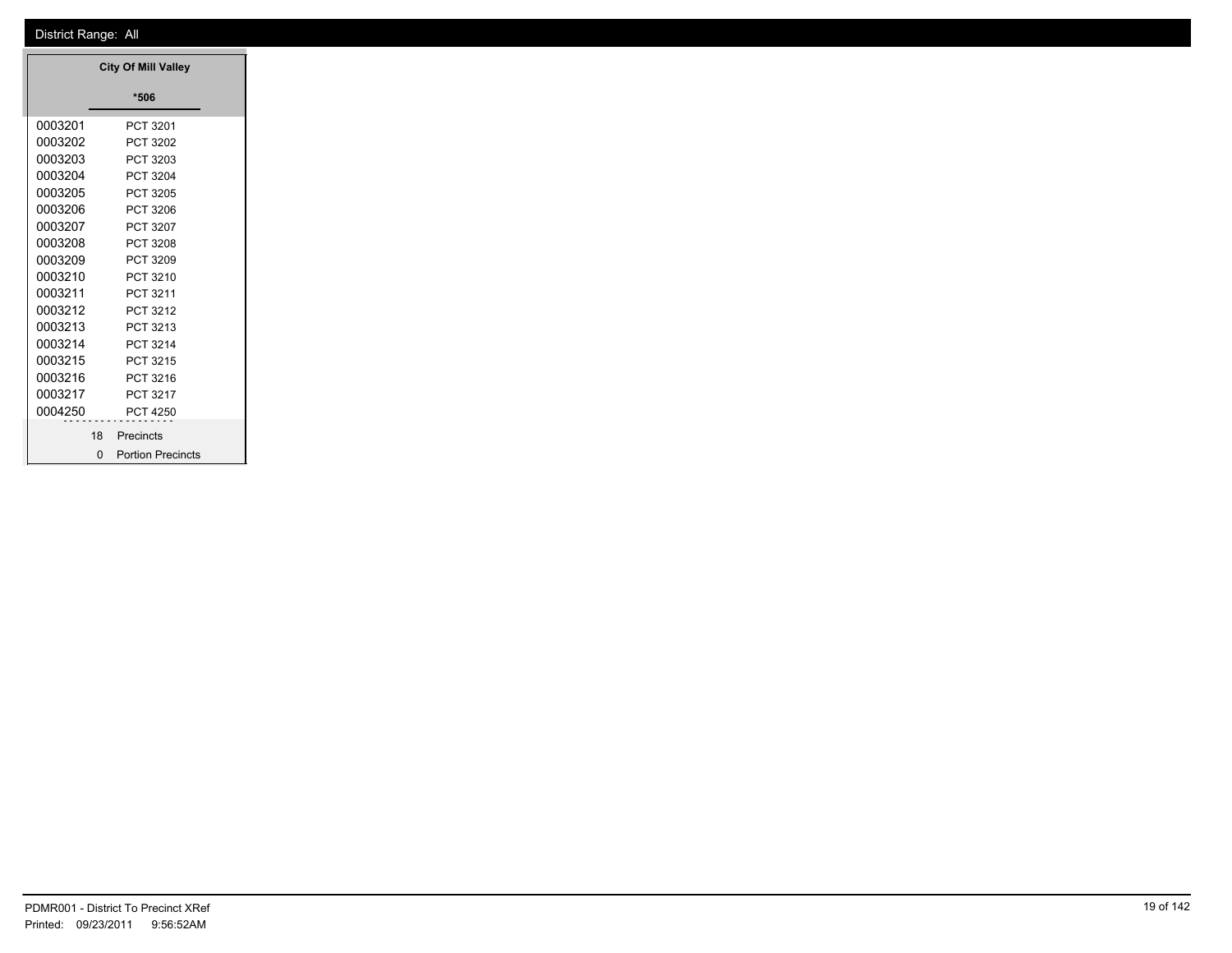|         | <b>City Of Novato</b>    |  |
|---------|--------------------------|--|
|         | *507                     |  |
| 0004501 | PCT 4501                 |  |
| 0004502 | <b>PCT 4502</b>          |  |
| 0004503 | PCT 4503                 |  |
| 0005101 | PCT 5101                 |  |
| 0005102 | <b>PCT 5102</b>          |  |
| 0005103 | PCT 5103                 |  |
| 0005200 | <b>PCT 5200</b>          |  |
| 0005201 | PCT 5201                 |  |
| 0005202 | <b>PCT 5202</b>          |  |
| 0005203 | <b>PCT 5203</b>          |  |
| 0005204 | <b>PCT 5204</b>          |  |
| 0005205 | <b>PCT 5205</b>          |  |
| 0005206 | <b>PCT 5206</b>          |  |
| 0005207 | PCT 5207                 |  |
| 0005208 | <b>PCT 5208</b>          |  |
| 0005209 | <b>PCT 5209</b>          |  |
| 0005210 | PCT 5210                 |  |
| 0005211 | PCT 5211                 |  |
| 0005212 | PCT 5212                 |  |
| 0005213 | <b>PCT 5213</b>          |  |
| 0005214 | <b>PCT 5214</b>          |  |
| 0005215 | <b>PCT 5215</b>          |  |
| 0005216 | PCT 5216                 |  |
| 0005217 | PCT 5217                 |  |
| 0005218 | PCT 5218                 |  |
| 0005219 | <b>PCT 5219</b>          |  |
| 0005220 | <b>PCT 5220</b>          |  |
| 0005221 | PCT 5221                 |  |
| 0005222 | <b>PCT 5222</b>          |  |
| 0005223 | PCT 5223                 |  |
| 0005224 | <b>PCT 5224</b>          |  |
| 0005225 | <b>PCT 5225</b>          |  |
| 0005226 | <b>PCT 5226</b>          |  |
| 0005227 | <b>PCT 5227</b>          |  |
| 0005228 | PCT 5228                 |  |
|         | 35 Precincts             |  |
| 0       | <b>Portion Precincts</b> |  |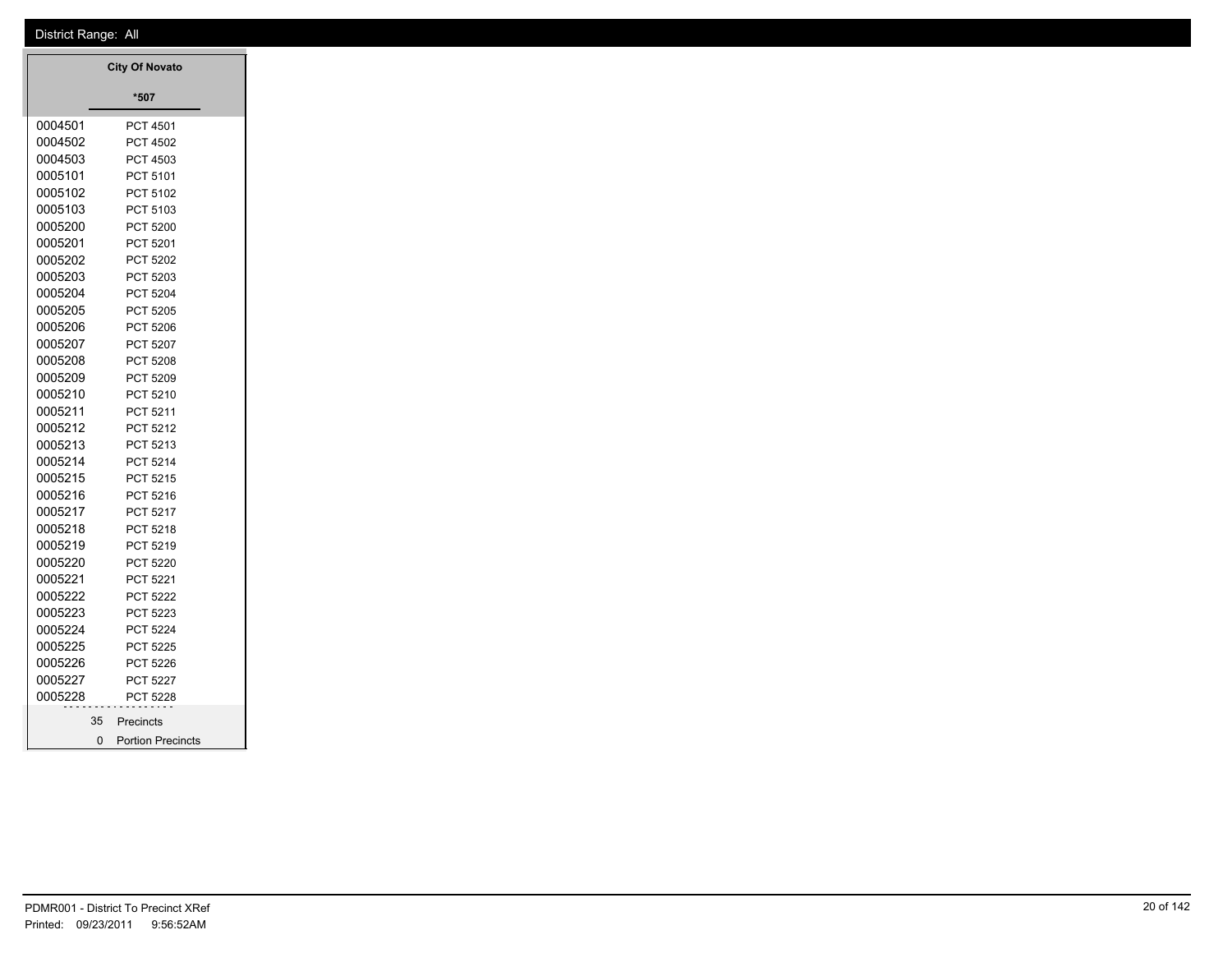|         |   | <b>Town Of Ross</b>      |  |
|---------|---|--------------------------|--|
|         |   | *508                     |  |
| 0002400 |   | PCT 2400                 |  |
| 0002401 |   | PCT 2401                 |  |
| 0002402 |   | PCT 2402                 |  |
|         | 3 | Precincts                |  |
|         | n | <b>Portion Precincts</b> |  |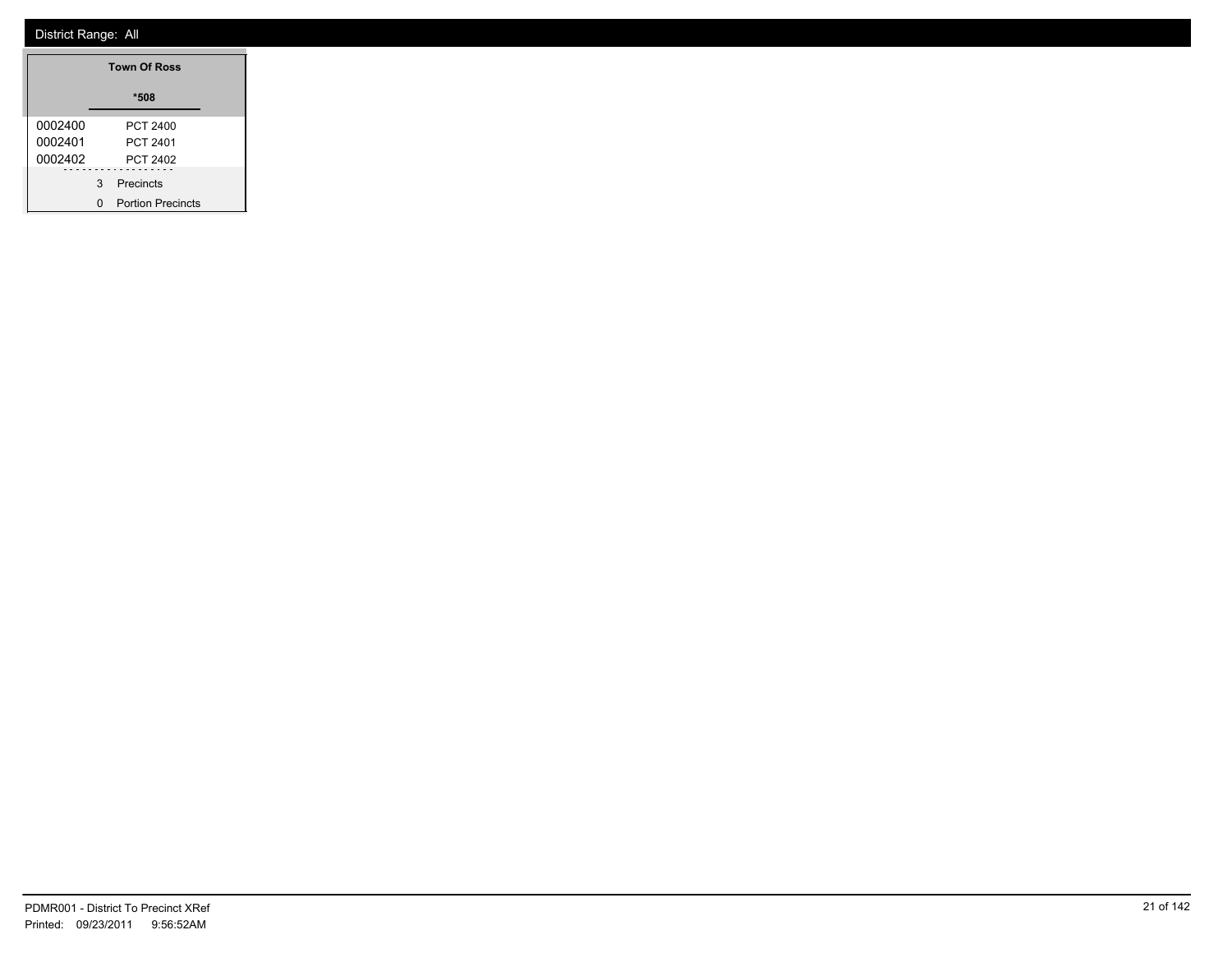|         |   | <b>City Of Sausalito</b> |
|---------|---|--------------------------|
|         |   | *509                     |
| 0003100 |   | PCT 3100                 |
| 0003101 |   | PCT 3101                 |
| 0003102 |   | PCT 3102                 |
| 0003103 |   | PCT 3103                 |
| 0003104 |   | PCT 3104                 |
| 0003105 |   | PCT 3105                 |
| 0003106 |   | PCT 3106                 |
| 0003107 |   | PCT 3107                 |
|         | 8 | Precincts                |
|         | n | <b>Portion Precincts</b> |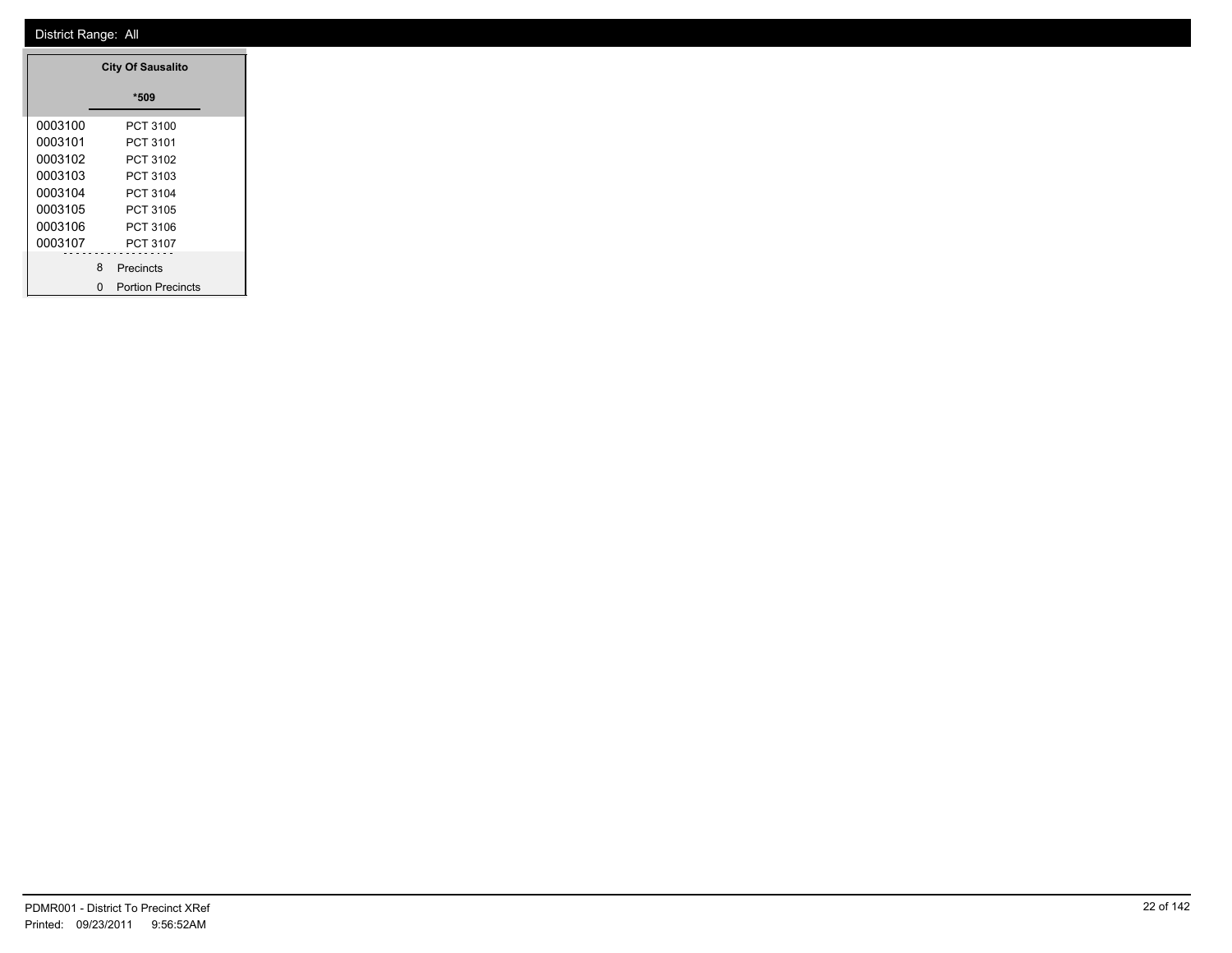|         |   | <b>Town Of Tiburon</b>   |
|---------|---|--------------------------|
|         |   | *510                     |
| 0003301 |   | PCT 3301                 |
| 0003302 |   | PCT 3302                 |
| 0003303 |   | PCT 3303                 |
| 0003304 |   | PCT 3304                 |
| 0003305 |   | PCT 3305                 |
| 0003306 |   | PCT 3306                 |
| 0003307 |   | PCT 3307                 |
| 0003308 |   | PCT 3308                 |
|         | 8 | Precincts                |
|         | n | <b>Portion Precincts</b> |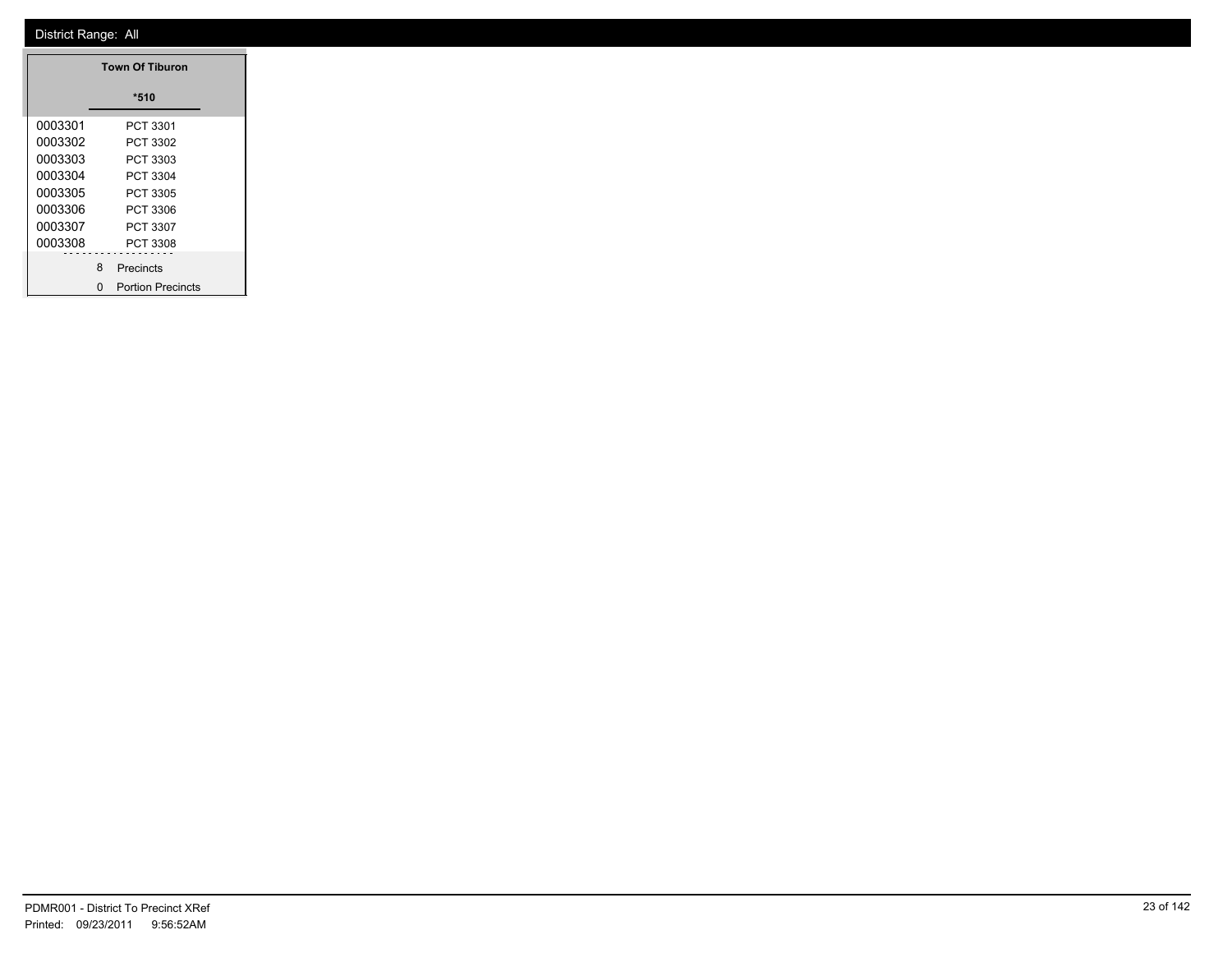| $*511$<br>48<br>Precincts<br>0<br><b>Portion Precincts</b><br>0001100<br>PCT 1100<br>0001101<br>PCT 1101<br>0001102<br><b>PCT 1102</b> |
|----------------------------------------------------------------------------------------------------------------------------------------|
|                                                                                                                                        |
|                                                                                                                                        |
|                                                                                                                                        |
|                                                                                                                                        |
| 0001103<br>PCT 1103                                                                                                                    |
| 0001104<br>PCT 1104                                                                                                                    |
| 0001105<br>PCT 1105                                                                                                                    |
| 0001106<br>PCT 1106                                                                                                                    |
| 0001107<br><b>PCT 1107</b>                                                                                                             |
| 0001108<br><b>PCT 1108</b>                                                                                                             |
| 0001109<br>PCT 1109                                                                                                                    |
| 0001110<br>PCT 1110                                                                                                                    |
| 0001111<br>PCT 1111                                                                                                                    |
| 0001112<br>PCT 1112                                                                                                                    |
| 0001113<br>PCT 1113                                                                                                                    |
| 0001114<br><b>PCT 1114</b>                                                                                                             |
| 0001115<br>PCT 1115                                                                                                                    |
| 0001116<br>PCT 1116                                                                                                                    |
| 0001117<br><b>PCT 1117</b>                                                                                                             |
| 0001118<br>PCT 1118                                                                                                                    |
| 0001119<br>PCT 1119                                                                                                                    |
| 0001120<br>PCT 1120                                                                                                                    |
| 0001121<br>PCT 1121                                                                                                                    |
| 0001122<br><b>PCT 1122</b>                                                                                                             |
| 0001123<br>PCT 1123                                                                                                                    |
| 0001124<br><b>PCT 1124</b>                                                                                                             |
| 0001125<br>PCT 1125                                                                                                                    |
| 0001126<br><b>PCT 1126</b>                                                                                                             |
| 0001201<br>PCT 1201                                                                                                                    |
| 0001202<br><b>PCT 1202</b>                                                                                                             |
| 0001203<br>PCT 1203                                                                                                                    |
| 0001204<br><b>PCT 1204</b>                                                                                                             |
| 0001205<br><b>PCT 1205</b>                                                                                                             |
| 0001206<br><b>PCT 1206</b><br>0001207<br><b>PCT 1207</b>                                                                               |
| 0001208<br><b>PCT 1208</b>                                                                                                             |
| 0001209<br>PCT 1209                                                                                                                    |
| 0001210<br>PCT 1210                                                                                                                    |
| 0001211<br>PCT 1211                                                                                                                    |
| 0001212<br>PCT 1212                                                                                                                    |
| 0002902<br><b>PCT 2902</b>                                                                                                             |
| 0002903<br>PCT 2903                                                                                                                    |
| 0002904<br>PCT 2904                                                                                                                    |
| 0002905<br>PCT 2905                                                                                                                    |
| 0002906<br>PCT 2906                                                                                                                    |
| 0002907<br>PCT 2907                                                                                                                    |
| 0002908<br>PCT 2908                                                                                                                    |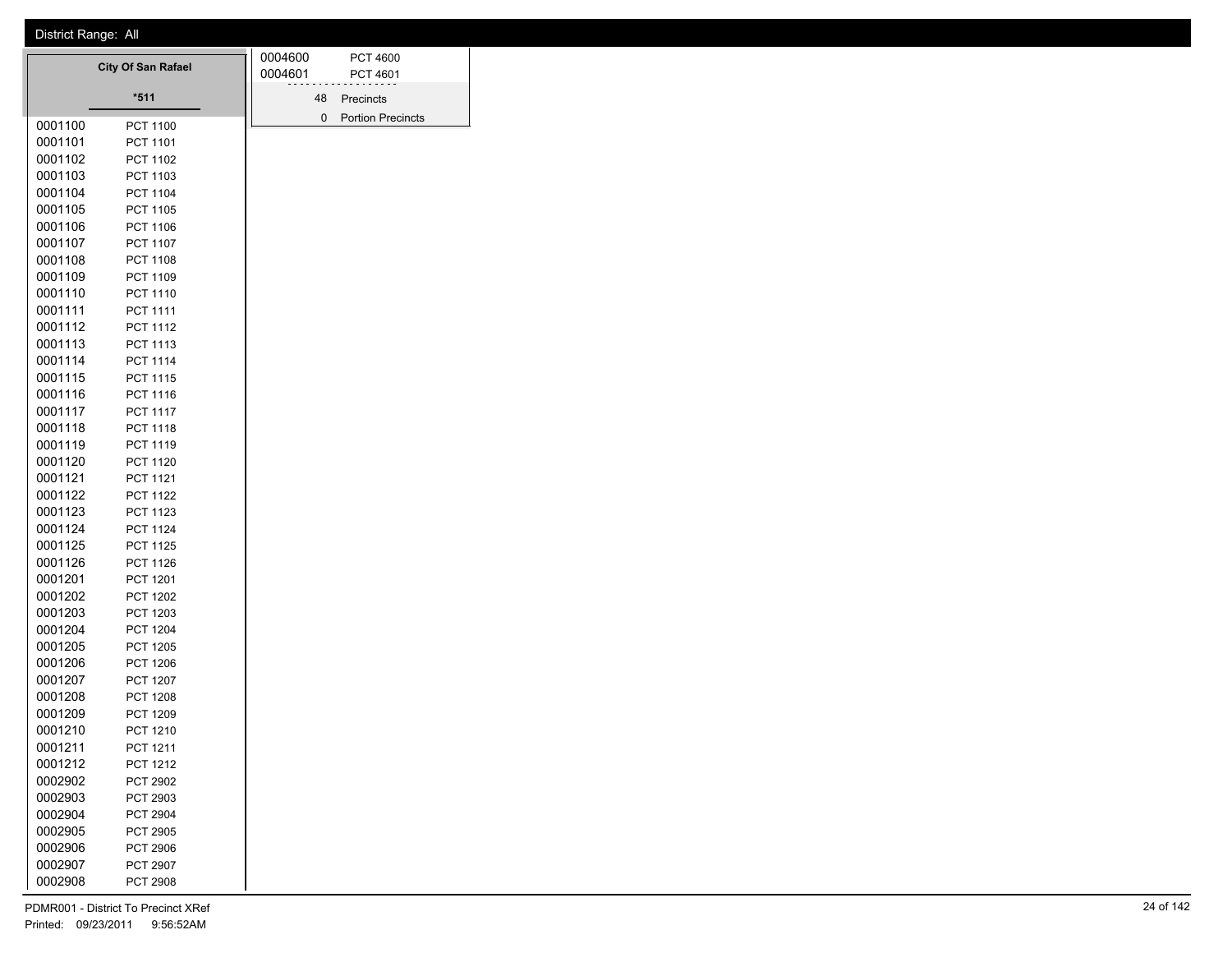|         |                            | 0003701 | PCT 3701                 |
|---------|----------------------------|---------|--------------------------|
|         | <b>Unincorporated Area</b> | 0003702 | PCT 3702                 |
|         | *599                       | 0003703 | PCT 3703                 |
|         |                            | 0003704 | PCT 3704                 |
| 0001500 | <b>PCT 1500</b>            | 0003705 | PCT 3705                 |
| 0001501 | <b>PCT 1501</b>            | 0003706 | <b>PCT 3706</b>          |
| 0001502 | <b>PCT 1502</b>            | 0003800 | <b>PCT 3800</b>          |
| 0001503 | <b>PCT 1503</b>            | 0003801 | PCT 3801                 |
| 0001504 | <b>PCT 1504</b>            | 0004100 | <b>PCT 4100</b>          |
| 0001600 | <b>PCT 1600</b>            | 0004101 | PCT 4101                 |
| 0001601 | PCT 1601                   | 0004102 | <b>PCT 4102</b>          |
| 0001602 | PCT 1602                   | 0004103 | PCT 4103                 |
| 0001603 | PCT 1603                   | 0004104 | PCT 4104                 |
| 0001604 | <b>PCT 1604</b>            | 0004200 | <b>PCT 4200</b>          |
| 0001605 | <b>PCT 1605</b>            | 0004201 | <b>PCT 4201</b>          |
| 0001606 | <b>PCT 1606</b>            | 0004202 | <b>PCT 4202</b>          |
| 0001607 | PCT 1607                   | 0004203 | PCT 4203                 |
| 0001701 | PCT 1701                   | 0004300 | PCT 4300                 |
| 0001800 | <b>PCT 1800</b>            | 0004301 | PCT 4301                 |
| 0001801 | PCT 1801                   | 0004302 | PCT 4302                 |
| 0002500 | <b>PCT 2500</b>            | 0004303 | PCT 4303                 |
| 0002501 | <b>PCT 2501</b>            | 0004304 | PCT 4304                 |
| 0002502 | <b>PCT 2502</b>            | 0004305 | PCT 4305                 |
| 0002503 | PCT 2503                   | 0004306 | PCT 4306                 |
| 0002504 | <b>PCT 2504</b>            | 0004307 | PCT 4307                 |
| 0002505 | PCT 2505                   | 0004400 | PCT 4400                 |
| 0002506 | <b>PCT 2506</b>            | 0004401 | <b>PCT 4401</b>          |
| 0002600 | <b>PCT 2600</b>            | 0004402 | <b>PCT 4402</b>          |
| 0002601 | <b>PCT 2601</b>            | 0004403 | PCT 4403                 |
| 0002602 | <b>PCT 2602</b>            | 0004901 | <b>PCT 4901</b>          |
| 0002603 | PCT 2603                   | 0004902 | <b>PCT 4902</b>          |
| 0002700 | <b>PCT 2700</b>            | 0005300 | PCT 5300                 |
| 0002701 | PCT 2701                   | 0005301 | PCT 5301                 |
| 0002800 | <b>PCT 2800</b>            | 0005302 | PCT 5302                 |
| 0002801 | PCT 2801                   | 0005303 | PCT 5303                 |
| 0002802 | <b>PCT 2802</b>            | 0005304 | PCT 5304                 |
| 0002803 | <b>PCT 2803</b>            | 0005305 | <b>PCT 5305</b>          |
| 0003500 | <b>PCT 3500</b>            | 83      | Precincts                |
| 0003501 | PCT 3501                   | 0       |                          |
| 0003502 | <b>PCT 3502</b>            |         | <b>Portion Precincts</b> |
| 0003503 | PCT 3503                   |         |                          |
| 0003504 | PCT 3504                   |         |                          |
| 0003505 | <b>PCT 3505</b>            |         |                          |
| 0003506 | <b>PCT 3506</b>            |         |                          |
| 0003507 | <b>PCT 3507</b>            |         |                          |

 PCT 3508 PCT 3600 PCT 3601 PCT 3602 PCT 3700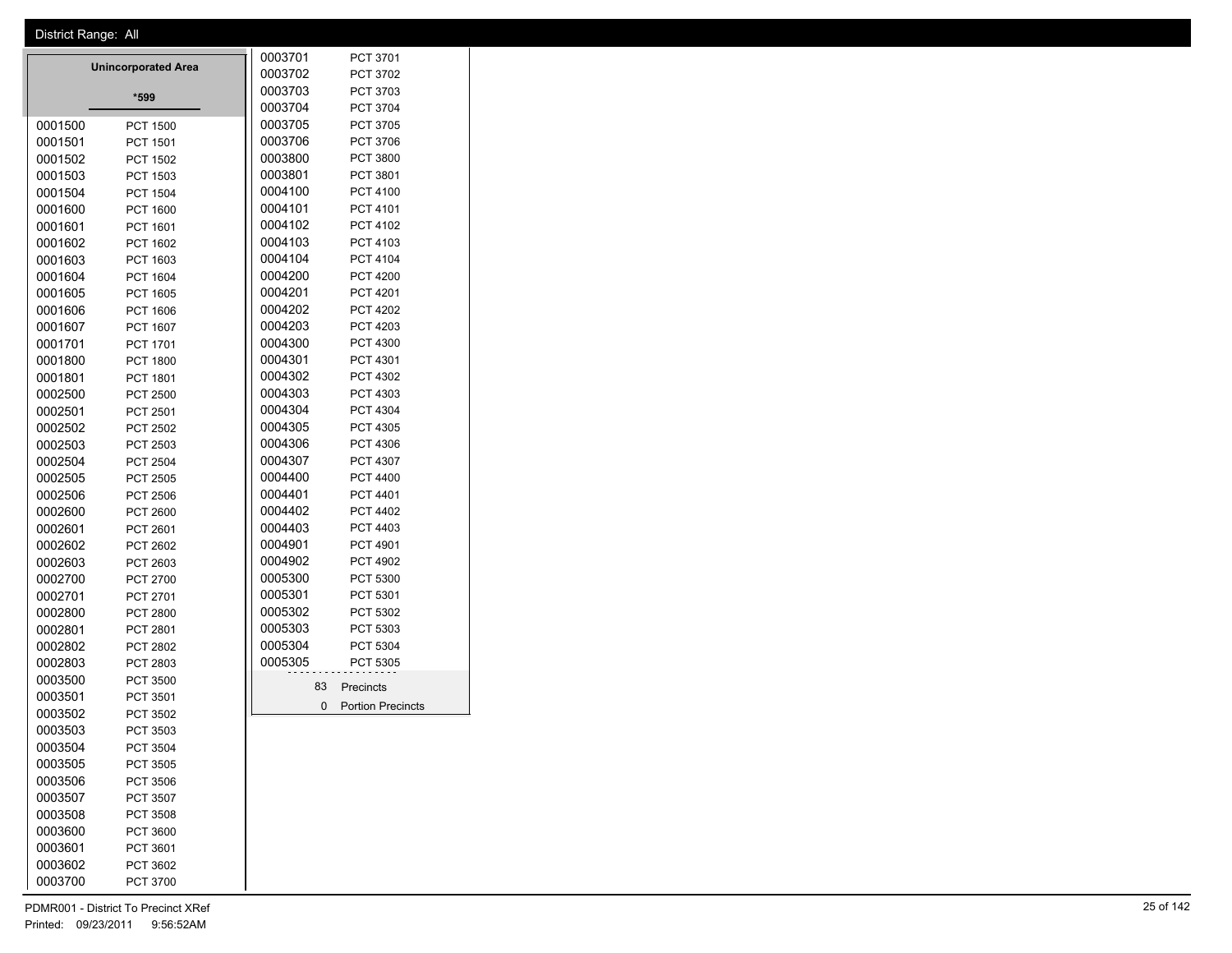| District Range: All |                                      |         |                 |         |                 |         |                 |         |                 |
|---------------------|--------------------------------------|---------|-----------------|---------|-----------------|---------|-----------------|---------|-----------------|
|                     |                                      | 0001602 | PCT 1602        | 0002601 | PCT 2601        | 0003402 | PCT 3402        | 0004701 | PCT 4701        |
|                     | <b>Bd Of Equalization District 1</b> | 0001603 | PCT 1603        | 0002602 | PCT 2602        | 0003500 | PCT 3500        | 0004702 | PCT 4702        |
|                     | BDEQ1                                | 0001604 | PCT 1604        | 0002603 | PCT 2603        | 0003501 | PCT 3501        | 0004703 | PCT 4703        |
|                     |                                      | 0001605 | <b>PCT 1605</b> | 0002700 | PCT 2700        | 0003502 | PCT 3502        | 0004704 | PCT 4704        |
| 0001100             | <b>PCT 1100</b>                      | 0001606 | PCT 1606        | 0002701 | PCT 2701        | 0003503 | PCT 3503        | 0004705 | PCT 4705        |
| 0001101             | PCT 1101                             | 0001607 | PCT 1607        | 0002800 | <b>PCT 2800</b> | 0003504 | PCT 3504        | 0004706 | PCT 4706        |
| 0001102             | PCT 1102                             | 0001701 | PCT 1701        | 0002801 | PCT 2801        | 0003505 | PCT 3505        | 0004707 | <b>PCT 4707</b> |
| 0001103             | PCT 1103                             | 0001800 | <b>PCT 1800</b> | 0002802 | <b>PCT 2802</b> | 0003506 | PCT 3506        | 0004708 | PCT 4708        |
| 0001104             | <b>PCT 1104</b>                      | 0001801 | PCT 1801        | 0002803 | PCT 2803        | 0003507 | PCT 3507        | 0004709 | PCT 4709        |
| 0001105             | <b>PCT 1105</b>                      | 0002101 | PCT 2101        | 0002902 | PCT 2902        | 0003508 | PCT 3508        | 0004800 | <b>PCT 4800</b> |
| 0001106             | PCT 1106                             | 0002102 | PCT 2102        | 0002903 | PCT 2903        | 0003600 | PCT 3600        | 0004803 | PCT 4803        |
| 0001107             | PCT 1107                             | 0002103 | PCT 2103        | 0002904 | PCT 2904        | 0003601 | PCT 3601        | 0004806 | <b>PCT 4806</b> |
| 0001108             | PCT 1108                             | 0002104 | PCT 2104        | 0002905 | <b>PCT 2905</b> | 0003602 | PCT 3602        | 0004901 | PCT 4901        |
| 0001109             | PCT 1109                             | 0002107 | PCT 2107        | 0002906 | <b>PCT 2906</b> | 0003700 | PCT 3700        | 0004902 | PCT 4902        |
| 0001110             | PCT 1110                             | 0002108 | <b>PCT 2108</b> | 0002907 | PCT 2907        | 0003701 | PCT 3701        | 0005101 | PCT 5101        |
| 0001111             | PCT 1111                             | 0002109 | PCT 2109        | 0002908 | <b>PCT 2908</b> | 0003702 | PCT 3702        | 0005102 | PCT 5102        |
| 0001112             | PCT 1112                             | 0002110 | PCT 2110        | 0003100 | PCT 3100        | 0003703 | PCT 3703        | 0005103 | PCT 5103        |
| 0001113             | PCT 1113                             | 0002111 | PCT 2111        | 0003101 | PCT 3101        | 0003704 | PCT 3704        | 0005200 | <b>PCT 5200</b> |
| 0001114             | <b>PCT 1114</b>                      | 0002112 | PCT 2112        | 0003102 | PCT 3102        | 0003705 | PCT 3705        | 0005201 | PCT 5201        |
| 0001115             | PCT 1115                             | 0002200 | <b>PCT 2200</b> | 0003103 | PCT 3103        | 0003706 | PCT 3706        | 0005202 | PCT 5202        |
| 0001116             | PCT 1116                             | 0002201 | PCT 2201        | 0003104 | PCT 3104        | 0003800 | PCT 3800        | 0005203 | PCT 5203        |
| 0001117             | <b>PCT 1117</b>                      | 0002202 | <b>PCT 2202</b> | 0003105 | PCT 3105        | 0003801 | PCT 3801        | 0005204 | <b>PCT 5204</b> |
| 0001118             | PCT 1118                             | 0002203 | <b>PCT 2203</b> | 0003106 | PCT 3106        | 0004100 | PCT 4100        | 0005205 | PCT 5205        |
| 0001119             | PCT 1119                             | 0002204 | <b>PCT 2204</b> | 0003107 | PCT 3107        | 0004101 | PCT 4101        | 0005206 | PCT 5206        |
| 0001120             | <b>PCT 1120</b>                      | 0002205 | <b>PCT 2205</b> | 0003201 | PCT 3201        | 0004102 | PCT 4102        | 0005207 | PCT 5207        |
| 0001121             | PCT 1121                             | 0002206 | <b>PCT 2206</b> | 0003202 | PCT 3202        | 0004103 | PCT 4103        | 0005208 | <b>PCT 5208</b> |
| 0001122             | PCT 1122                             | 0002207 | <b>PCT 2207</b> | 0003203 | PCT 3203        | 0004104 | PCT 4104        | 0005209 | PCT 5209        |
| 0001123             | PCT 1123                             | 0002208 | <b>PCT 2208</b> | 0003204 | PCT 3204        | 0004200 | <b>PCT 4200</b> | 0005210 | PCT 5210        |
| 0001124             | <b>PCT 1124</b>                      | 0002209 | <b>PCT 2209</b> | 0003205 | PCT 3205        | 0004201 | PCT 4201        | 0005211 | PCT 5211        |
| 0001125             | <b>PCT 1125</b>                      | 0002210 | PCT 2210        | 0003206 | PCT 3206        | 0004202 | PCT 4202        | 0005212 | PCT 5212        |
| 0001126             | PCT 1126                             | 0002211 | PCT 2211        | 0003207 | PCT 3207        | 0004203 | PCT 4203        | 0005213 | PCT 5213        |
| 0001201             | PCT 1201                             | 0002212 | PCT 2212        | 0003208 | PCT 3208        | 0004250 | <b>PCT 4250</b> | 0005214 | PCT 5214        |
| 0001202             | PCT 1202                             | 0002213 | PCT 2213        | 0003209 | PCT 3209        | 0004300 | PCT 4300        | 0005215 | PCT 5215        |
| 0001203             | PCT 1203                             | 0002301 | PCT 2301        | 0003210 | PCT 3210        | 0004301 | PCT 4301        | 0005216 | PCT 5216        |
| 0001204             | <b>PCT 1204</b>                      | 0002302 | PCT 2302        | 0003211 | PCT 3211        | 0004302 | PCT 4302        | 0005217 | PCT 5217        |
| 0001205             | <b>PCT 1205</b>                      | 0002303 | PCT 2303        | 0003212 | PCT 3212        | 0004303 | PCT 4303        | 0005218 | PCT 5218        |
| 0001206             | <b>PCT 1206</b>                      | 0002304 | PCT 2304        | 0003213 | PCT 3213        | 0004304 | PCT 4304        | 0005219 | PCT 5219        |
| 0001207             | PCT 1207                             | 0002305 | PCT 2305        | 0003214 | PCT 3214        | 0004305 | PCT 4305        | 0005220 | <b>PCT 5220</b> |
| 0001208             | <b>PCT 1208</b>                      | 0002306 | PCT 2306        | 0003215 | PCT 3215        | 0004306 | PCT 4306        | 0005221 | PCT 5221        |
| 0001209             | <b>PCT 1209</b>                      | 0002400 | PCT 2400        | 0003216 | PCT 3216        | 0004307 | PCT 4307        | 0005222 | PCT 5222        |
| 0001210             | PCT 1210                             | 0002401 | PCT 2401        | 0003217 | PCT 3217        | 0004400 | PCT 4400        | 0005223 | PCT 5223        |
| 0001211             | PCT 1211                             | 0002402 | PCT 2402        | 0003301 | PCT 3301        | 0004401 | PCT 4401        | 0005224 | <b>PCT 5224</b> |
| 0001212             | PCT 1212                             | 0002500 | PCT 2500        | 0003302 | PCT 3302        | 0004402 | PCT 4402        | 0005225 | PCT 5225        |
| 0001500             | <b>PCT 1500</b>                      | 0002501 | PCT 2501        | 0003303 | PCT 3303        | 0004403 | PCT 4403        | 0005226 | PCT 5226        |
| 0001501             | <b>PCT 1501</b>                      | 0002502 | PCT 2502        | 0003304 | PCT 3304        | 0004501 | PCT 4501        | 0005227 | <b>PCT 5227</b> |
| 0001502             | PCT 1502                             | 0002503 | PCT 2503        | 0003305 | PCT 3305        | 0004502 | PCT 4502        | 0005228 | PCT 5228        |
| 0001503             | PCT 1503                             | 0002504 | PCT 2504        | 0003306 | PCT 3306        | 0004503 | PCT 4503        | 0005300 | PCT 5300        |
| 0001504             | <b>PCT 1504</b>                      | 0002505 | PCT 2505        | 0003307 | PCT 3307        | 0004600 | <b>PCT 4600</b> | 0005301 | PCT 5301        |
| 0001600             | PCT 1600                             | 0002506 | PCT 2506        | 0003308 | PCT 3308        | 0004601 | PCT 4601        | 0005302 | PCT 5302        |
| 0001601             | PCT 1601                             | 0002600 | <b>PCT 2600</b> | 0003401 | PCT 3401        | 0004700 | <b>PCT 4700</b> | 0005303 | PCT 5303        |

PDMR001 - District To Precinct XRef 26 of 142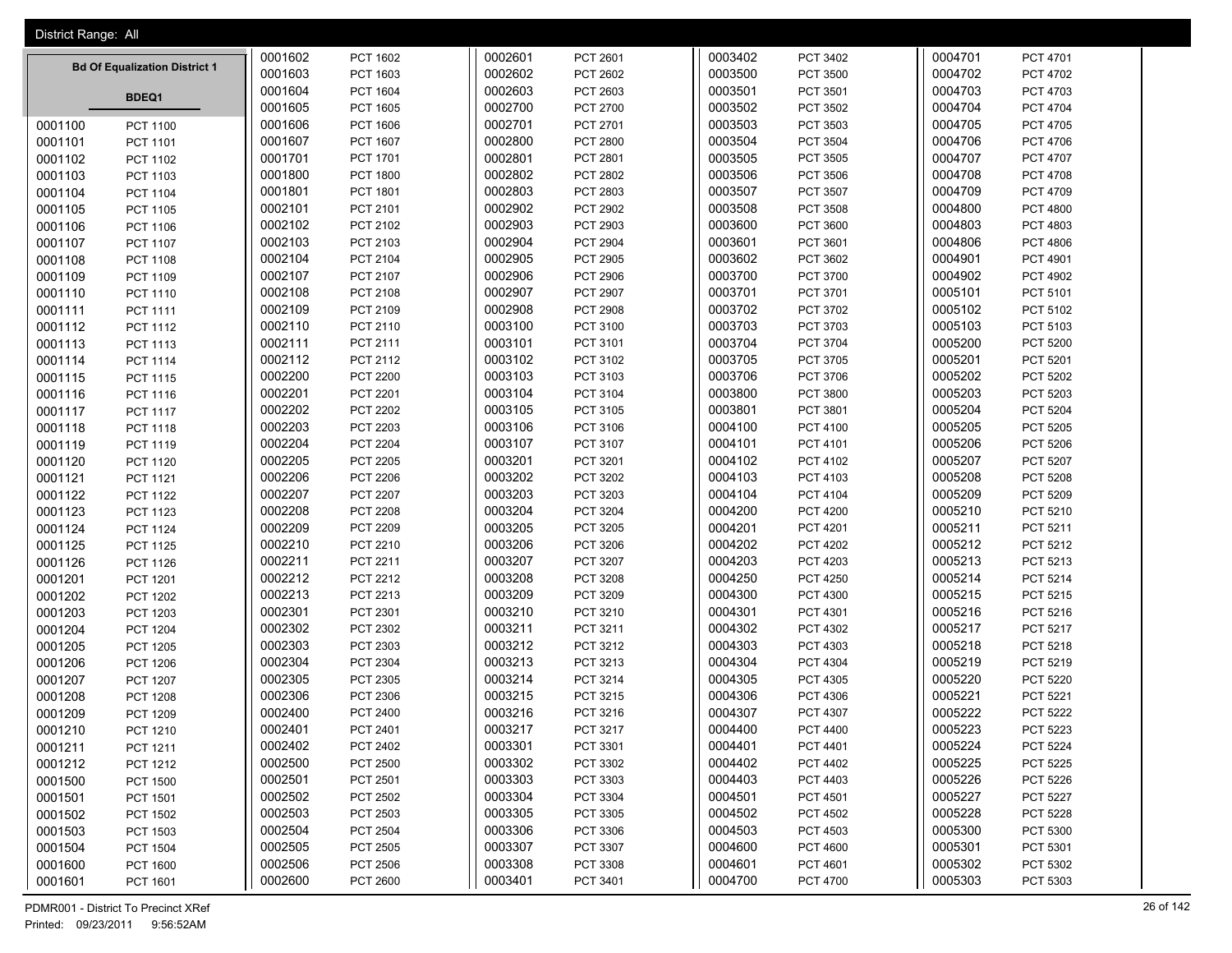| District Range: All |                          |
|---------------------|--------------------------|
| 0005304             | PCT 5304                 |
| 0005305             | PCT 5305                 |
| 248                 | Precincts                |
| 0                   | <b>Portion Precincts</b> |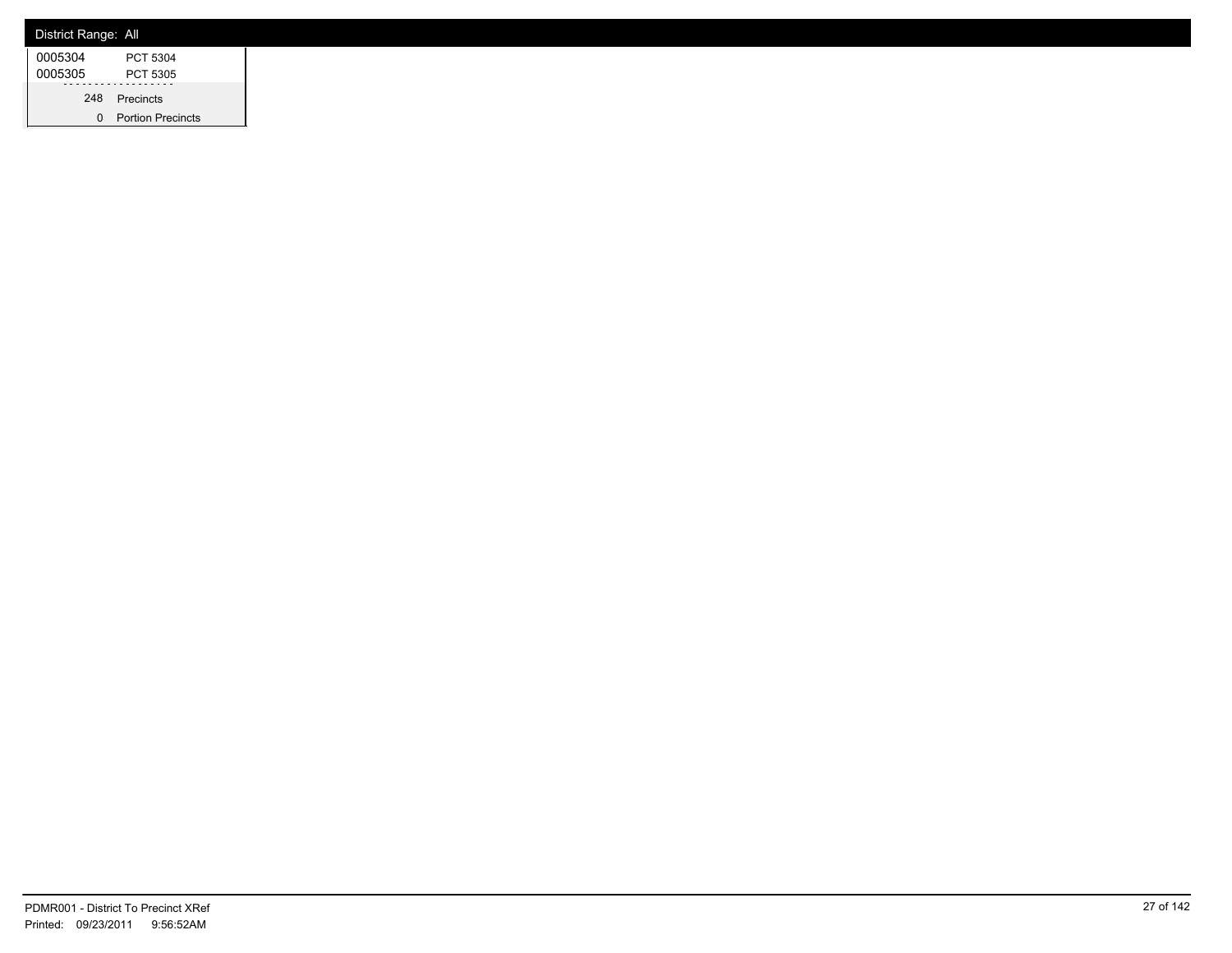|         | District Range: All             |         |                 |         |                 |           |                 |         |                 |
|---------|---------------------------------|---------|-----------------|---------|-----------------|-----------|-----------------|---------|-----------------|
|         |                                 | 0001602 | PCT 1602        | 0002601 | PCT 2601        | 0003402   | PCT 3402        | 0004701 | PCT 4701        |
|         | <b>Marin County Board Of</b>    | 0001603 | PCT 1603        | 0002602 | PCT 2602        | 0003500   | PCT 3500        | 0004702 | PCT 4702        |
|         | <b>Education</b><br><b>CB01</b> | 0001604 | PCT 1604        | 0002603 | PCT 2603        | 0003501   | PCT 3501        | 0004703 | PCT 4703        |
|         |                                 | 0001605 | <b>PCT 1605</b> | 0002700 | PCT 2700        | 0003502   | PCT 3502        | 0004704 | <b>PCT 4704</b> |
| 0001100 | PCT 1100                        | 0001606 | <b>PCT 1606</b> | 0002701 | PCT 2701        | 0003503   | PCT 3503        | 0004705 | <b>PCT 4705</b> |
| 0001101 | PCT 1101                        | 0001607 | <b>PCT 1607</b> | 0002800 | <b>PCT 2800</b> | 0003504   | PCT 3504        | 0004706 | PCT 4706        |
| 0001102 | PCT 1102                        | 0001701 | PCT 1701        | 0002801 | PCT 2801        | 0003505   | PCT 3505        | 0004707 | PCT 4707        |
| 0001103 | PCT 1103                        | 0001800 | <b>PCT 1800</b> | 0002802 | PCT 2802        | 0003506   | <b>PCT 3506</b> | 0004708 | PCT 4708        |
| 0001104 | <b>PCT 1104</b>                 | 0001801 | PCT 1801        | 0002803 | PCT 2803        | 0003507   | PCT 3507        | 0004709 | PCT 4709        |
| 0001105 | PCT 1105                        | 0002101 | PCT 2101        | 0002902 | <b>PCT 2902</b> | 0003508   | PCT 3508        | 0004800 | <b>PCT 4800</b> |
| 0001106 | PCT 1106                        | 0002102 | PCT 2102        | 0002903 | PCT 2903        | 0003600   | PCT 3600        | 0004803 | PCT 4803        |
| 0001107 | PCT 1107                        | 0002103 | PCT 2103        | 0002904 | <b>PCT 2904</b> | 0003601   | PCT 3601        | 0004806 | PCT 4806        |
| 0001108 | PCT 1108                        | 0002104 | PCT 2104        | 0002905 | <b>PCT 2905</b> | 0003602   | PCT 3602        | 0004901 | PCT 4901        |
| 0001109 | PCT 1109                        | 0002107 | PCT 2107        | 0002906 | <b>PCT 2906</b> | 0003700   | PCT 3700        | 0004902 | PCT 4902        |
| 0001110 | PCT 1110                        | 0002108 | PCT 2108        | 0002907 | <b>PCT 2907</b> | 0003701   | PCT 3701        | 0005101 | PCT 5101        |
| 0001111 | PCT 1111                        | 0002109 | PCT 2109        | 0002908 | <b>PCT 2908</b> | 0003702   | PCT 3702        | 0005102 | PCT 5102        |
| 0001112 | PCT 1112                        | 0002110 | PCT 2110        | 0003100 | PCT 3100        | 0003703   | PCT 3703        | 0005103 | PCT 5103        |
| 0001113 | PCT 1113                        | 0002111 | PCT 2111        | 0003101 | PCT 3101        | 0003704   | PCT 3704        | 0005200 | <b>PCT 5200</b> |
| 0001114 | <b>PCT 1114</b>                 | 0002112 | PCT 2112        | 0003102 | PCT 3102        | 0003705   | PCT 3705        | 0005201 | PCT 5201        |
| 0001115 | PCT 1115                        | 0002200 | <b>PCT 2200</b> | 0003103 | PCT 3103        | 0003706   | PCT 3706        | 0005202 | PCT 5202        |
| 0001116 | PCT 1116                        | 0002201 | <b>PCT 2201</b> | 0003104 | PCT 3104        | 0003800   | PCT 3800        | 0005203 | PCT 5203        |
| 0001117 | <b>PCT 1117</b>                 | 0002202 | <b>PCT 2202</b> | 0003105 | PCT 3105        | 0003801   | PCT 3801        | 0005204 | <b>PCT 5204</b> |
| 0001118 | PCT 1118                        | 0002203 | <b>PCT 2203</b> | 0003106 | PCT 3106        | 0004100   | PCT 4100        | 0005205 | PCT 5205        |
| 0001119 | PCT 1119                        | 0002204 | <b>PCT 2204</b> | 0003107 | PCT 3107        | 0004101   | PCT 4101        | 0005206 | PCT 5206        |
| 0001120 | PCT 1120                        | 0002205 | <b>PCT 2205</b> | 0003201 | PCT 3201        | 0004102   | PCT 4102        | 0005207 | <b>PCT 5207</b> |
| 0001121 | PCT 1121                        | 0002206 | <b>PCT 2206</b> | 0003202 | PCT 3202        | 0004103   | PCT 4103        | 0005208 | <b>PCT 5208</b> |
| 0001122 | <b>PCT 1122</b>                 | 0002207 | <b>PCT 2207</b> | 0003203 | PCT 3203        | 0004104   | PCT 4104        | 0005209 | PCT 5209        |
| 0001123 | PCT 1123                        | 0002208 | <b>PCT 2208</b> | 0003204 | PCT 3204        | 0004200   | <b>PCT 4200</b> | 0005210 | PCT 5210        |
| 0001124 | PCT 1124                        | 0002209 | <b>PCT 2209</b> | 0003205 | PCT 3205        | 0004201-C | PCT 4201        | 0005211 | PCT 5211        |
| 0001125 | PCT 1125                        | 0002210 | PCT 2210        | 0003206 | PCT 3206        | 0004202   | <b>PCT 4202</b> | 0005212 | PCT 5212        |
| 0001126 | <b>PCT 1126</b>                 | 0002211 | PCT 2211        | 0003207 | PCT 3207        | 0004203   | PCT 4203        | 0005213 | PCT 5213        |
| 0001201 | PCT 1201                        | 0002212 | PCT 2212        | 0003208 | PCT 3208        | 0004250   | <b>PCT 4250</b> | 0005214 | PCT 5214        |
| 0001202 | <b>PCT 1202</b>                 | 0002213 | PCT 2213        | 0003209 | PCT 3209        | 0004300   | PCT 4300        | 0005215 | PCT 5215        |
| 0001203 | PCT 1203                        | 0002301 | PCT 2301        | 0003210 | PCT 3210        | 0004301   | PCT 4301        | 0005216 | PCT 5216        |
| 0001204 | PCT 1204                        | 0002302 | PCT 2302        | 0003211 | PCT 3211        | 0004302   | PCT 4302        | 0005217 | <b>PCT 5217</b> |
| 0001205 | <b>PCT 1205</b>                 | 0002303 | PCT 2303        | 0003212 | PCT 3212        | 0004303   | PCT 4303        | 0005218 | PCT 5218        |
| 0001206 | <b>PCT 1206</b>                 | 0002304 | <b>PCT 2304</b> | 0003213 | PCT 3213        | 0004304   | PCT 4304        | 0005219 | PCT 5219        |
| 0001207 | PCT 1207                        | 0002305 | PCT 2305        | 0003214 | PCT 3214        | 0004305   | PCT 4305        | 0005220 | <b>PCT 5220</b> |
| 0001208 | <b>PCT 1208</b>                 | 0002306 | PCT 2306        | 0003215 | PCT 3215        | 0004306   | PCT 4306        | 0005221 | PCT 5221        |
| 0001209 | PCT 1209                        | 0002400 | <b>PCT 2400</b> | 0003216 | PCT 3216        | 0004307   | PCT 4307        | 0005222 | <b>PCT 5222</b> |
| 0001210 | PCT 1210                        | 0002401 | PCT 2401        | 0003217 | PCT 3217        | 0004400   | PCT 4400        | 0005223 | PCT 5223        |
| 0001211 | PCT 1211                        | 0002402 | PCT 2402        | 0003301 | PCT 3301        | 0004401   | PCT 4401        | 0005224 | <b>PCT 5224</b> |
| 0001212 | PCT 1212                        | 0002500 | <b>PCT 2500</b> | 0003302 | PCT 3302        | 0004402   | PCT 4402        | 0005225 | <b>PCT 5225</b> |
| 0001500 | <b>PCT 1500</b>                 | 0002501 | PCT 2501        | 0003303 | PCT 3303        | 0004403   | PCT 4403        | 0005226 | PCT 5226        |
| 0001501 | PCT 1501                        | 0002502 | PCT 2502        | 0003304 | PCT 3304        | 0004501   | PCT 4501        | 0005227 | <b>PCT 5227</b> |
| 0001502 | PCT 1502                        | 0002503 | PCT 2503        | 0003305 | PCT 3305        | 0004502   | <b>PCT 4502</b> | 0005228 | PCT 5228        |
| 0001503 | PCT 1503                        | 0002504 | <b>PCT 2504</b> | 0003306 | PCT 3306        | 0004503   | PCT 4503        | 0005300 | PCT 5300        |
| 0001504 | PCT 1504                        | 0002505 | PCT 2505        | 0003307 | PCT 3307        | 0004600   | <b>PCT 4600</b> | 0005301 | PCT 5301        |
| 0001600 | PCT 1600                        | 0002506 | <b>PCT 2506</b> | 0003308 | PCT 3308        | 0004601   | PCT 4601        | 0005302 | PCT 5302        |
| 0001601 | PCT 1601                        | 0002600 | <b>PCT 2600</b> | 0003401 | PCT 3401        | 0004700   | PCT 4700        | 0005303 | PCT 5303        |

PDMR001 - District To Precinct XRef 28 of 142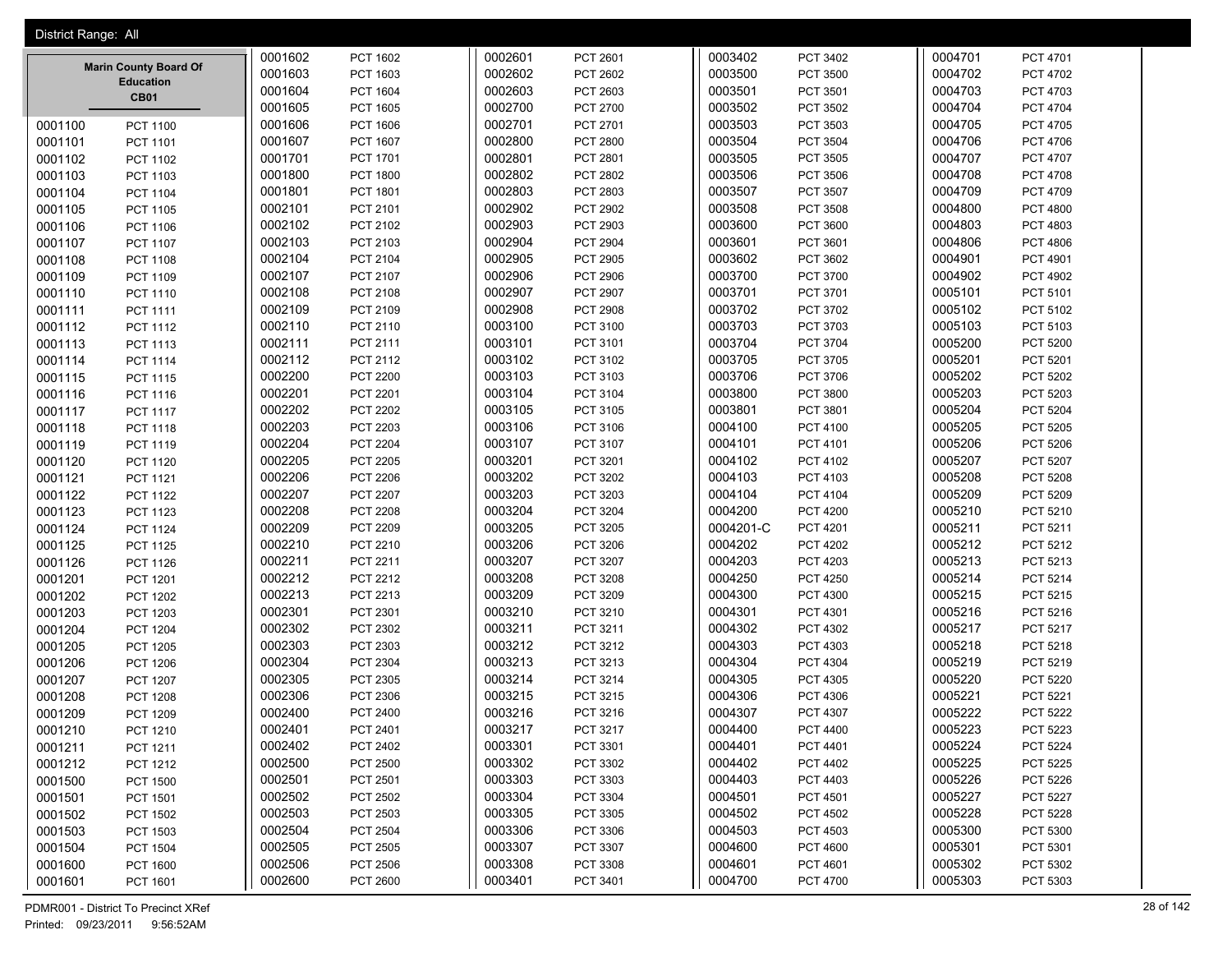| District Range: All              |                                  |                                  |                                  |                                  |
|----------------------------------|----------------------------------|----------------------------------|----------------------------------|----------------------------------|
| 0005304                          | 0001206                          | 0001125                          | 0002402                          | 0003307                          |
| PCT 5304                         | PCT 1206                         | <b>PCT 1125</b>                  | PCT 2402                         | PCT 3307                         |
| 0005305                          | 0001207                          | 0001126                          | 0002500-A                        | 0003308                          |
| PCT 5305                         | PCT 1207                         | PCT 1126                         | <b>PCT 2500</b>                  | <b>PCT 3308</b>                  |
|                                  | 0001208                          | 0001500                          | 0002500-B                        | 0003401                          |
|                                  | <b>PCT 1208</b>                  | <b>PCT 1500</b>                  | <b>PCT 2500</b>                  | PCT 3401                         |
| 247                              | 0001209                          | 0001501                          | 0002500-C                        | 0003402                          |
| Precincts                        | <b>PCT 1209</b>                  | PCT 1501                         | <b>PCT 2500</b>                  | PCT 3402                         |
| <b>Portion Precinct</b>          | 0001210                          | 0001502                          | 0002501                          | 0003700                          |
| 1                                | PCT 1210                         | <b>PCT 1502</b>                  | PCT 2501                         | PCT 3700                         |
|                                  | 0001211                          | 0001503                          | 0002502                          | 0003701                          |
|                                  | PCT 1211                         | PCT 1503                         | PCT 2502                         | PCT 3701                         |
| <b>Marin County Board Of</b>     | 0001212                          | 0001504                          | 0002503                          | 0003702                          |
|                                  | PCT 1212                         | <b>PCT 1504</b>                  | PCT 2503                         | PCT 3702                         |
| <b>Education--Trustee Area 1</b> | 0001800                          | 0001600                          | 0002504                          | 0003703                          |
| CB01-1                           | <b>PCT 1800</b>                  | PCT 1600                         | <b>PCT 2504</b>                  | PCT 3703                         |
|                                  | 0001801                          | 0001601                          | 0002505                          | 0003704                          |
|                                  | PCT 1801                         | PCT 1601                         | PCT 2505                         | PCT 3704                         |
| 0004202                          | 0002802                          | 0001602                          | 0002506                          | 0003706                          |
| <b>PCT 4202</b>                  | PCT 2802                         | PCT 1602                         | <b>PCT 2506</b>                  | PCT 3706                         |
| 0004203                          | 0002904                          | 0001603                          | 0002600                          | 0003800                          |
| PCT 4203                         | PCT 2904                         | PCT 1603                         | PCT 2600                         | <b>PCT 3800</b>                  |
| 0004501                          | 0002905                          | 0001604                          | 0002601                          | 0003801                          |
| PCT 4501                         | <b>PCT 2905</b>                  | PCT 1604                         | PCT 2601                         | <b>PCT 3801</b>                  |
| 0004502                          | 0002906                          | 0001605                          | 0002602                          | 0004700                          |
| <b>PCT 4502</b>                  | <b>PCT 2906</b>                  | PCT 1605                         | PCT 2602                         | <b>PCT 4700</b>                  |
| 0004503                          | 0002907                          | 0001606                          | 0002603                          | 0004701                          |
| PCT 4503                         | PCT 2907                         | PCT 1606                         | PCT 2603                         | PCT 4701                         |
| 0005102                          | 0002908                          | 0001607                          | 0002700                          | 0004702                          |
| PCT 5102                         | <b>PCT 2908</b>                  | <b>PCT 1607</b>                  | PCT 2700                         | <b>PCT 4702</b>                  |
| 0005202                          | 0004600                          | 0001701                          | 0002701                          | 0004703                          |
| <b>PCT 5202</b>                  | <b>PCT 4600</b>                  | <b>PCT 1701</b>                  | PCT 2701                         | PCT 4703                         |
| 0005203                          | 0004601                          | 0004200-B                        | 0002800                          | 0004704                          |
| PCT 5203                         | PCT 4601                         | <b>PCT 4200</b>                  | <b>PCT 2800</b>                  | <b>PCT 4704</b>                  |
| 0005204                          | 0004806                          |                                  | 0002801                          | 0004705                          |
| <b>PCT 5204</b>                  | <b>PCT 4806</b>                  |                                  | <b>PCT 2801</b>                  | <b>PCT 4705</b>                  |
| 0005211                          | 0004901                          | Precincts                        | 0002803                          | 0004706                          |
| PCT 5211                         | PCT 4901                         | 39                               | PCT 2803                         | PCT 4706                         |
| 0005212<br>PCT 5212              |                                  | 2 Portion Precincts              | 0002902<br>PCT 2902              | 0004707<br>PCT 4707              |
| 0005213                          | 24                               |                                  | 0002903                          | 0004708                          |
| PCT 5213                         | Precincts                        |                                  | PCT 2903                         | <b>PCT 4708</b>                  |
| 0005214                          | <b>Portion Precinct</b>          | <b>Marin County Board Of</b>     | 0004402-D                        | 0004709                          |
| PCT 5214                         | $\mathbf{1}$                     |                                  | PCT 4402                         | PCT 4709                         |
| 0005215<br>PCT 5215              |                                  | <b>Education--Trustee Area 4</b> | 0004402-E<br>PCT 4402            | 0004800<br><b>PCT 4800</b>       |
| 0005216<br>PCT 5216              | <b>Marin County Board Of</b>     | CB01-4                           | 0004402-F<br>PCT 4402            | 0004803<br>PCT 4803              |
| 0005217<br>PCT 5217              | <b>Education--Trustee Area 3</b> | 0001100<br><b>PCT 1100</b>       |                                  |                                  |
|                                  |                                  |                                  |                                  |                                  |
|                                  | CB01 - 3                         |                                  | 41<br>Precincts                  | 0004902<br>PCT 4902              |
| 0005218                          |                                  | 0002102-A                        | <b>Portion Precincts</b>         | 39                               |
| PCT 5218                         |                                  | PCT 2102                         | 9                                | Precincts                        |
| 0005219<br>PCT 5219              | 0001101<br>PCT 1101              | 0002112-B<br>PCT 2112            |                                  | 5 Portion Precincts              |
| 0005220<br><b>PCT 5220</b>       | 0001102<br>PCT 1102              | 0002112-C<br>PCT 2112            | <b>Marin County Board Of</b>     |                                  |
| 0005221<br>PCT 5221              | 0001103<br>PCT 1103              | 0002200<br><b>PCT 2200</b>       | <b>Education--Trustee Area 5</b> | <b>Marin County Board Of</b>     |
| 0005225<br><b>PCT 5225</b>       | 0001104<br><b>PCT 1104</b>       | 0002201<br>PCT 2201              | CB01 - 5                         | <b>Education--Trustee Area 6</b> |
| 0005226<br><b>PCT 5226</b>       | 0001105<br><b>PCT 1105</b>       | 0002202<br><b>PCT 2202</b>       |                                  | CB01 - 6                         |
| 0005227                          | 0001106-A                        | 0002203                          | 0002101                          |                                  |
| <b>PCT 5227</b>                  | PCT 1106                         | PCT 2203                         | PCT 2101                         |                                  |
| 0005228                          | 0001107                          | 0002204                          | 0002102-B                        | 0003100                          |
| <b>PCT 5228</b>                  | PCT 1107                         | <b>PCT 2204</b>                  | PCT 2102                         | PCT 3100                         |
| 0005300                          | 0001108                          | 0002205                          | 0002103                          | 0003101                          |
| PCT 5300                         | <b>PCT 1108</b>                  | <b>PCT 2205</b>                  | PCT 2103                         | PCT 3101                         |
| 0005301                          | 0001109                          | 0002206                          | 0002104                          | 0003102                          |
| PCT 5301                         | PCT 1109                         | <b>PCT 2206</b>                  | PCT 2104                         | PCT 3102                         |
| 0005302                          | 0001110                          | 0002207                          | 0002107                          | 0003103                          |
| PCT 5302                         | PCT 1110                         | <b>PCT 2207</b>                  | PCT 2107                         | PCT 3103                         |
| 0005305                          | 0001111                          | 0002208                          | 0002108                          | 0003104                          |
| PCT 5305                         | PCT 1111                         | <b>PCT 2208</b>                  | PCT 2108                         | <b>PCT 3104</b>                  |
| 28                               | 0001112                          | 0002209                          | 0002109                          | 0003105                          |
| Precincts                        | PCT 1112                         | <b>PCT 2209</b>                  | PCT 2109                         | PCT 3105                         |
| 0 Portion Precincts              | 0001113                          | 0002210                          | 0002110                          | 0003106                          |
|                                  | PCT 1113                         | PCT 2210                         | PCT 2110                         | PCT 3106                         |
|                                  | 0001114                          | 0002211                          | 0002111                          | 0003107                          |
|                                  | PCT 1114                         | PCT 2211                         | PCT 2111                         | PCT 3107                         |
| <b>Marin County Board Of</b>     | 0001115                          | 0002212                          | 0002112-A                        | 0003201                          |
|                                  | PCT 1115                         | PCT 2212                         | PCT 2112                         | PCT 3201                         |
| <b>Education--Trustee Area 2</b> | 0001116                          | 0002213                          | 0002112-D                        | 0003202                          |
|                                  | PCT 1116                         | PCT 2213                         | PCT 2112                         | PCT 3202                         |
| CB01 - 2                         | 0001117                          | 0002301                          | 0002112-E                        | 0003203                          |
|                                  | <b>PCT 1117</b>                  | PCT 2301                         | PCT 2112                         | PCT 3203                         |
|                                  | 0001118                          | 0002302                          | 0003211-B                        | 0003204                          |
|                                  | PCT 1118                         | PCT 2302                         | PCT 3211                         | PCT 3204                         |
| 0001106-B                        | 0001119                          | 0002303                          | 0003301                          | 0003205                          |
| PCT 1106                         | PCT 1119                         | PCT 2303                         | PCT 3301                         | PCT 3205                         |
| 0001201                          | 0001120                          | 0002304                          | 0003302                          | 0003206                          |
| PCT 1201                         | PCT 1120                         | PCT 2304                         | PCT 3302                         | PCT 3206                         |
| 0001202                          | 0001121                          | 0002305                          | 0003303                          | 0003207                          |
| PCT 1202                         | PCT 1121                         | PCT 2305                         | PCT 3303                         | PCT 3207                         |
| 0001203                          | 0001122                          | 0002306                          | 0003304                          | 0003208                          |
| PCT 1203                         | <b>PCT 1122</b>                  | PCT 2306                         | PCT 3304                         | PCT 3208                         |
| 0001204                          | 0001123                          | 0002400                          | 0003305                          | 0003209                          |
| <b>PCT 1204</b>                  | PCT 1123                         | <b>PCT 2400</b>                  | PCT 3305                         | PCT 3209                         |
| 0001205                          | 0001124                          | 0002401                          | 0003306                          | 0003210                          |
| PCT 1205                         | PCT 1124                         | PCT 2401                         | PCT 3306                         | PCT 3210                         |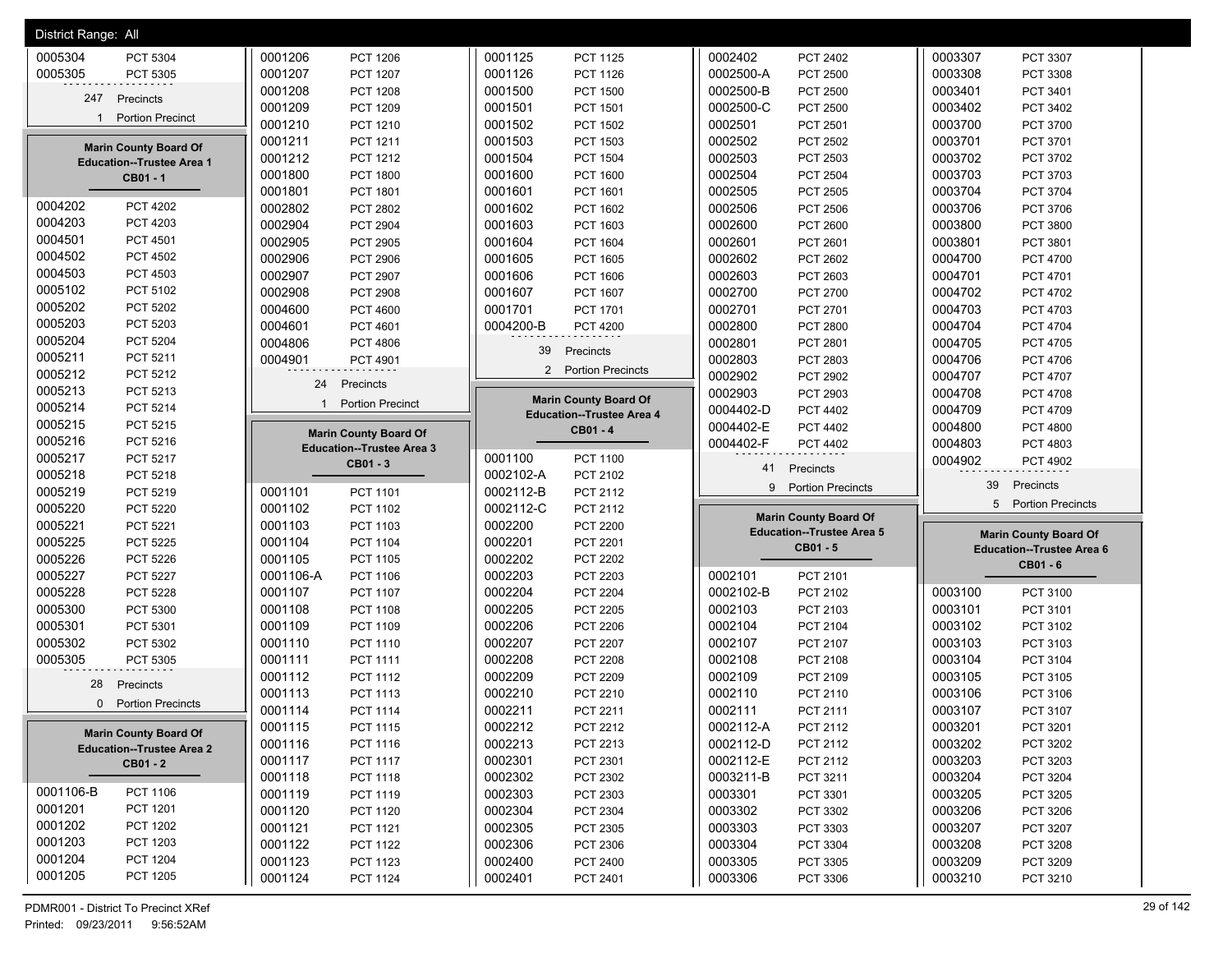| District Range: All  |                                  |           |                     |
|----------------------|----------------------------------|-----------|---------------------|
| 0003211-A            | PCT 3211                         | 0005101   | PCT 5101            |
| 0003212              | PCT 3212                         | 0005103   | PCT 5103            |
| 0003213              | PCT 3213                         | 0005200   | <b>PCT 5200</b>     |
| 0003214              | PCT 3214                         | 0005201   | PCT 5201            |
| 0003215              | PCT 3215                         | 0005205   | PCT 5205            |
| 0003216              | PCT 3216                         | 0005206-A | PCT 5206            |
| 0003217              | PCT 3217                         | 0005206-B | PCT 5206            |
| 0003500              | <b>PCT 3500</b>                  | 0005207   | PCT 5207            |
| 0003501              | PCT 3501                         | 0005208   | PCT 5208            |
| 0003502              | PCT 3502                         | 0005209   | PCT 5209            |
| 0003503              | PCT 3503                         | 0005210   | PCT 5210            |
| 0003504              | PCT 3504                         | 0005222   | <b>PCT 5222</b>     |
| 0003505              | PCT 3505                         | 0005223   | PCT 5223            |
| 0003506              | PCT 3506                         | 0005224   | PCT 5224            |
| 0003507              | PCT 3507                         | 0005303   | PCT 5303            |
| 0003508              | PCT 3508                         | 0005304   | PCT 5304            |
| 0003600              | PCT 3600                         | 25        | Precincts           |
| 0003601              | PCT 3601                         |           |                     |
| 0003602              | PCT 3602                         |           | 8 Portion Precincts |
| 0003705              | PCT 3705                         |           |                     |
| 0004250              | <b>PCT 4250</b>                  |           |                     |
| 0004300              | <b>PCT 4300</b>                  |           |                     |
| 0004301              | PCT 4301                         |           |                     |
| 0004302              | PCT 4302                         |           |                     |
| 0004303              | PCT 4303                         |           |                     |
| 0004304              | PCT 4304                         |           |                     |
| 43                   | Precincts                        |           |                     |
| $\mathbf{1}$         | <b>Portion Precinct</b>          |           |                     |
|                      |                                  |           |                     |
|                      | <b>Marin County Board Of</b>     |           |                     |
|                      | <b>Education--Trustee Area 7</b> |           |                     |
|                      | CB01 - 7                         |           |                     |
|                      |                                  |           |                     |
| 0004100<br>0004101   | PCT 4100                         |           |                     |
|                      | PCT 4101                         |           |                     |
| 0004102<br>0004103   | PCT 4102                         |           |                     |
|                      | PCT 4103                         |           |                     |
| 0004104<br>0004200-A | PCT 4104                         |           |                     |
|                      | <b>PCT 4200</b>                  |           |                     |
| 0004200-C            | <b>PCT 4200</b>                  |           |                     |
| 0004201-C            | PCT 4201                         |           |                     |
| 0004305              | <b>PCT 4305</b>                  |           |                     |
| 0004306              | PCT 4306                         |           |                     |
| 0004307              | PCT 4307                         |           |                     |
| 0004400              | <b>PCT 4400</b>                  |           |                     |
| 0004401              | PCT 4401                         |           |                     |
| 0004402-A            | PCT 4402                         |           |                     |
|                      | <b>PCT 4402</b>                  |           |                     |
| 0004402-B            |                                  |           |                     |
| 0004402-C<br>0004403 | <b>PCT 4402</b><br>PCT 4403      |           |                     |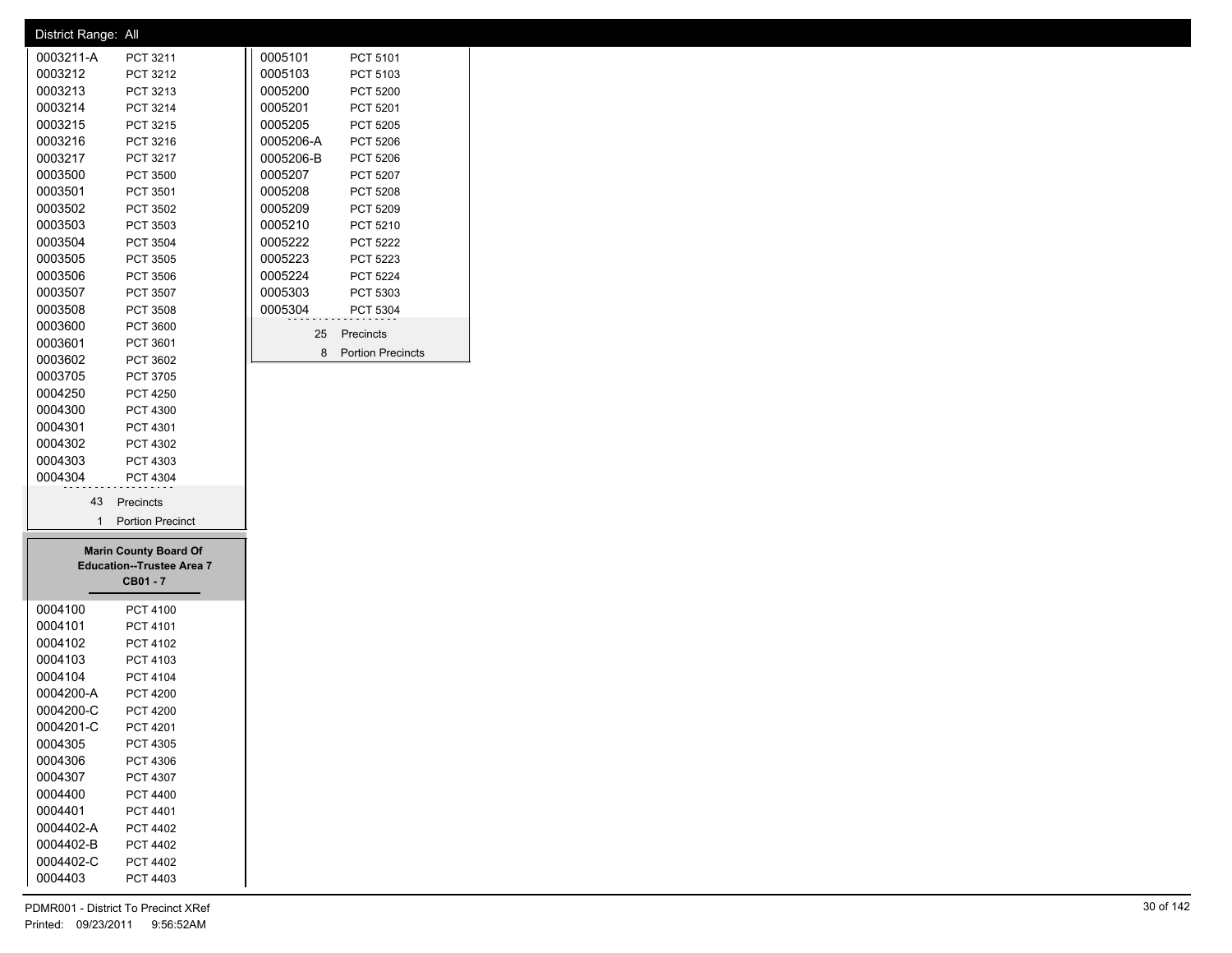|           | <b>Sonoma County Board Of</b><br><b>Education--TA 2</b><br>CB02 - 2 |
|-----------|---------------------------------------------------------------------|
| 0004201-A | PCT 4201                                                            |
| 0004201-B | PCT 4201                                                            |
| 0004201-D | PCT 4201                                                            |
| 0004201-F | PCT 4201                                                            |
| 0005300-F | PCT 5300                                                            |
| ŋ         | Precincts                                                           |
| 5         | <b>Portion Precincts</b>                                            |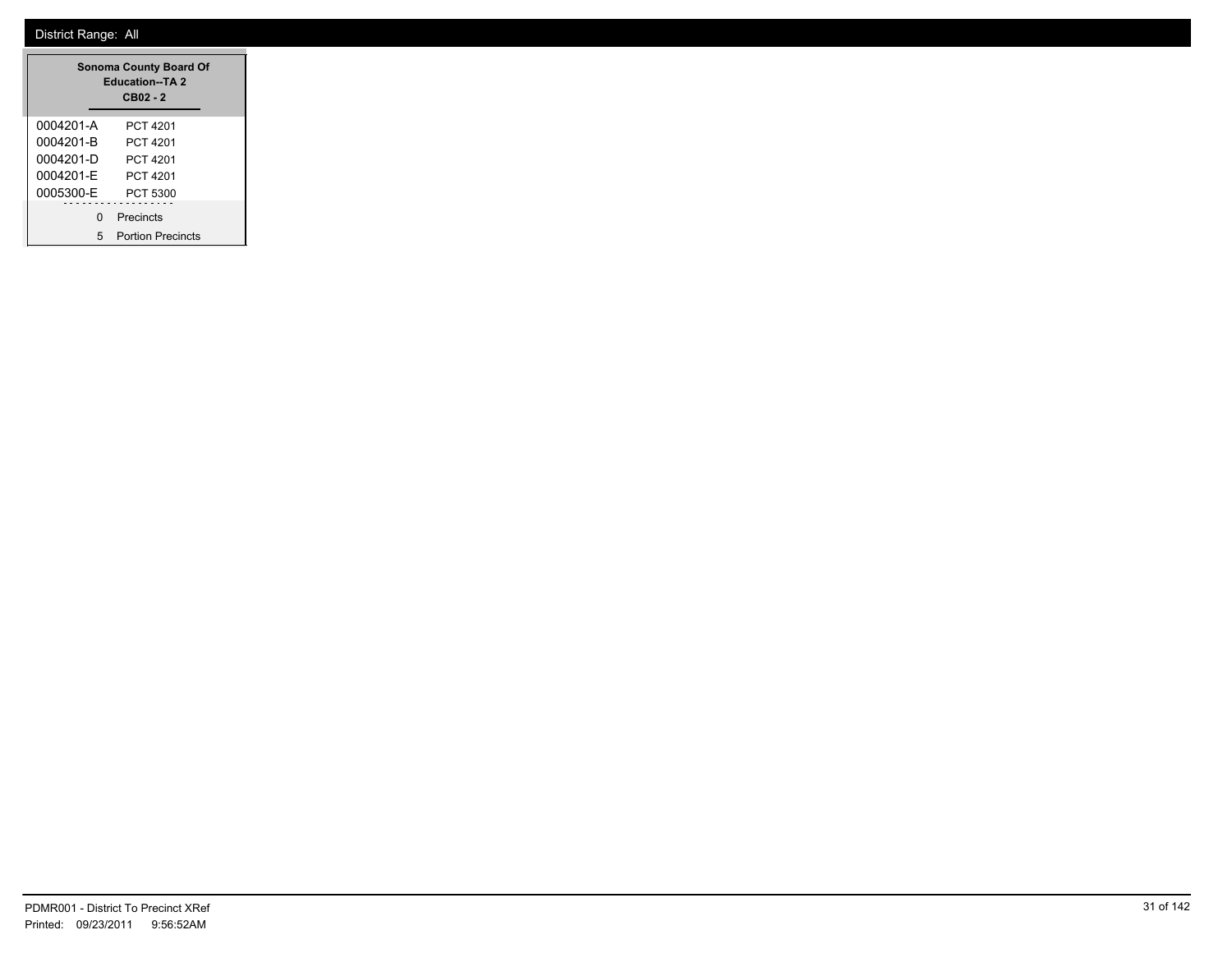| District Range: All |                                |         |                 |         |                 |           |                 |           |                 |
|---------------------|--------------------------------|---------|-----------------|---------|-----------------|-----------|-----------------|-----------|-----------------|
|                     |                                | 0001602 | <b>PCT 1602</b> | 0002601 | PCT 2601        | 0003402   | PCT 3402        | 0004701   | PCT 4701        |
|                     | <b>Marin Community College</b> | 0001603 | PCT 1603        | 0002602 | PCT 2602        | 0003500   | PCT 3500        | 0004702   | PCT 4702        |
|                     | <b>District</b><br>CC01        | 0001604 | PCT 1604        | 0002603 | PCT 2603        | 0003501   | PCT 3501        | 0004703   | PCT 4703        |
|                     |                                | 0001605 | PCT 1605        | 0002700 | PCT 2700        | 0003502   | PCT 3502        | 0004704   | PCT 4704        |
| 0001100             | PCT 1100                       | 0001606 | <b>PCT 1606</b> | 0002701 | PCT 2701        | 0003503   | PCT 3503        | 0004705   | PCT 4705        |
| 0001101             | PCT 1101                       | 0001607 | PCT 1607        | 0002800 | <b>PCT 2800</b> | 0003504   | PCT 3504        | 0004706   | PCT 4706        |
| 0001102             | PCT 1102                       | 0001701 | PCT 1701        | 0002801 | PCT 2801        | 0003505   | PCT 3505        | 0004707   | PCT 4707        |
| 0001103             | PCT 1103                       | 0001800 | <b>PCT 1800</b> | 0002802 | <b>PCT 2802</b> | 0003506   | PCT 3506        | 0004708   | PCT 4708        |
| 0001104             | PCT 1104                       | 0001801 | PCT 1801        | 0002803 | PCT 2803        | 0003507   | PCT 3507        | 0004709   | PCT 4709        |
| 0001105             | PCT 1105                       | 0002101 | PCT 2101        | 0002902 | <b>PCT 2902</b> | 0003508   | PCT 3508        | 0004800   | <b>PCT 4800</b> |
| 0001106             | PCT 1106                       | 0002102 | PCT 2102        | 0002903 | PCT 2903        | 0003600   | PCT 3600        | 0004803   | PCT 4803        |
| 0001107             | PCT 1107                       | 0002103 | PCT 2103        | 0002904 | <b>PCT 2904</b> | 0003601   | PCT 3601        | 0004806   | <b>PCT 4806</b> |
| 0001108             | PCT 1108                       | 0002104 | PCT 2104        | 0002905 | PCT 2905        | 0003602   | PCT 3602        | 0004901   | PCT 4901        |
| 0001109             | PCT 1109                       | 0002107 | PCT 2107        | 0002906 | <b>PCT 2906</b> | 0003700   | PCT 3700        | 0004902   | PCT 4902        |
| 0001110             | PCT 1110                       | 0002108 | PCT 2108        | 0002907 | <b>PCT 2907</b> | 0003701   | PCT 3701        | 0005101   | PCT 5101        |
| 0001111             | PCT 1111                       | 0002109 | PCT 2109        | 0002908 | <b>PCT 2908</b> | 0003702   | PCT 3702        | 0005102   | PCT 5102        |
| 0001112             | PCT 1112                       | 0002110 | PCT 2110        | 0003100 | PCT 3100        | 0003703   | PCT 3703        | 0005103   | PCT 5103        |
| 0001113             | PCT 1113                       | 0002111 | PCT 2111        | 0003101 | PCT 3101        | 0003704   | PCT 3704        | 0005200   | PCT 5200        |
| 0001114             | PCT 1114                       | 0002112 | PCT 2112        | 0003102 | PCT 3102        | 0003705   | PCT 3705        | 0005201   | PCT 5201        |
| 0001115             | PCT 1115                       | 0002200 | <b>PCT 2200</b> | 0003103 | PCT 3103        | 0003706   | PCT 3706        | 0005202   | PCT 5202        |
| 0001116             | PCT 1116                       | 0002201 | <b>PCT 2201</b> | 0003104 | PCT 3104        | 0003800   | <b>PCT 3800</b> | 0005203   | PCT 5203        |
| 0001117             | <b>PCT 1117</b>                | 0002202 | PCT 2202        | 0003105 | PCT 3105        | 0003801   | PCT 3801        | 0005204   | PCT 5204        |
| 0001118             | PCT 1118                       | 0002203 | PCT 2203        | 0003106 | PCT 3106        | 0004100   | PCT 4100        | 0005205   | PCT 5205        |
| 0001119             | PCT 1119                       | 0002204 | <b>PCT 2204</b> | 0003107 | PCT 3107        | 0004101   | PCT 4101        | 0005206   | PCT 5206        |
| 0001120             | PCT 1120                       | 0002205 | <b>PCT 2205</b> | 0003201 | PCT 3201        | 0004102   | PCT 4102        | 0005207   | PCT 5207        |
| 0001121             | PCT 1121                       | 0002206 | PCT 2206        | 0003202 | PCT 3202        | 0004103   | PCT 4103        | 0005208   | PCT 5208        |
| 0001122             | <b>PCT 1122</b>                | 0002207 | <b>PCT 2207</b> | 0003203 | PCT 3203        | 0004104   | PCT 4104        | 0005209   | PCT 5209        |
| 0001123             | PCT 1123                       | 0002208 | <b>PCT 2208</b> | 0003204 | <b>PCT 3204</b> | 0004200   | <b>PCT 4200</b> | 0005210   | PCT 5210        |
| 0001124             | PCT 1124                       | 0002209 | PCT 2209        | 0003205 | PCT 3205        | 0004201-C | PCT 4201        | 0005211   | PCT 5211        |
| 0001125             | <b>PCT 1125</b>                | 0002210 | PCT 2210        | 0003206 | PCT 3206        | 0004202   | <b>PCT 4202</b> | 0005212   | PCT 5212        |
| 0001126             | PCT 1126                       | 0002211 | PCT 2211        | 0003207 | PCT 3207        | 0004203   | PCT 4203        | 0005213   | PCT 5213        |
| 0001201             | PCT 1201                       | 0002212 | PCT 2212        | 0003208 | PCT 3208        | 0004250   | <b>PCT 4250</b> | 0005214   | PCT 5214        |
| 0001202             | <b>PCT 1202</b>                | 0002213 | PCT 2213        | 0003209 | PCT 3209        | 0004300   | PCT 4300        | 0005215   | PCT 5215        |
| 0001203             | PCT 1203                       | 0002301 | PCT 2301        | 0003210 | PCT 3210        | 0004301   | PCT 4301        | 0005216   | PCT 5216        |
| 0001204             | PCT 1204                       | 0002302 | PCT 2302        | 0003211 | PCT 3211        | 0004302   | PCT 4302        | 0005217   | <b>PCT 5217</b> |
| 0001205             | <b>PCT 1205</b>                | 0002303 | PCT 2303        | 0003212 | PCT 3212        | 0004303   | PCT 4303        | 0005218   | PCT 5218        |
| 0001206             | <b>PCT 1206</b>                | 0002304 | PCT 2304        | 0003213 | PCT 3213        | 0004304   | PCT 4304        | 0005219   | PCT 5219        |
| 0001207             | PCT 1207                       | 0002305 | PCT 2305        | 0003214 | PCT 3214        | 0004305   | PCT 4305        | 0005220   | <b>PCT 5220</b> |
| 0001208             | PCT 1208                       | 0002306 | PCT 2306        | 0003215 | PCT 3215        | 0004306   | PCT 4306        | 0005221   | PCT 5221        |
| 0001209             | PCT 1209                       | 0002400 | PCT 2400        | 0003216 | PCT 3216        | 0004307   | PCT 4307        | 0005222   | <b>PCT 5222</b> |
| 0001210             | PCT 1210                       | 0002401 | PCT 2401        | 0003217 | PCT 3217        | 0004400   | PCT 4400        | 0005223   | <b>PCT 5223</b> |
| 0001211             | PCT 1211                       | 0002402 | PCT 2402        | 0003301 | PCT 3301        | 0004401   | PCT 4401        | 0005224   | <b>PCT 5224</b> |
| 0001212             | PCT 1212                       | 0002500 | PCT 2500        | 0003302 | PCT 3302        | 0004402   | PCT 4402        | 0005225   | PCT 5225        |
| 0001500             | <b>PCT 1500</b>                | 0002501 | PCT 2501        | 0003303 | PCT 3303        | 0004403   | PCT 4403        | 0005226   | PCT 5226        |
| 0001501             | PCT 1501                       | 0002502 | PCT 2502        | 0003304 | PCT 3304        | 0004501   | PCT 4501        | 0005227   | PCT 5227        |
| 0001502             | PCT 1502                       | 0002503 | PCT 2503        | 0003305 | PCT 3305        | 0004502   | <b>PCT 4502</b> | 0005228   | PCT 5228        |
| 0001503             | PCT 1503                       | 0002504 | <b>PCT 2504</b> | 0003306 | PCT 3306        | 0004503   | PCT 4503        | 0005300-A | PCT 5300        |
| 0001504             | PCT 1504                       | 0002505 | PCT 2505        | 0003307 | PCT 3307        | 0004600   | <b>PCT 4600</b> | 0005300-B | PCT 5300        |
| 0001600             | PCT 1600                       | 0002506 | PCT 2506        | 0003308 | PCT 3308        | 0004601   | PCT 4601        | 0005300-C | PCT 5300        |
| 0001601             | PCT 1601                       | 0002600 | PCT 2600        | 0003401 | PCT 3401        | 0004700   | <b>PCT 4700</b> | 0005301   | PCT 5301        |

PDMR001 - District To Precinct XRef 32 of 142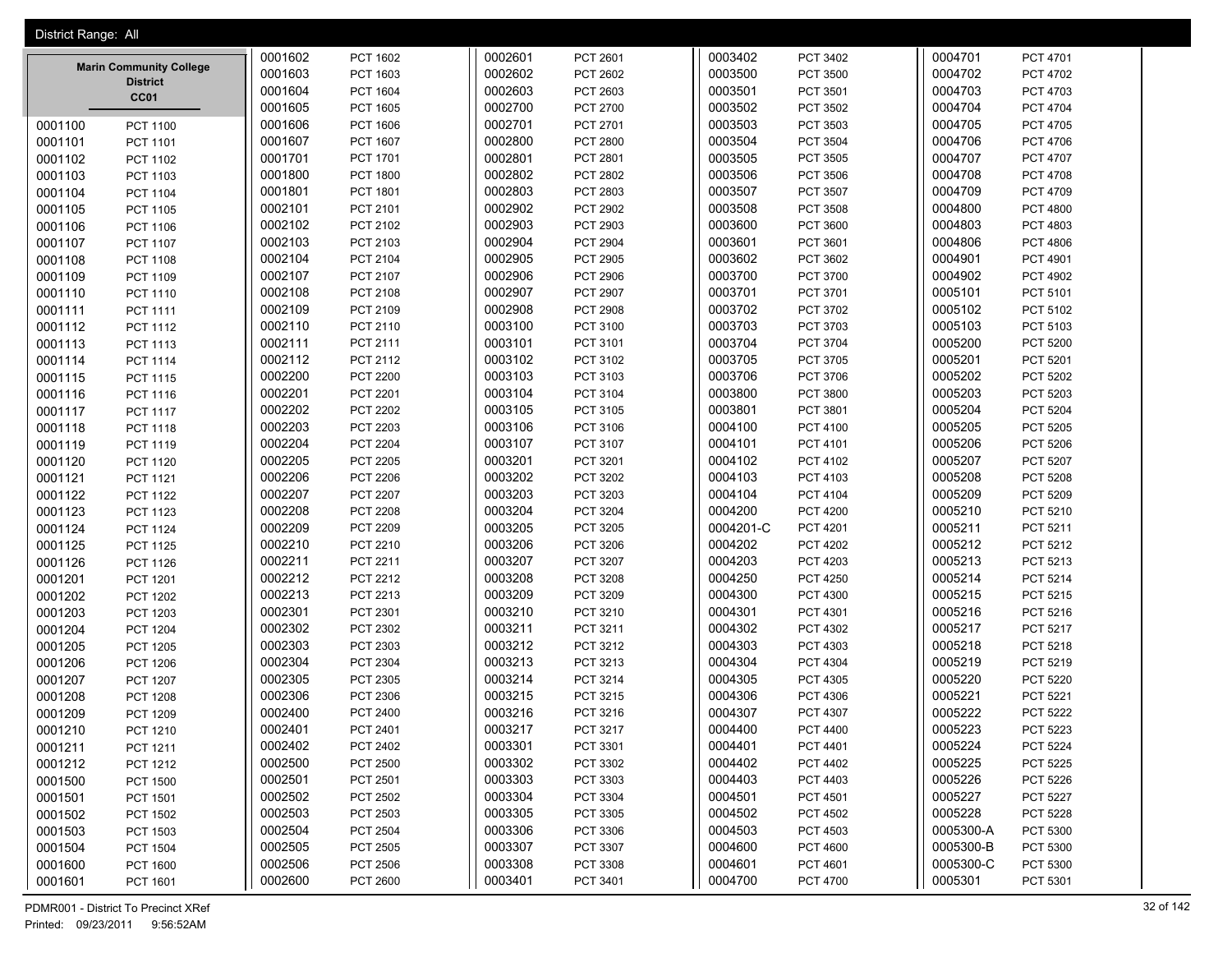| District Range: All |                          |
|---------------------|--------------------------|
| 0005302             | PCT 5302                 |
| 0005303             | PCT 5303                 |
| 0005304             | PCT 5304                 |
| 0005305             | PCT 5305                 |
| 246                 | Precincts                |
| 4                   | <b>Portion Precincts</b> |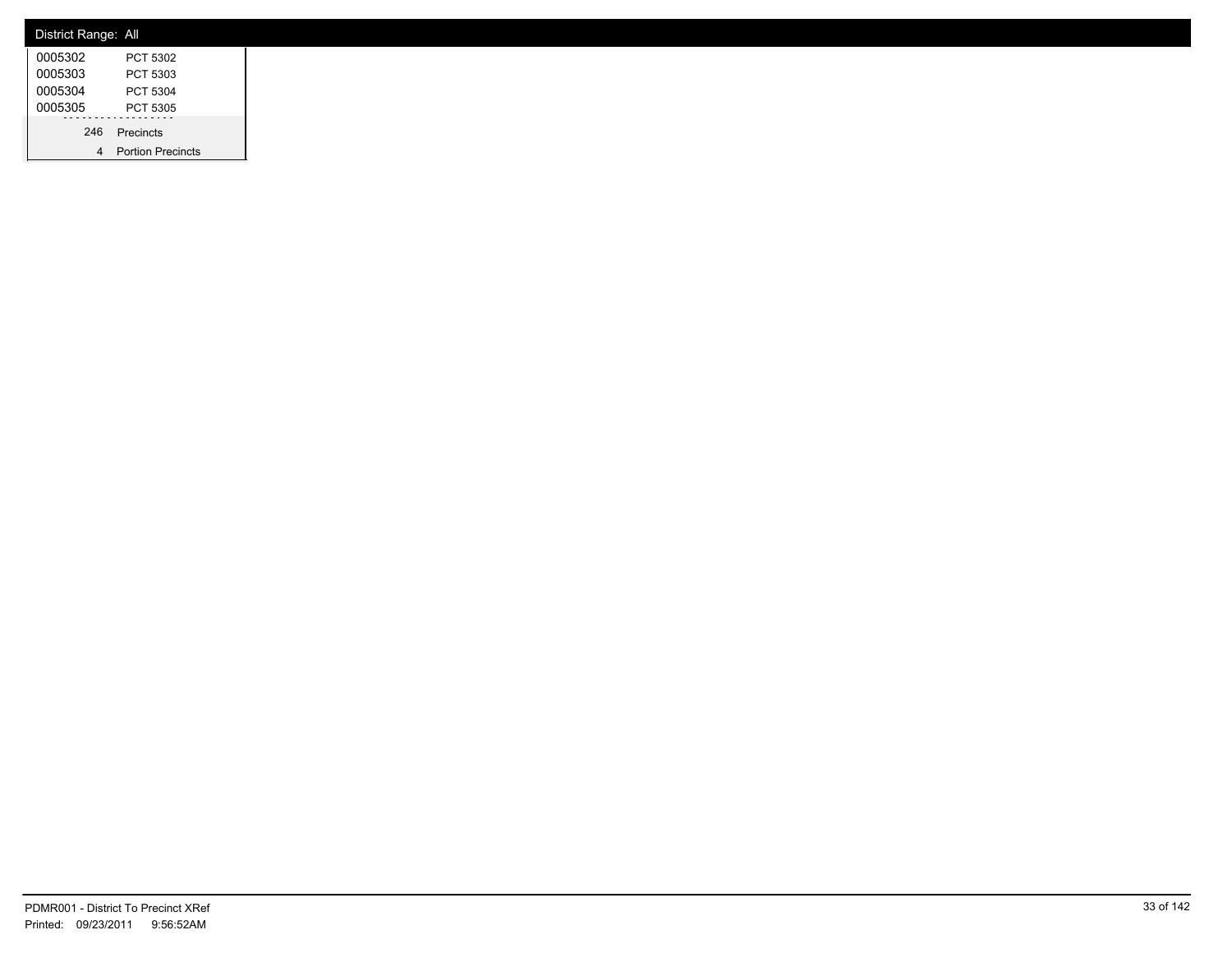|           | Sonoma Co. Comm. College<br>Dist.--TA 2<br>CC <sub>02</sub> |
|-----------|-------------------------------------------------------------|
| 0004201-A | PCT 4201                                                    |
| 0004201-B | PCT 4201                                                    |
| 0004201-D | PCT 4201                                                    |
| 0004201-F | PCT 4201                                                    |
| 0005300-F | PCT 5300                                                    |
| n         | Precincts                                                   |
| 5         | <b>Portion Precincts</b>                                    |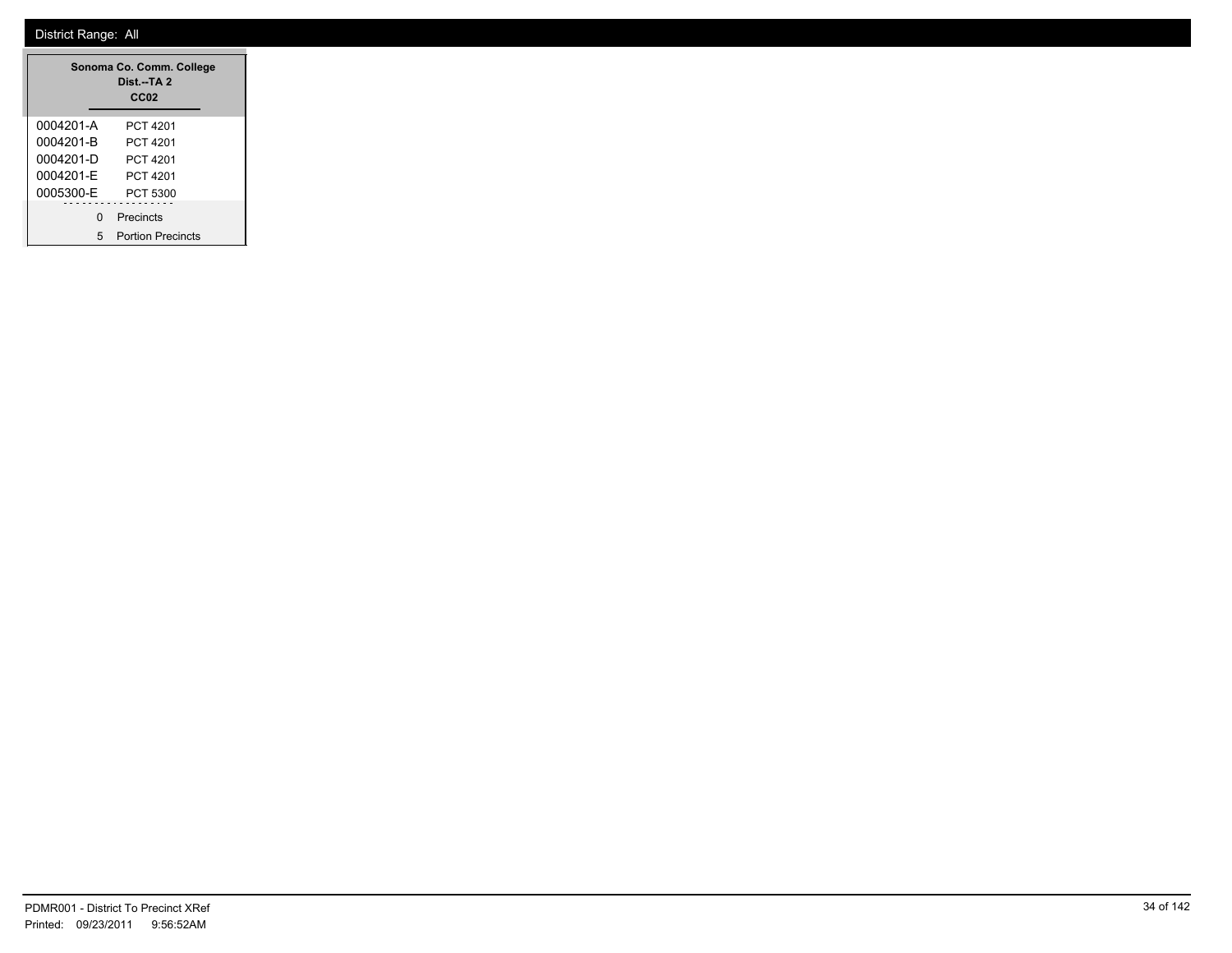|           | <b>Novato Unified School</b><br><b>District</b> | 42<br>$\overline{4}$ | Precincts<br><b>Portion Pred</b> |
|-----------|-------------------------------------------------|----------------------|----------------------------------|
|           | <b>SC10</b>                                     |                      |                                  |
| 0004201-C | PCT 4201                                        |                      |                                  |
| 0004202   | <b>PCT 4202</b>                                 |                      |                                  |
| 0004203   | PCT 4203                                        |                      |                                  |
| 0004501   | PCT 4501                                        |                      |                                  |
| 0004502   | <b>PCT 4502</b>                                 |                      |                                  |
| 0004503   | PCT 4503                                        |                      |                                  |
| 0005101   | PCT 5101                                        |                      |                                  |
| 0005102   | PCT 5102                                        |                      |                                  |
| 0005103   | PCT 5103                                        |                      |                                  |
| 0005200   | <b>PCT 5200</b>                                 |                      |                                  |
| 0005201   | PCT 5201                                        |                      |                                  |
| 0005202   | PCT 5202                                        |                      |                                  |
| 0005203   | PCT 5203                                        |                      |                                  |
| 0005204   | PCT 5204                                        |                      |                                  |
| 0005205   | <b>PCT 5205</b>                                 |                      |                                  |
| 0005206   | <b>PCT 5206</b>                                 |                      |                                  |
| 0005207   | PCT 5207                                        |                      |                                  |
| 0005208   | PCT 5208                                        |                      |                                  |
| 0005209   | PCT 5209                                        |                      |                                  |
| 0005210   | PCT 5210                                        |                      |                                  |
| 0005211   | PCT 5211                                        |                      |                                  |
| 0005212   | PCT 5212                                        |                      |                                  |
| 0005213   | PCT 5213                                        |                      |                                  |
| 0005214   | PCT 5214                                        |                      |                                  |
| 0005215   | PCT 5215                                        |                      |                                  |
| 0005216   | PCT 5216                                        |                      |                                  |
| 0005217   | PCT 5217                                        |                      |                                  |
| 0005218   | PCT 5218                                        |                      |                                  |
| 0005219   | PCT 5219                                        |                      |                                  |
| 0005220   | <b>PCT 5220</b>                                 |                      |                                  |
| 0005221   | PCT 5221                                        |                      |                                  |
| 0005222   | <b>PCT 5222</b>                                 |                      |                                  |
| 0005223   | PCT 5223                                        |                      |                                  |
| 0005224   | PCT 5224                                        |                      |                                  |
| 0005225   | <b>PCT 5225</b>                                 |                      |                                  |
| 0005226   | <b>PCT 5226</b>                                 |                      |                                  |
| 0005227   | <b>PCT 5227</b>                                 |                      |                                  |
| 0005228   | <b>PCT 5228</b>                                 |                      |                                  |
| 0005300-A | PCT 5300                                        |                      |                                  |
| 0005300-B | PCT 5300                                        |                      |                                  |
| 0005300-C | PCT 5300                                        |                      |                                  |
| 0005301   | PCT 5301                                        |                      |                                  |
| 0005302   | PCT 5302                                        |                      |                                  |
| 0005303   | PCT 5303                                        |                      |                                  |
| 0005304   | PCT 5304                                        |                      |                                  |
| 0005305   | PCT 5305                                        |                      |                                  |

Precincts Portion Precincts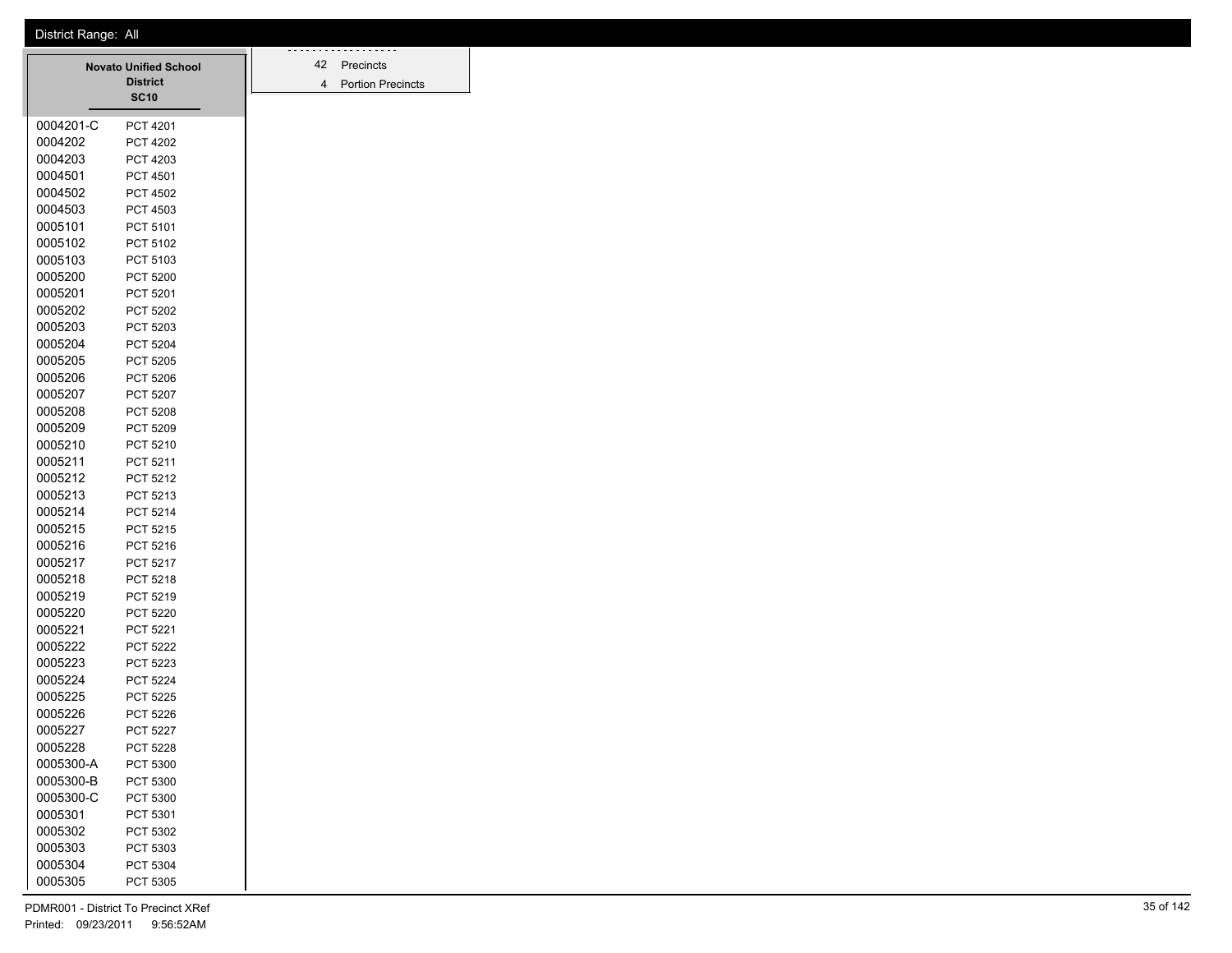|                                                                                 | <b>Shoreline Unified School</b><br><b>District</b><br><b>SC18</b>               |  |  |  |
|---------------------------------------------------------------------------------|---------------------------------------------------------------------------------|--|--|--|
| 0004100<br>0004101<br>0004102<br>0004103<br>0004104                             | PCT 4100<br>PCT 4101<br>PCT 4102<br>PCT 4103<br>PCT 4104                        |  |  |  |
| 5<br>$\Omega$                                                                   | Precincts<br><b>Portion Precincts</b>                                           |  |  |  |
|                                                                                 | <b>Shoreline Unified School</b><br><b>District-Trustee Area 1</b><br>$SC18 - 1$ |  |  |  |
| 0004100<br>0004102<br>0004103                                                   | PCT 4100<br>PCT 4102<br>PCT 4103                                                |  |  |  |
| 3<br>0                                                                          | Precincts<br><b>Portion Precincts</b>                                           |  |  |  |
| <b>Shoreline Unified School</b><br><b>District-Trustee Area 2</b><br>$SC18 - 2$ |                                                                                 |  |  |  |
| 0004101-A<br>0004101-D<br>0004101-E<br>0004101-H<br>0004104                     | PCT 4101<br>PCT 4101<br><b>PCT 4101</b><br>PCT 4101<br>PCT 4104                 |  |  |  |
| $\mathbf{1}$<br>4                                                               | Precincts<br><b>Portion Precincts</b>                                           |  |  |  |
|                                                                                 | <b>Shoreline Unified School</b><br>District-Trustee Area 3<br>SC18 - 3          |  |  |  |
|                                                                                 |                                                                                 |  |  |  |
| 0004101-B<br>0004101-C<br>0004101-F<br>0004101-G<br>0004101-I                   | PCT 4101<br>PCT 4101<br>PCT 4101<br>PCT 4101<br>PCT 4101                        |  |  |  |

5 Portion Precincts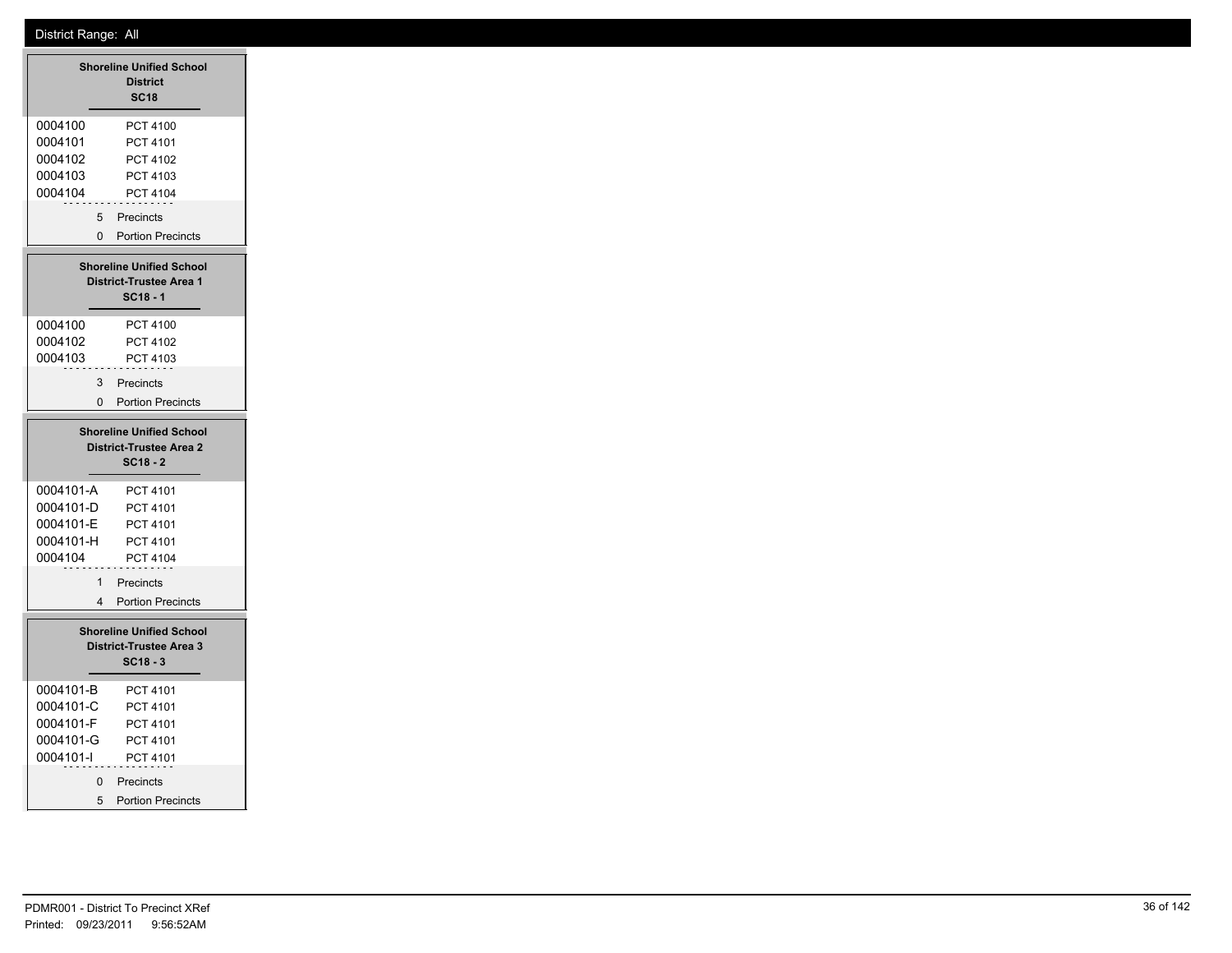|                                                          |           |                 | 0001602  | <b>PCT 1602</b> |                          |  |
|----------------------------------------------------------|-----------|-----------------|----------|-----------------|--------------------------|--|
| San Rafael High School<br><b>District</b><br><b>HS01</b> |           | 0001603         | PCT 1603 |                 |                          |  |
|                                                          |           | 0001604         | PCT 1604 |                 |                          |  |
|                                                          |           |                 |          | 0001605         | <b>PCT 1605</b>          |  |
|                                                          | 0001100   | <b>PCT 1100</b> |          | 0001606         | PCT 1606                 |  |
|                                                          | 0001101-A | PCT 1101        |          | 0001607         | PCT 1607                 |  |
|                                                          | 0001102   | PCT 1102        |          | 0001701         | PCT 1701                 |  |
|                                                          | 0001103   | PCT 1103        |          | 0001800         | <b>PCT 1800</b>          |  |
|                                                          | 0001104   | <b>PCT 1104</b> |          | 0001801         | <b>PCT 1801</b>          |  |
|                                                          | 0001105   | <b>PCT 1105</b> |          | 0002802         | PCT 2802                 |  |
|                                                          | 0001106   | PCT 1106        |          | 0002902-A       | PCT 2902                 |  |
|                                                          | 0001107   | <b>PCT 1107</b> |          | 0002903-A       | PCT 2903                 |  |
|                                                          | 0001108   | PCT 1108        |          | 0002903-B       | PCT 2903                 |  |
|                                                          | 0001109   | <b>PCT 1109</b> |          | 0002904         | <b>PCT 2904</b>          |  |
|                                                          | 0001110   | PCT 1110        |          | 0002905         | PCT 2905                 |  |
|                                                          | 0001111   | <b>PCT 1111</b> |          | 0002906         | PCT 2906                 |  |
|                                                          | 0001112   | PCT 1112        |          | 0002907         | PCT 2907                 |  |
|                                                          | 0001113   | PCT 1113        |          | 0002908         | <b>PCT 2908</b>          |  |
|                                                          | 0001114   | <b>PCT 1114</b> |          | 0004200-B       | <b>PCT 4200</b>          |  |
|                                                          | 0001115   | <b>PCT 1115</b> |          | 0004600         | <b>PCT 4600</b>          |  |
|                                                          | 0001116   | PCT 1116        |          | 0004601         | PCT 4601                 |  |
|                                                          | 0001117   | <b>PCT 1117</b> |          | 0004806         | <b>PCT 4806</b>          |  |
|                                                          | 0001118   | PCT 1118        |          | 0004901         | <b>PCT 4901</b>          |  |
|                                                          | 0001119   | <b>PCT 1119</b> |          | 64              | Precincts                |  |
|                                                          | 0001120   | <b>PCT 1120</b> |          | 5               | <b>Portion Precincts</b> |  |
|                                                          | 0001121   | <b>PCT 1121</b> |          |                 |                          |  |
|                                                          | 0001122   | <b>PCT 1122</b> |          |                 |                          |  |
|                                                          | 0001123   | PCT 1123        |          |                 |                          |  |
|                                                          | 0001124   | <b>PCT 1124</b> |          |                 |                          |  |
|                                                          | 0001125   | <b>PCT 1125</b> |          |                 |                          |  |
|                                                          | 0001126   | <b>PCT 1126</b> |          |                 |                          |  |
|                                                          | 0001201   | PCT 1201        |          |                 |                          |  |
|                                                          | 0001202   | <b>PCT 1202</b> |          |                 |                          |  |
|                                                          | 0001203   | PCT 1203        |          |                 |                          |  |
|                                                          | 0001204   | <b>PCT 1204</b> |          |                 |                          |  |
|                                                          | 0001205   | <b>PCT 1205</b> |          |                 |                          |  |
|                                                          | 0001206   | <b>PCT 1206</b> |          |                 |                          |  |
|                                                          | 0001207   | <b>PCT 1207</b> |          |                 |                          |  |
|                                                          | 0001208   | <b>PCT 1208</b> |          |                 |                          |  |
|                                                          | 0001209   | <b>PCT 1209</b> |          |                 |                          |  |
|                                                          | 0001210   | <b>PCT 1210</b> |          |                 |                          |  |
|                                                          | 0001211   | PCT 1211        |          |                 |                          |  |
|                                                          | 0001212   | PCT 1212        |          |                 |                          |  |
|                                                          | 0001500   | PCT 1500        |          |                 |                          |  |
|                                                          | 0001501   | PCT 1501        |          |                 |                          |  |
|                                                          | 0001502   | <b>PCT 1502</b> |          |                 |                          |  |
|                                                          | 0001503   | PCT 1503        |          |                 |                          |  |
|                                                          | 0001504   | PCT 1504        |          |                 |                          |  |
|                                                          | 0001600   | PCT 1600        |          |                 |                          |  |

PCT 1601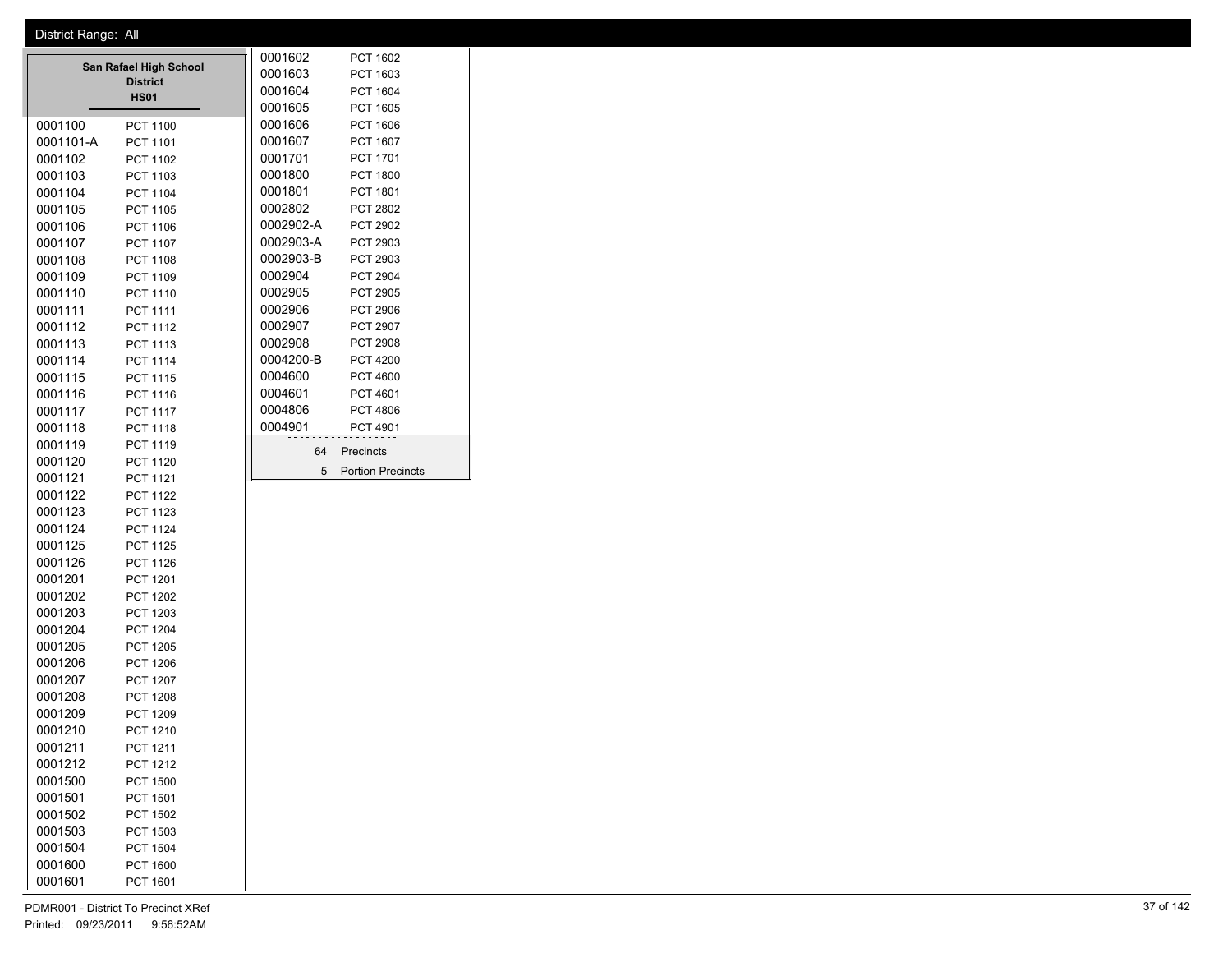| District Range: All          |           |                 |           |                      |  |  |  |
|------------------------------|-----------|-----------------|-----------|----------------------|--|--|--|
|                              | 0002603   | PCT 2603        | 0003506   | PCT 3506             |  |  |  |
| <b>Tamalpais Union High</b>  | 0002700   | PCT 2700        | 0003507   | PCT 3507             |  |  |  |
| <b>School District</b>       | 0002701   | PCT 2701        | 0003508   | PCT 3508             |  |  |  |
| <b>HS02</b>                  | 0002800   | <b>PCT 2800</b> | 0003600   | PCT 3600             |  |  |  |
| 0001101-B<br>PCT 1101        | 0002801   | PCT 2801        | 0003601   | PCT 3601             |  |  |  |
| 0002101<br>PCT 2101          | 0002803   | PCT 2803        | 0003602   | PCT 3602             |  |  |  |
| 0002102<br>PCT 2102          | 0002902-B | PCT 2902        | 0003700   | PCT 3700             |  |  |  |
| 0002103<br>PCT 2103          | 0002903-C | PCT 2903        | 0003701   | PCT 3701             |  |  |  |
| 0002104<br>PCT 2104          | 0002903-D | PCT 2903        | 0003702   | PCT 3702             |  |  |  |
| 0002107<br>PCT 2107          | 0003100   | PCT 3100        | 0003703   | PCT 3703             |  |  |  |
| 0002108<br>PCT 2108          | 0003101   | PCT 3101        | 0003704   | PCT 3704             |  |  |  |
| 0002109<br>PCT 2109          | 0003102   | PCT 3102        | 0003705   | PCT 3705             |  |  |  |
| 0002110<br>PCT 2110          | 0003103   | PCT 3103        | 0003706   | PCT 3706             |  |  |  |
| 0002111<br>PCT 2111          | 0003104   | PCT 3104        | 0003800   | PCT 3800             |  |  |  |
| 0002112<br>PCT 2112          | 0003105   | PCT 3105        | 0003801   | PCT 3801             |  |  |  |
| 0002200<br><b>PCT 2200</b>   | 0003106   | PCT 3106        | 0004200-A | <b>PCT 4200</b>      |  |  |  |
| 0002201<br>PCT 2201          | 0003107   | PCT 3107        | 0004200-C | <b>PCT 4200</b>      |  |  |  |
| 0002202<br><b>PCT 2202</b>   | 0003201   | PCT 3201        | 0004250-A | <b>PCT 4250</b>      |  |  |  |
| 0002203<br>PCT 2203          | 0003202   | PCT 3202        | 0004250-B | <b>PCT 4250</b>      |  |  |  |
| 0002204<br><b>PCT 2204</b>   | 0003203   | PCT 3203        | 0004250-C | <b>PCT 4250</b>      |  |  |  |
| 0002205<br><b>PCT 2205</b>   | 0003204   | PCT 3204        | 0004250-D | <b>PCT 4250</b>      |  |  |  |
| 0002206<br><b>PCT 2206</b>   | 0003205   | PCT 3205        | 0004300   | PCT 4300             |  |  |  |
| 0002207<br><b>PCT 2207</b>   | 0003206   | PCT 3206        | 0004301   | PCT 4301             |  |  |  |
| 0002208<br><b>PCT 2208</b>   | 0003207   | PCT 3207        | 0004302   | PCT 4302             |  |  |  |
| 0002209<br>PCT 2209          | 0003208   | PCT 3208        | 0004303   | PCT 4303             |  |  |  |
| 0002210<br>PCT 2210          | 0003209   | PCT 3209        | 0004304   | PCT 4304             |  |  |  |
| 0002211<br>PCT 2211          | 0003210   | PCT 3210        | 0004305   | PCT 4305             |  |  |  |
| 0002212<br>PCT 2212          | 0003211   | PCT 3211        | 0004306   | PCT 4306             |  |  |  |
| 0002213<br>PCT 2213          | 0003212   | PCT 3212        | 0004307   | PCT 4307             |  |  |  |
| 0002301<br>PCT 2301          | 0003213   | PCT 3213        | 0004400   | <b>PCT 4400</b>      |  |  |  |
| 0002302<br>PCT 2302          | 0003214   | PCT 3214        | 0004401   | PCT 4401             |  |  |  |
| 0002303<br>PCT 2303          | 0003215   | PCT 3215        | 0004402   | PCT 4402             |  |  |  |
| 0002304<br>PCT 2304          | 0003216   | PCT 3216        | 0004403   | PCT 4403             |  |  |  |
| 0002305<br>PCT 2305          | 0003217   | PCT 3217        | 0004700   | PCT 4700             |  |  |  |
| 0002306<br>PCT 2306          | 0003301   | PCT 3301        | 0004701   | PCT 4701             |  |  |  |
| 0002400<br>PCT 2400          | 0003302   | PCT 3302        | 0004702   | PCT 4702             |  |  |  |
| 0002401<br>PCT 2401          | 0003303   | PCT 3303        | 0004703   | PCT 4703             |  |  |  |
| 0002402<br>PCT 2402          | 0003304   | PCT 3304        | 0004704   | PCT 4704             |  |  |  |
| 0002500-A<br><b>PCT 2500</b> | 0003305   | PCT 3305        | 0004705   | PCT 4705             |  |  |  |
| 0002500-B<br><b>PCT 2500</b> | 0003306   | PCT 3306        | 0004706   | PCT 4706             |  |  |  |
| 0002500-C<br><b>PCT 2500</b> | 0003307   | PCT 3307        | 0004707   | <b>PCT 4707</b>      |  |  |  |
| 0002501<br>PCT 2501          | 0003308   | PCT 3308        | 0004708   | <b>PCT 4708</b>      |  |  |  |
| 0002502<br>PCT 2502          | 0003401   | PCT 3401        | 0004709   | PCT 4709             |  |  |  |
| 0002503<br>PCT 2503          | 0003402   | PCT 3402        | 0004800   | <b>PCT 4800</b>      |  |  |  |
| 0002504<br><b>PCT 2504</b>   | 0003500   | PCT 3500        | 0004803   | PCT 4803             |  |  |  |
| 0002505<br>PCT 2505          | 0003501   | PCT 3501        | 0004902   | PCT 4902             |  |  |  |
| 0002506<br>PCT 2506          | 0003502   | PCT 3502        |           | 129 Precincts        |  |  |  |
| 0002600<br>PCT 2600          | 0003503   | PCT 3503        |           |                      |  |  |  |
| 0002601<br>PCT 2601          | 0003504   | PCT 3504        |           | 13 Portion Precincts |  |  |  |
| 0002602<br>PCT 2602          | 0003505   | PCT 3505        |           |                      |  |  |  |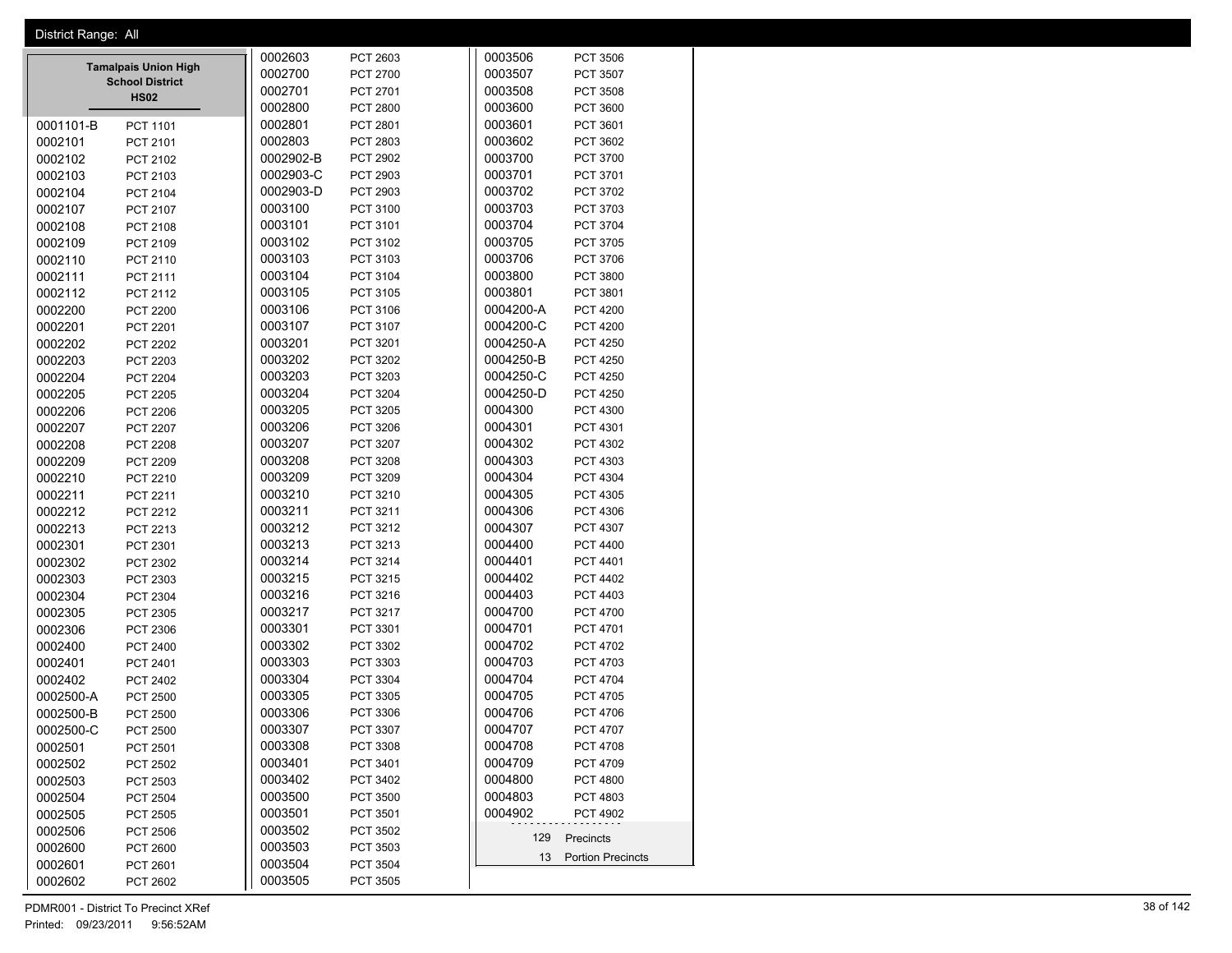| Petaluma Jt Union H S<br><b>District</b><br><b>HS04</b> |                          |  |  |  |  |
|---------------------------------------------------------|--------------------------|--|--|--|--|
| 0004201-A                                               | PCT 4201                 |  |  |  |  |
| 0004201-B                                               | PCT 4201                 |  |  |  |  |
| 0004201-D                                               | PCT 4201                 |  |  |  |  |
| 0004201-F                                               | PCT 4201                 |  |  |  |  |
| 0005300-E                                               | PCT 5300                 |  |  |  |  |
| $\Omega$                                                | Precincts                |  |  |  |  |
| 5                                                       | <b>Portion Precincts</b> |  |  |  |  |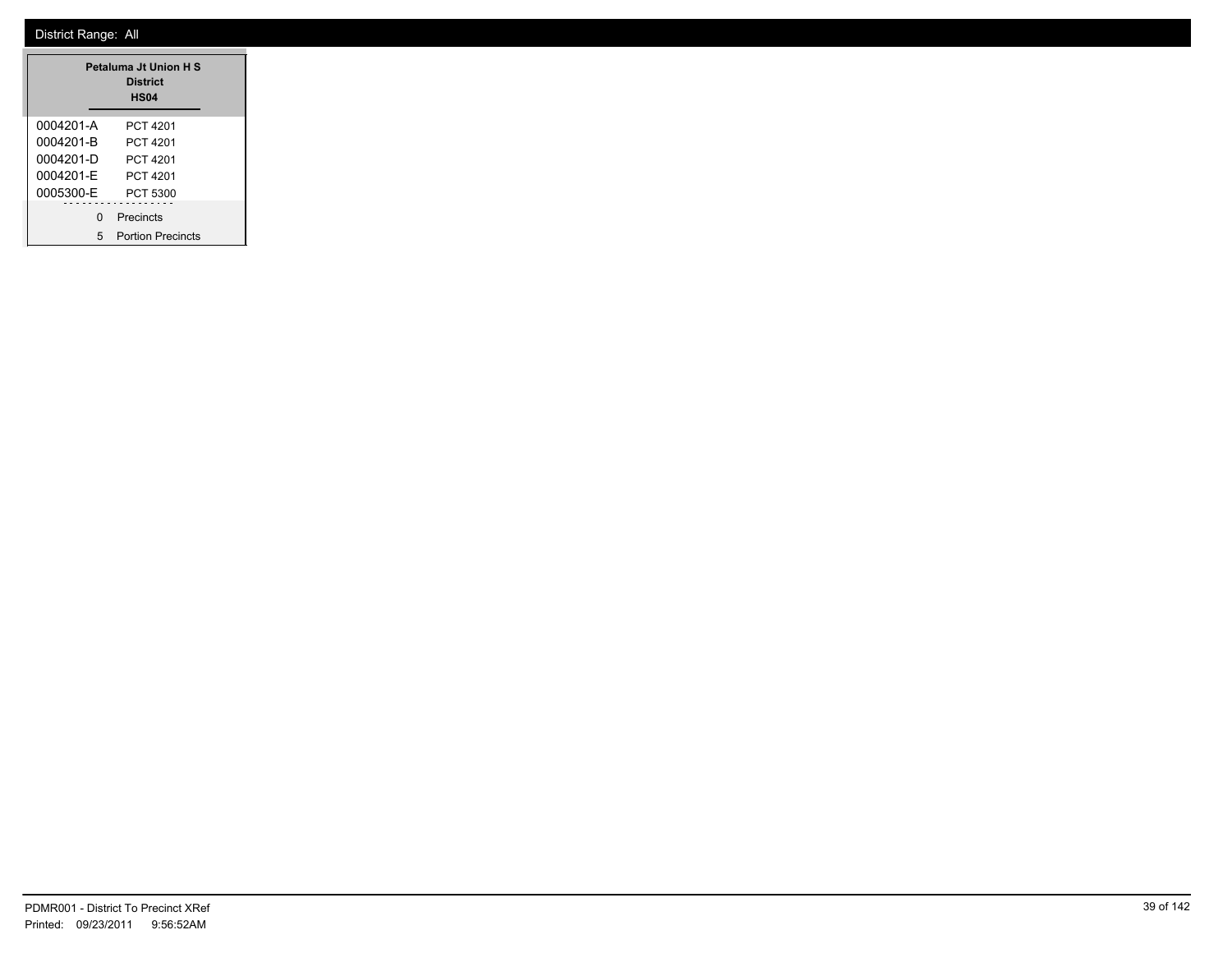|           | <b>Bolinas-Stinson School</b><br><b>District</b><br><b>SC00</b> |
|-----------|-----------------------------------------------------------------|
| 0004301-H | PCT 4301                                                        |
| 0004305   | PCT 4305                                                        |
| 0004306   | PCT 4306                                                        |
| 0004307   | PCT 4307                                                        |
| 3         | Precincts                                                       |
| 1         | <b>Portion Precinct</b>                                         |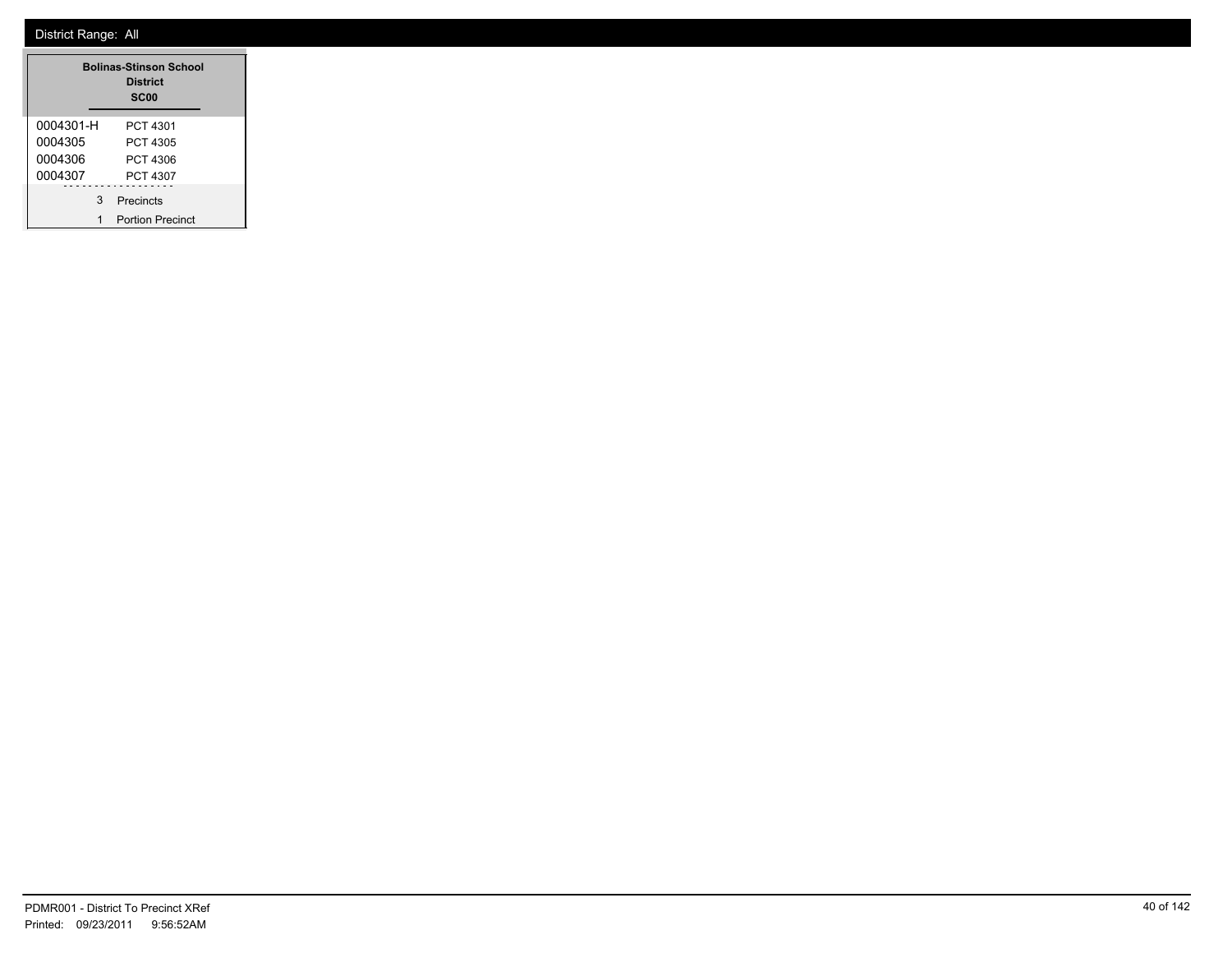|           | <b>Dixie School District</b> |  |
|-----------|------------------------------|--|
|           | <b>SC01</b>                  |  |
| 0001108   | <b>PCT 1108</b>              |  |
| 0001109   | PCT 1109                     |  |
| 0001110   | <b>PCT 1110</b>              |  |
| 0001111   | <b>PCT 1111</b>              |  |
| 0001112   | <b>PCT 1112</b>              |  |
| 0001113   | <b>PCT 1113</b>              |  |
| 0001114   | <b>PCT 1114</b>              |  |
| 0001115   | <b>PCT 1115</b>              |  |
| 0001116   | PCT 1116                     |  |
| 0001117   | <b>PCT 1117</b>              |  |
| 0001118   | <b>PCT 1118</b>              |  |
| 0001119   | PCT 1119                     |  |
| 0001120   | <b>PCT 1120</b>              |  |
| 0001121   | <b>PCT 1121</b>              |  |
| 0001124   | <b>PCT 1124</b>              |  |
| 0001125   | <b>PCT 1125</b>              |  |
| 0001600   | <b>PCT 1600</b>              |  |
| 0001601   | PCT 1601                     |  |
| 0001602   | PCT 1602                     |  |
| 0001603   | PCT 1603                     |  |
| 0001604   | <b>PCT 1604</b>              |  |
| 0001605   | <b>PCT 1605</b>              |  |
| 0001606   | PCT 1606                     |  |
| 0001607   | PCT 1607                     |  |
| 0001701-A | <b>PCT 1701</b>              |  |
| 0001701-B | <b>PCT 1701</b>              |  |
| 0004200-B | <b>PCT 4200</b>              |  |
| 24        | Precincts                    |  |
| 3         | <b>Portion Precincts</b>     |  |

m.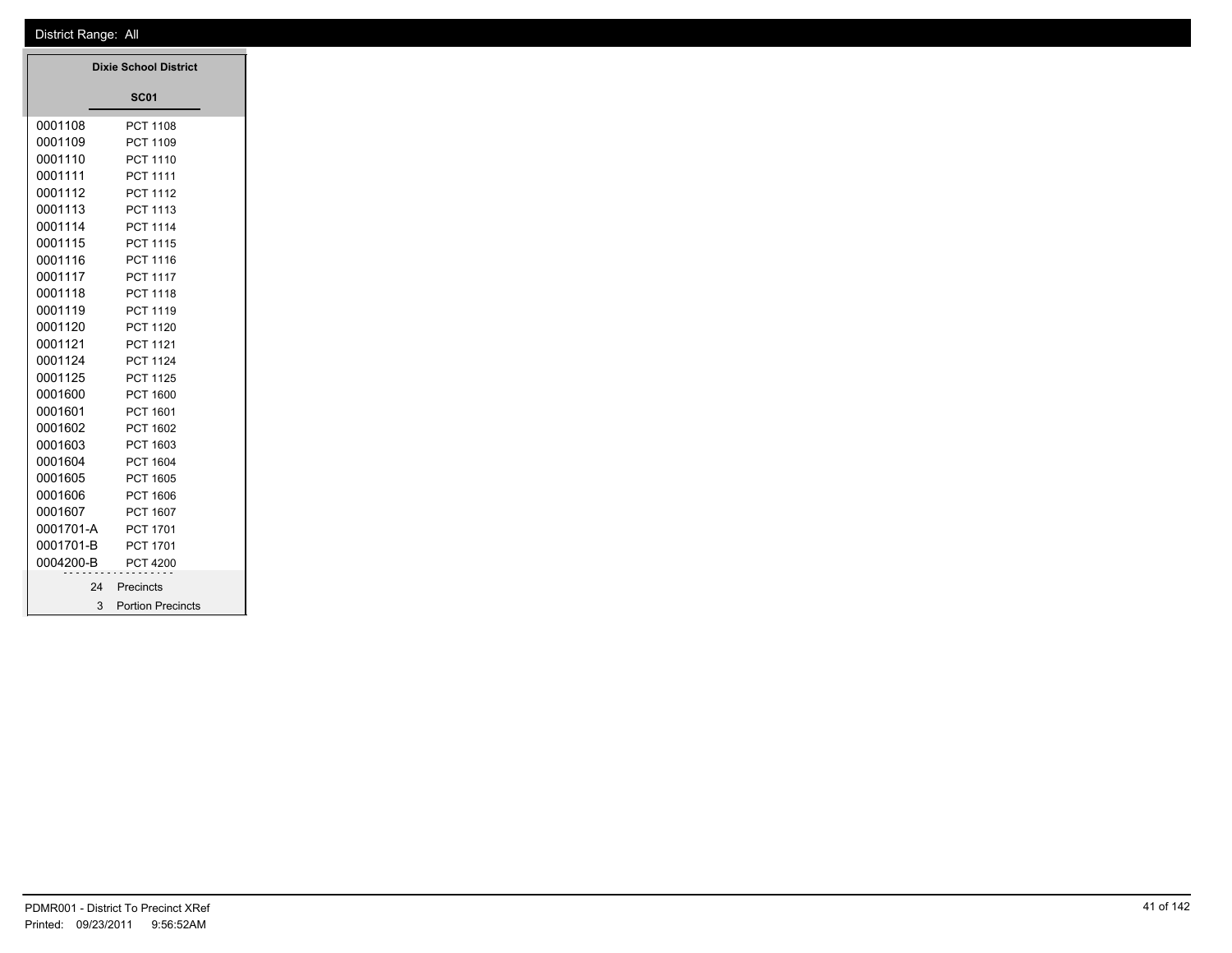|                 | <b>Kentfield School District</b> |
|-----------------|----------------------------------|
|                 | <b>SC03</b>                      |
| 0002101         | PCT 2101                         |
| 0002102         | PCT 2102                         |
| 0002103         | PCT 2103                         |
| 0002104-A       | PCT 2104                         |
| 0002104-B       | PCT 2104                         |
|                 |                                  |
| 0002112-B       | PCT 2112                         |
| 0002112-C       | PCT 2112                         |
| 0002112-E       | PCT 2112                         |
| 0002400-A       | PCT 2400                         |
| 0002500-A       | <b>PCT 2500</b>                  |
| 0002500-B       | <b>PCT 2500</b>                  |
| 0002501         | PCT 2501                         |
| 0002502         | <b>PCT 2502</b>                  |
| 0002503         | PCT 2503                         |
| 0002504         | PCT 2504                         |
| 0002505         | PCT 2505                         |
| 0002506         | <b>PCT 2506</b>                  |
| 0002800         | <b>PCT 2800</b>                  |
| 0002801         | PCT 2801                         |
| 0004402-E       | PCT 4402                         |
| 0004402-F       | PCT 4402                         |
|                 |                                  |
| 11              | Precincts                        |
| 10 <sup>°</sup> | <b>Portion Precincts</b>         |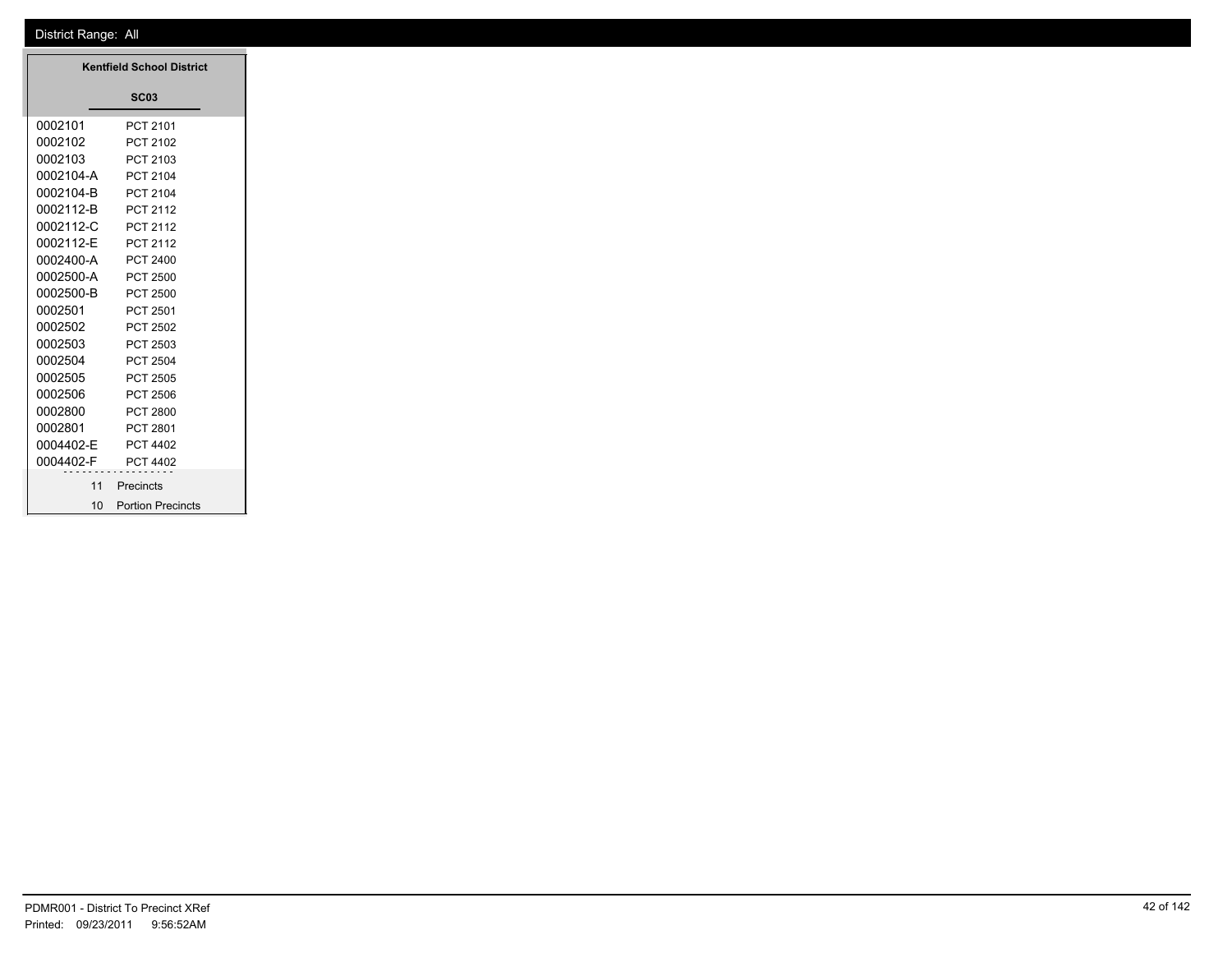| <b>Laguna Joint School District</b> |                         |
|-------------------------------------|-------------------------|
| <b>SC04</b>                         |                         |
| 0004201-E                           | PCT 4201<br>.           |
| 0                                   | Precinct                |
|                                     | <b>Portion Precinct</b> |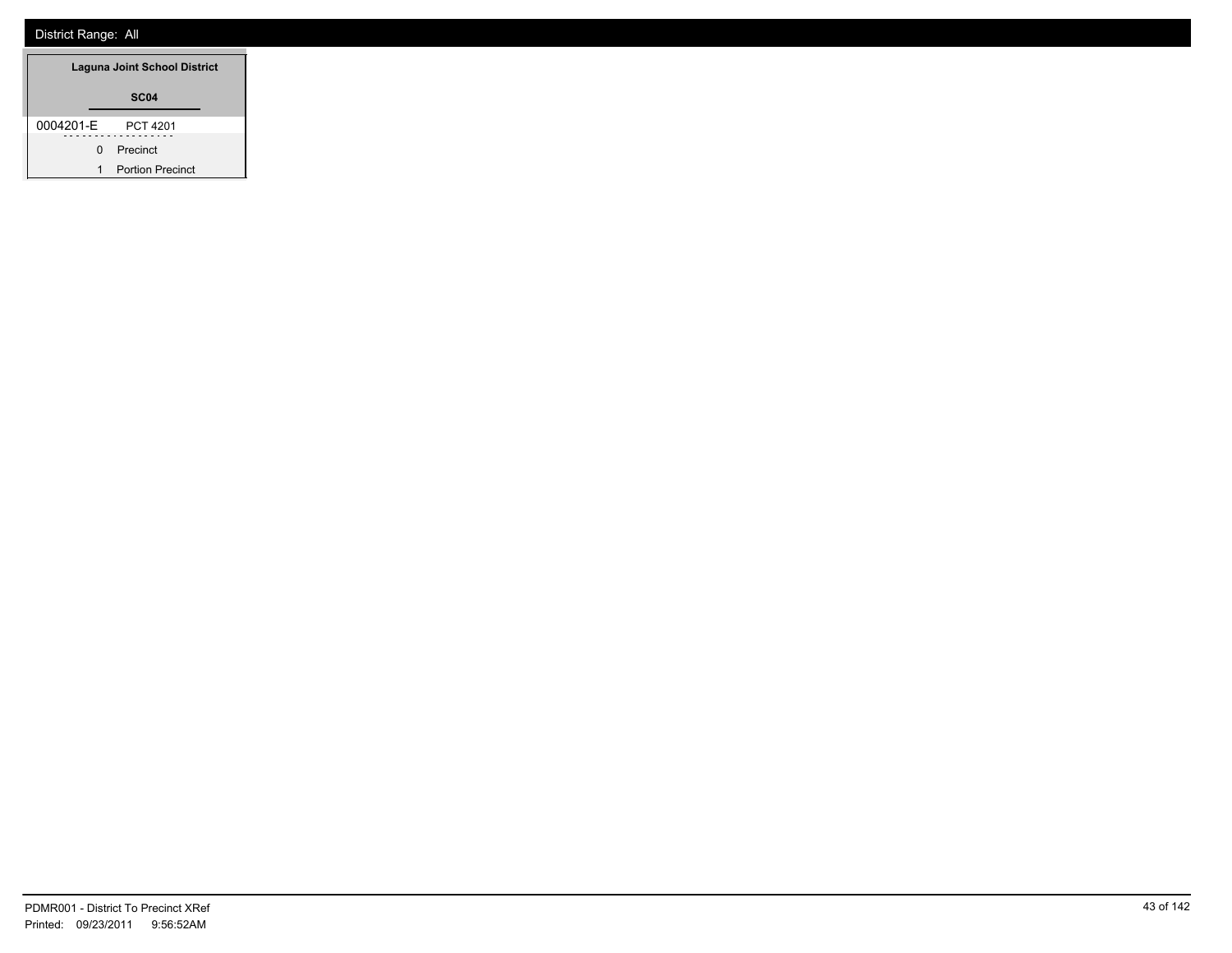| <b>Lagunitas School District</b> |                          |  |  |  |
|----------------------------------|--------------------------|--|--|--|
|                                  | <b>SC05</b>              |  |  |  |
| 0004400                          | PCT 4400                 |  |  |  |
| 0004401                          | PCT 4401                 |  |  |  |
| 0004402-A                        | PCT 4402                 |  |  |  |
| 0004402-B                        | PCT 4402                 |  |  |  |
| 0004402-C                        | PCT 4402                 |  |  |  |
| 0004403                          | PCT 4403                 |  |  |  |
| 3                                | Precincts                |  |  |  |
| 3                                | <b>Portion Precincts</b> |  |  |  |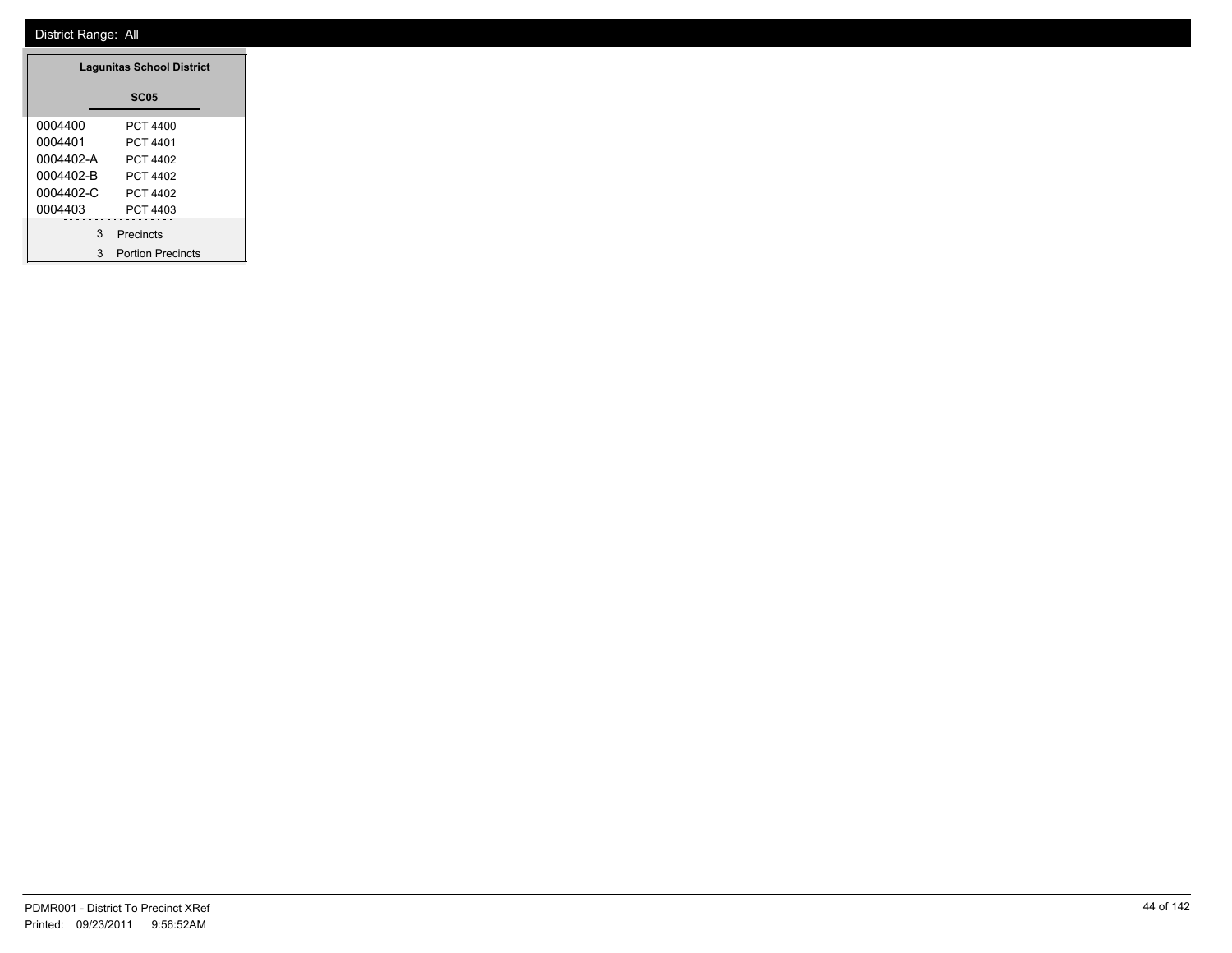|           | <b>Larkspur-Corte Madera</b><br><b>School District</b><br><b>SC06</b> |
|-----------|-----------------------------------------------------------------------|
| 0002107   | <b>PCT 2107</b>                                                       |
| 0002108   | PCT 2108                                                              |
| 0002109   | PCT 2109                                                              |
| 0002110   | PCT 2110                                                              |
| 0002111   | PCT 2111                                                              |
| 0002112-A | <b>PCT 2112</b>                                                       |
| 0002112-D | PCT 2112                                                              |
| 0003211-B | PCT 3211                                                              |
| 0004700   | PCT 4700                                                              |
| 0004701   | <b>PCT 4701</b>                                                       |
| 0004702   | <b>PCT 4702</b>                                                       |
| 0004703   | PCT 4703                                                              |
| 0004704   | PCT 4704                                                              |
| 0004705   | PCT 4705                                                              |
| 0004706   | PCT 4706                                                              |
| 0004707   | <b>PCT 4707</b>                                                       |
| 0004708   | <b>PCT 4708</b>                                                       |
| 0004800   | PCT 4800                                                              |
| 0004803   | PCT 4803                                                              |
| 0004902   | <b>PCT 4902</b>                                                       |
| 17        | Precincts                                                             |
| 3         | <b>Portion Precincts</b>                                              |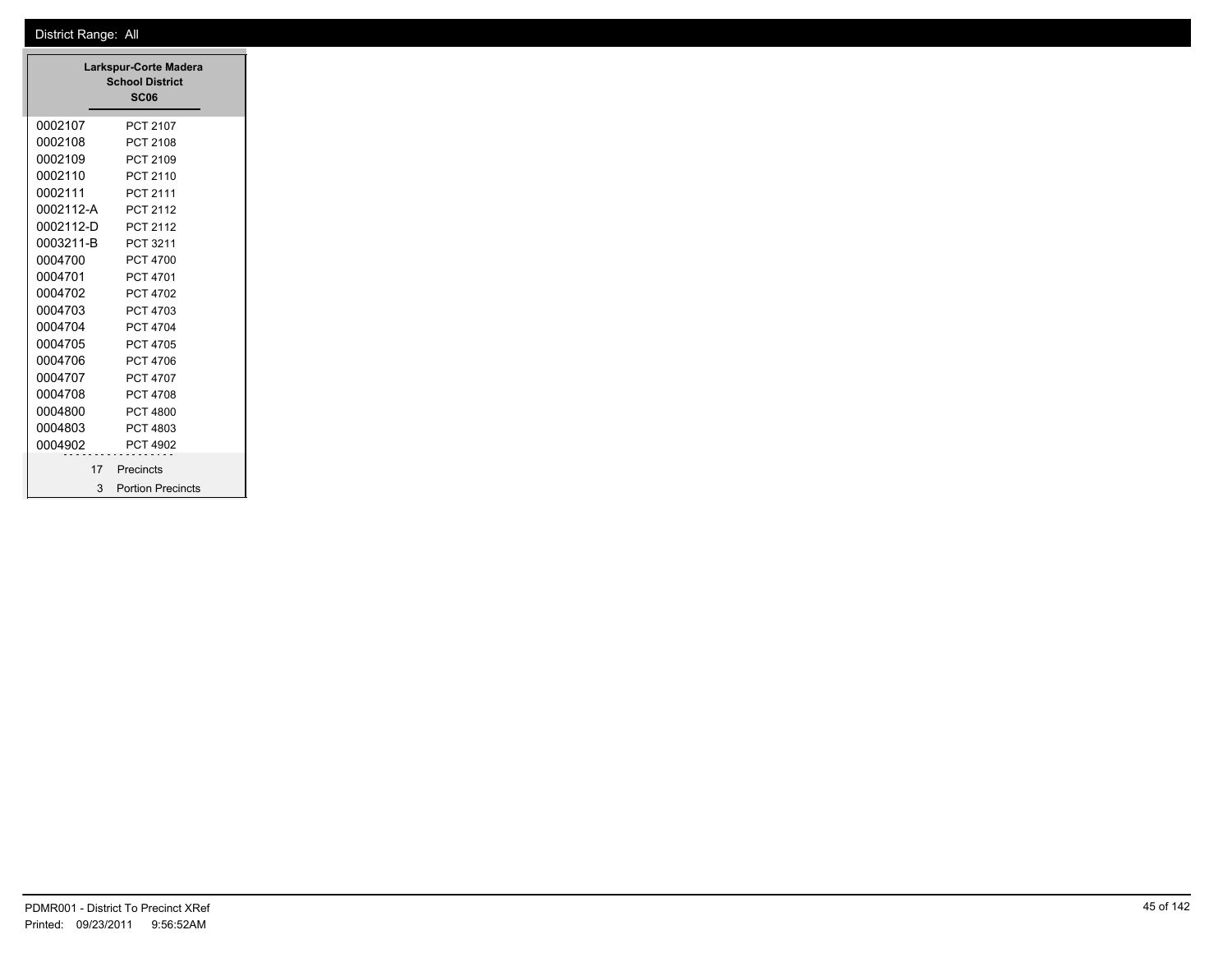| <b>Lincoln School District</b> |                          |  |  |
|--------------------------------|--------------------------|--|--|
|                                | SC07                     |  |  |
| 0004201-A                      | PCT 4201                 |  |  |
| 0004201-B                      | PCT 4201                 |  |  |
| 0005300-D                      | PCT 5300                 |  |  |
| 0005300-E                      | PCT 5300                 |  |  |
| O                              | Precincts                |  |  |
|                                | <b>Portion Precincts</b> |  |  |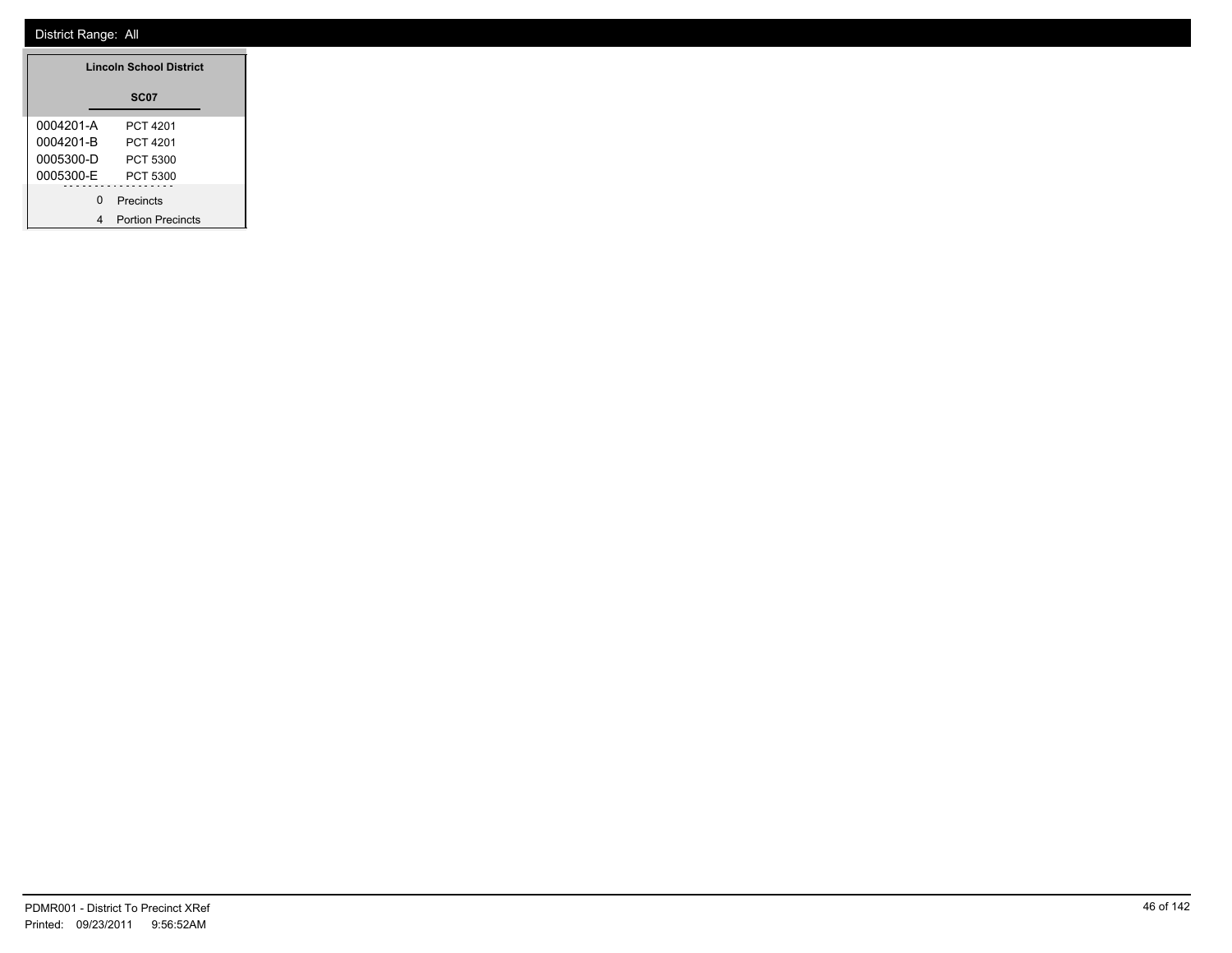| <b>Mill Valley School District</b> |                 |  | 0004301-B<br>0004301-C | PCT 4301<br>PCT 4301     |
|------------------------------------|-----------------|--|------------------------|--------------------------|
|                                    |                 |  | 0004301-D              | PCT 4301                 |
|                                    | <b>SC08</b>     |  | 0004301-E              | PCT 4301                 |
| 0003201                            | PCT 3201        |  | 0004301-F              | PCT 4301                 |
| 0003202                            | PCT 3202        |  | 0004301-G              | PCT 4301                 |
| 0003203                            | PCT 3203        |  | 0004302                | PCT 4302                 |
| 0003204                            | PCT 3204        |  | 0004303                | PCT 4303                 |
| 0003205                            | PCT 3205        |  | 0004304                | PCT 4304                 |
| 0003206                            | PCT 3206        |  |                        |                          |
| 0003207                            | <b>PCT 3207</b> |  | 36                     | Precincts                |
| 0003208                            | PCT 3208        |  | 19                     | <b>Portion Precincts</b> |
| 0003209                            | PCT 3209        |  |                        |                          |
| 0003210                            | PCT 3210        |  |                        |                          |
| 0003211-A                          | PCT 3211        |  |                        |                          |
| 0003212                            | PCT 3212        |  |                        |                          |
| 0003213                            | PCT 3213        |  |                        |                          |
| 0003214                            | PCT 3214        |  |                        |                          |
| 0003215                            | <b>PCT 3215</b> |  |                        |                          |
| 0003216                            | PCT 3216        |  |                        |                          |
| 0003217                            | PCT 3217        |  |                        |                          |
| 0003307-A                          | PCT 3307        |  |                        |                          |
| 0003307-D                          | PCT 3307        |  |                        |                          |
| 0003308-A                          | PCT 3308        |  |                        |                          |
| 0003308-D                          | PCT 3308        |  |                        |                          |
| 0003500                            | <b>PCT 3500</b> |  |                        |                          |
| 0003501                            | PCT 3501        |  |                        |                          |
| 0003502                            | PCT 3502        |  |                        |                          |
| 0003503                            | PCT 3503        |  |                        |                          |
| 0003504                            | <b>PCT 3504</b> |  |                        |                          |
| 0003505                            | <b>PCT 3505</b> |  |                        |                          |
| 0003506                            | <b>PCT 3506</b> |  |                        |                          |
| 0003507                            | <b>PCT 3507</b> |  |                        |                          |
| 0003508                            | <b>PCT 3508</b> |  |                        |                          |
| 0003700                            | PCT 3700        |  |                        |                          |
| 0003701                            | PCT 3701        |  |                        |                          |
| 0003702                            | PCT 3702        |  |                        |                          |
| 0003703                            | PCT 3703        |  |                        |                          |
| 0003704-A                          | <b>PCT 3704</b> |  |                        |                          |
| 0003704-B                          | PCT 3704        |  |                        |                          |
| 0003704-C                          | <b>PCT 3704</b> |  |                        |                          |
| 0003704-E                          | <b>PCT 3704</b> |  |                        |                          |
| 0003704-F                          | <b>PCT 3704</b> |  |                        |                          |
| 0003704-G                          | PCT 3704        |  |                        |                          |
| 0003704-H                          | PCT 3704        |  |                        |                          |
| 0003705                            | PCT 3705        |  |                        |                          |
| 0003706                            | PCT 3706        |  |                        |                          |
| 0004250                            | <b>PCT 4250</b> |  |                        |                          |
| 0004300                            | PCT 4300        |  |                        |                          |
| 0004301-A                          | PCT 4301        |  |                        |                          |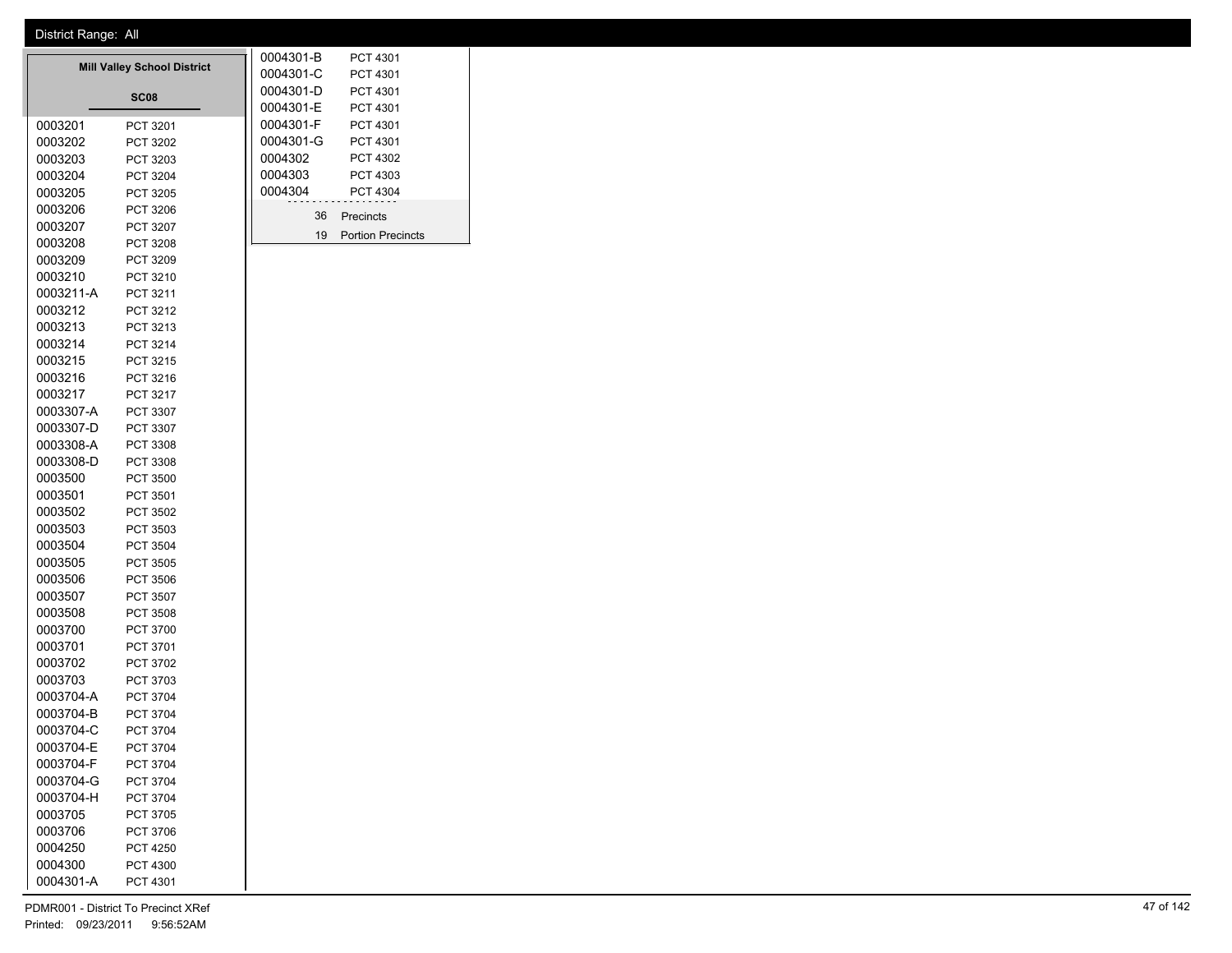| <b>Nicasio School District</b> |                          |  |  |
|--------------------------------|--------------------------|--|--|
|                                | SC <sub>09</sub>         |  |  |
| 0004200-A                      | PCT 4200                 |  |  |
| 0004200-C                      | PCT 4200                 |  |  |
| ŋ                              | Precincts                |  |  |
| 2                              | <b>Portion Precincts</b> |  |  |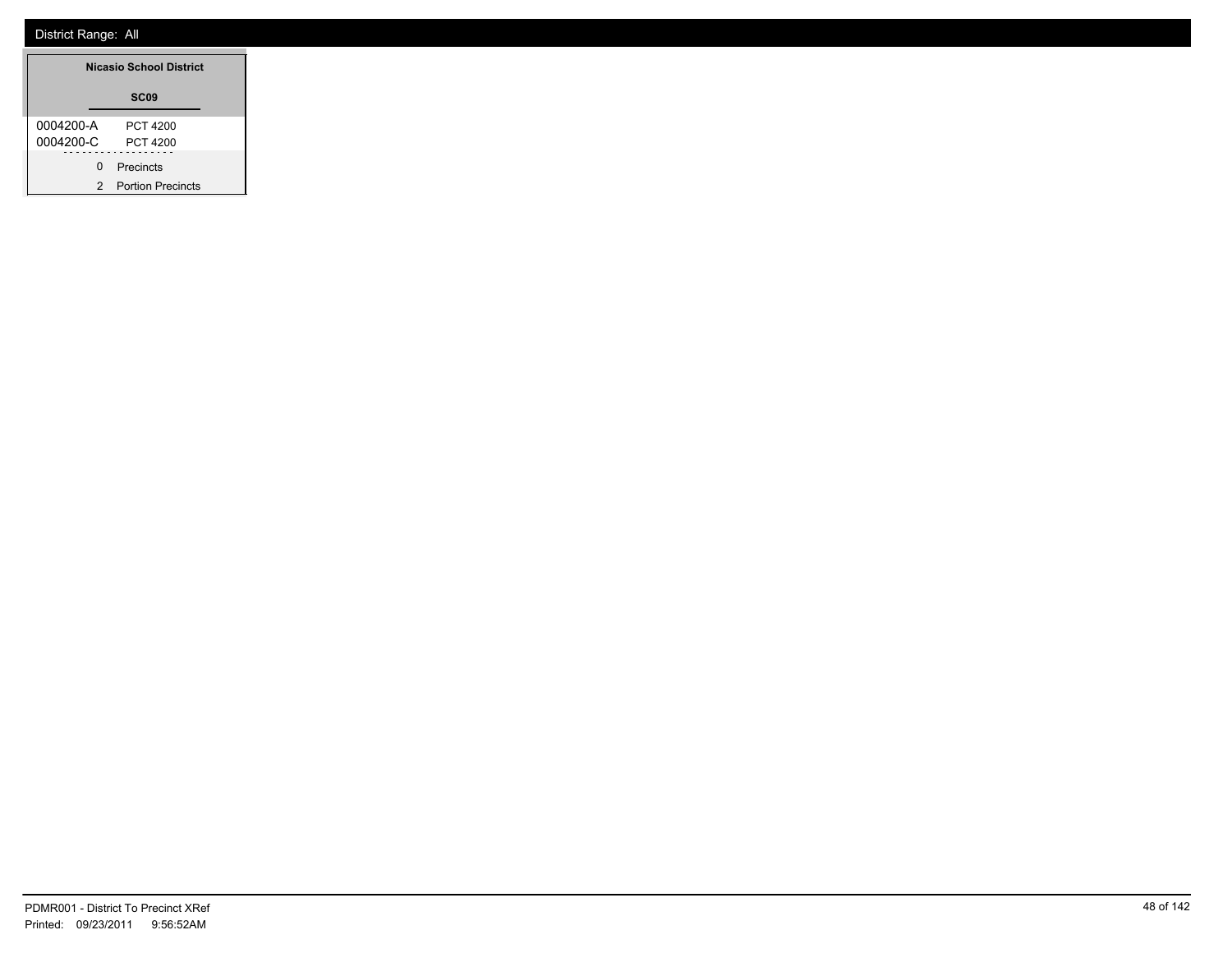|                    | Reed Union School District |  |
|--------------------|----------------------------|--|
|                    | <b>SC11</b>                |  |
| 0003301            | PCT 3301                   |  |
| 0003302            | PCT 3302                   |  |
| 0003303            | PCT 3303                   |  |
| 0003304 PCT 3304   |                            |  |
| 0003305            | PCT 3305                   |  |
| 0003306 PCT 3306   |                            |  |
| 0003307-B PCT 3307 |                            |  |
| 0003307-C PCT 3307 |                            |  |
| 0003308-B PCT 3308 |                            |  |
| 0003308-C PCT 3308 |                            |  |
| 0003401 PCT 3401   |                            |  |
| 0003402 PCT 3402   |                            |  |
| 0003704-D PCT 3704 |                            |  |
| 0003800            | PCT 3800                   |  |
| 0003801 PCT 3801   |                            |  |
| 0004709 PCT 4709   |                            |  |
|                    | 11 Precincts               |  |
| 5                  | <b>Portion Precincts</b>   |  |

**Reed Union School District**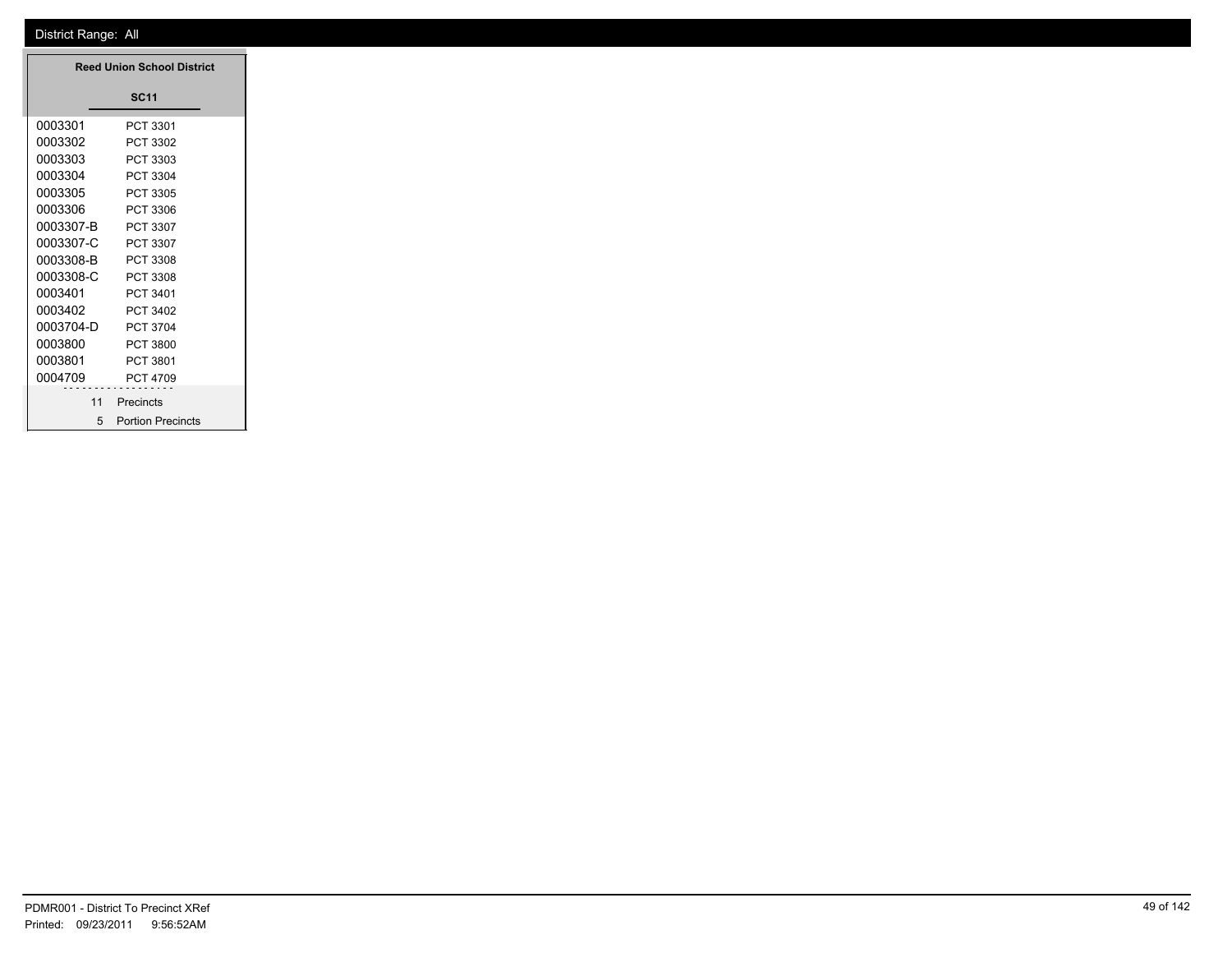T

|           | <b>Ross School District</b> |
|-----------|-----------------------------|
|           | <b>SC12</b>                 |
| 0002400-B | <b>PCT 2400</b>             |
| 0002401   | PCT 2401                    |
| 0002402   | PCT 2402                    |
| 0002500-C | <b>PCT 2500</b>             |
| 0002803   | PCT 2803                    |
| 0002902-B | PCT 2902                    |
| 0002903-C | PCT 2903                    |
| 0002903-D | PCT 2903                    |
| 0004402-D | <b>PCT 4402</b>             |
| 3         | - - - - - - - -             |
|           | Precincts                   |
|           | 6 Portion Precincts         |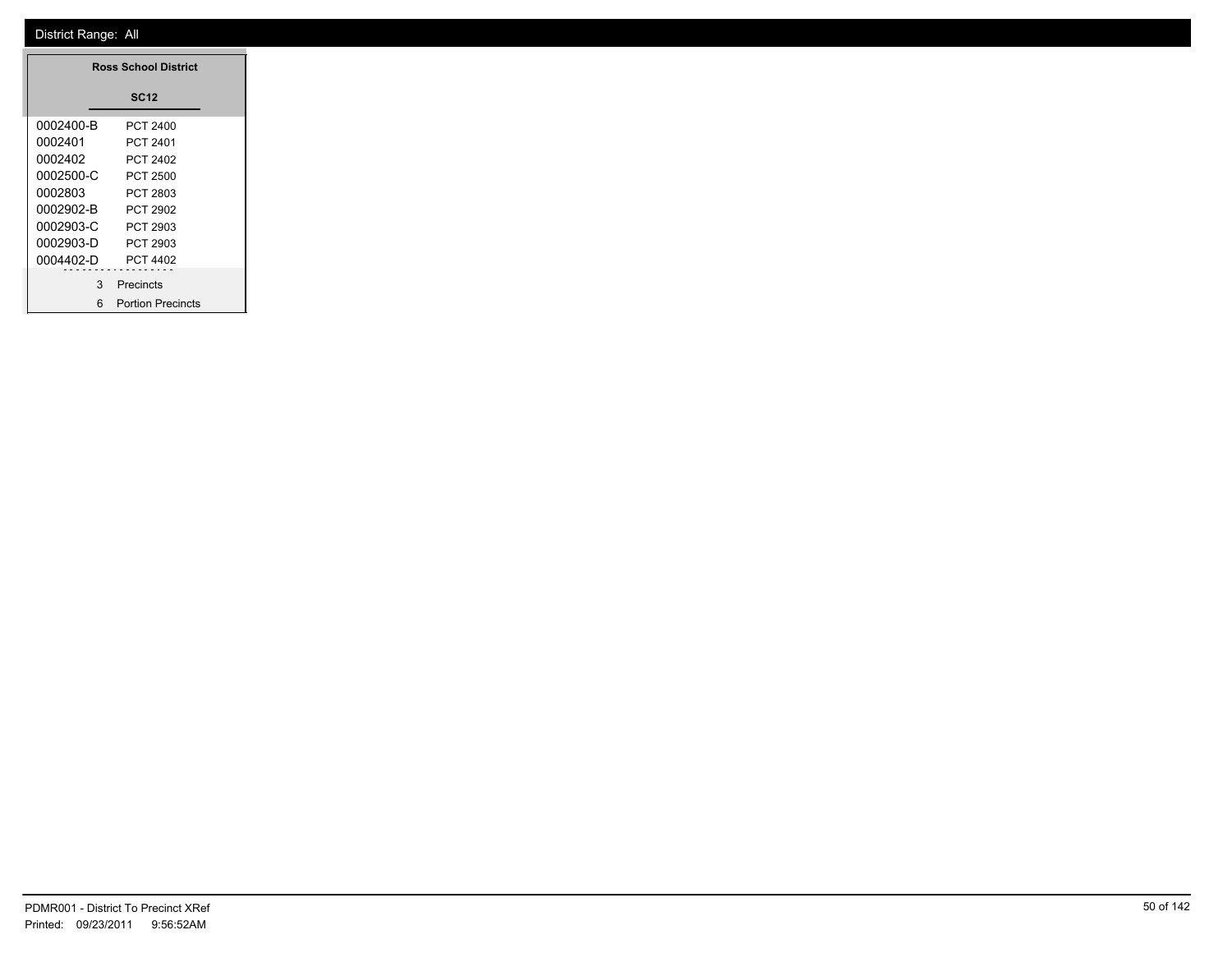|              | <b>Ross Valley School District</b> |
|--------------|------------------------------------|
|              | <b>SC13</b>                        |
| 0001101-B    | PCT 1101                           |
| 0002200      | <b>PCT 2200</b>                    |
| 0002201      | PCT 2201                           |
| 0002202      | PCT 2202                           |
| 0002203      | PCT 2203                           |
| 0002204      | <b>PCT 2204</b>                    |
| 0002205      | <b>PCT 2205</b>                    |
| 0002206      | <b>PCT 2206</b>                    |
| 0002207      | <b>PCT 2207</b>                    |
| 0002208      | <b>PCT 2208</b>                    |
| 0002209      | PCT 2209                           |
| 0002210      | PCT 2210                           |
| 0002211      | PCT 2211                           |
| 0002212      | PCT 2212                           |
| 0002213      | PCT 2213                           |
| 0002301      | PCT 2301                           |
| 0002302      | PCT 2302                           |
| 0002303      | PCT 2303                           |
| 0002304      | PCT 2304                           |
| 0002305      | PCT 2305                           |
| 0002306      | PCT 2306                           |
| 0002600      | PCT 2600                           |
| 0002601      | PCT 2601                           |
| 0002602      | PCT 2602                           |
| 0002603      | PCT 2603                           |
| 0002700      | PCT 2700                           |
| 0002701      | PCT 2701                           |
| 26           | Precincts                          |
| $\mathbf{1}$ | <b>Portion Precinct</b>            |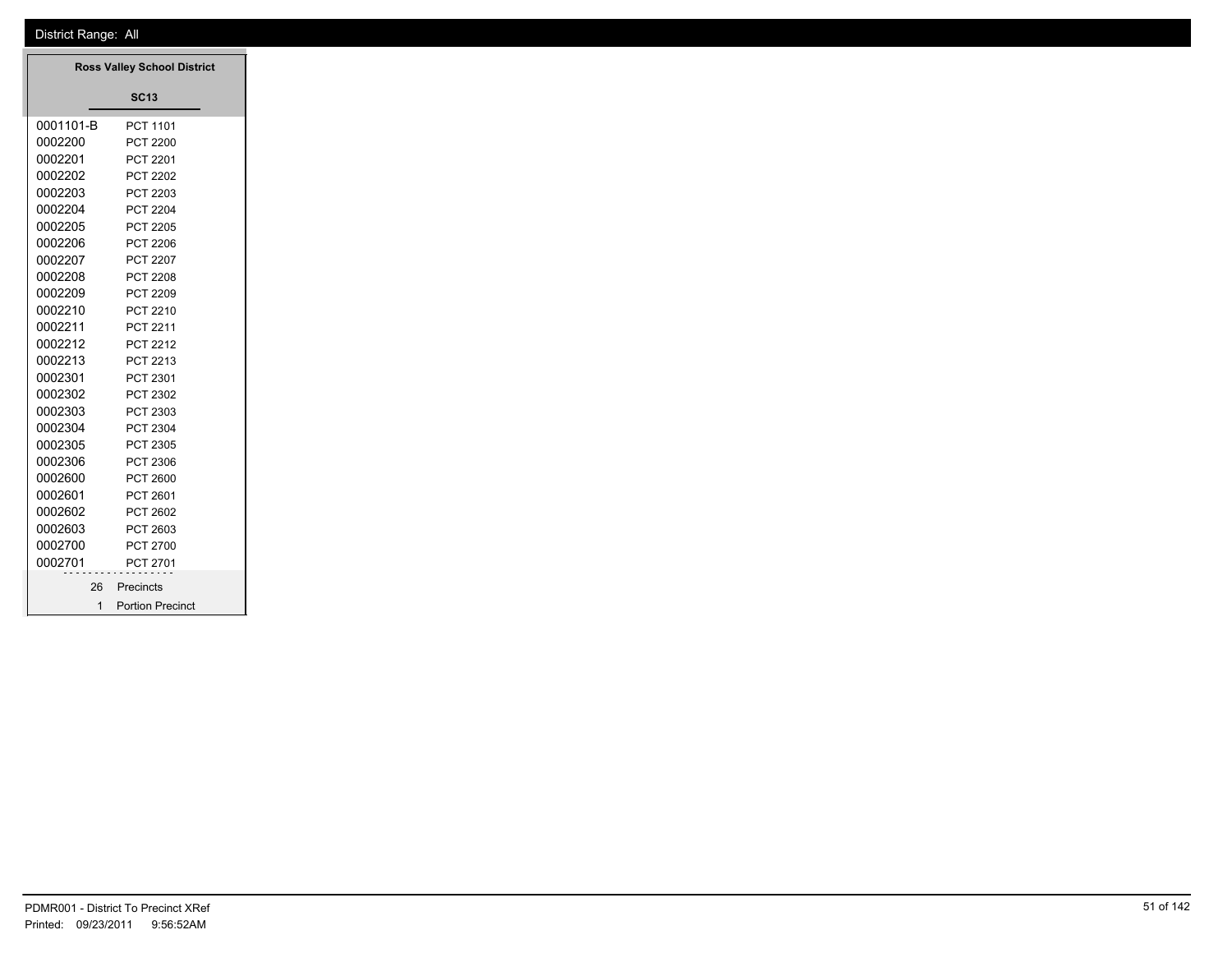| District Range: All |
|---------------------|
|---------------------|

| San Rafael Elem School |                 | 39 | .<br>Precincts |                          |
|------------------------|-----------------|----|----------------|--------------------------|
|                        | <b>District</b> |    | 6              | <b>Portion Precincts</b> |
|                        | <b>SC14</b>     |    |                |                          |
| 0001100                | <b>PCT 1100</b> |    |                |                          |
| 0001101-A              | PCT 1101        |    |                |                          |
| 0001102                | <b>PCT 1102</b> |    |                |                          |
| 0001103                | PCT 1103        |    |                |                          |
| 0001104                | <b>PCT 1104</b> |    |                |                          |
| 0001105                | <b>PCT 1105</b> |    |                |                          |
| 0001106                | PCT 1106        |    |                |                          |
| 0001107                | <b>PCT 1107</b> |    |                |                          |
| 0001122                | <b>PCT 1122</b> |    |                |                          |
| 0001123                | PCT 1123        |    |                |                          |
| 0001126                | <b>PCT 1126</b> |    |                |                          |
| 0001201                | PCT 1201        |    |                |                          |
| 0001202                | <b>PCT 1202</b> |    |                |                          |
| 0001203                | <b>PCT 1203</b> |    |                |                          |
| 0001204                | <b>PCT 1204</b> |    |                |                          |
| 0001205                | <b>PCT 1205</b> |    |                |                          |
| 0001206                | <b>PCT 1206</b> |    |                |                          |
| 0001207                | <b>PCT 1207</b> |    |                |                          |
| 0001208                | <b>PCT 1208</b> |    |                |                          |
| 0001209                | PCT 1209        |    |                |                          |
| 0001210                | PCT 1210        |    |                |                          |
| 0001211                | PCT 1211        |    |                |                          |
| 0001212                | PCT 1212        |    |                |                          |
| 0001500                | <b>PCT 1500</b> |    |                |                          |
| 0001501                | <b>PCT 1501</b> |    |                |                          |
| 0001502                | <b>PCT 1502</b> |    |                |                          |
| 0001503                | PCT 1503        |    |                |                          |
| 0001504                | <b>PCT 1504</b> |    |                |                          |
| 0001701-C              | <b>PCT 1701</b> |    |                |                          |
| 0001701-D              | <b>PCT 1701</b> |    |                |                          |
| 0001800                | <b>PCT 1800</b> |    |                |                          |
| 0001801                | PCT 1801        |    |                |                          |
| 0002802                | <b>PCT 2802</b> |    |                |                          |
| 0002902-A              | PCT 2902        |    |                |                          |
| 0002903-A              | PCT 2903        |    |                |                          |
| 0002903-B              | <b>PCT 2903</b> |    |                |                          |
| 0002904                | <b>PCT 2904</b> |    |                |                          |
| 0002905                | PCT 2905        |    |                |                          |
| 0002906                | PCT 2906        |    |                |                          |
| 0002907                | PCT 2907        |    |                |                          |
| 0002908                | PCT 2908        |    |                |                          |
| 0004600                | PCT 4600        |    |                |                          |
| 0004601                | PCT 4601        |    |                |                          |
| 0004806                | PCT 4806        |    |                |                          |
| 0004901                | PCT 4901        |    |                |                          |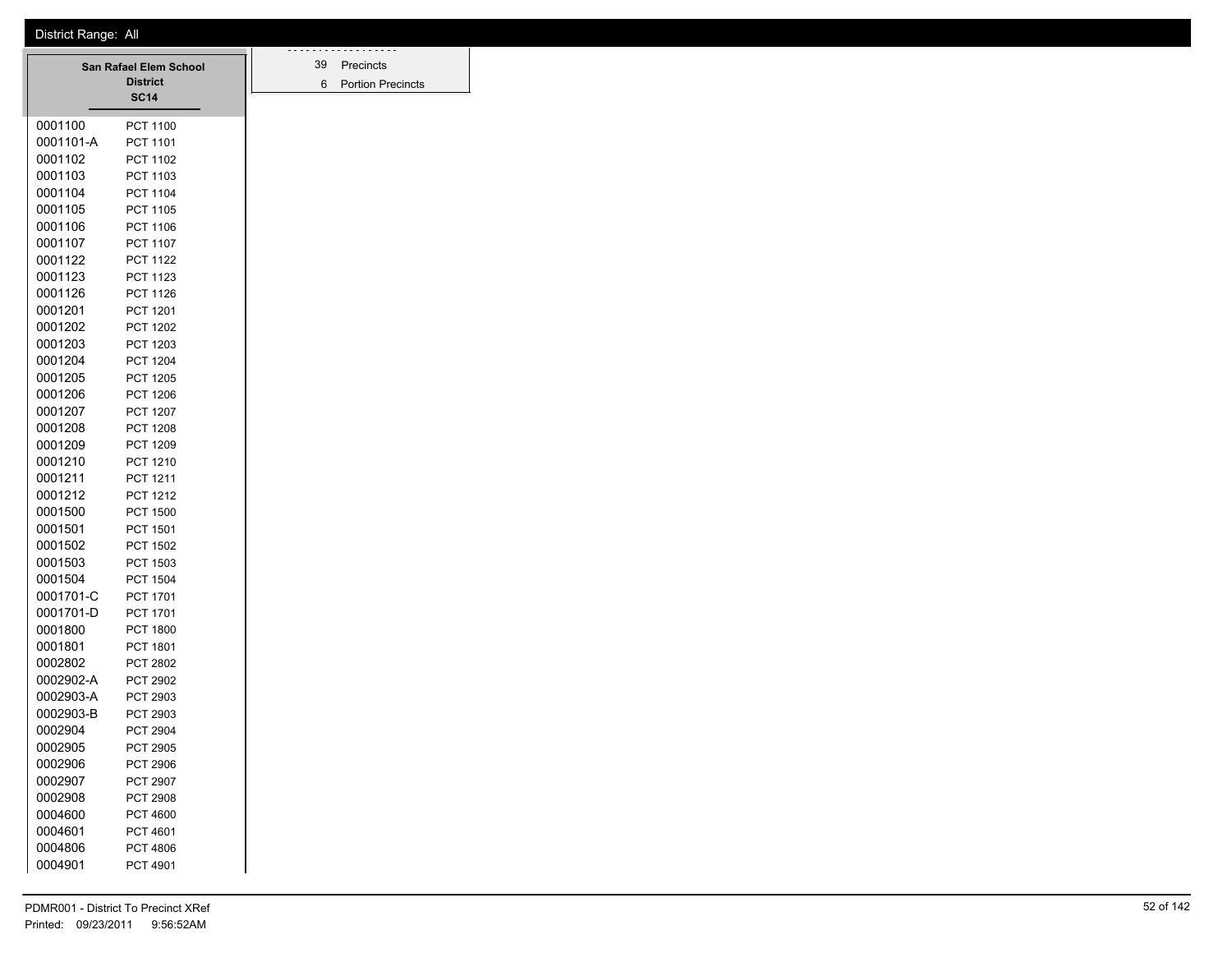|         |    | <b>Sausalito Marin City School</b><br><b>District</b><br><b>SC15</b> |
|---------|----|----------------------------------------------------------------------|
| 0003100 |    | PCT 3100                                                             |
| 0003101 |    | PCT 3101                                                             |
| 0003102 |    | PCT 3102                                                             |
| 0003103 |    | PCT 3103                                                             |
| 0003104 |    | PCT 3104                                                             |
| 0003105 |    | PCT 3105                                                             |
| 0003106 |    | PCT 3106                                                             |
| 0003107 |    | PCT 3107                                                             |
| 0003600 |    | PCT 3600                                                             |
| 0003601 |    | PCT 3601                                                             |
| 0003602 |    | PCT 3602                                                             |
|         | 11 | Precincts                                                            |
|         | ŋ  | <b>Portion Precincts</b>                                             |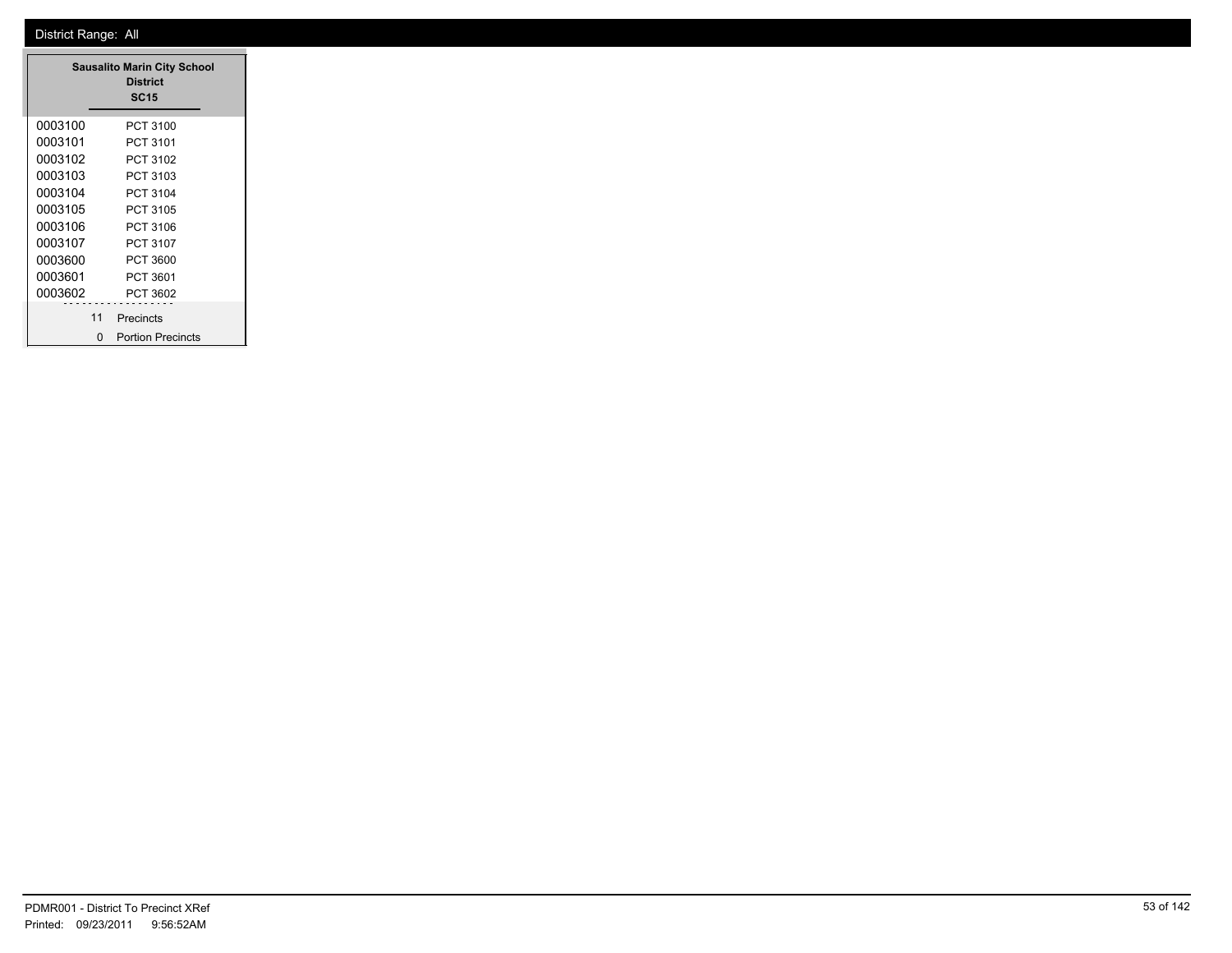|         |   | Golden Hinde/los Ranchitos<br>Annex<br><b>SC16</b> |
|---------|---|----------------------------------------------------|
| 0001701 |   | PCT 1701                                           |
|         | 1 | Precinct                                           |
|         | O | <b>Portion Precincts</b>                           |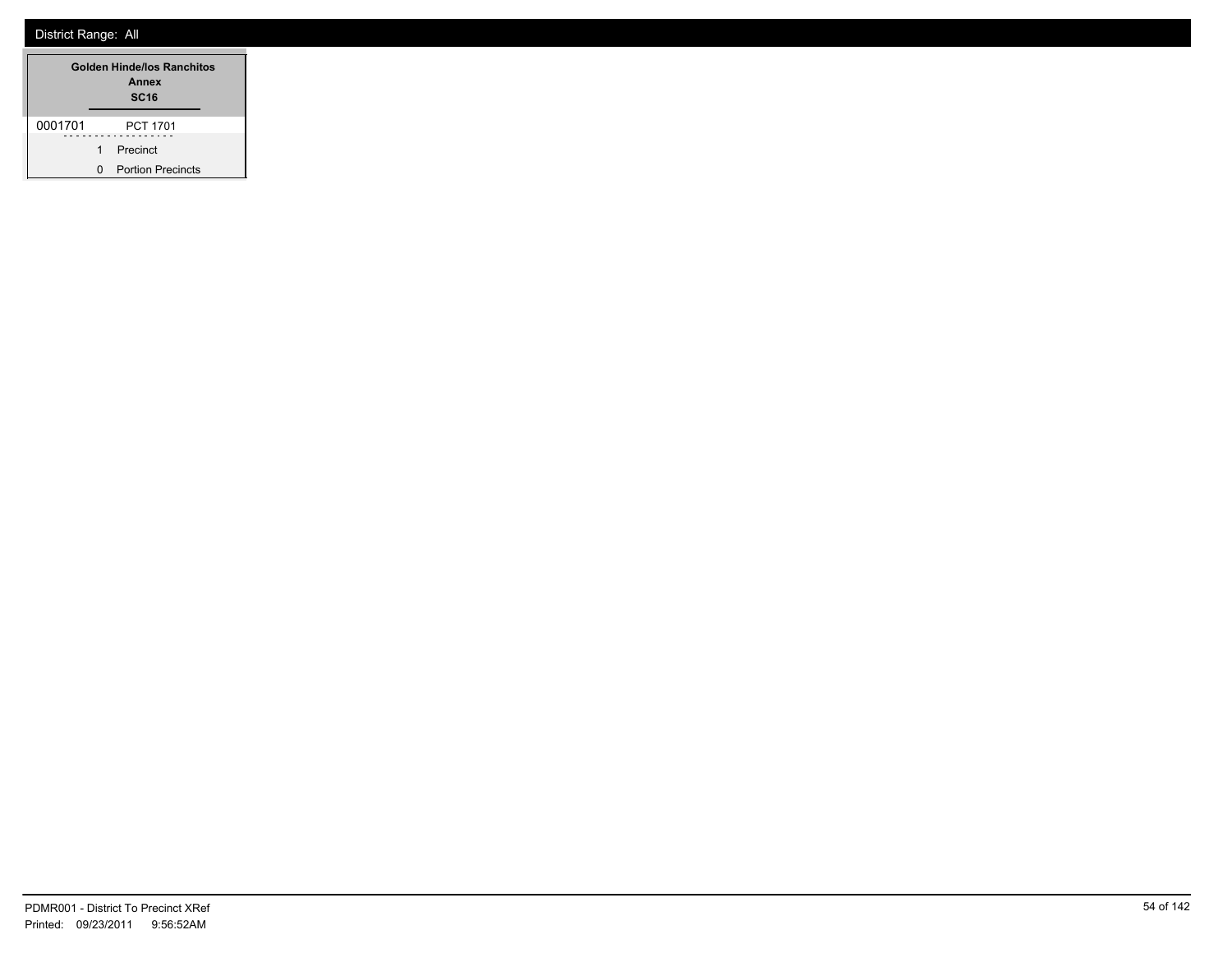| <b>Union Joint School District</b> |                         |
|------------------------------------|-------------------------|
|                                    | <b>SC17</b>             |
| 0004201-D                          | PCT 4201                |
| 0                                  | Precinct                |
| 1                                  | <b>Portion Precinct</b> |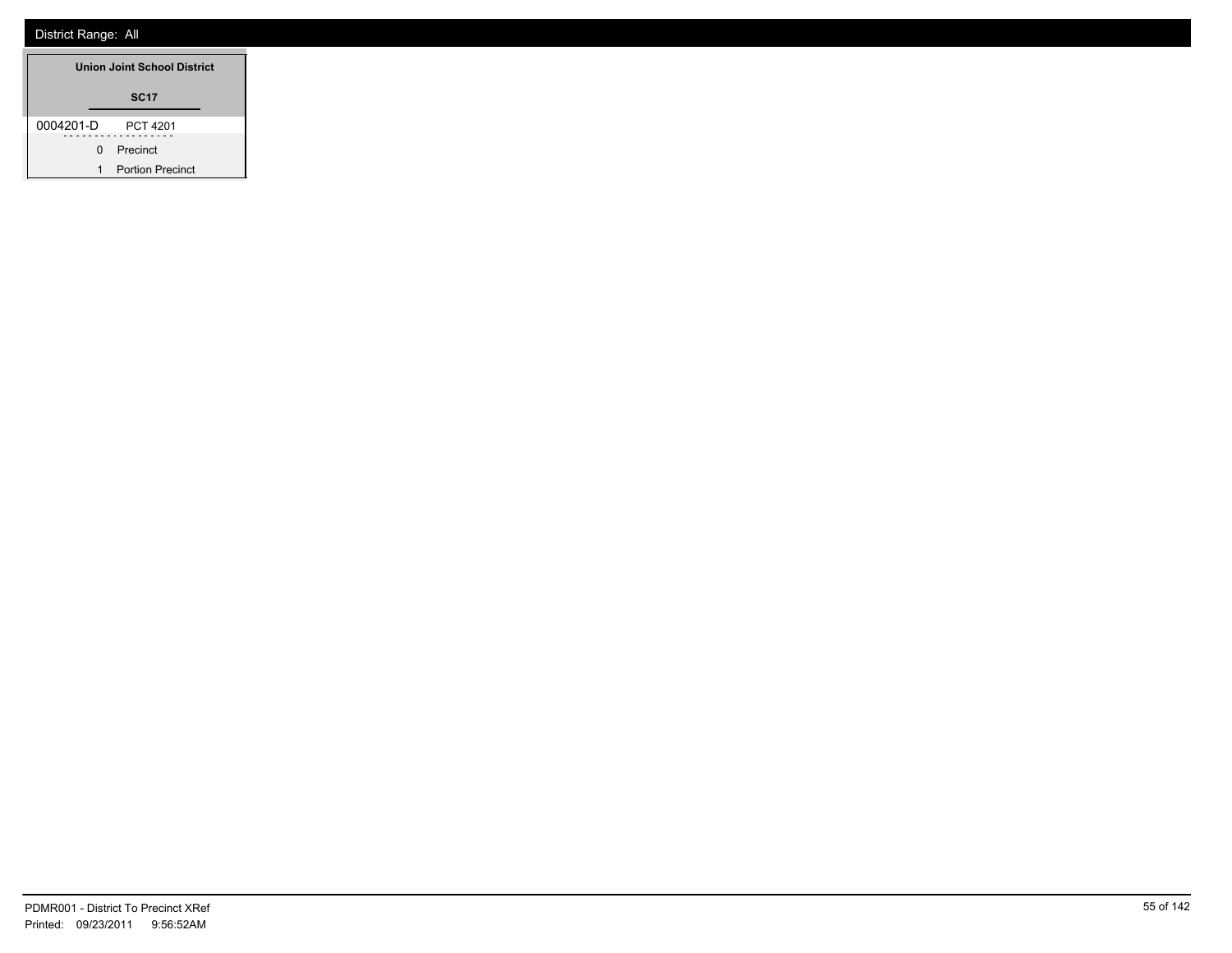| <b>Gallinas Village Community</b><br><b>Services District</b><br>CSD <sub>01</sub> |                          |  |
|------------------------------------------------------------------------------------|--------------------------|--|
| 0001502-B                                                                          | PCT 1502                 |  |
| 0001502-D                                                                          | PCT 1502                 |  |
| 0001503                                                                            | PCT 1503                 |  |
| 0001504-A                                                                          | PCT 1504                 |  |
| 0001504-B                                                                          | PCT 1504                 |  |
| 0001504-C                                                                          | PCT 1504                 |  |
| 0001504-M                                                                          | PCT 1504                 |  |
| 1                                                                                  | Precincts                |  |
| 6                                                                                  | <b>Portion Precincts</b> |  |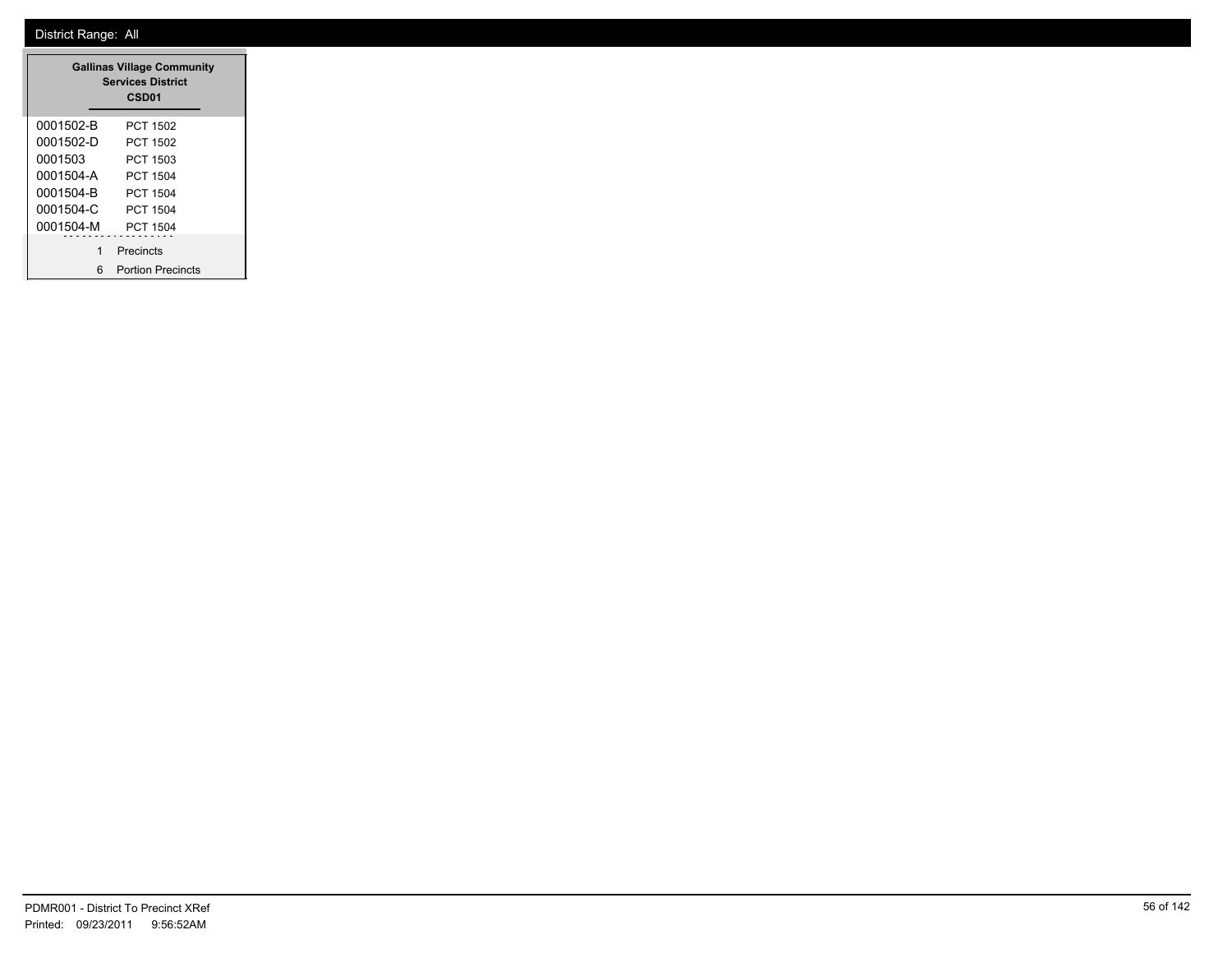| <b>Marin City Community</b><br><b>Services District</b><br>CSD <sub>02</sub> |                         |  |
|------------------------------------------------------------------------------|-------------------------|--|
| 0003600-G                                                                    | PCT 3600                |  |
| 0003601                                                                      | PCT 3601                |  |
| 1                                                                            | Precincts               |  |
| 1                                                                            | <b>Portion Precinct</b> |  |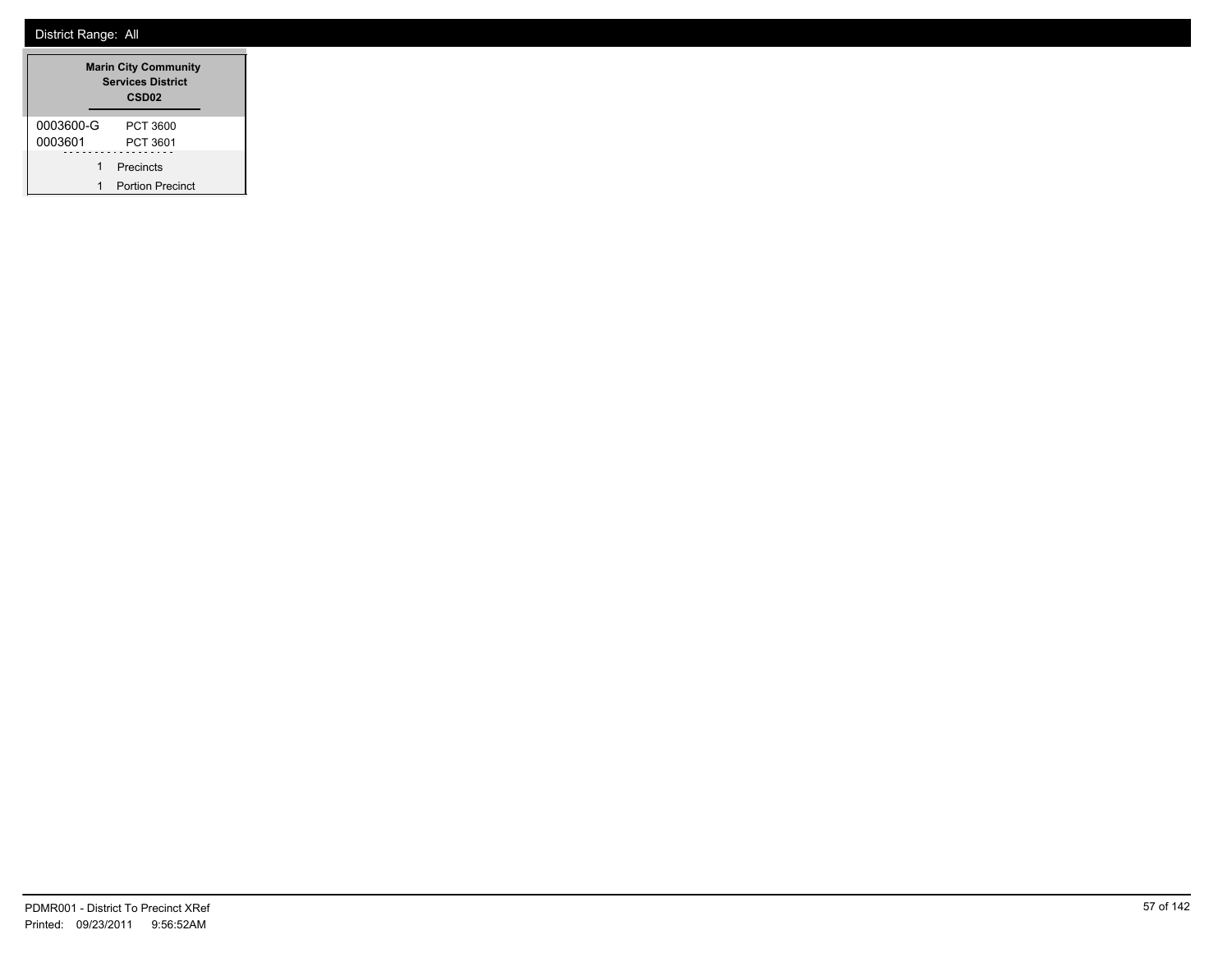|           | <b>Marinwood Community</b><br><b>Services District</b><br>CSD <sub>03</sub> |  |
|-----------|-----------------------------------------------------------------------------|--|
| 0001600   | PCT 1600                                                                    |  |
| 0001601   | PCT 1601                                                                    |  |
| 0001602   | PCT 1602                                                                    |  |
| 0001603   | PCT 1603                                                                    |  |
| 0001605-B | PCT 1605                                                                    |  |
| 0001606   | PCT 1606                                                                    |  |
| 0001607-C | PCT 1607                                                                    |  |
| 5         | Precincts                                                                   |  |
| 2         | <b>Portion Precincts</b>                                                    |  |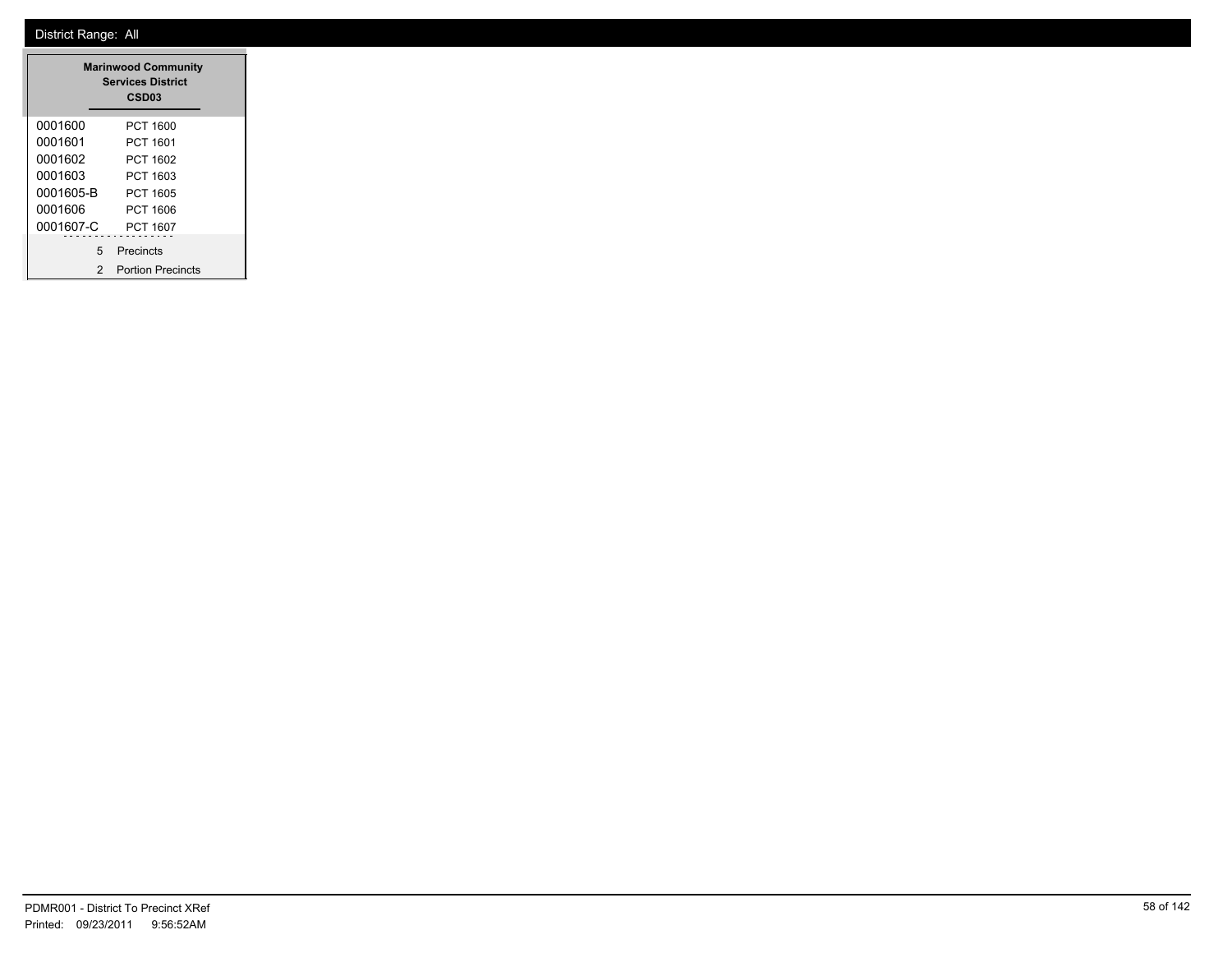| <b>Muir Beach Community</b><br><b>Services District</b><br>CSD <sub>04</sub> |                          |  |
|------------------------------------------------------------------------------|--------------------------|--|
| 0004301-A                                                                    | PCT 4301                 |  |
| 0004301-B                                                                    | PCT 4301                 |  |
| 0004301-C                                                                    | PCT 4301                 |  |
| 0004301-G                                                                    | PCT 4301                 |  |
| 0004301-H                                                                    | PCT 4301                 |  |
| O                                                                            | Precincts                |  |
| 5                                                                            | <b>Portion Precincts</b> |  |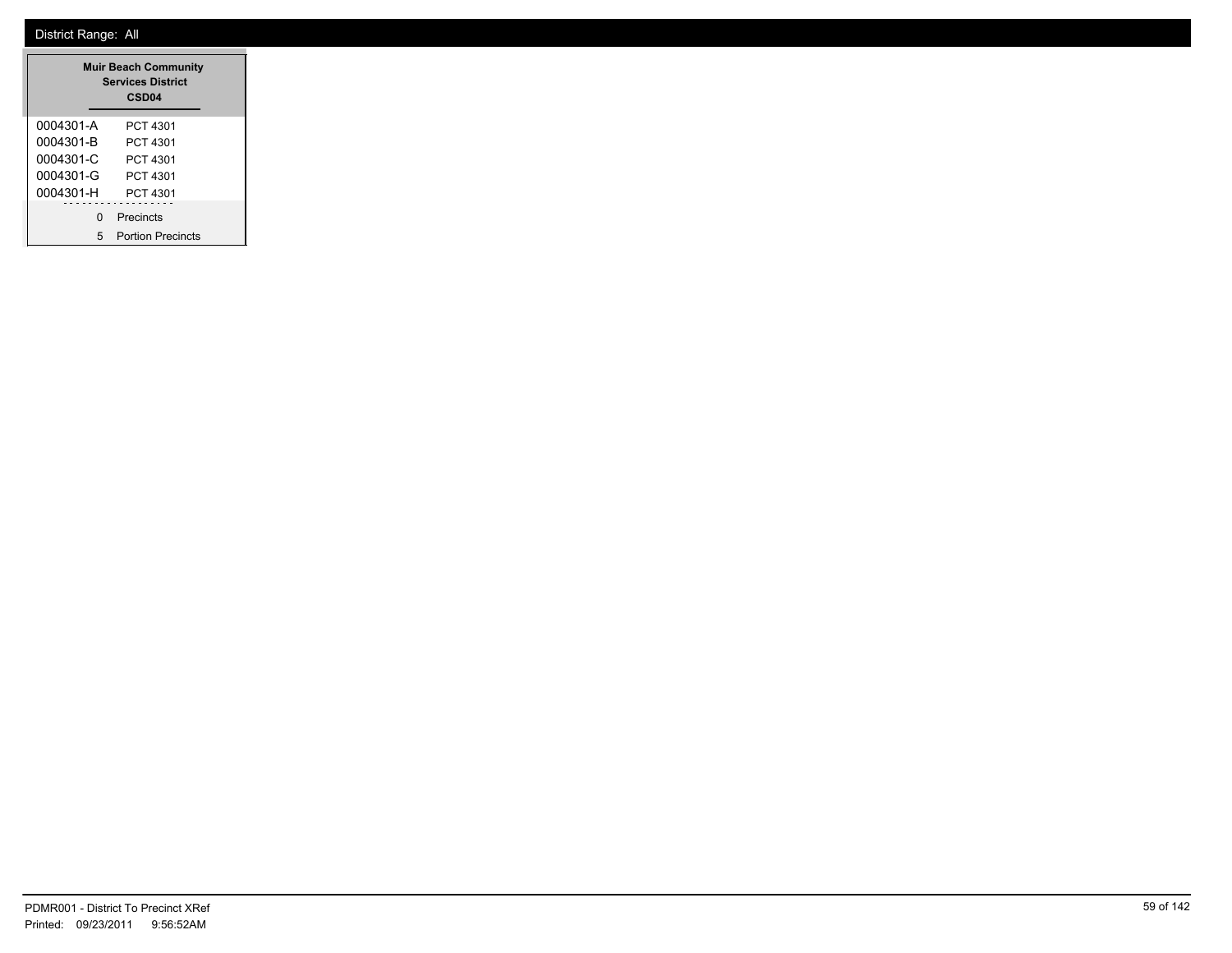|         | <b>Bel Marin Keys Community</b><br><b>Services District</b><br>CSD <sub>05</sub> |                          |  |
|---------|----------------------------------------------------------------------------------|--------------------------|--|
| 0005302 |                                                                                  | PCT 5302                 |  |
| 0005305 |                                                                                  | PCT 5305                 |  |
|         | 2                                                                                | Precincts                |  |
|         | O                                                                                | <b>Portion Precincts</b> |  |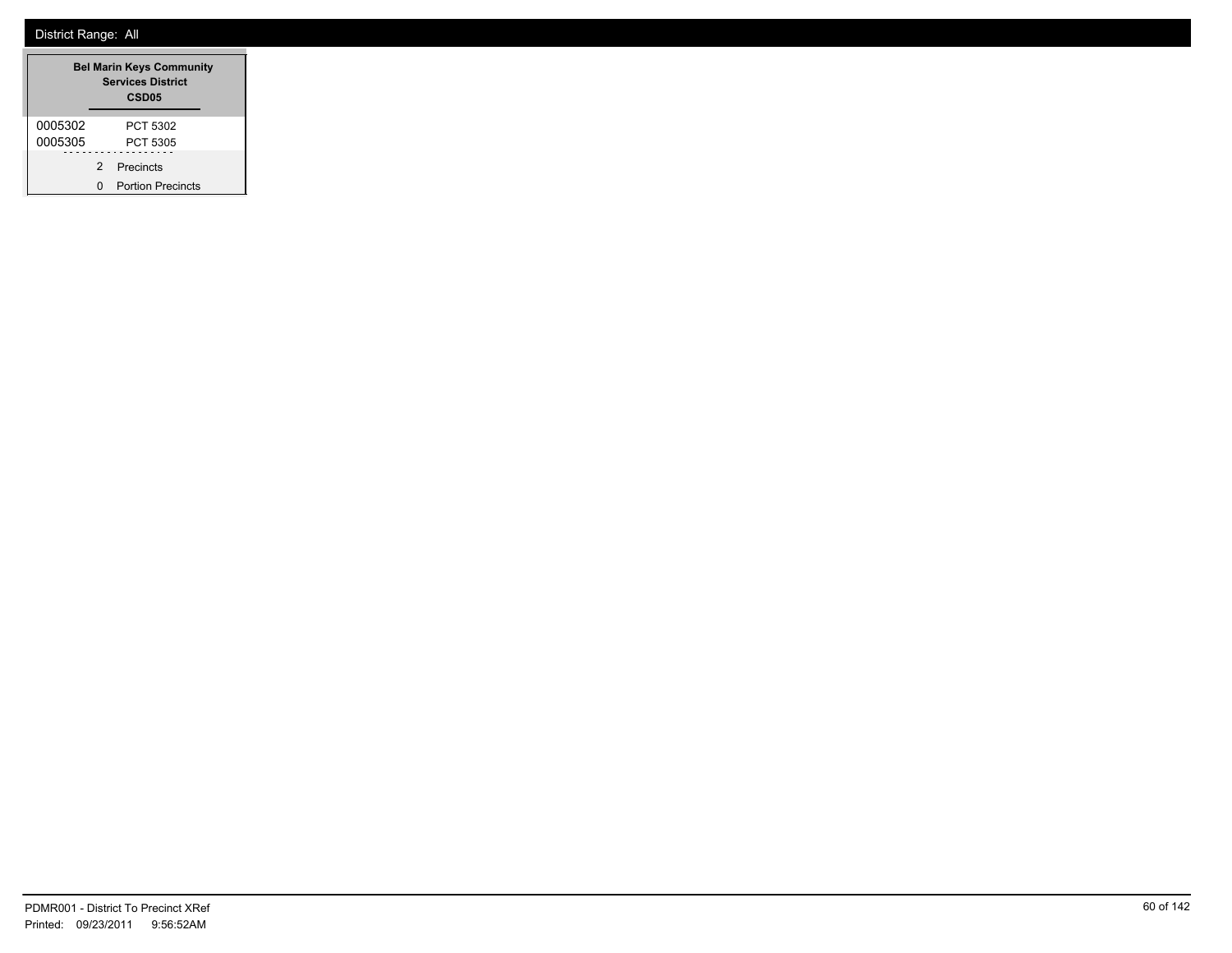| <b>Tamalpais Community</b><br><b>Services District</b><br>CSD <sub>06</sub> |                          |  |
|-----------------------------------------------------------------------------|--------------------------|--|
| 0003500                                                                     | PCT 3500                 |  |
| 0003502                                                                     | PCT 3502                 |  |
| 0003503                                                                     | PCT 3503                 |  |
| 0003504-A                                                                   | PCT 3504                 |  |
| 0003505                                                                     | PCT 3505                 |  |
| 0003506-A                                                                   | PCT 3506                 |  |
| 0003506-B                                                                   | PCT 3506                 |  |
| 0003506-C                                                                   | PCT 3506                 |  |
| 0003507                                                                     | PCT 3507                 |  |
| 0003508-A                                                                   | PCT 3508                 |  |
| 0003600-B                                                                   | PCT 3600                 |  |
| 5                                                                           | Precincts                |  |
| 6                                                                           | <b>Portion Precincts</b> |  |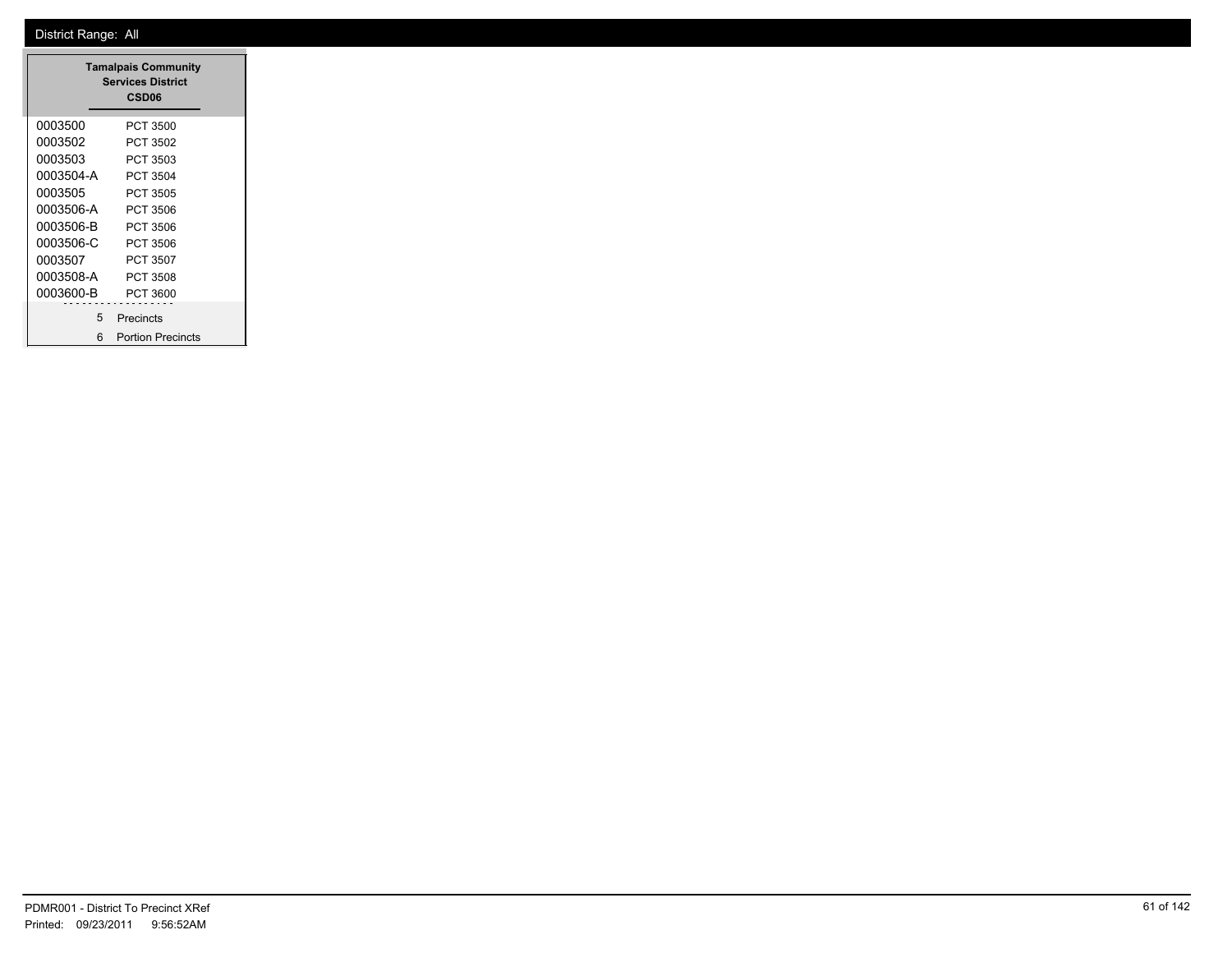|           | <b>Tomales Community</b><br><b>Services District</b><br>CSD <sub>07</sub> |
|-----------|---------------------------------------------------------------------------|
| 0004101-A | PCT 4101                                                                  |
| n         | Precinct                                                                  |
| 1         | <b>Portion Precinct</b>                                                   |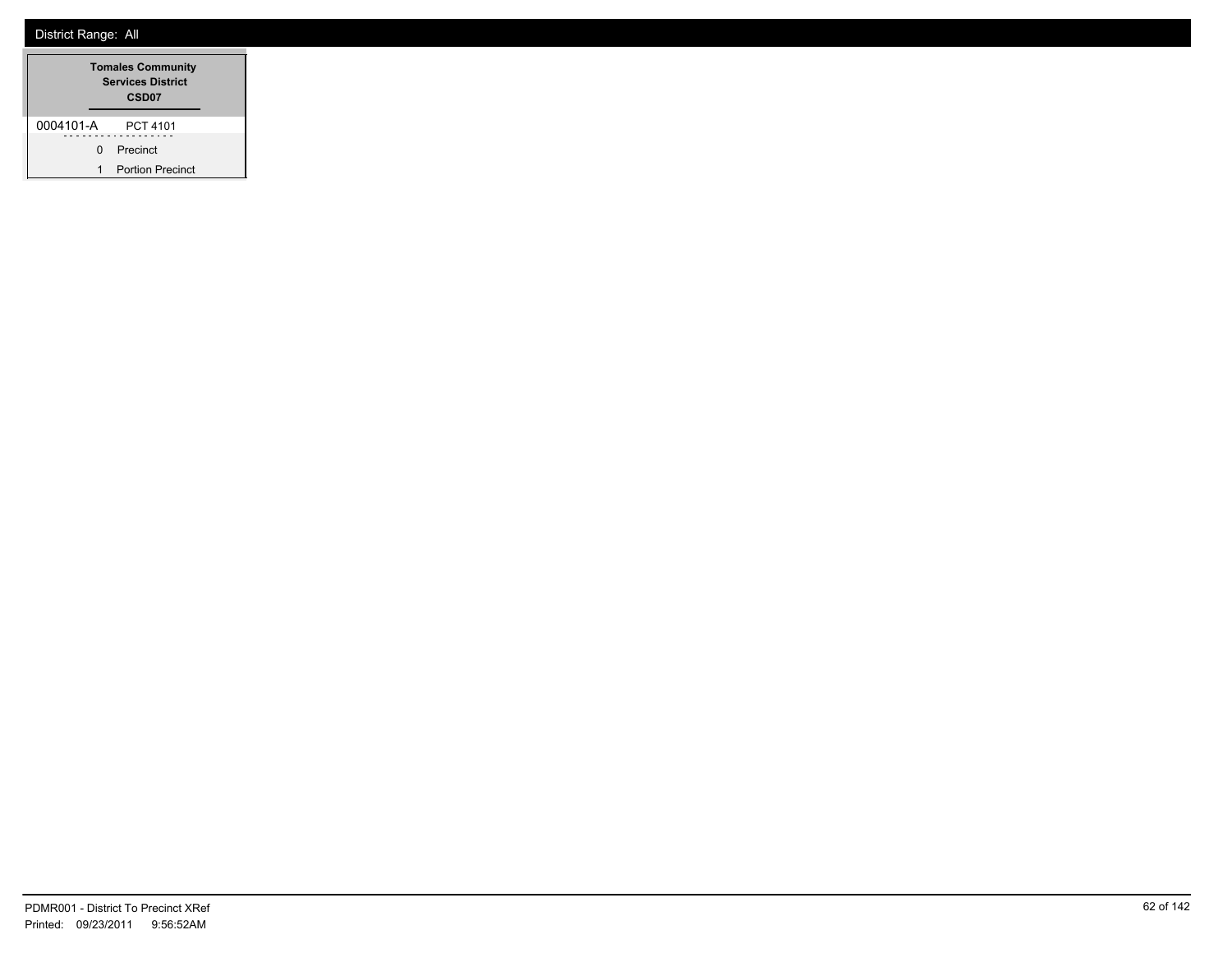| <b>Bolinas Fire Protection</b><br><b>District Community</b><br>Facilities Disman No. 2003-1 |                          |  |
|---------------------------------------------------------------------------------------------|--------------------------|--|
| 0004305-F                                                                                   | PCT 4305                 |  |
| 0004306-A                                                                                   | PCT 4306                 |  |
| 0004306-B                                                                                   | PCT 4306                 |  |
| 0004306-C                                                                                   | PCT 4306                 |  |
| 0004306-D                                                                                   | PCT 4306                 |  |
| 0004306-E                                                                                   | PCT 4306                 |  |
| 0004306-F                                                                                   | PCT 4306                 |  |
| 0004306-H                                                                                   | PCT 4306                 |  |
| 0004307                                                                                     | PCT 4307                 |  |
| 1                                                                                           | Precincts                |  |
| 8                                                                                           | <b>Portion Precincts</b> |  |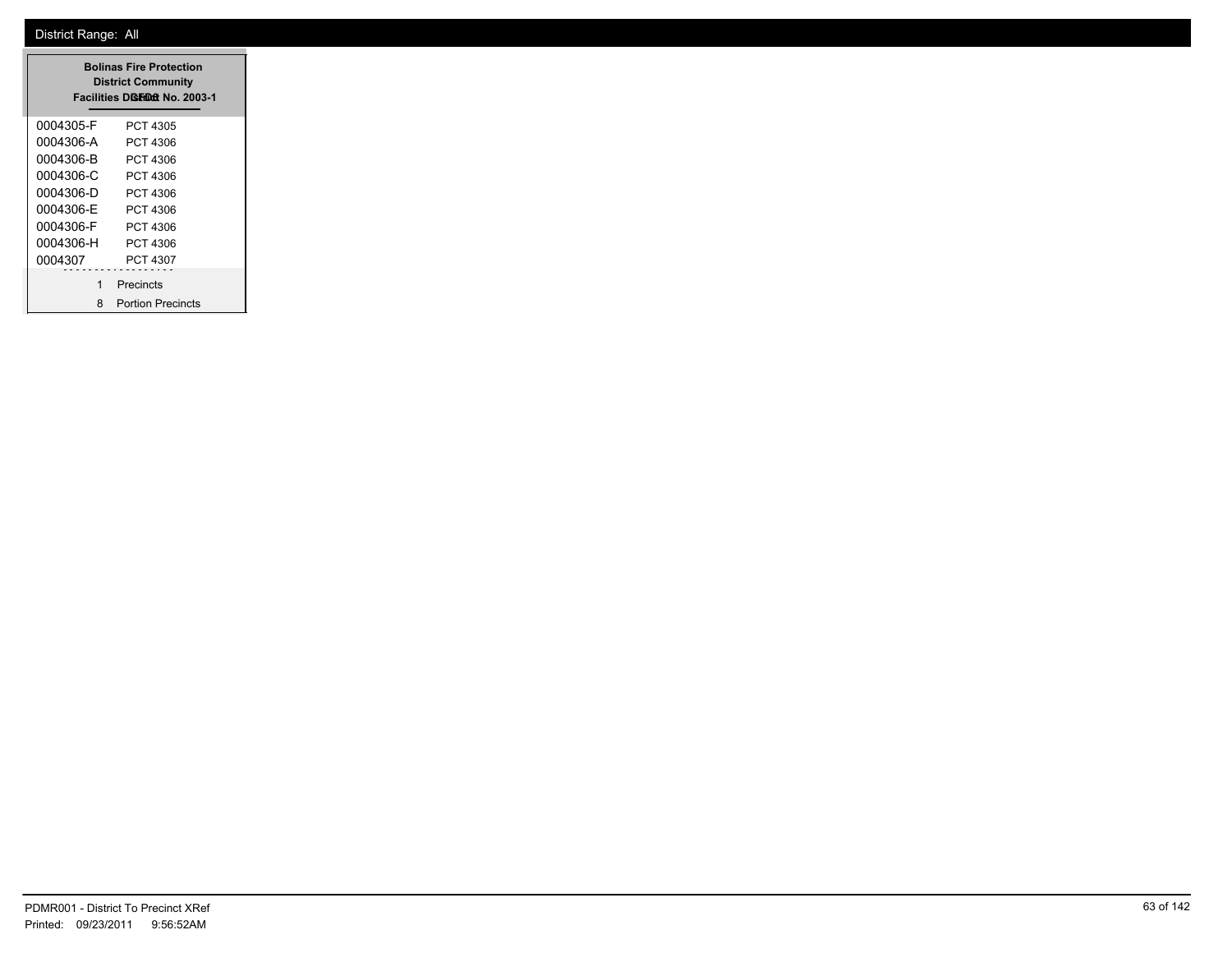|           | Santa Venetia-Bayside<br>Acres Fire Prot. Dist.<br>CSFP19 |
|-----------|-----------------------------------------------------------|
| 0001500   | <b>PCT 1500</b>                                           |
| 0001501   | PCT 1501                                                  |
| 0001502   | PCT 1502                                                  |
| 0001503   | PCT 1503                                                  |
| 0001504-A | PCT 1504                                                  |
| 0001504-B | PCT 1504                                                  |
| 0001504-C | <b>PCT 1504</b>                                           |
| 0001504-D | PCT 1504                                                  |
| 0001504-E | PCT 1504                                                  |
| 0001504-F | PCT 1504                                                  |
| 0001504-G | PCT 1504                                                  |
| 0001504-H | PCT 1504                                                  |
| 0001504-J | PCT 1504                                                  |
| 0001504-K | <b>PCT 1504</b>                                           |
| 0001504-L | PCT 1504                                                  |
| 0001504-M | PCT 1504                                                  |
| 0001504-O | PCT 1504                                                  |
| 0001701-A | PCT 1701                                                  |
| 0001701-B | PCT 1701                                                  |
| 0001701-C | PCT 1701                                                  |
| 0001701-D | PCT 1701                                                  |
| 0001800   | <b>PCT 1800</b>                                           |
| 0001801-B | PCT 1801                                                  |
| 0001801-D | PCT 1801                                                  |
| 0002802   | PCT 2802                                                  |
| 6         | Precincts                                                 |
|           |                                                           |
|           | 19 Portion Precincts                                      |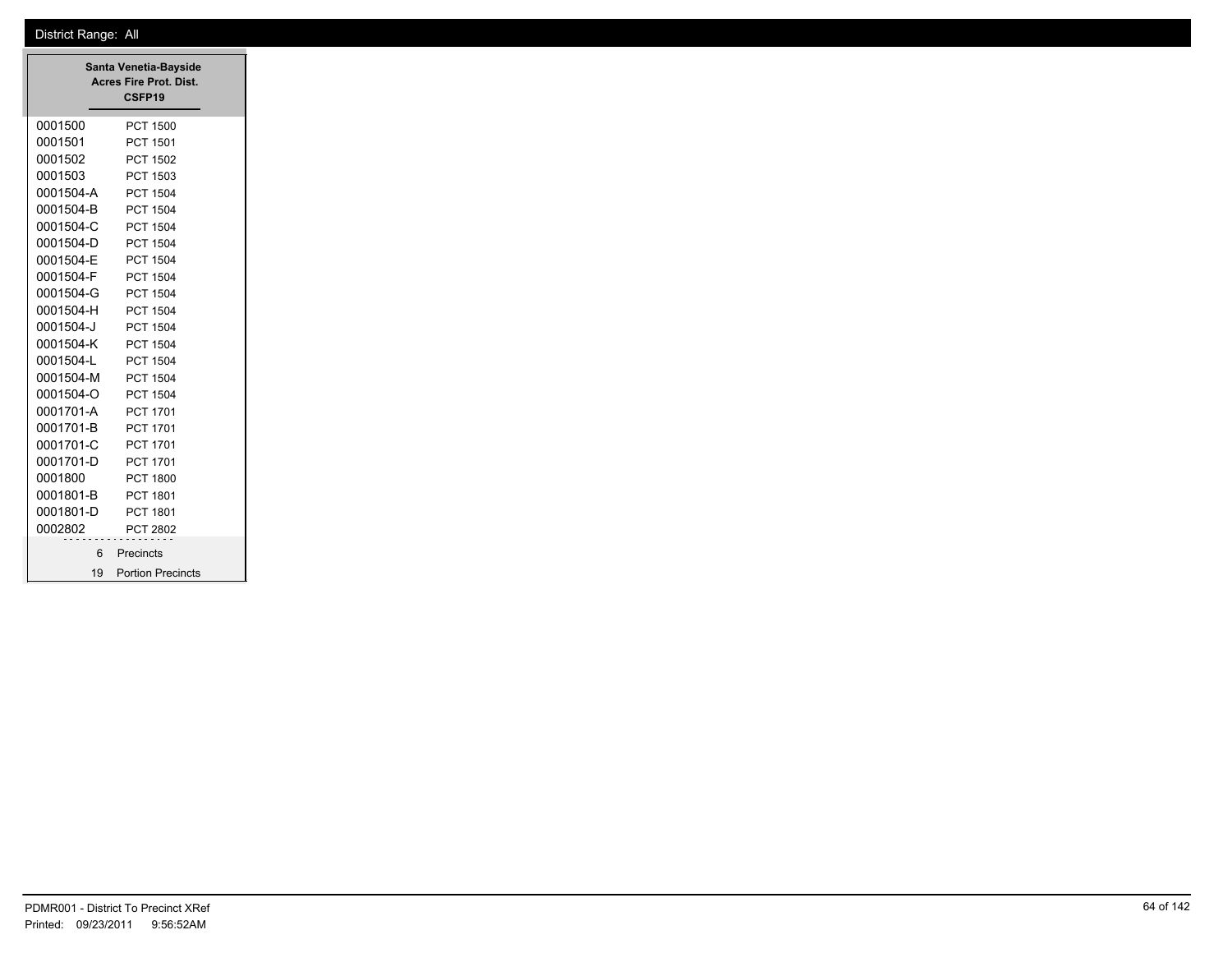| <b>Alto-Richardson Bay Fire</b><br><b>District</b> |                          |  |
|----------------------------------------------------|--------------------------|--|
|                                                    | <b>FI01</b>              |  |
| 0003303-A                                          | PCT 3303                 |  |
| 0003303-B                                          | PCT 3303                 |  |
| 0003303-D                                          | PCT 3303                 |  |
| 0003307                                            | PCT 3307                 |  |
| 0003308                                            | PCT 3308                 |  |
| 0003700                                            | <b>PCT 3700</b>          |  |
| 0003701                                            | <b>PCT 3701</b>          |  |
| 0003702                                            | <b>PCT 3702</b>          |  |
| 0003703                                            | PCT 3703                 |  |
| 0003704                                            | <b>PCT 3704</b>          |  |
| 0003705                                            | <b>PCT 3705</b>          |  |
| 0003706                                            | <b>PCT 3706</b>          |  |
| 9                                                  | Precincts                |  |
| 3                                                  | <b>Portion Precincts</b> |  |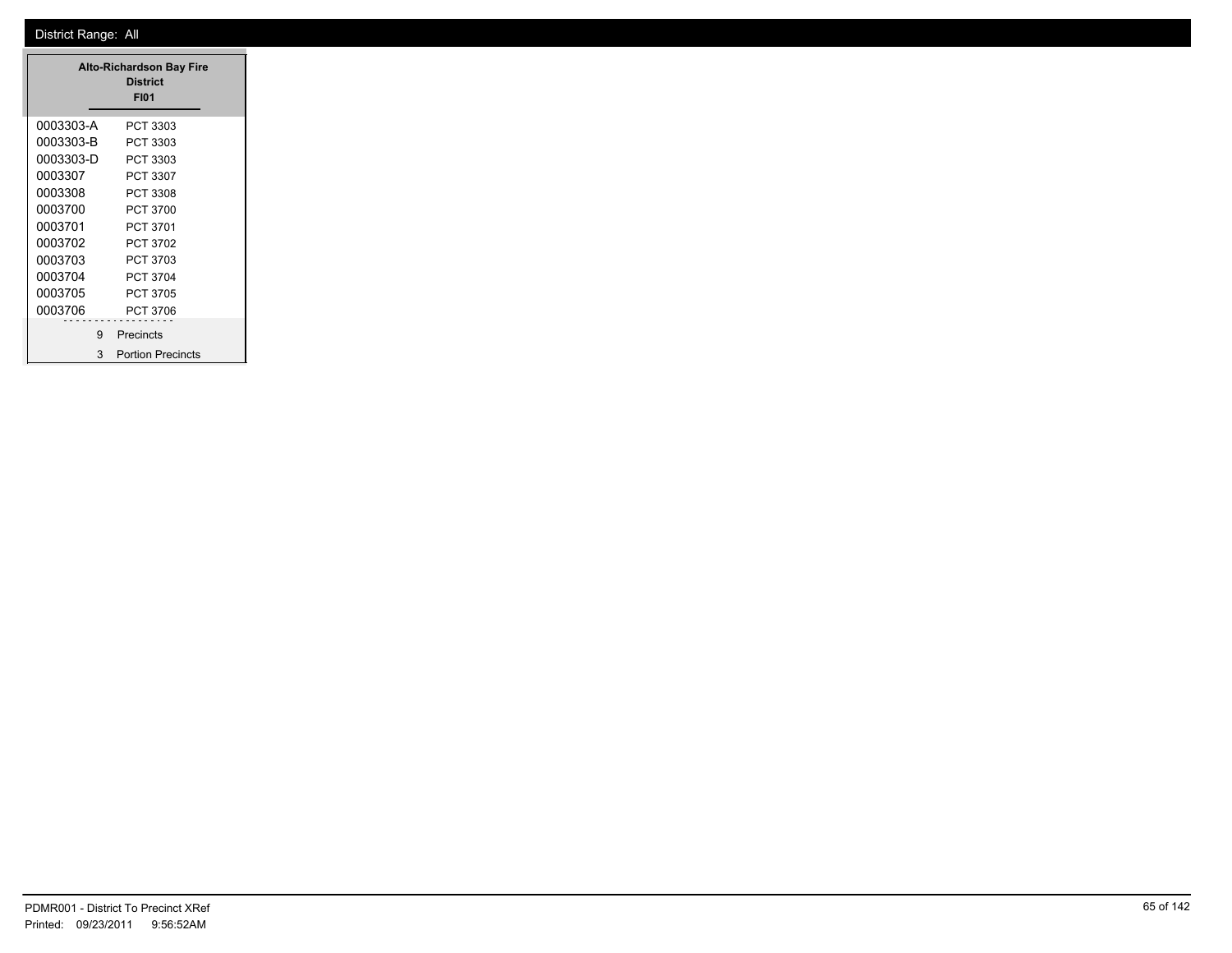| <b>Bolinas Fire Protection</b><br>District<br><b>FI02</b> |                          |  |  |
|-----------------------------------------------------------|--------------------------|--|--|
| 0004305-F                                                 | PCT 4305                 |  |  |
| 0004306-A                                                 | PCT 4306                 |  |  |
| 0004306-B                                                 | PCT 4306                 |  |  |
| 0004306-C                                                 | PCT 4306                 |  |  |
| 0004306-D                                                 | PCT 4306                 |  |  |
| 0004306-E                                                 | PCT 4306                 |  |  |
| 0004306-F                                                 | PCT 4306                 |  |  |
| 0004306-H                                                 | PCT 4306                 |  |  |
| 0004307                                                   | PCT 4307                 |  |  |
| 1                                                         | Precincts                |  |  |
| 8                                                         | <b>Portion Precincts</b> |  |  |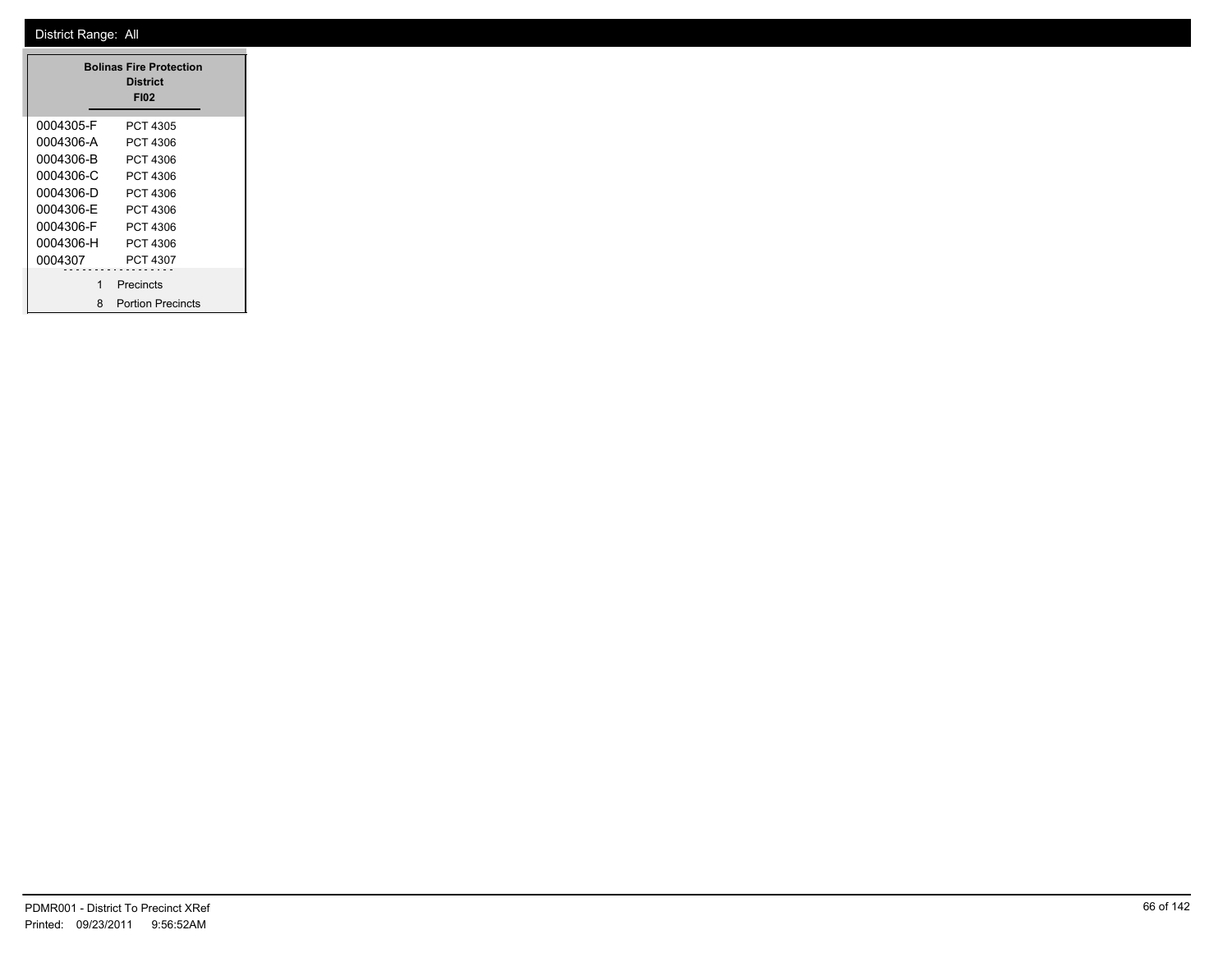|           | <b>Kentfield Fire District</b> |
|-----------|--------------------------------|
|           | <b>FI03</b>                    |
| 0002500   |                                |
|           | <b>PCT 2500</b>                |
| 0002501-A | PCT 2501                       |
| 0002501-C | PCT 2501                       |
| 0002501-E | PCT 2501                       |
| 0002502   | PCT 2502                       |
| 0002503   | PCT 2503                       |
| 0002504   | PCT 2504                       |
| 0002505   | PCT 2505                       |
| 0002506-A | PCT 2506                       |
| 0002506-B | PCT 2506                       |
| 0002506-C | PCT 2506                       |
| 0002800   | <b>PCT 2800</b>                |
| 0002801   | PCT 2801                       |
| 0004402-F | PCT 4402                       |
| .         | .                              |
|           | Precincts                      |
|           | 7 Portion Precincts            |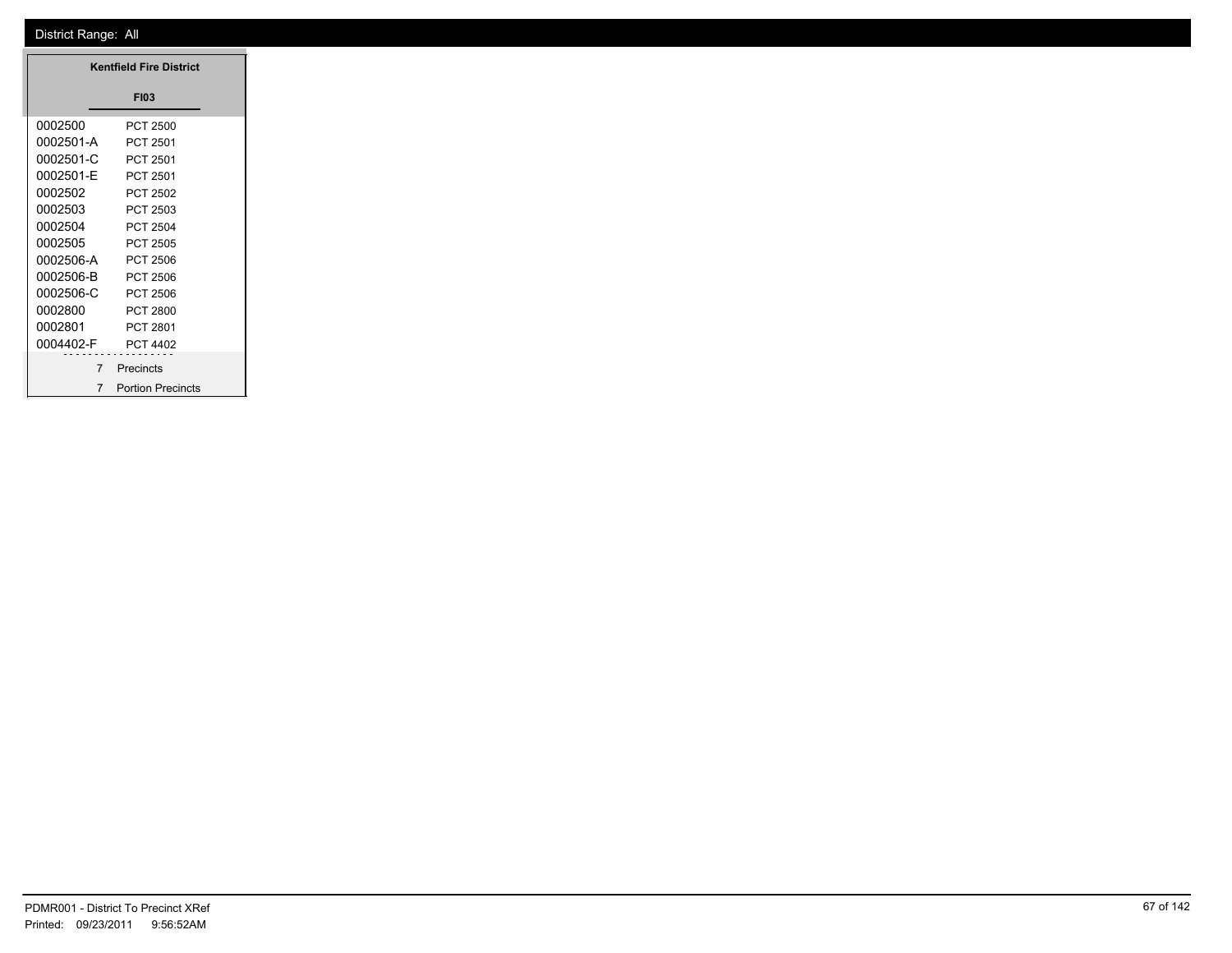|           |                                                  | 0005305 |    | PCT 5305                 |
|-----------|--------------------------------------------------|---------|----|--------------------------|
|           | <b>Novato Fire Protection</b><br><b>District</b> |         | 42 | Precincts                |
|           | <b>FI04</b>                                      |         | 5  | <b>Portion Precincts</b> |
|           |                                                  |         |    |                          |
| 0004201-A | PCT 4201                                         |         |    |                          |
| 0004201-C | <b>PCT 4201</b>                                  |         |    |                          |
| 0004202   | <b>PCT 4202</b>                                  |         |    |                          |
| 0004203   | PCT 4203                                         |         |    |                          |
| 0004501   | PCT 4501                                         |         |    |                          |
| 0004502   | <b>PCT 4502</b>                                  |         |    |                          |
| 0004503   | PCT 4503                                         |         |    |                          |
| 0005101   | PCT 5101                                         |         |    |                          |
| 0005102   | PCT 5102                                         |         |    |                          |
| 0005103   | PCT 5103                                         |         |    |                          |
| 0005200   | <b>PCT 5200</b>                                  |         |    |                          |
| 0005201   | PCT 5201                                         |         |    |                          |
| 0005202   | PCT 5202                                         |         |    |                          |
| 0005203   | PCT 5203                                         |         |    |                          |
| 0005204   | <b>PCT 5204</b>                                  |         |    |                          |
| 0005205   | <b>PCT 5205</b>                                  |         |    |                          |
| 0005206   | <b>PCT 5206</b>                                  |         |    |                          |
| 0005207   | PCT 5207                                         |         |    |                          |
| 0005208   | <b>PCT 5208</b>                                  |         |    |                          |
| 0005209   | PCT 5209                                         |         |    |                          |
| 0005210   | PCT 5210                                         |         |    |                          |
| 0005211   | PCT 5211                                         |         |    |                          |
| 0005212   | <b>PCT 5212</b>                                  |         |    |                          |
| 0005213   | PCT 5213                                         |         |    |                          |
| 0005214   | PCT 5214                                         |         |    |                          |
| 0005215   | PCT 5215                                         |         |    |                          |
| 0005216   | PCT 5216                                         |         |    |                          |
| 0005217   | PCT 5217                                         |         |    |                          |
| 0005218   | PCT 5218                                         |         |    |                          |
| 0005219   | PCT 5219                                         |         |    |                          |
| 0005220   | <b>PCT 5220</b>                                  |         |    |                          |
| 0005221   | PCT 5221                                         |         |    |                          |
| 0005222   | <b>PCT 5222</b>                                  |         |    |                          |
| 0005223   | PCT 5223                                         |         |    |                          |
| 0005224   | PCT 5224                                         |         |    |                          |
| 0005225   | <b>PCT 5225</b>                                  |         |    |                          |
| 0005226-A | <b>PCT 5226</b>                                  |         |    |                          |
| 0005226-B | PCT 5226                                         |         |    |                          |
| 0005226-C | PCT 5226                                         |         |    |                          |
| 0005227   | PCT 5227                                         |         |    |                          |
| 0005228   | PCT 5228                                         |         |    |                          |
| 0005300   | <b>PCT 5300</b>                                  |         |    |                          |
| 0005301   | PCT 5301                                         |         |    |                          |
| 0005302   | PCT 5302                                         |         |    |                          |
| 0005303   | PCT 5303                                         |         |    |                          |
| 0005304   | PCT 5304                                         |         |    |                          |
|           |                                                  |         |    |                          |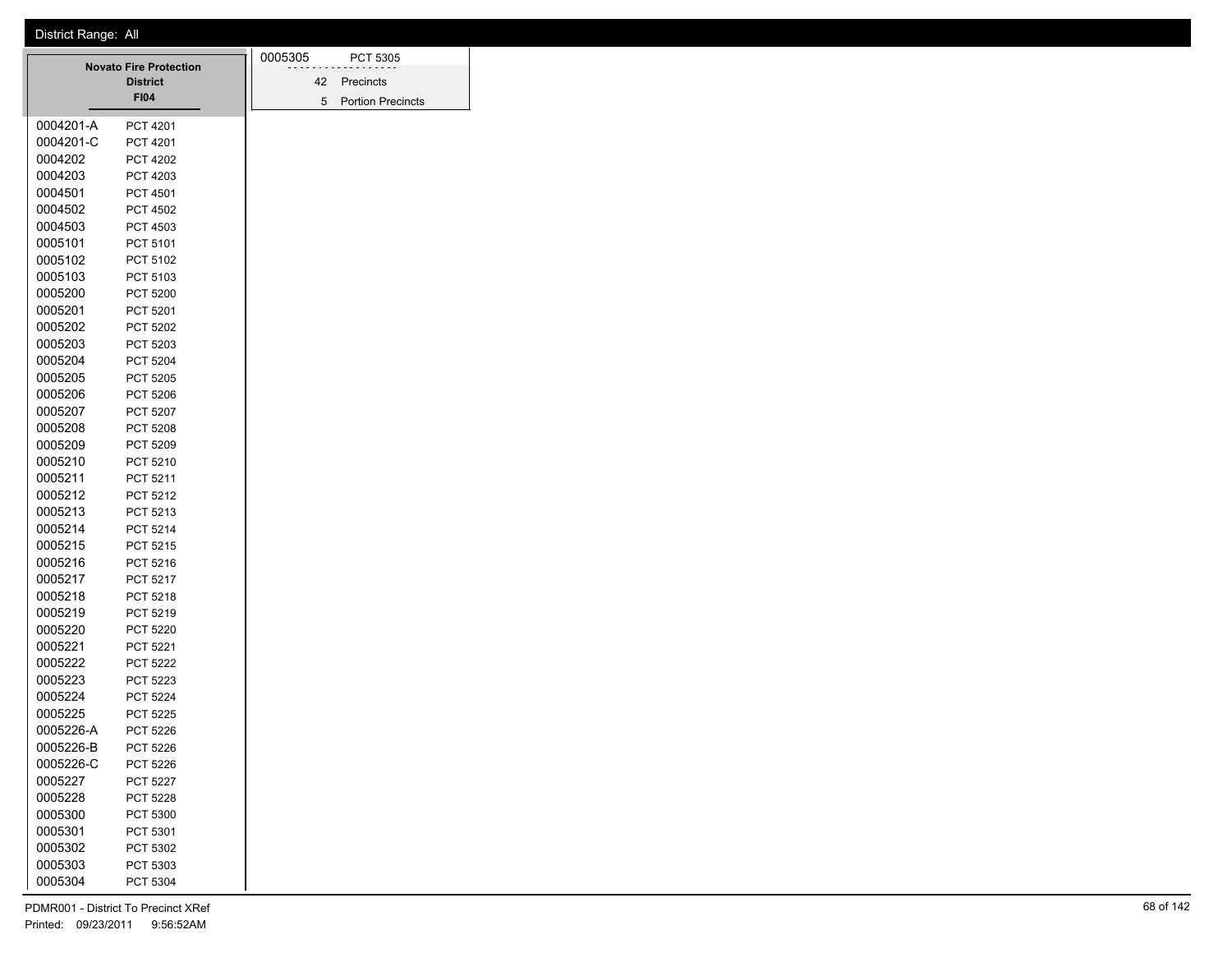|           | <b>Sleepy Hollow Fire</b><br><b>Protection District</b><br><b>FI05</b> |
|-----------|------------------------------------------------------------------------|
| 0002600   | PCT 2600                                                               |
| 0002601   | PCT 2601                                                               |
| 0002602-B | PCT 2602                                                               |
| 2         | Precincts                                                              |
| 1         | <b>Portion Precinct</b>                                                |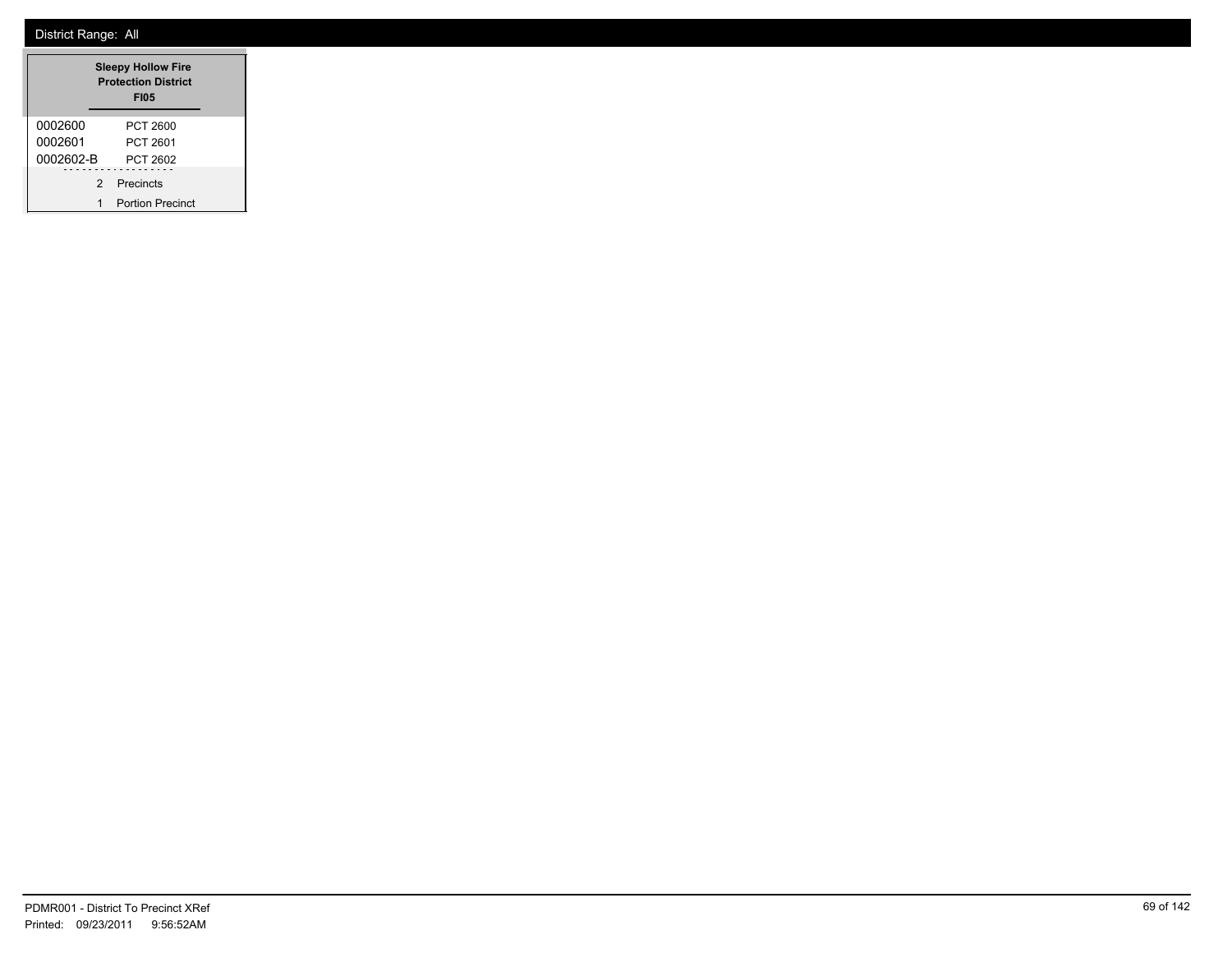| 0003303-A<br>PCT 3303<br>0003303-B<br>PCT 3303<br>0003303-D<br>PCT 3303<br>0003303-F<br>PCT 3303<br>PCT 3307<br>PCT 3308<br><b>PCT 3500</b><br>PCT 3501<br>PCT 3502<br>PCT 3503<br><b>PCT 3504</b><br>PCT 3505 |
|----------------------------------------------------------------------------------------------------------------------------------------------------------------------------------------------------------------|
|                                                                                                                                                                                                                |
|                                                                                                                                                                                                                |
|                                                                                                                                                                                                                |
|                                                                                                                                                                                                                |
|                                                                                                                                                                                                                |
|                                                                                                                                                                                                                |
|                                                                                                                                                                                                                |
|                                                                                                                                                                                                                |
|                                                                                                                                                                                                                |
|                                                                                                                                                                                                                |
|                                                                                                                                                                                                                |
|                                                                                                                                                                                                                |
| PCT 3506                                                                                                                                                                                                       |
| PCT 3507                                                                                                                                                                                                       |
| PCT 3508                                                                                                                                                                                                       |
| 0003600-A<br>PCT 3600                                                                                                                                                                                          |
| 0003600-B<br>PCT 3600                                                                                                                                                                                          |
| 0003602-A<br>PCT 3602                                                                                                                                                                                          |
| PCT 3700                                                                                                                                                                                                       |
| PCT 3701                                                                                                                                                                                                       |
| PCT 3702                                                                                                                                                                                                       |
| PCT 3703                                                                                                                                                                                                       |
| <b>PCT 3704</b>                                                                                                                                                                                                |
| PCT 3705                                                                                                                                                                                                       |
| PCT 3706                                                                                                                                                                                                       |
| <b>PCT 4300</b>                                                                                                                                                                                                |
| 0004302-A<br>PCT 4302                                                                                                                                                                                          |
| PCT 4303                                                                                                                                                                                                       |
| <b>PCT 4304</b>                                                                                                                                                                                                |
|                                                                                                                                                                                                                |
| 21 Precincts                                                                                                                                                                                                   |
|                                                                                                                                                                                                                |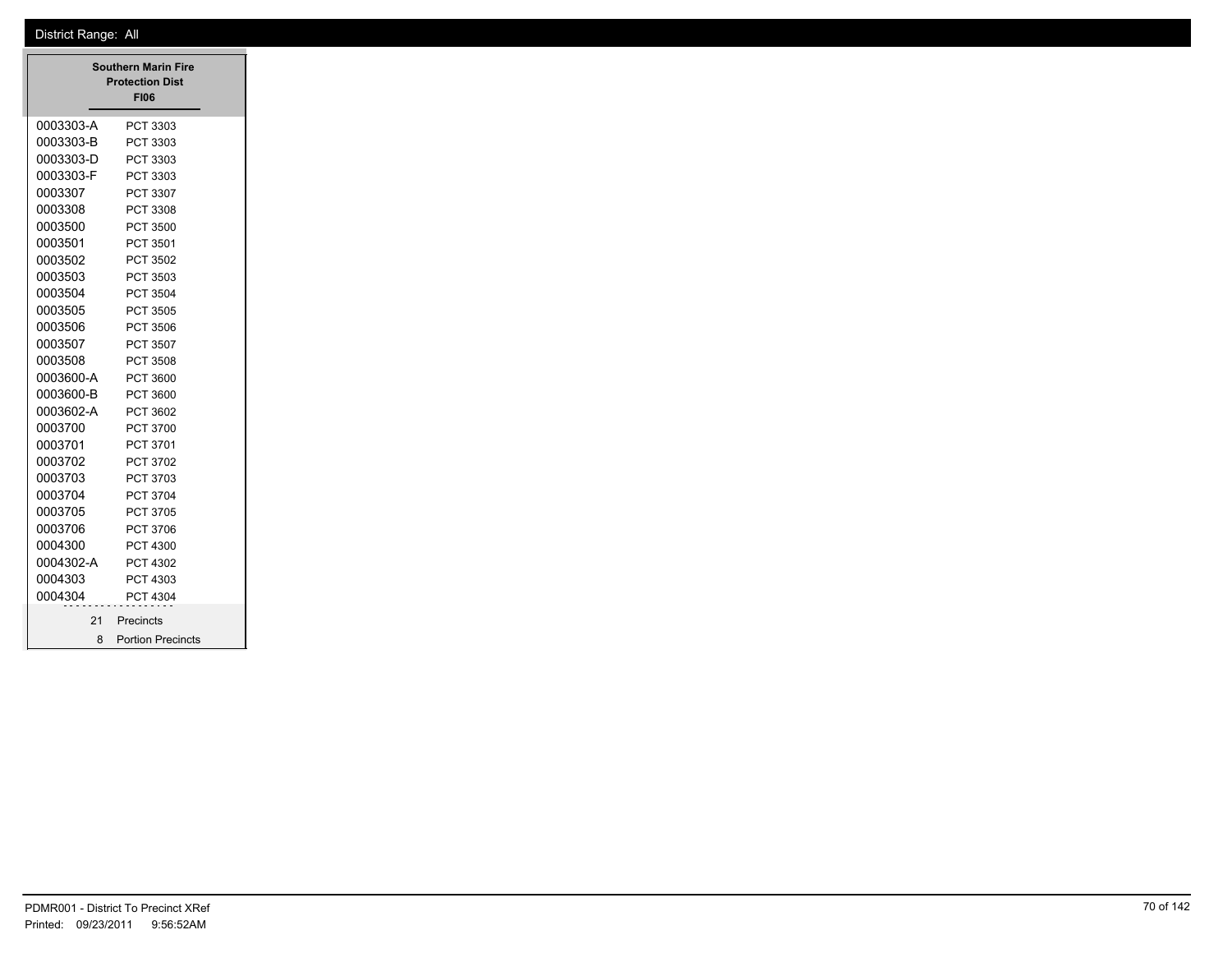| <b>Stinson Beach Fire</b><br><b>Protection District</b><br><b>FI07</b> |                                              |  |  |
|------------------------------------------------------------------------|----------------------------------------------|--|--|
| 0004305-B<br>0004305-C<br>0004305-D<br>0004305-E                       | PCT 4305<br>PCT 4305<br>PCT 4305<br>PCT 4305 |  |  |
| n                                                                      | Precincts<br><b>Portion Precincts</b>        |  |  |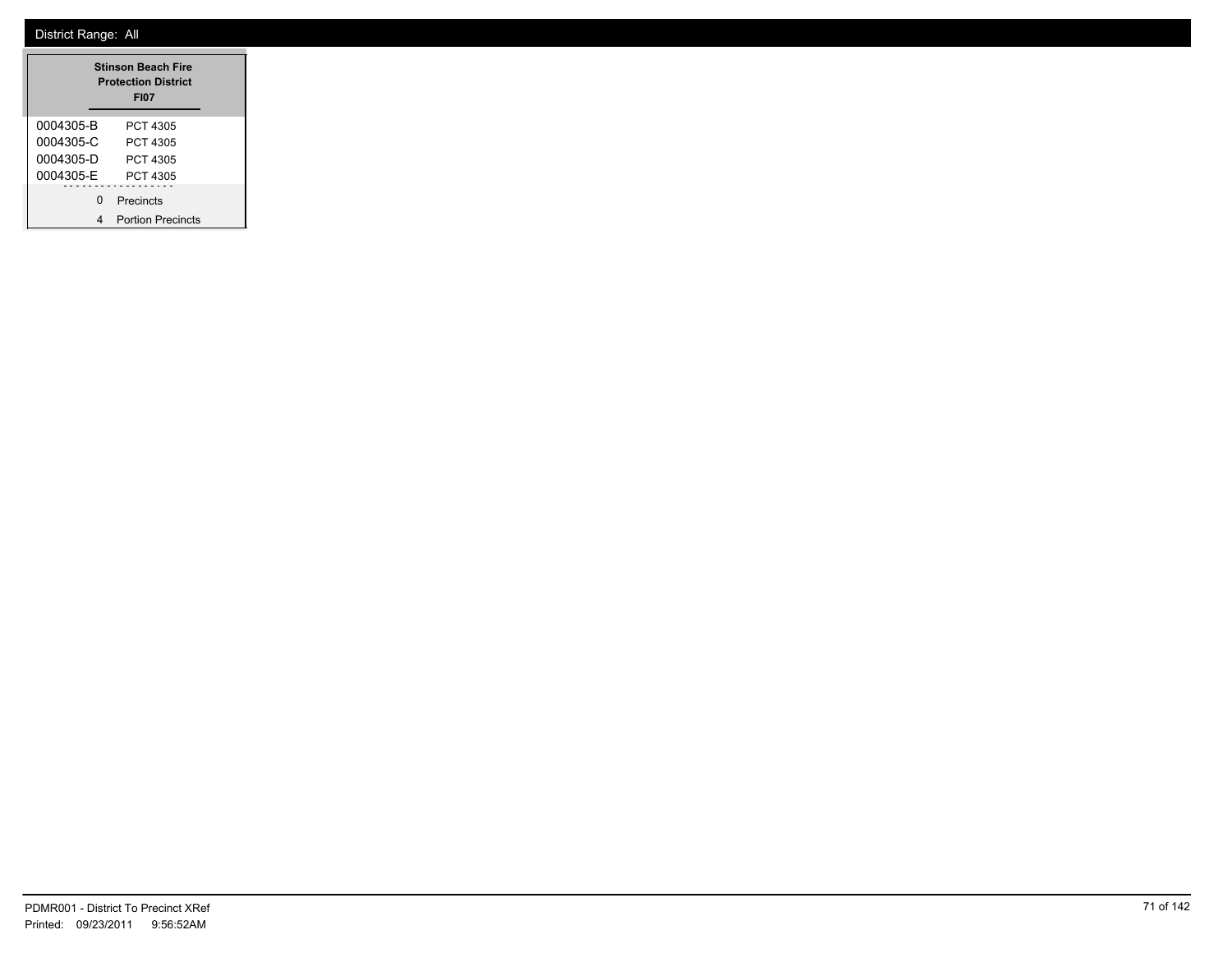| <b>Tamalpais Fire District</b> |                     |
|--------------------------------|---------------------|
|                                | <b>FI08</b>         |
| 0003500                        | PCT 3500            |
| 0003501                        | PCT 3501            |
| 0003502                        | PCT 3502            |
| 0003503                        | PCT 3503            |
| 0003504                        | PCT 3504            |
| 0003505                        | PCT 3505            |
| 0003506                        | PCT 3506            |
| 0003507                        | PCT 3507            |
| 0003508                        | PCT 3508            |
| 0003600-A                      | PCT 3600            |
| 0003600-B                      | PCT 3600            |
| 0003602-A                      | PCT 3602            |
| 0004300                        | PCT 4300            |
| 0004302-A                      | PCT 4302            |
| 0004303                        | PCT 4303            |
| 0004304                        | PCT 4304            |
| 12                             | .<br>Precincts      |
|                                |                     |
|                                | 4 Portion Precincts |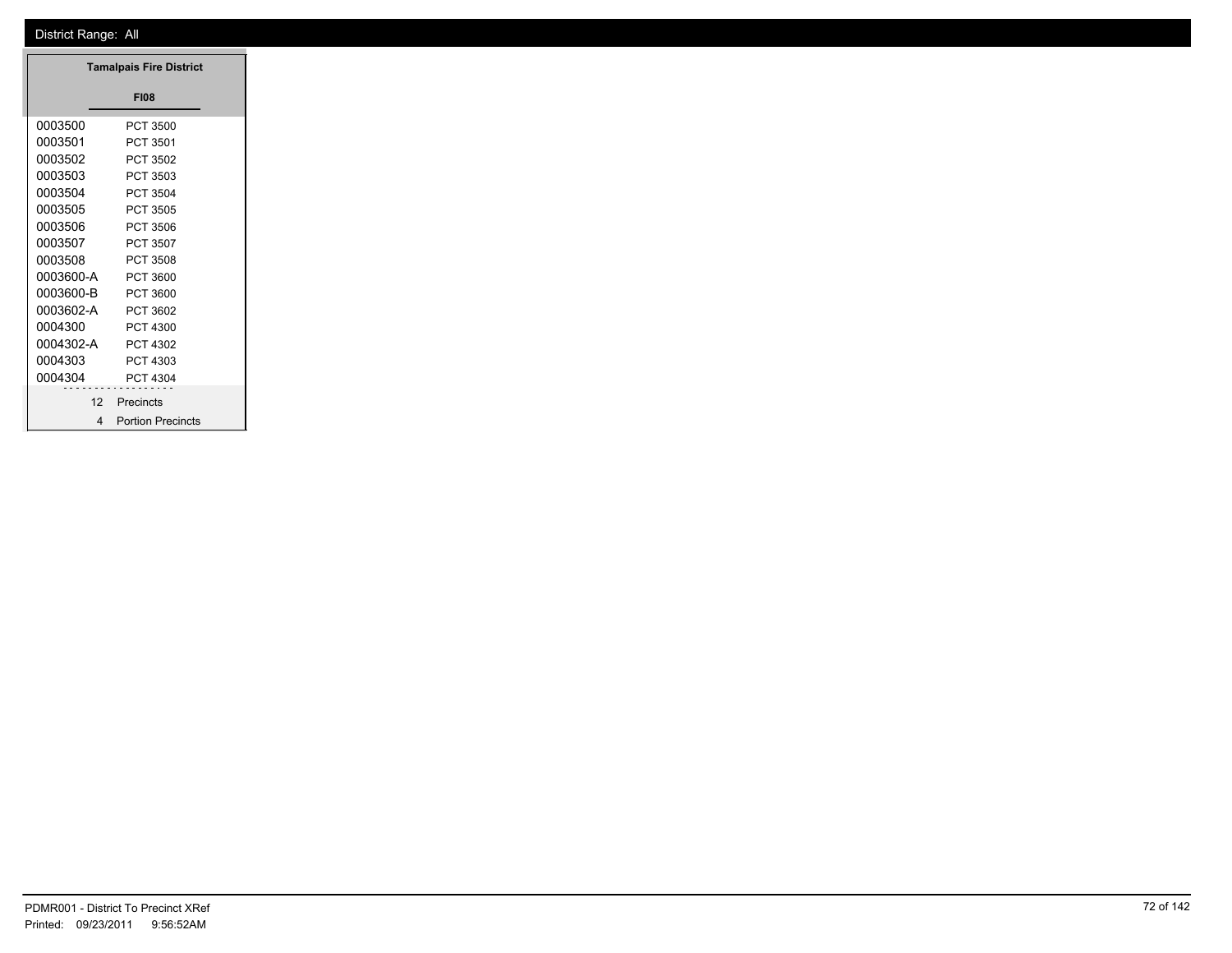|           | <b>Tiburon Fire Protection</b><br><b>District</b><br><b>FI09</b> |
|-----------|------------------------------------------------------------------|
| 0003301   | PCT 3301                                                         |
| 0003302   | PCT 3302                                                         |
| 0003303-C | PCT 3303                                                         |
| 0003303-E | PCT 3303                                                         |
| 0003304   | PCT 3304                                                         |
| 0003305-A | PCT 3305                                                         |
| 0003305-C | PCT 3305                                                         |
| 0003306   | PCT 3306                                                         |
| 0003800   | PCT 3800                                                         |
| 0003801   | PCT 3801                                                         |
| ี่ค       | Precincts                                                        |
| 4         | <b>Portion Precincts</b>                                         |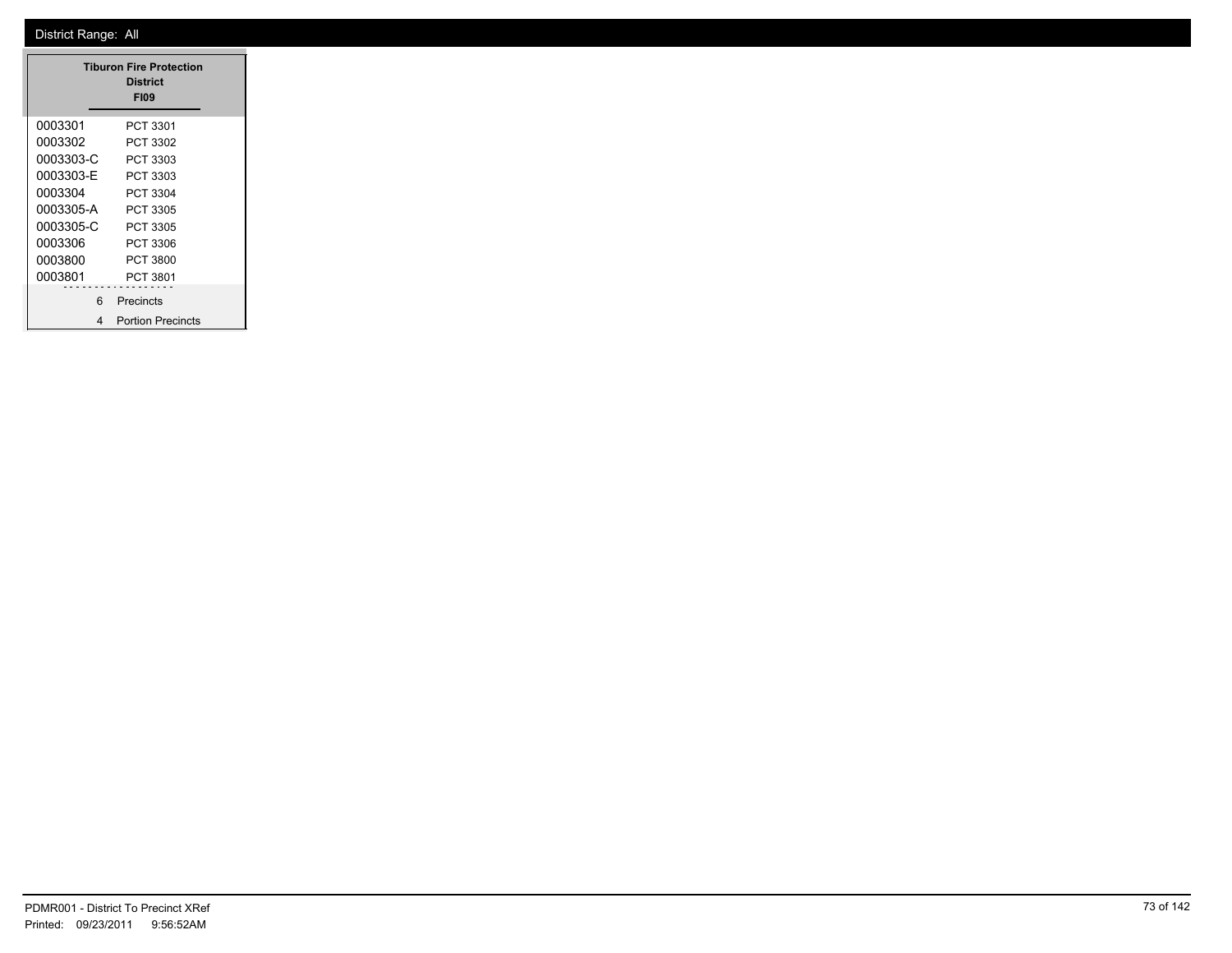|           | <b>Novato Flood Control Zone</b><br>1 | 42<br>4 | Precincts<br><b>Portion Pred</b> |
|-----------|---------------------------------------|---------|----------------------------------|
|           | <b>FL01</b>                           |         |                                  |
| 0004201-A | <b>PCT 4201</b>                       |         |                                  |
| 0004202   | <b>PCT 4202</b>                       |         |                                  |
| 0004203   | PCT 4203                              |         |                                  |
| 0004501   | <b>PCT 4501</b>                       |         |                                  |
| 0004502   | <b>PCT 4502</b>                       |         |                                  |
| 0004503   | <b>PCT 4503</b>                       |         |                                  |
| 0005101   | PCT 5101                              |         |                                  |
| 0005102   | PCT 5102                              |         |                                  |
| 0005103   | PCT 5103                              |         |                                  |
| 0005200   | <b>PCT 5200</b>                       |         |                                  |
| 0005201   | PCT 5201                              |         |                                  |
| 0005202   | <b>PCT 5202</b>                       |         |                                  |
| 0005203   | PCT 5203                              |         |                                  |
| 0005204   | <b>PCT 5204</b>                       |         |                                  |
| 0005205   | <b>PCT 5205</b>                       |         |                                  |
| 0005206   | <b>PCT 5206</b>                       |         |                                  |
| 0005207   | <b>PCT 5207</b>                       |         |                                  |
| 0005208   | PCT 5208                              |         |                                  |
| 0005209   | <b>PCT 5209</b>                       |         |                                  |
| 0005210   | PCT 5210                              |         |                                  |
| 0005211   | PCT 5211                              |         |                                  |
| 0005212   | PCT 5212                              |         |                                  |
| 0005213   | PCT 5213                              |         |                                  |
| 0005214   | PCT 5214                              |         |                                  |
| 0005215   | <b>PCT 5215</b>                       |         |                                  |
| 0005216   | PCT 5216                              |         |                                  |
| 0005217   | PCT 5217                              |         |                                  |
| 0005218   | PCT 5218                              |         |                                  |
| 0005219   | PCT 5219                              |         |                                  |
| 0005220   | <b>PCT 5220</b>                       |         |                                  |
| 0005221   | PCT 5221                              |         |                                  |
| 0005222   | <b>PCT 5222</b>                       |         |                                  |
| 0005223   | PCT 5223                              |         |                                  |
| 0005224   | <b>PCT 5224</b>                       |         |                                  |
| 0005225   | <b>PCT 5225</b>                       |         |                                  |
| 0005226   | <b>PCT 5226</b>                       |         |                                  |
| 0005227   | <b>PCT 5227</b>                       |         |                                  |
| 0005228   | <b>PCT 5228</b>                       |         |                                  |
| 0005300   | PCT 5300                              |         |                                  |
| 0005301   | PCT 5301                              |         |                                  |
| 0005302   | PCT 5302                              |         |                                  |
| 0005303-A | PCT 5303                              |         |                                  |
| 0005303-B | PCT 5303                              |         |                                  |
| 0005303-D | PCT 5303                              |         |                                  |
| 0005304   | PCT 5304                              |         |                                  |
| 0005305   | PCT 5305                              |         |                                  |

Portion Precincts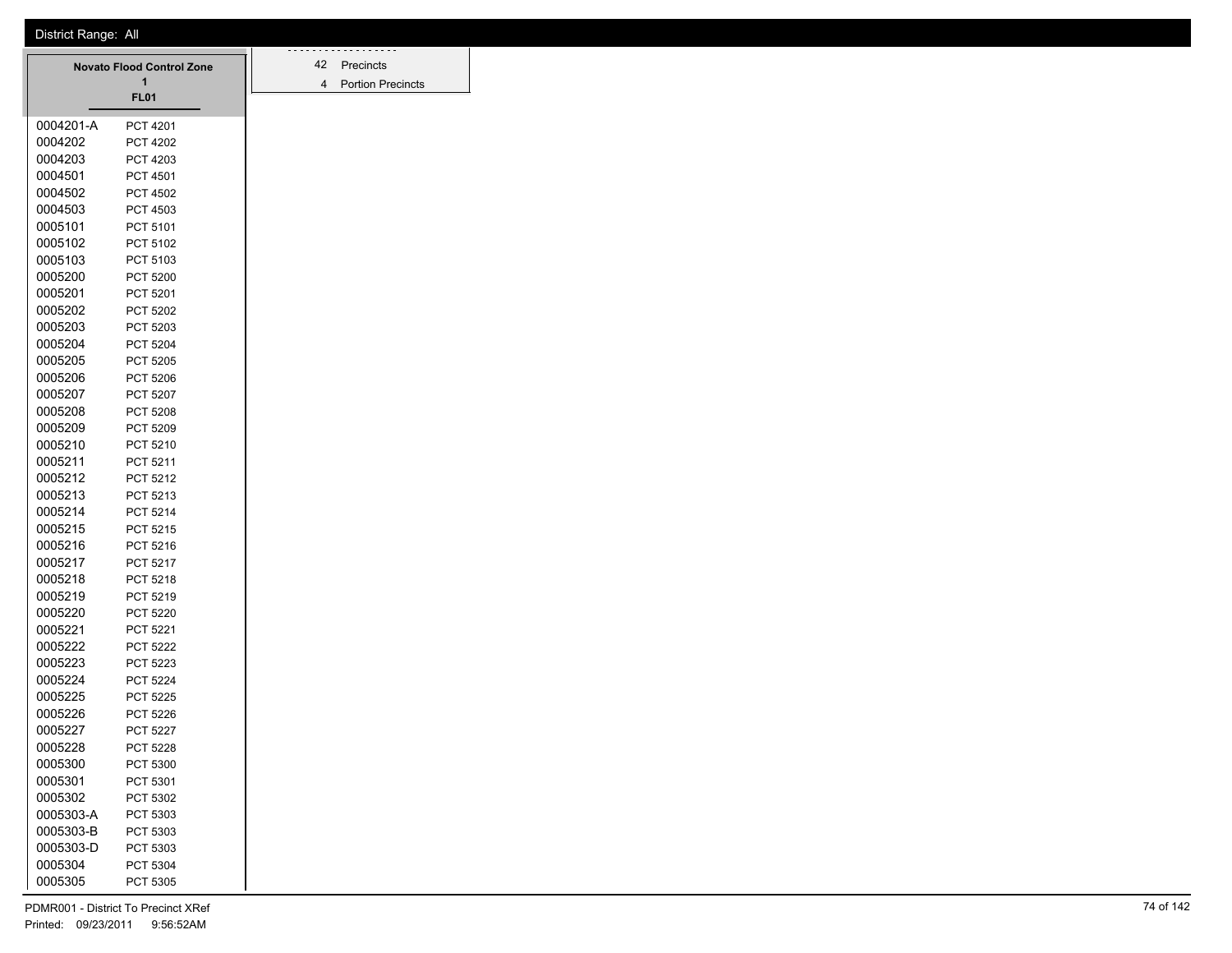|           | <b>Richardson Bay Flood</b><br><b>Control Zone 3</b><br><b>FL02</b> | 0003705<br>0003706<br>0004250<br>0004300-B | <b>PCT 3705</b><br>PCT 3706<br><b>PCT 4250</b><br><b>PCT 4300</b> |
|-----------|---------------------------------------------------------------------|--------------------------------------------|-------------------------------------------------------------------|
| 0003201   | PCT 3201                                                            | 0004300-D                                  | PCT 4300                                                          |
| 0003202   | PCT 3202                                                            | 0004301-A                                  | PCT 4301                                                          |
| 0003203   | PCT 3203                                                            | 0004301-C                                  | PCT 4301                                                          |
| 0003204   | PCT 3204                                                            | 0004301-E                                  | PCT 4301                                                          |
| 0003205   | PCT 3205                                                            | 0004302-A                                  | PCT 4302                                                          |
| 0003206   | PCT 3206                                                            | 0004302-B                                  | PCT 4302                                                          |
| 0003207   | <b>PCT 3207</b>                                                     | 0004302-E                                  | PCT 4302                                                          |
| 0003208   | <b>PCT 3208</b>                                                     | 0004302-F                                  | PCT 4302                                                          |
| 0003209   | PCT 3209                                                            | 0004303                                    | PCT 4303                                                          |
| 0003210   | PCT 3210                                                            | 0004304                                    | PCT 4304                                                          |
| 0003211   | PCT 3211                                                            | 32                                         | Precincts                                                         |
| 0003212   | PCT 3212                                                            | 28                                         | <b>Portion Precincts</b>                                          |
| 0003213   | PCT 3213                                                            |                                            |                                                                   |
| 0003214   | PCT 3214                                                            |                                            |                                                                   |
| 0003215   | PCT 3215                                                            |                                            |                                                                   |
| 0003216   | PCT 3216                                                            |                                            |                                                                   |
| 0003217   | PCT 3217                                                            |                                            |                                                                   |
| 0003500   | <b>PCT 3500</b>                                                     |                                            |                                                                   |
| 0003501   | PCT 3501                                                            |                                            |                                                                   |
| 0003502   | PCT 3502                                                            |                                            |                                                                   |
| 0003503   | PCT 3503                                                            |                                            |                                                                   |
| 0003504   | <b>PCT 3504</b>                                                     |                                            |                                                                   |
| 0003505   | PCT 3505                                                            |                                            |                                                                   |
| 0003506   | PCT 3506                                                            |                                            |                                                                   |
| 0003507   | <b>PCT 3507</b>                                                     |                                            |                                                                   |
| 0003508   | <b>PCT 3508</b>                                                     |                                            |                                                                   |
| 0003600-A | PCT 3600                                                            |                                            |                                                                   |
| 0003600-B | <b>PCT 3600</b>                                                     |                                            |                                                                   |
| 0003600-E | <b>PCT 3600</b>                                                     |                                            |                                                                   |
| 0003600-G | <b>PCT 3600</b>                                                     |                                            |                                                                   |
| 0003601   | PCT 3601                                                            |                                            |                                                                   |
| 0003602-A | PCT 3602                                                            |                                            |                                                                   |
| 0003602-B | PCT 3602                                                            |                                            |                                                                   |
| 0003700-A | <b>PCT 3700</b>                                                     |                                            |                                                                   |

0003700-D PCT 3700 0003700-F PCT 3700 0003701-B PCT 3701 0003701-C PCT 3701 0003702-B PCT 3702 0003702-C PCT 3702 0003702-E PCT 3702 0003703-C PCT 3703 0003703-F PCT 3703 0003704-E PCT 3704 0003704-F PCT 3704 0003704-H PCT 3704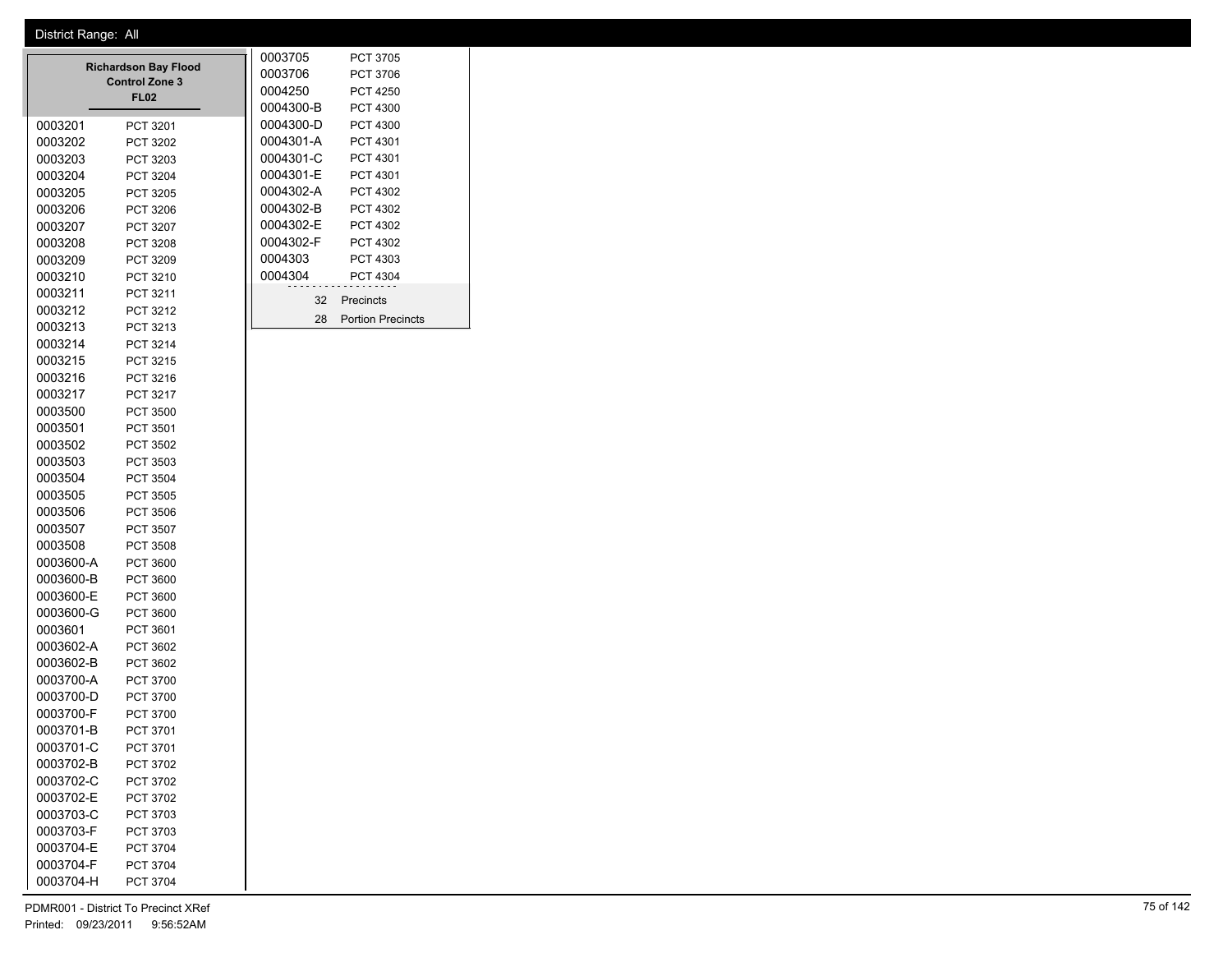|           |              | <b>Bel Air Flood Control Zone 4</b>        |
|-----------|--------------|--------------------------------------------|
|           |              | <b>FL03</b>                                |
| 0003303-A |              | PCT 3303                                   |
| 0003303-B |              | PCT 3303                                   |
| 0003303-F |              | PCT 3303                                   |
| 0003307-A |              | PCT 3307                                   |
| 0003307-C |              | PCT 3307                                   |
| 0003308-A |              | PCT 3308                                   |
| 0003308-C |              | PCT 3308                                   |
| 0003704-B |              | PCT 3704                                   |
| 0003704-D |              | PCT 3704                                   |
|           |              | 0 Precincts                                |
|           |              | 9 Portion Precincts                        |
|           |              |                                            |
|           |              | <b>Bel Air Flood Control</b><br>Subzone 4A |
|           |              | $FL03 - 4$                                 |
|           |              |                                            |
| 0003704-G |              | PCT 3704                                   |
|           |              | 0 Precinct                                 |
|           | $\mathbf{1}$ | <b>Portion Precinct</b>                    |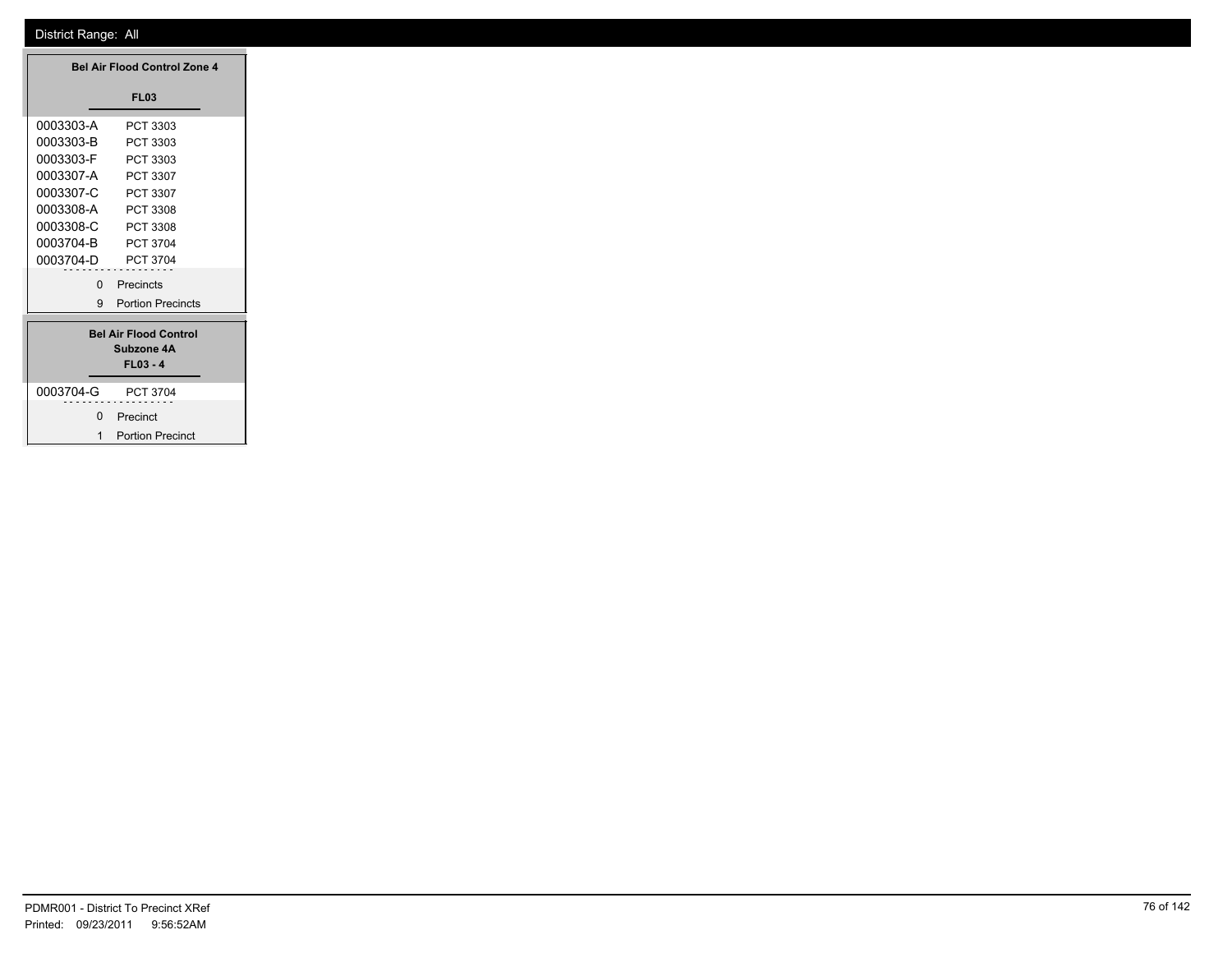|           | <b>Stinson Beach Flood</b><br>Control Zone 5<br><b>FL04</b> |
|-----------|-------------------------------------------------------------|
| 0004305-B | PCT 4305                                                    |
| 0004305-F | PCT 4305                                                    |
| ŋ         | Precincts                                                   |
| 2         | <b>Portion Precincts</b>                                    |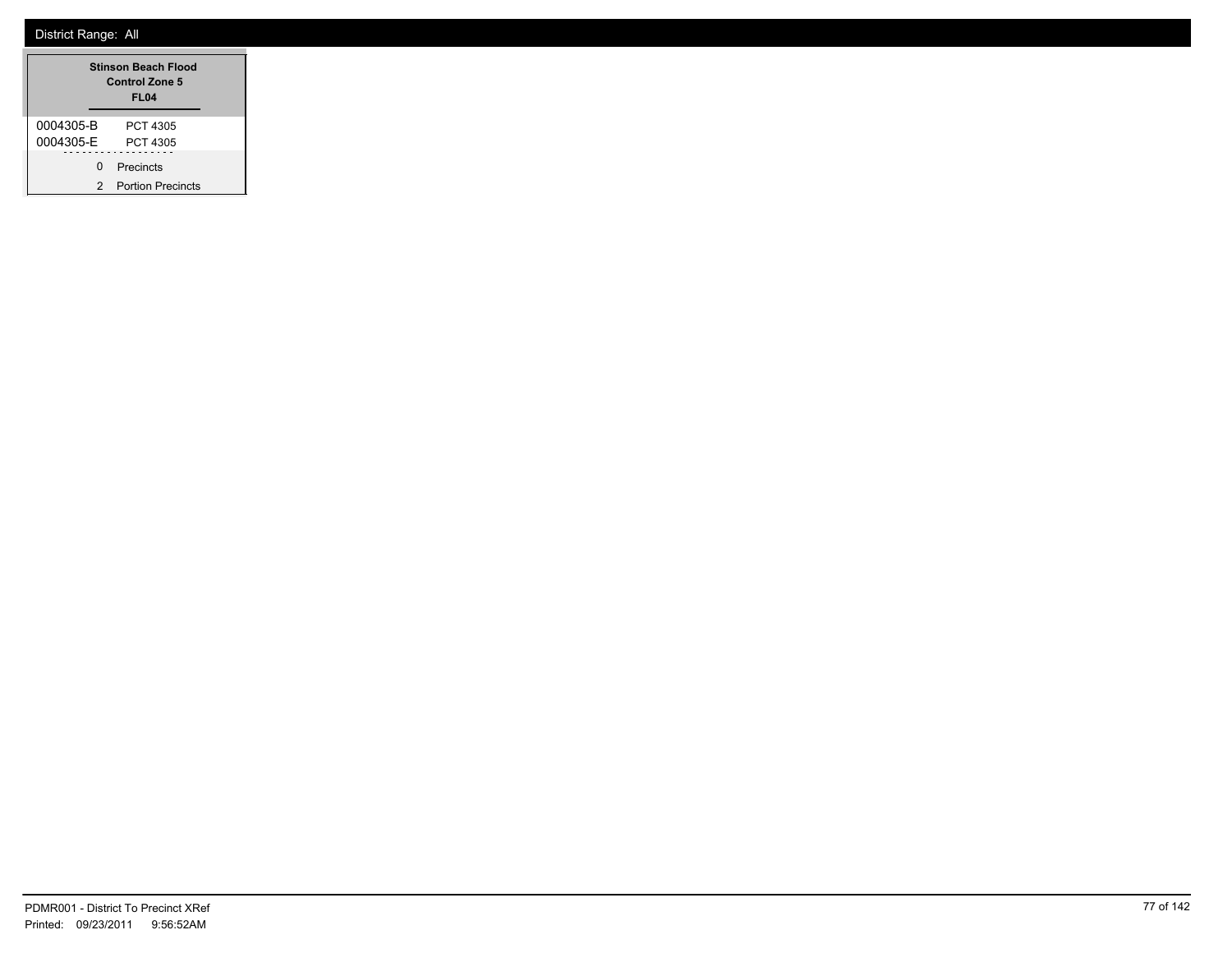|           | San Rafael Meadows Flood<br><b>Control Zone 6</b><br>FL <sub>05</sub> |
|-----------|-----------------------------------------------------------------------|
| 0001122   | <b>PCT 1122</b>                                                       |
| 0001123-B | PCT 1123                                                              |
| 0001123-C | PCT 1123                                                              |
| 0001124-B | <b>PCT 1124</b>                                                       |
| 1         | Precincts                                                             |
| 3         | <b>Portion Precincts</b>                                              |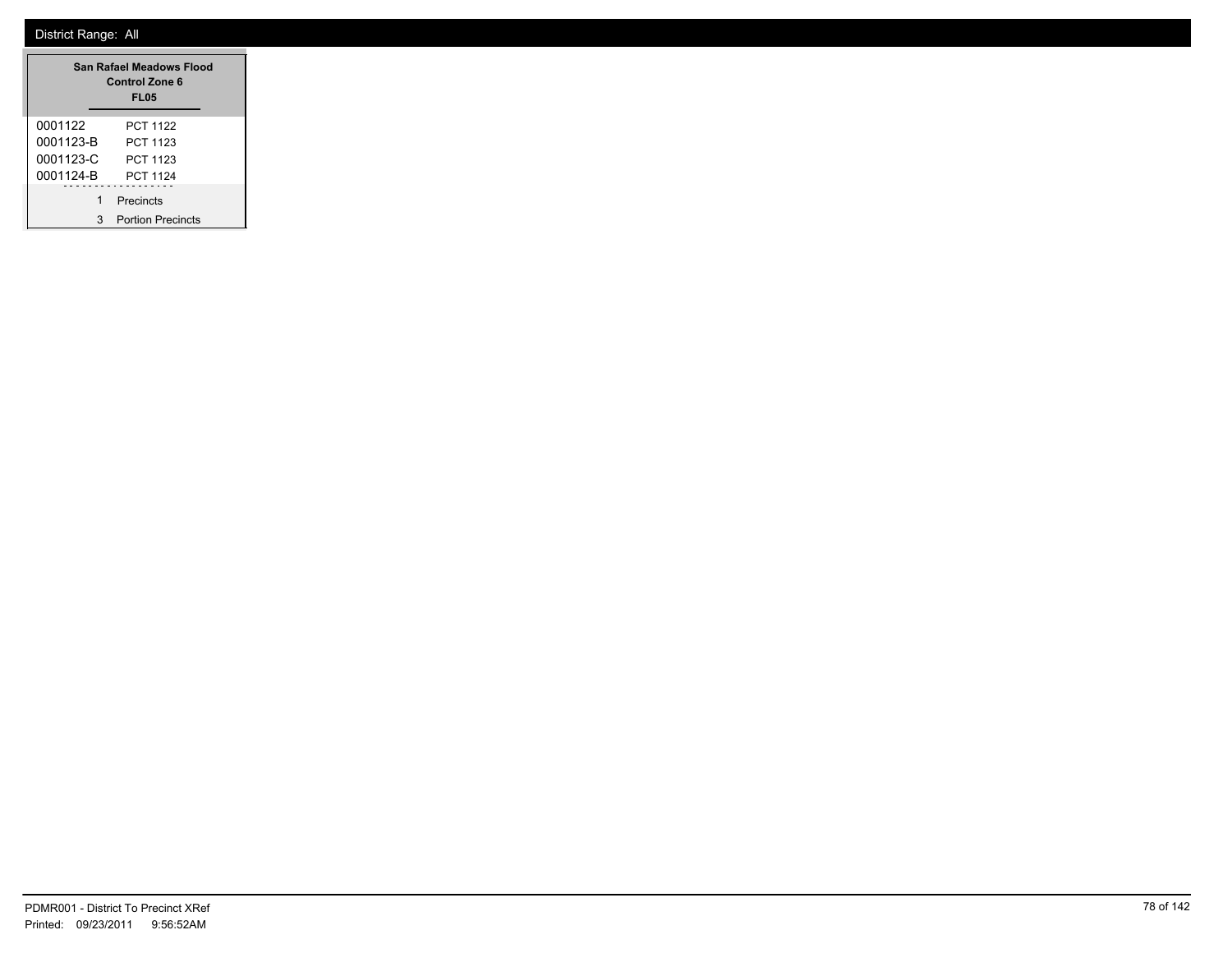|           | Santa Venetia Flood Control<br>Zone 7<br>FL06 |
|-----------|-----------------------------------------------|
| 0001501-B | PCT 1501                                      |
| 0001501-D | PCT 1501                                      |
| 0001502   | <b>PCT 1502</b>                               |
| 0001503   | PCT 1503                                      |
| 0001504-A | <b>PCT 1504</b>                               |
| 0001504-B | PCT 1504                                      |
| 0001504-D | PCT 1504                                      |
| 0001504-G | PCT 1504                                      |
| 0001504-l | PCT 1504                                      |
| 0001504-K | PCT 1504                                      |
| 0001504-M | PCT 1504                                      |
| 0001504-O | PCT 1504                                      |
| 2         | Precincts                                     |
| 10        | <b>Portion Precincts</b>                      |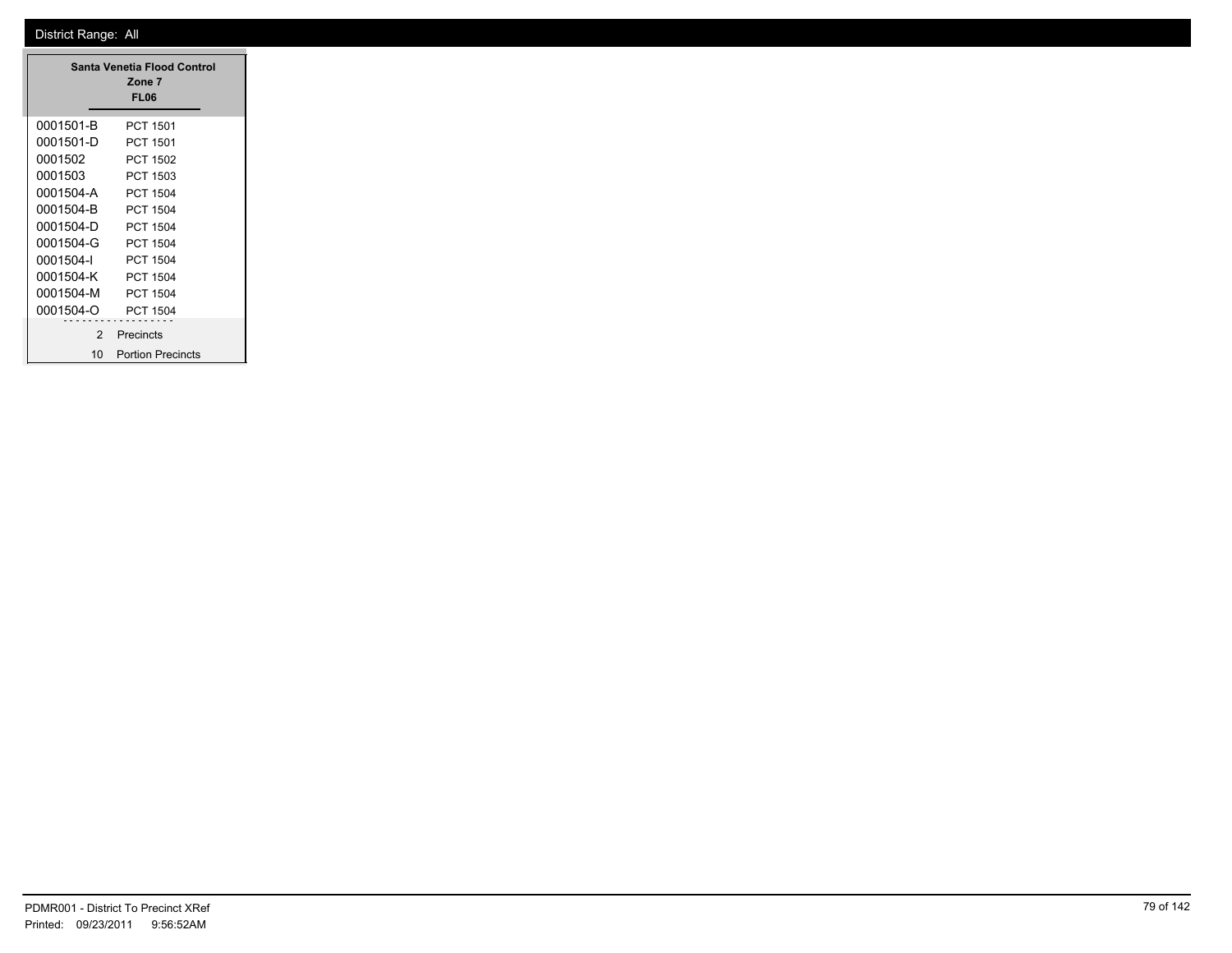|                                  | 0004902               |  | <b>PCT 4902</b> |           |                          |
|----------------------------------|-----------------------|--|-----------------|-----------|--------------------------|
| <b>Ross Valley Flood Control</b> |                       |  | 42              | Precincts |                          |
|                                  | Zone 9<br><b>FL07</b> |  |                 | 5         | <b>Portion Precincts</b> |
|                                  |                       |  |                 |           |                          |
| 0002101                          | PCT 2101              |  |                 |           |                          |
| 0002102                          | PCT 2102              |  |                 |           |                          |
| 0002103                          | PCT 2103              |  |                 |           |                          |
| 0002104                          | PCT 2104              |  |                 |           |                          |
| 0002107                          | PCT 2107              |  |                 |           |                          |
| 0002108                          | PCT 2108              |  |                 |           |                          |
| 0002109                          | PCT 2109              |  |                 |           |                          |
| 0002110                          | PCT 2110              |  |                 |           |                          |
| 0002111                          | PCT 2111              |  |                 |           |                          |
| 0002112                          | PCT 2112              |  |                 |           |                          |
| 0002400                          | PCT 2400              |  |                 |           |                          |
| 0002401                          | PCT 2401              |  |                 |           |                          |
| 0002402                          | PCT 2402              |  |                 |           |                          |
| 0002500                          | <b>PCT 2500</b>       |  |                 |           |                          |
| 0002501                          | PCT 2501              |  |                 |           |                          |
| 0002502                          | PCT 2502              |  |                 |           |                          |
| 0002503                          | PCT 2503              |  |                 |           |                          |
| 0002504                          | <b>PCT 2504</b>       |  |                 |           |                          |
| 0002505                          | <b>PCT 2505</b>       |  |                 |           |                          |
| 0002506                          | PCT 2506              |  |                 |           |                          |
| 0002600                          | <b>PCT 2600</b>       |  |                 |           |                          |
| 0002601                          | PCT 2601              |  |                 |           |                          |
| 0002602                          | <b>PCT 2602</b>       |  |                 |           |                          |
| 0002603-B                        | PCT 2603              |  |                 |           |                          |
| 0002700                          | PCT 2700              |  |                 |           |                          |
| 0002701                          | PCT 2701              |  |                 |           |                          |
| 0002800                          | <b>PCT 2800</b>       |  |                 |           |                          |
| 0002801                          | PCT 2801              |  |                 |           |                          |
| 0003301-G                        | PCT 3301              |  |                 |           |                          |
| 0004402-D                        | PCT 4402              |  |                 |           |                          |
| 0004402-E                        | <b>PCT 4402</b>       |  |                 |           |                          |
| 0004402-F                        | <b>PCT 4402</b>       |  |                 |           |                          |
| 0004700                          | <b>PCT 4700</b>       |  |                 |           |                          |
| 0004701                          | PCT 4701              |  |                 |           |                          |
| 0004702                          | PCT 4702              |  |                 |           |                          |
| 0004703                          | PCT 4703              |  |                 |           |                          |
| 0004704                          | <b>PCT 4704</b>       |  |                 |           |                          |
| 0004705                          | PCT 4705              |  |                 |           |                          |
| 0004706                          | PCT 4706              |  |                 |           |                          |
| 0004707                          | PCT 4707              |  |                 |           |                          |
| 0004708                          | PCT 4708              |  |                 |           |                          |
| 0004709                          | PCT 4709              |  |                 |           |                          |
| 0004800                          | <b>PCT 4800</b>       |  |                 |           |                          |
| 0004803                          | PCT 4803              |  |                 |           |                          |
| 0004806                          | PCT 4806              |  |                 |           |                          |
| 0004901                          | PCT 4901              |  |                 |           |                          |
|                                  |                       |  |                 |           |                          |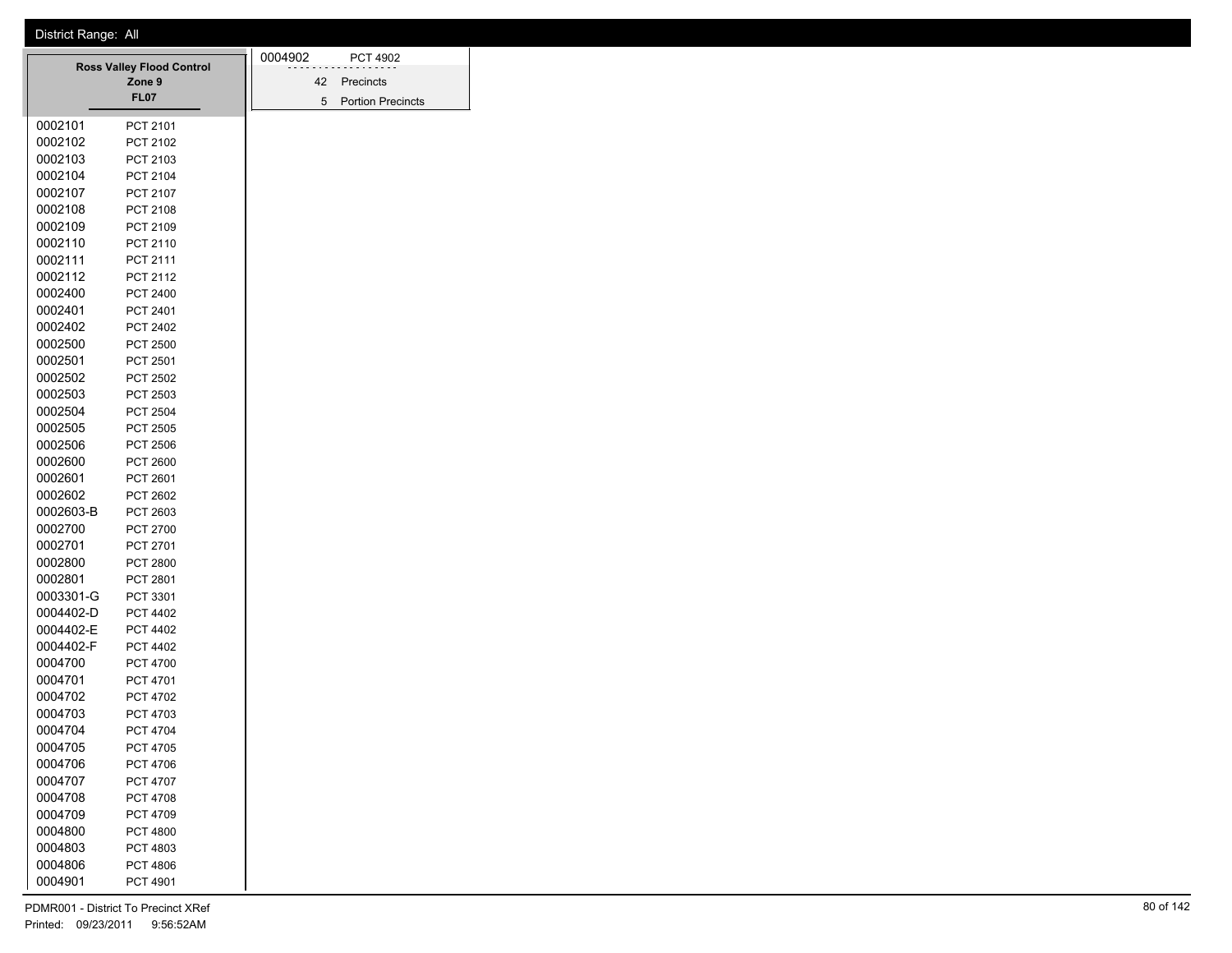|           | <b>Inverness Flood Control</b><br>Zone 10<br><b>FL10</b> |
|-----------|----------------------------------------------------------|
| 0004100-C | PCT 4100                                                 |
| 0004100-E | PCT 4100                                                 |
| 0004102-A | PCT 4102                                                 |
| 0004102-C | PCT 4102                                                 |
| 0004102-F | PCT 4102                                                 |
| 0004102-F | PCT 4102                                                 |
| 0004103-C | PCT 4103                                                 |
| 0004103-D | PCT 4103                                                 |
| 0004103-F | PCT 4103                                                 |
| n         | Precincts                                                |
| 9         | <b>Portion Precincts</b>                                 |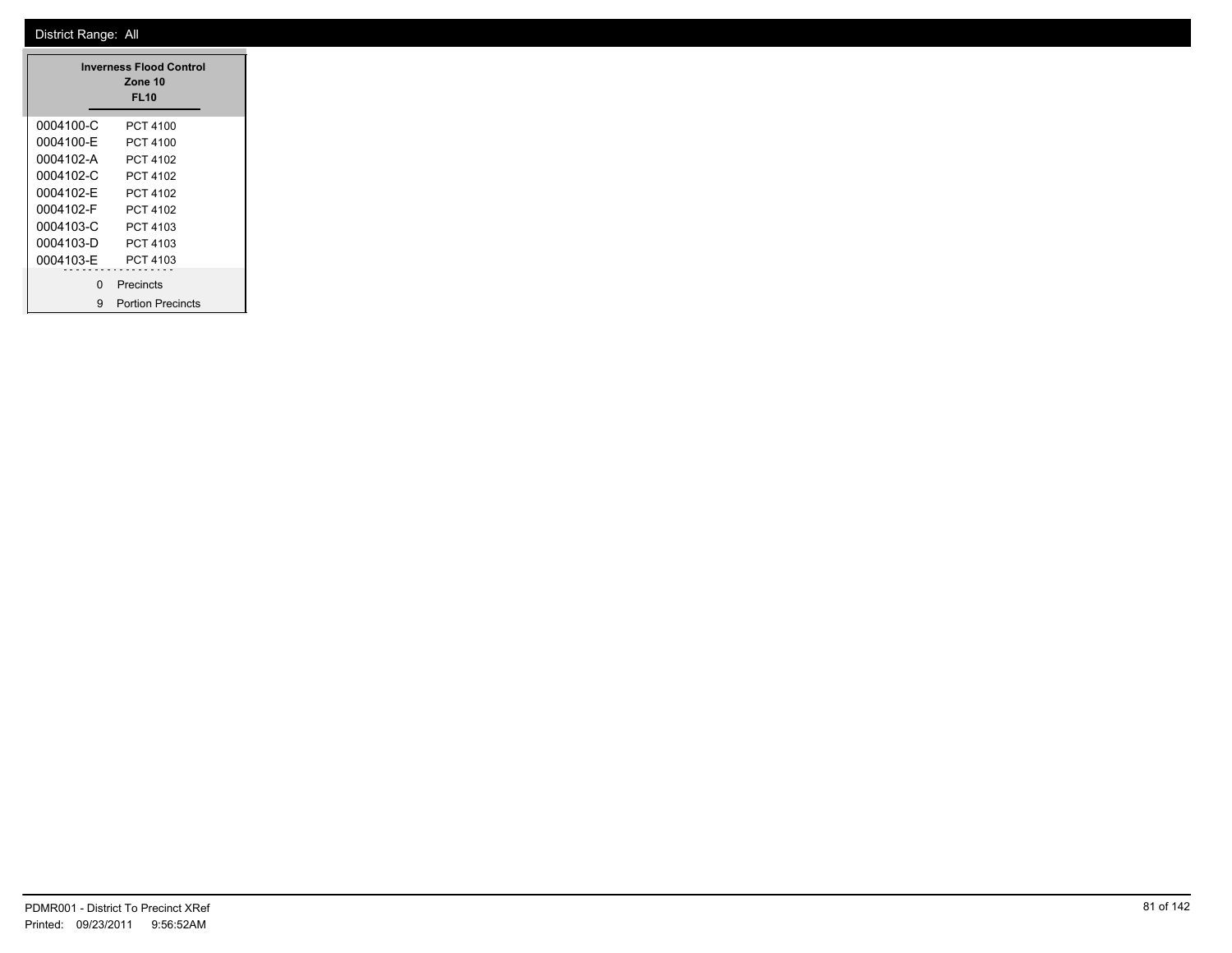| District Range: All |                                |           |                 |           |                 |           |                 |                              |                             |
|---------------------|--------------------------------|-----------|-----------------|-----------|-----------------|-----------|-----------------|------------------------------|-----------------------------|
|                     |                                | 0001601   | PCT 1601        | 0002505   | PCT 2505        | 0003306   | PCT 3306        | 0004706                      | PCT 4706                    |
|                     | <b>Marin Municipal Water</b>   | 0001602   | <b>PCT 1602</b> | 0002506   | <b>PCT 2506</b> | 0003307   | PCT 3307        | 0004707                      | <b>PCT 4707</b>             |
|                     | <b>District</b><br><b>WA01</b> | 0001603   | PCT 1603        | 0002600   | PCT 2600        | 0003308   | <b>PCT 3308</b> | 0004708                      | <b>PCT 4708</b>             |
|                     |                                | 0001604   | PCT 1604        | 0002601   | PCT 2601        | 0003401   | PCT 3401        | 0004709                      | PCT 4709                    |
| 0001100             | <b>PCT 1100</b>                | 0001605-A | <b>PCT 1605</b> | 0002602   | PCT 2602        | 0003402   | PCT 3402        | 0004800                      | <b>PCT 4800</b>             |
| 0001101             | PCT 1101                       | 0001605-B | <b>PCT 1605</b> | 0002603   | PCT 2603        | 0003500   | PCT 3500        | 0004803                      | PCT 4803                    |
| 0001102             | PCT 1102                       | 0001606   | PCT 1606        | 0002700   | PCT 2700        | 0003501   | PCT 3501        | 0004806                      | <b>PCT 4806</b>             |
| 0001103             | PCT 1103                       | 0001607   | PCT 1607        | 0002701   | PCT 2701        | 0003502   | PCT 3502        | 0004901                      | PCT 4901                    |
| 0001104             | <b>PCT 1104</b>                | 0001701   | PCT 1701        | 0002800   | <b>PCT 2800</b> | 0003503   | PCT 3503        | 0004902                      | PCT 4902                    |
| 0001105             | <b>PCT 1105</b>                | 0001800   | <b>PCT 1800</b> | 0002801   | PCT 2801        | 0003504   | <b>PCT 3504</b> | 189<br>Precincts             |                             |
| 0001106             | <b>PCT 1106</b>                | 0001801   | PCT 1801        | 0002802   | PCT 2802        | 0003505   | PCT 3505        |                              |                             |
| 0001107             | <b>PCT 1107</b>                | 0002101   | PCT 2101        | 0002803   | PCT 2803        | 0003506   | PCT 3506        | 16                           | <b>Portion Precincts</b>    |
| 0001108             | PCT 1108                       | 0002102   | PCT 2102        | 0002902   | PCT 2902        | 0003507   | PCT 3507        | <b>Marin Municipal Water</b> |                             |
| 0001109             | PCT 1109                       | 0002103   | PCT 2103        | 0002903   | PCT 2903        | 0003508   | <b>PCT 3508</b> | <b>District-Division 1</b>   |                             |
| 0001110             | PCT 1110                       | 0002104   | PCT 2104        | 0002904   | <b>PCT 2904</b> | 0003600-A | <b>PCT 3600</b> | WA01 - 1                     |                             |
| 0001111             | <b>PCT 1111</b>                | 0002107   | PCT 2107        | 0002905   | PCT 2905        | 0003600-B | PCT 3600        |                              |                             |
| 0001112             | PCT 1112                       | 0002108   | PCT 2108        | 0002906   | <b>PCT 2906</b> | 0003600-C | PCT 3600        | 0001108                      | <b>PCT 1108</b>             |
| 0001113             | PCT 1113                       | 0002109   | PCT 2109        | 0002907   | <b>PCT 2907</b> | 0003600-D | <b>PCT 3600</b> | 0001109                      | PCT 1109                    |
| 0001114             | <b>PCT 1114</b>                | 0002110   | PCT 2110        | 0002908   | <b>PCT 2908</b> | 0003600-E | <b>PCT 3600</b> | 0001110                      | PCT 1110                    |
| 0001115             | <b>PCT 1115</b>                | 0002111   | PCT 2111        | 0003100   | PCT 3100        | 0003600-G | <b>PCT 3600</b> | 0001111                      | PCT 1111                    |
| 0001116-A           | PCT 1116                       | 0002112   | PCT 2112        | 0003101   | PCT 3101        | 0003601   | PCT 3601        | 0001112                      | PCT 1112                    |
| 0001116-B           | PCT 1116                       | 0002200   | <b>PCT 2200</b> | 0003102   | PCT 3102        | 0003602   | PCT 3602        | 0001113                      | PCT 1113                    |
| 0001117             | <b>PCT 1117</b>                | 0002201   | PCT 2201        | 0003103   | PCT 3103        | 0003700   | <b>PCT 3700</b> | 0001114                      | <b>PCT 1114</b>             |
| 0001118             | <b>PCT 1118</b>                | 0002202   | <b>PCT 2202</b> | 0003104   | PCT 3104        | 0003701   | PCT 3701        | 0001115                      | PCT 1115                    |
| 0001119             | PCT 1119                       | 0002203   | PCT 2203        | 0003105   | PCT 3105        | 0003702   | PCT 3702        | 0001116-A                    | PCT 1116                    |
| 0001120             | <b>PCT 1120</b>                | 0002204   | <b>PCT 2204</b> | 0003106   | PCT 3106        | 0003703   | PCT 3703        | 0001116-B                    | PCT 1116                    |
| 0001121             | PCT 1121                       | 0002205   | <b>PCT 2205</b> | 0003107   | PCT 3107        | 0003704   | PCT 3704        | 0001117                      | <b>PCT 1117</b>             |
| 0001122             | <b>PCT 1122</b>                | 0002206   | PCT 2206        | 0003201   | PCT 3201        | 0003705   | PCT 3705        | 0001118                      | <b>PCT 1118</b>             |
| 0001123             | PCT 1123                       | 0002207   | PCT 2207        | 0003202   | PCT 3202        | 0003706   | PCT 3706        | 0001119                      | PCT 1119                    |
| 0001124             | <b>PCT 1124</b>                | 0002208   | <b>PCT 2208</b> | 0003203   | PCT 3203        | 0003800   | <b>PCT 3800</b> | 0001120                      | PCT 1120                    |
| 0001125             | <b>PCT 1125</b>                | 0002209-A | PCT 2209        | 0003204   | PCT 3204        | 0003801   | PCT 3801        | 0001121                      | PCT 1121                    |
| 0001126             | PCT 1126                       | 0002209-B | PCT 2209        | 0003205   | <b>PCT 3205</b> | 0004250   | <b>PCT 4250</b> | 0001122                      | <b>PCT 1122</b><br>PCT 1123 |
| 0001201             | PCT 1201                       | 0002210   | PCT 2210        | 0003206   | PCT 3206        | 0004300   | PCT 4300        | 0001123<br>0001124           |                             |
| 0001202             | PCT 1202                       | 0002211   | PCT 2211        | 0003207   | PCT 3207        | 0004301-D | PCT 4301        |                              | PCT 1124                    |
| 0001203             | PCT 1203                       | 0002212   | PCT 2212        | 0003208   | PCT 3208        | 0004301-F | PCT 4301        | 0001125<br>0001126           | <b>PCT 1125</b>             |
| 0001204             | <b>PCT 1204</b>                | 0002213   | PCT 2213        | 0003209   | PCT 3209        | 0004302   | PCT 4302        | 0001500                      | PCT 1126<br><b>PCT 1500</b> |
| 0001205             | PCT 1205                       | 0002301   | PCT 2301        | 0003210   | PCT 3210        | 0004303   | PCT 4303        | 0001501                      | PCT 1501                    |
| 0001206             | PCT 1206                       | 0002302   | PCT 2302        | 0003211   | PCT 3211        | 0004304   | PCT 4304        | 0001502                      | PCT 1502                    |
| 0001207             | <b>PCT 1207</b>                | 0002303   | PCT 2303        | 0003212   | PCT 3212        | 0004400   | <b>PCT 4400</b> | 0001503                      | PCT 1503                    |
| 0001208             | <b>PCT 1208</b>                | 0002304   | PCT 2304        | 0003213   | PCT 3213        | 0004401   | PCT 4401        | 0001504<br><b>PCT 1504</b>   |                             |
| 0001209             | PCT 1209                       | 0002305   | PCT 2305        | 0003214   | PCT 3214        | 0004402   | <b>PCT 4402</b> | 0001600                      | PCT 1600                    |
| 0001210             | PCT 1210                       | 0002306   | PCT 2306        | 0003215   | PCT 3215        | 0004403   | PCT 4403        | 0001601                      | PCT 1601                    |
| 0001211             | PCT 1211                       | 0002400   | PCT 2400        | 0003216   | PCT 3216        | 0004600   | PCT 4600        | 0001602                      | PCT 1602                    |
| 0001212             | PCT 1212                       | 0002401   | PCT 2401        | 0003217   | PCT 3217        | 0004601   | PCT 4601        | 0001603                      | PCT 1603                    |
| 0001500             | <b>PCT 1500</b>                | 0002402   | PCT 2402        | 0003301   | PCT 3301        | 0004700   | <b>PCT 4700</b> | 0001604                      | PCT 1604                    |
| 0001501             | PCT 1501                       | 0002500   | <b>PCT 2500</b> | 0003302   | PCT 3302        | 0004701   | PCT 4701        | 0001605-A                    | PCT 1605                    |
| 0001502             | PCT 1502                       | 0002501   | PCT 2501        | 0003303   | PCT 3303        | 0004702   | PCT 4702        | 0001605-B                    | PCT 1605                    |
| 0001503             | PCT 1503                       | 0002502   | PCT 2502        | 0003304   | PCT 3304        | 0004703   | PCT 4703        | 0001606                      | PCT 1606                    |
| 0001504             | <b>PCT 1504</b>                | 0002503   | PCT 2503        | 0003305-A | PCT 3305        | 0004704   | PCT 4704        | 0001607                      | PCT 1607                    |
| 0001600             | PCT 1600                       | 0002504   | PCT 2504        | 0003305-C | PCT 3305        | 0004705   | PCT 4705        |                              |                             |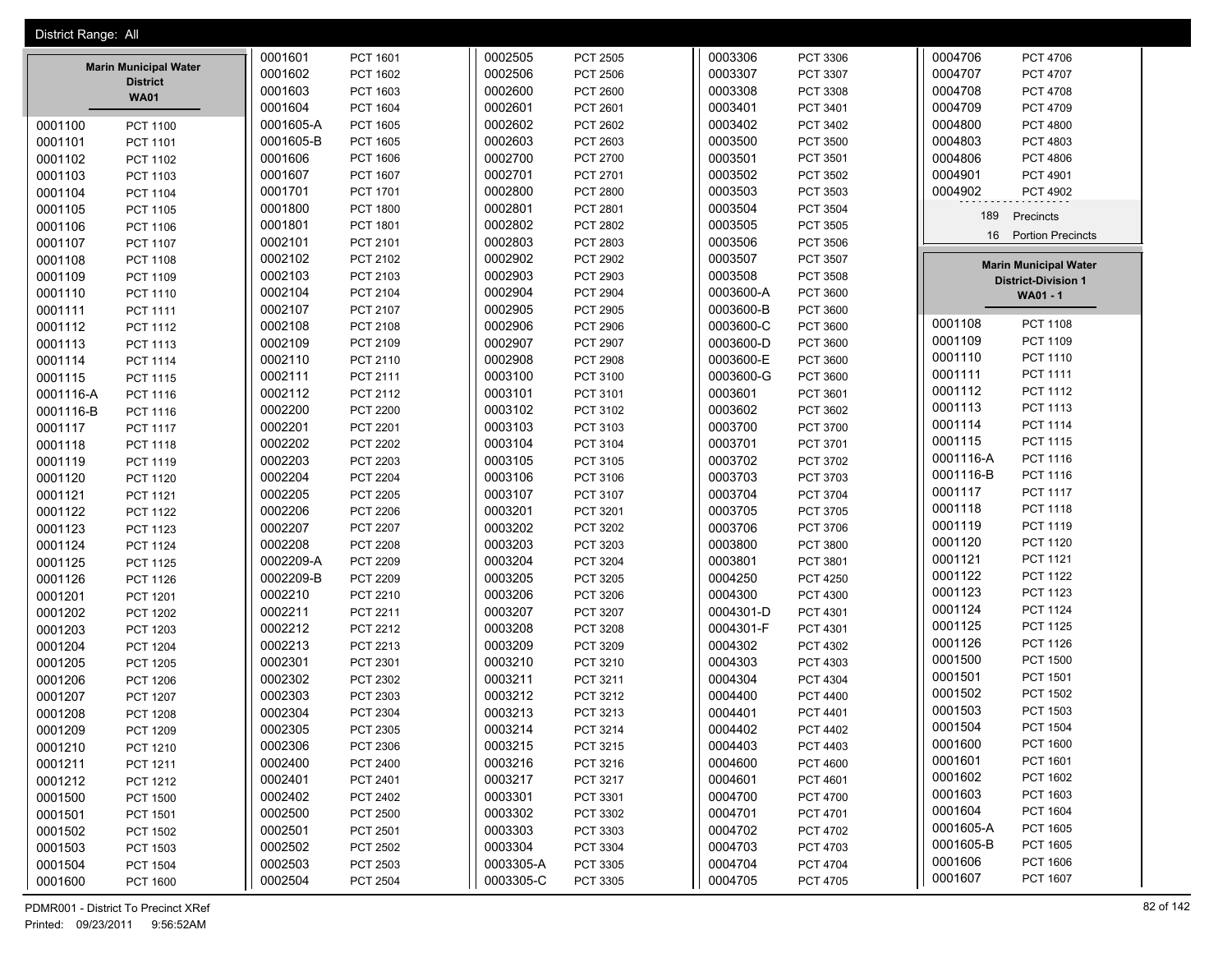| District Range: All          |                              |                                    |                              |                          |
|------------------------------|------------------------------|------------------------------------|------------------------------|--------------------------|
| 0001701-A                    | .                            | 0004402-A                          | 0004250                      | 0003702                  |
| PCT 1701                     |                              | PCT 4402                           | <b>PCT 4250</b>              | PCT 3702                 |
| 0001701-B                    | 28                           | 0004402-B                          | 0004300                      | 0003703                  |
| PCT 1701                     | Precincts                    | <b>PCT 4402</b>                    | PCT 4300                     | PCT 3703                 |
| 0001701-D                    | 2 Portion Precincts          | 0004402-C                          | 0004301-D                    | 0003704                  |
| PCT 1701                     |                              | PCT 4402                           | PCT 4301                     | PCT 3704                 |
| 0002209-A                    |                              | 0004403                            | 0004301-F                    | 0003706                  |
| PCT 2209                     |                              | PCT 4403                           | PCT 4301                     | PCT 3706                 |
| 0002210                      | <b>Marin Municipal Water</b> |                                    | 0004302                      | 0003800                  |
| PCT 2210                     | <b>District-Division 3</b>   |                                    | PCT 4302                     | PCT 3800                 |
| 0002211<br>PCT 2211          | WA01 - 3                     | 40 Precincts                       | 0004303<br>PCT 4303          | 0003801<br>PCT 3801      |
| 0002212<br>PCT 2212          |                              | 7 Portion Precincts                | 0004304<br>PCT 4304          | 0004704-B<br>PCT 4704    |
| 0002305                      | 0001100                      | <b>Marin Municipal Water</b>       | 0004402-D                    | 0004707                  |
| PCT 2305                     | <b>PCT 1100</b>              |                                    | PCT 4402                     | PCT 4707                 |
| 0002600                      | 0001101                      | <b>District-Division 4</b>         | 0004402-E                    | 0004708                  |
| PCT 2600                     | PCT 1101                     |                                    | PCT 4402                     | PCT 4708                 |
| 0002601                      | 0001103-B                    | WA01 - 4                           | 0004402-F                    | 0004709                  |
| PCT 2601                     | PCT 1103                     |                                    | PCT 4402                     | <b>PCT 4709</b>          |
| 0002602                      | 0002101                      |                                    | 0004700                      | 0004806                  |
| PCT 2602                     | PCT 2101                     |                                    | PCT 4700                     | <b>PCT 4806</b>          |
| 0002701-C                    | 0002102                      | 0002107                            | 0004701                      | 0004901                  |
| PCT 2701                     | PCT 2102                     | PCT 2107                           | PCT 4701                     | PCT 4901                 |
|                              | 0002103                      | 0002108                            | 0004702                      | 0004902-B                |
|                              | PCT 2103                     | PCT 2108                           | PCT 4702                     | PCT 4902                 |
| 37                           | 0002104                      | 0002109                            | 0004703                      |                          |
| Precincts                    | PCT 2104                     | PCT 2109                           | PCT 4703                     |                          |
| 9 Portion Precincts          | 0002112<br>PCT 2112          | 0002110<br>PCT 2110                | 0004704-A<br>PCT 4704        | 32 Precincts             |
| <b>Marin Municipal Water</b> | 0002200                      | 0002111                            | 0004705                      | <b>Portion Precincts</b> |
|                              | <b>PCT 2200</b>              | PCT 2111                           | PCT 4705                     | 4                        |
| <b>District-Division 2</b>   | 0002201<br>PCT 2201          | 0002803<br>PCT 2803                | 0004706<br>PCT 4706          |                          |
| <b>WA01 - 2</b>              | 0002202<br><b>PCT 2202</b>   | 0003201<br>PCT 3201                | 0004800<br><b>PCT 4800</b>   |                          |
|                              | 0002203<br><b>PCT 2203</b>   | 0003202<br>PCT 3202                | 0004803<br>PCT 4803          |                          |
| 0001102                      | 0002204                      | 0003203                            | 0004902-A                    |                          |
| <b>PCT 1102</b>              | <b>PCT 2204</b>              | PCT 3203                           | PCT 4902                     |                          |
| 0001103-A                    | 0002205                      | 0003204                            | 46                           |                          |
| PCT 1103                     | <b>PCT 2205</b>              | PCT 3204                           | Precincts                    |                          |
| 0001104<br>PCT 1104          | 0002206<br><b>PCT 2206</b>   | 0003205<br>PCT 3205                |                              |                          |
| 0001105                      | 0002207                      | 0003206                            | <b>Portion Precincts</b>     |                          |
| <b>PCT 1105</b>              | <b>PCT 2207</b>              | PCT 3206                           | 13                           |                          |
| 0001106<br>PCT 1106          | 0002208<br><b>PCT 2208</b>   | 0003207<br>PCT 3207                | <b>Marin Municipal Water</b> |                          |
| 0001107<br><b>PCT 1107</b>   | 0002209-B<br><b>PCT 2209</b> | 0003208<br>PCT 3208                | <b>District-Division 5</b>   |                          |
| 0001201<br>PCT 1201          | 0002213<br>PCT 2213          | 0003209<br>PCT 3209                | WA01 - 5                     |                          |
| 0001202<br><b>PCT 1202</b>   | 0002301<br>PCT 2301          | 0003210<br>PCT 3210                |                              |                          |
| 0001203                      | 0002302                      | 0003211                            | 0003100                      |                          |
| PCT 1203                     | PCT 2302                     | PCT 3211                           | PCT 3100                     |                          |
| 0001204                      | 0002303                      | 0003212                            | 0003101                      |                          |
| PCT 1204                     | PCT 2303                     | PCT 3212                           | PCT 3101                     |                          |
| 0001205                      | 0002304                      | 0003213                            | 0003102                      |                          |
| <b>PCT 1205</b>              | PCT 2304                     | PCT 3213                           | PCT 3102                     |                          |
| 0001206                      | 0002306                      | 0003214                            | 0003103                      |                          |
| <b>PCT 1206</b>              | PCT 2306                     | PCT 3214                           | PCT 3103                     |                          |
| 0001207                      | 0002400                      | 0003215                            | 0003104                      |                          |
| PCT 1207                     | <b>PCT 2400</b>              | PCT 3215                           | PCT 3104                     |                          |
| 0001208                      | 0002401                      | 0003216                            | 0003105                      |                          |
| <b>PCT 1208</b>              | PCT 2401                     | PCT 3216                           | PCT 3105                     |                          |
| 0001209                      | 0002402                      | 0003217                            | 0003106                      |                          |
| PCT 1209                     | PCT 2402                     | PCT 3217                           | PCT 3106                     |                          |
| 0001210                      | 0002500                      | 0003500                            | 0003107                      |                          |
| PCT 1210                     | <b>PCT 2500</b>              | PCT 3500                           | PCT 3107                     |                          |
| 0001211                      | 0002501                      | 0003501                            | 0003301                      |                          |
| PCT 1211                     | PCT 2501                     | PCT 3501                           | PCT 3301                     |                          |
| 0001212                      | 0002502                      | 0003502                            | 0003302                      |                          |
| PCT 1212                     | <b>PCT 2502</b>              | PCT 3502                           | PCT 3302                     |                          |
| 0001701-C                    | 0002503                      | 0003503                            | 0003303                      |                          |
| PCT 1701                     | PCT 2503                     | PCT 3503                           | PCT 3303                     |                          |
| 0001800                      | 0002504                      | 0003504                            | 0003304                      |                          |
| <b>PCT 1800</b>              | <b>PCT 2504</b>              | PCT 3504                           | PCT 3304                     |                          |
| 0001801                      | 0002505                      | 0003505                            | 0003305-A                    |                          |
| PCT 1801                     | PCT 2505                     | PCT 3505                           | PCT 3305                     |                          |
| 0002802                      | 0002506                      | 0003506                            | 0003305-C                    |                          |
| PCT 2802                     | <b>PCT 2506</b>              | PCT 3506                           | PCT 3305                     |                          |
| 0002902                      | 0002603                      | 0003507                            | 0003306                      |                          |
| <b>PCT 2902</b>              | PCT 2603                     | PCT 3507                           | PCT 3306                     |                          |
| 0002904                      | 0002700                      | 0003508                            | 0003307                      |                          |
| <b>PCT 2904</b>              | PCT 2700                     | <b>PCT 3508</b>                    | PCT 3307                     |                          |
| 0002905                      | 0002701-A                    | 0003600-A                          | 0003308                      |                          |
| <b>PCT 2905</b>              | PCT 2701                     | PCT 3600                           | PCT 3308                     |                          |
| 0002906                      | 0002701-B                    | 0003600-B                          | 0003401                      |                          |
| <b>PCT 2906</b>              | PCT 2701                     | PCT 3600                           | PCT 3401                     |                          |
| 0002907                      | 0002800                      | 0003600-C                          | 0003402                      |                          |
| <b>PCT 2907</b>              | <b>PCT 2800</b>              | PCT 3600                           | PCT 3402                     |                          |
| 0002908                      | 0002801                      | 0003600-D                          | 0003601                      |                          |
| <b>PCT 2908</b>              | PCT 2801                     | PCT 3600                           | PCT 3601                     |                          |
| 0004600<br><b>PCT 4600</b>   | 0002903<br>PCT 2903          | 0003600-E<br>PCT 3600<br>0003600-G | 0003602<br>PCT 3602          |                          |
| 0004601<br>PCT 4601          | 0004400<br>PCT 4400          | PCT 3600                           | 0003700<br>PCT 3700          |                          |
|                              | 0004401<br>PCT 4401          | 0003705<br><b>PCT 3705</b>         | 0003701<br>PCT 3701          |                          |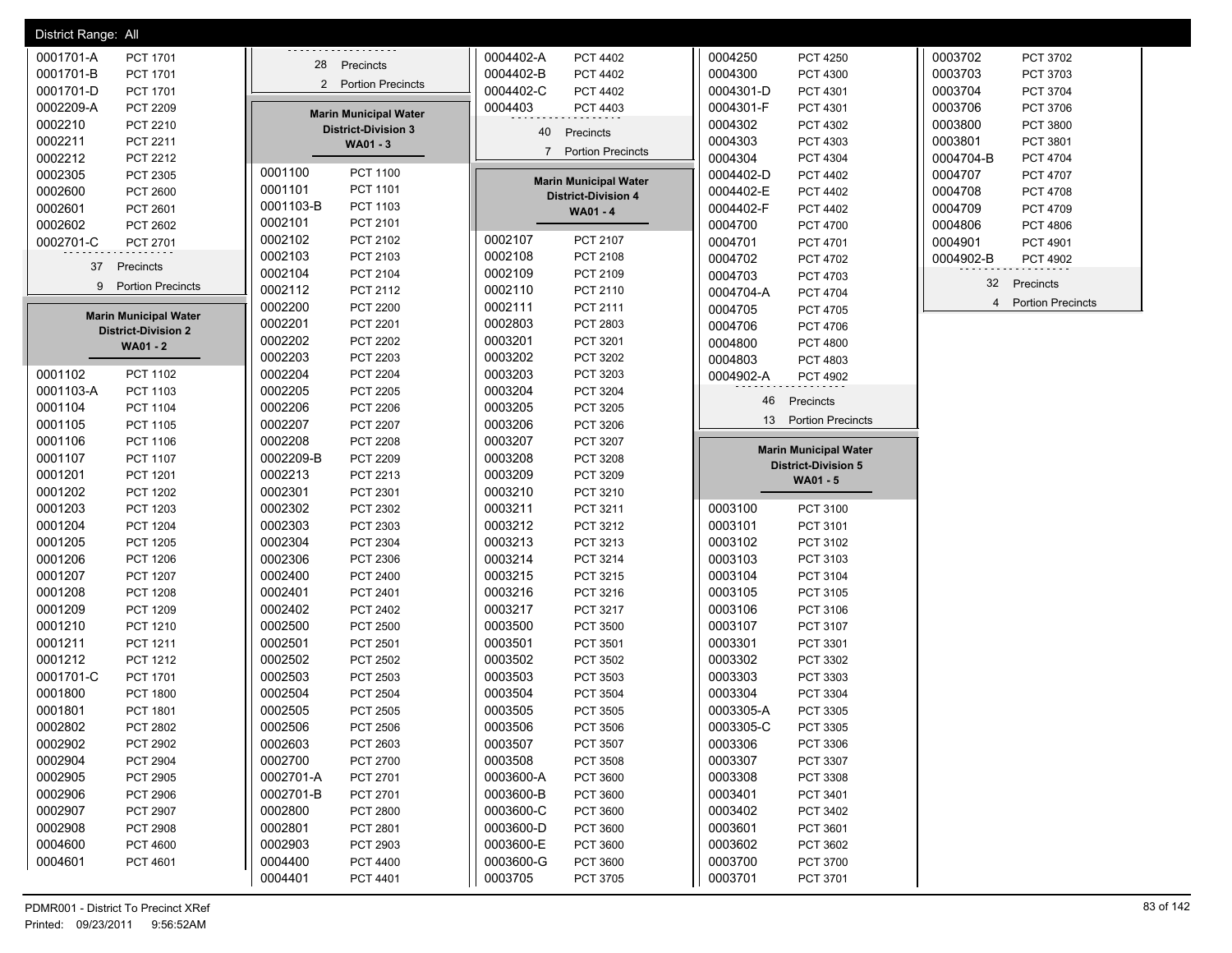|                                                  | <b>Stinson Beach County</b><br><b>Water District</b><br><b>WA02</b> |
|--------------------------------------------------|---------------------------------------------------------------------|
| 0004305-B<br>0004305-C<br>0004305-E<br>0004306-A | PCT 4305<br>PCT 4305<br>PCT 4305<br>PCT 4306                        |
| ŋ                                                | Precincts<br><b>Portion Precincts</b>                               |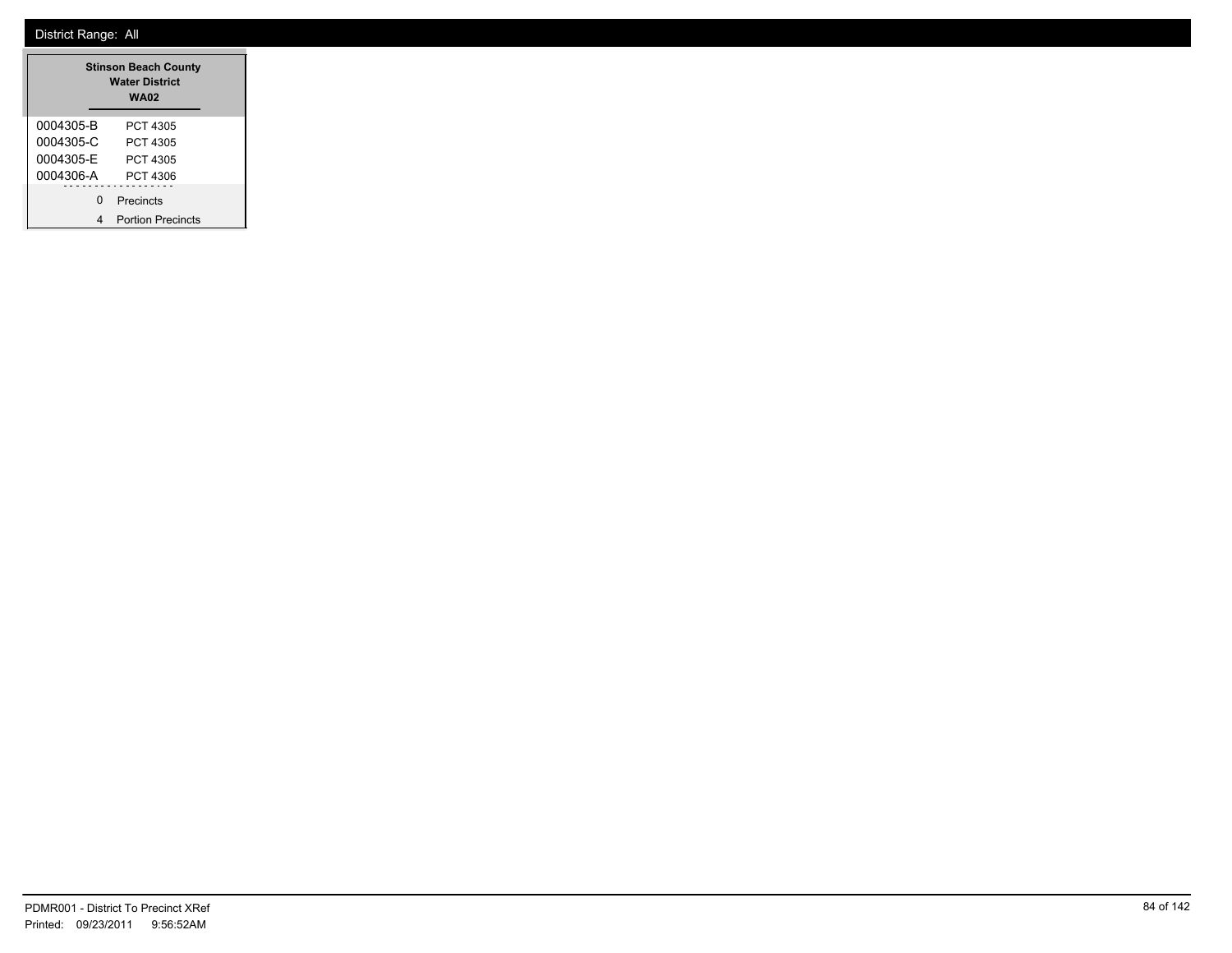| District Range: All |                                   |                                     |         |                                            |  |
|---------------------|-----------------------------------|-------------------------------------|---------|--------------------------------------------|--|
|                     |                                   | 0005217<br>PCT 5217                 | 0005215 | PCT 5215                                   |  |
|                     | <b>North Marin Water District</b> | 0005218<br>PCT 5218                 | 0005216 | PCT 5216                                   |  |
|                     |                                   | 0005219<br>PCT 5219                 | 0005217 | PCT 5217                                   |  |
|                     | <b>WA03</b>                       | 0005220<br><b>PCT 5220</b>          | 0005218 | PCT 5218                                   |  |
| 0004100-B           | PCT 4100                          | 0005221<br>PCT 5221                 | 0005219 | PCT 5219                                   |  |
| 0004100-C           | PCT 4100                          | 0005222<br><b>PCT 5222</b>          | 0005220 | PCT 5220                                   |  |
| 0004100-D           | PCT 4100                          | 0005223<br>PCT 5223                 | 0005221 | PCT 5221                                   |  |
| 0004100-E           | PCT 4100                          | 0005224<br><b>PCT 5224</b>          | 0005222 | PCT 5222                                   |  |
| 0004100-F           | PCT 4100                          | 0005225<br><b>PCT 5225</b>          | 0005223 | PCT 5223                                   |  |
| 0004100-G           | PCT 4100                          | 0005226<br>PCT 5226                 | 0005224 | PCT 5224                                   |  |
| 0004100-H           |                                   | 0005227<br><b>PCT 5227</b>          | 0005225 | PCT 5225                                   |  |
|                     | PCT 4100                          |                                     |         |                                            |  |
| 0004101-B           | PCT 4101                          | 0005228<br><b>PCT 5228</b>          | 0005226 | PCT 5226                                   |  |
| 0004101-C           | PCT 4101                          | 0005300<br>PCT 5300                 | 0005227 | <b>PCT 5227</b>                            |  |
| 0004102-A           | PCT 4102                          | 0005301<br>PCT 5301                 | 0005228 | PCT 5228                                   |  |
| 0004102-B           | PCT 4102                          | 0005302<br>PCT 5302                 | 0005300 | PCT 5300                                   |  |
| 0004102-C           | PCT 4102                          | 0005303<br>PCT 5303                 | 0005301 | PCT 5301                                   |  |
| 0004102-D           | PCT 4102                          | 0005304<br>PCT 5304                 | 0005302 | PCT 5302                                   |  |
| 0004102-F           | PCT 4102                          | 0005305<br>PCT 5305                 | 0005303 | PCT 5303                                   |  |
| 0004103-A           | PCT 4103                          | 43 Precincts                        | 0005304 | PCT 5304                                   |  |
| 0004103-C           | PCT 4103                          |                                     | 0005305 | PCT 5305                                   |  |
| 0004103-D           | PCT 4103                          | 21 Portion Precincts                |         | 43                                         |  |
| 0004103-E           | PCT 4103                          | <b>North Marin Water</b>            |         | Precincts                                  |  |
| 0004104-B           | PCT 4104                          | <b>District-Annexation Original</b> |         | $\overline{2}$<br><b>Portion Precincts</b> |  |
| 0004201-A           | PCT 4201                          | <b>WA03 - 1</b>                     |         |                                            |  |
| 0004201-C           | PCT 4201                          |                                     |         |                                            |  |
| 0004202             | <b>PCT 4202</b>                   | 0004201-A<br>PCT 4201               |         |                                            |  |
| 0004203             | PCT 4203                          | 0004201-C<br>PCT 4201               |         |                                            |  |
| 0004501             | PCT 4501                          | 0004202<br><b>PCT 4202</b>          |         |                                            |  |
| 0004502             | PCT 4502                          | 0004203<br>PCT 4203                 |         |                                            |  |
|                     |                                   | 0004501<br>PCT 4501                 |         |                                            |  |
| 0004503             | PCT 4503                          | 0004502<br><b>PCT 4502</b>          |         |                                            |  |
| 0005101             | PCT 5101                          | 0004503<br>PCT 4503                 |         |                                            |  |
| 0005102             | PCT 5102                          | 0005101<br>PCT 5101                 |         |                                            |  |
| 0005103             | PCT 5103                          |                                     |         |                                            |  |
| 0005200             | PCT 5200                          | 0005102<br>PCT 5102                 |         |                                            |  |
| 0005201             | PCT 5201                          | 0005103<br>PCT 5103                 |         |                                            |  |
| 0005202             | PCT 5202                          | 0005200<br><b>PCT 5200</b>          |         |                                            |  |
| 0005203             | PCT 5203                          | 0005201<br>PCT 5201                 |         |                                            |  |
| 0005204             | PCT 5204                          | 0005202<br>PCT 5202                 |         |                                            |  |
| 0005205             | PCT 5205                          | 0005203<br>PCT 5203                 |         |                                            |  |
| 0005206             | PCT 5206                          | 0005204<br>PCT 5204                 |         |                                            |  |
| 0005207             | <b>PCT 5207</b>                   | 0005205<br>PCT 5205                 |         |                                            |  |
| 0005208             | <b>PCT 5208</b>                   | 0005206<br><b>PCT 5206</b>          |         |                                            |  |
| 0005209             | PCT 5209                          | 0005207<br>PCT 5207                 |         |                                            |  |
| 0005210             | PCT 5210                          | 0005208<br>PCT 5208                 |         |                                            |  |
| 0005211             | PCT 5211                          | 0005209<br>PCT 5209                 |         |                                            |  |
| 0005212             | PCT 5212                          | 0005210<br>PCT 5210                 |         |                                            |  |
| 0005213             | PCT 5213                          | 0005211<br>PCT 5211                 |         |                                            |  |
| 0005214             |                                   | 0005212<br>PCT 5212                 |         |                                            |  |
|                     | PCT 5214                          | 0005213<br>PCT 5213                 |         |                                            |  |
| 0005215             | PCT 5215                          | 0005214                             |         |                                            |  |
| 0005216             | PCT 5216                          | PCT 5214                            |         |                                            |  |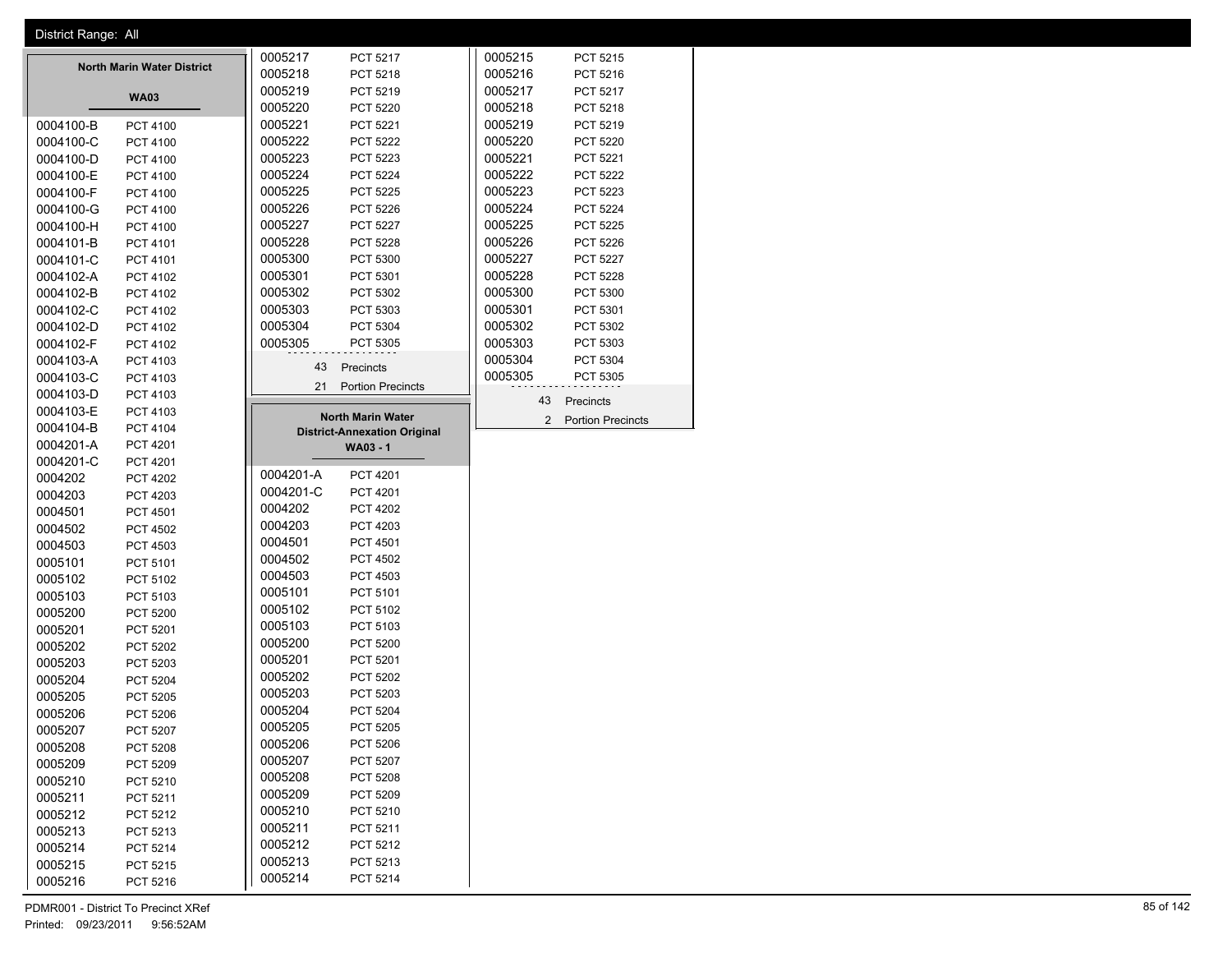| <b>Bel/tib Library Agency -</b><br>1995-1<br>CFD <sub>2</sub> |                          |  |  |  |  |
|---------------------------------------------------------------|--------------------------|--|--|--|--|
| 0003301-A                                                     | PCT 3301                 |  |  |  |  |
| 0003301-B                                                     | PCT 3301                 |  |  |  |  |
| 0003301-C                                                     | PCT 3301                 |  |  |  |  |
| 0003301-D                                                     | PCT 3301                 |  |  |  |  |
| 0003301-E                                                     | PCT 3301                 |  |  |  |  |
| 0003301-G                                                     | PCT 3301                 |  |  |  |  |
| 0003302                                                       | PCT 3302                 |  |  |  |  |
| 0003303                                                       | PCT 3303                 |  |  |  |  |
| 0003304                                                       | PCT 3304                 |  |  |  |  |
| 0003305                                                       | PCT 3305                 |  |  |  |  |
| 0003306                                                       | PCT 3306                 |  |  |  |  |
| 0003307                                                       | PCT 3307                 |  |  |  |  |
| 0003308                                                       | PCT 3308                 |  |  |  |  |
| 0003401                                                       | PCT 3401                 |  |  |  |  |
| 0003402                                                       | PCT 3402                 |  |  |  |  |
| 9.                                                            | Precincts                |  |  |  |  |
| 6                                                             | <b>Portion Precincts</b> |  |  |  |  |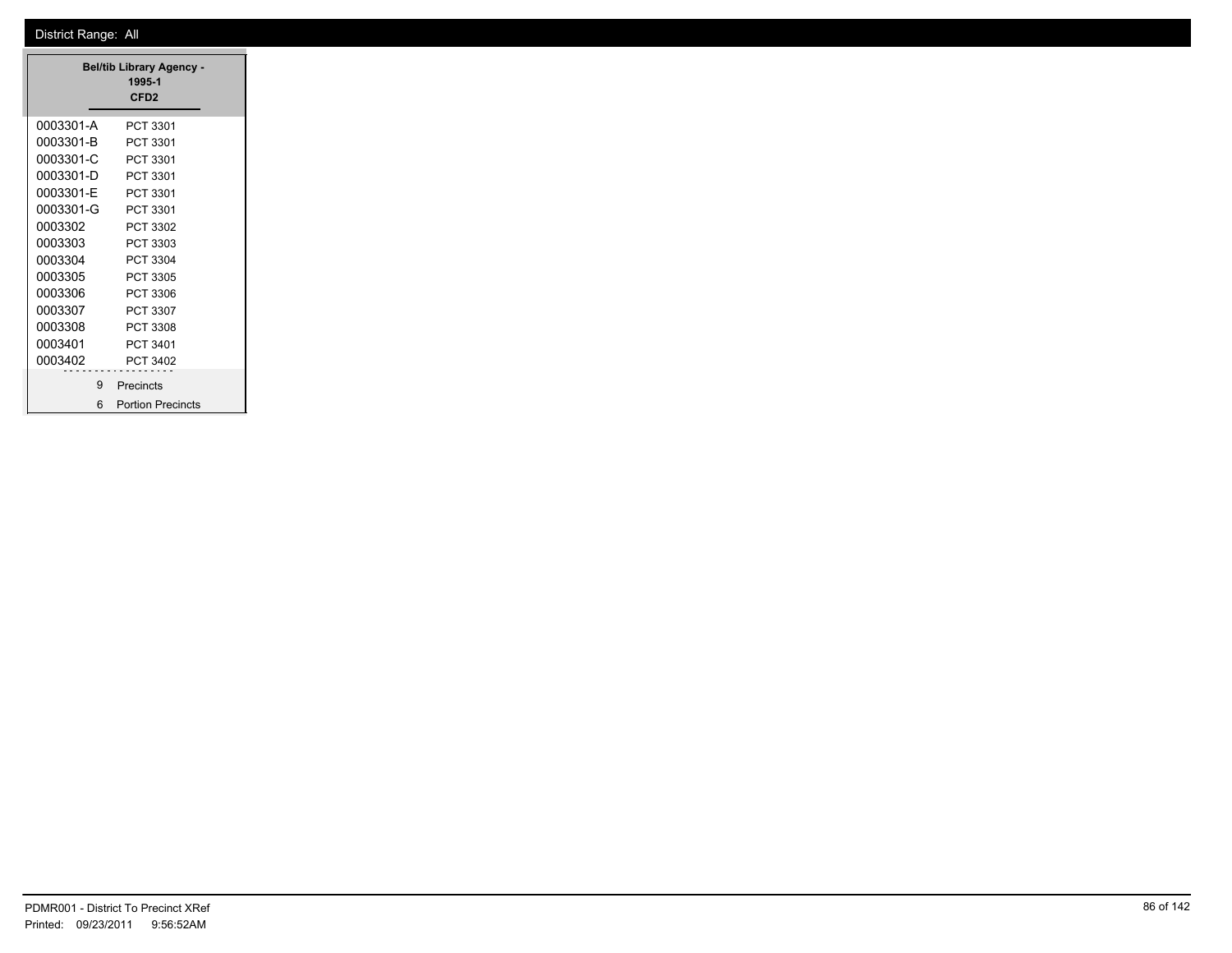| <b>Mill Valley Library Agency -</b><br>1996-1<br>CFD <sub>3</sub> |    |                          |  |  |  |  |  |
|-------------------------------------------------------------------|----|--------------------------|--|--|--|--|--|
| 0003201                                                           |    | PCT 3201                 |  |  |  |  |  |
| 0003202                                                           |    | PCT 3202                 |  |  |  |  |  |
| 0003203                                                           |    | PCT 3203                 |  |  |  |  |  |
| 0003204                                                           |    | <b>PCT 3204</b>          |  |  |  |  |  |
| 0003205                                                           |    | PCT 3205                 |  |  |  |  |  |
| 0003206                                                           |    | PCT 3206                 |  |  |  |  |  |
| 0003207                                                           |    | PCT 3207                 |  |  |  |  |  |
| 0003208                                                           |    | PCT 3208                 |  |  |  |  |  |
| 0003209                                                           |    | PCT 3209                 |  |  |  |  |  |
| 0003210                                                           |    | PCT 3210                 |  |  |  |  |  |
| 0003211                                                           |    | PCT 3211                 |  |  |  |  |  |
| 0003212                                                           |    | PCT 3212                 |  |  |  |  |  |
| 0003213                                                           |    | PCT 3213                 |  |  |  |  |  |
| 0003214                                                           |    | PCT 3214                 |  |  |  |  |  |
| 0003215                                                           |    | PCT 3215                 |  |  |  |  |  |
| 0003216                                                           |    | PCT 3216                 |  |  |  |  |  |
| 0003217                                                           |    | PCT 3217                 |  |  |  |  |  |
| 0004250                                                           |    | <b>PCT 4250</b>          |  |  |  |  |  |
|                                                                   | 18 | Precincts                |  |  |  |  |  |
|                                                                   | O  | <b>Portion Precincts</b> |  |  |  |  |  |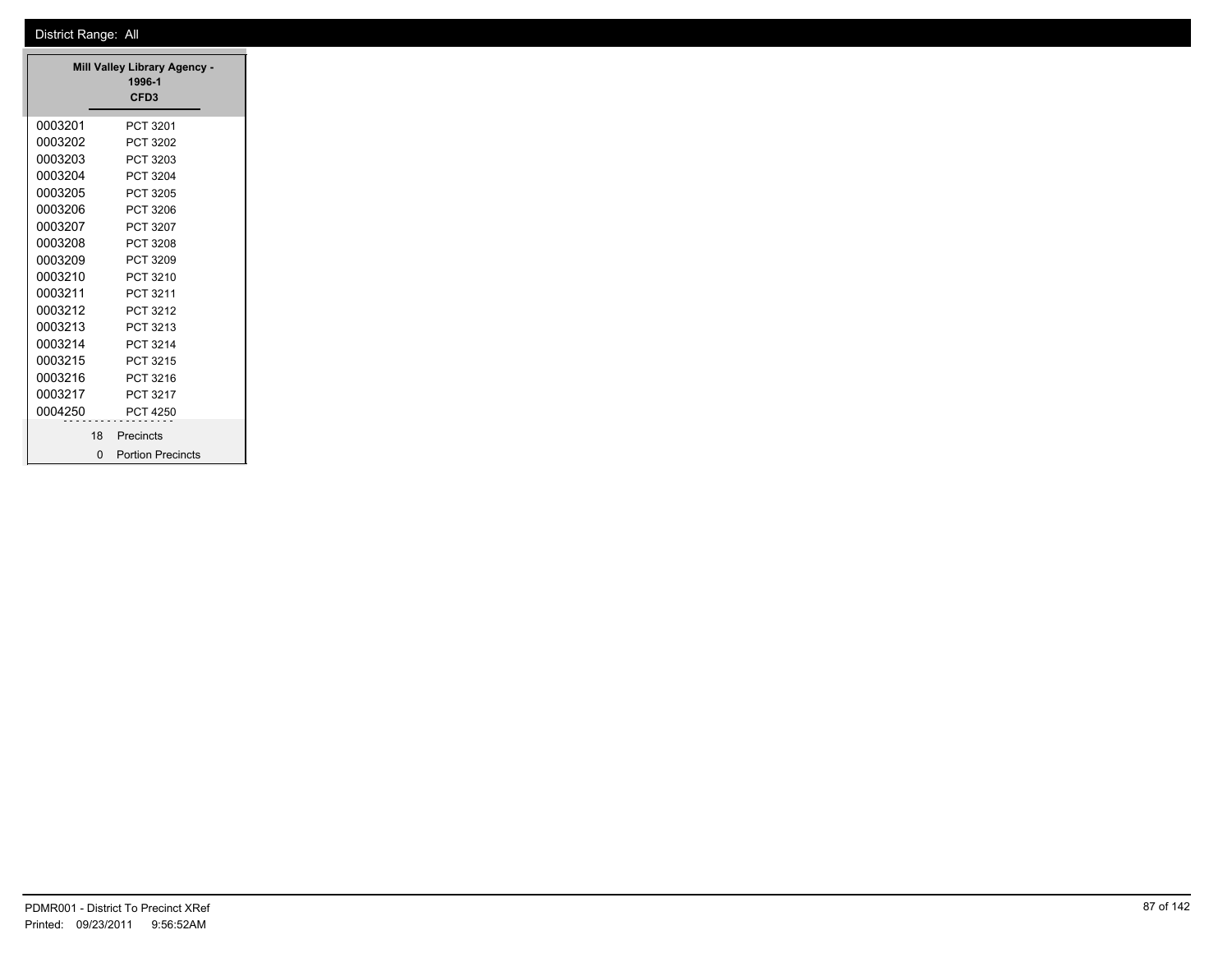| District Range: All |                                 |           |                 |         |                             |           |                               |           |                 |
|---------------------|---------------------------------|-----------|-----------------|---------|-----------------------------|-----------|-------------------------------|-----------|-----------------|
|                     |                                 | 0003500   | <b>PCT 3500</b> | 0004503 | PCT 4503                    | 0002303   | PCT 2303                      | 0002400   | <b>PCT 2400</b> |
|                     | <b>Marin County Library</b>     | 0003501   | PCT 3501        | 0004901 | PCT 4901                    | 0002304   | PCT 2304                      | 0002401   | PCT 2401        |
|                     | <b>District</b><br><b>LIB01</b> | 0003502   | <b>PCT 3502</b> | 0004902 | <b>PCT 4902</b>             | 0002305   | PCT 2305                      | 0002402   | <b>PCT 2402</b> |
|                     |                                 | 0003503   | PCT 3503        | 0005101 | PCT 5101                    | 0002306   | PCT 2306                      | 0002500   | <b>PCT 2500</b> |
| 0001500             | <b>PCT 1500</b>                 | 0003504   | <b>PCT 3504</b> | 0005102 | PCT 5102                    | 0002600   | <b>PCT 2600</b>               | 0002501   | PCT 2501        |
| 0001501             | PCT 1501                        | 0003505   | <b>PCT 3505</b> | 0005103 | PCT 5103                    | 0002601   | PCT 2601                      | 0002502   | PCT 2502        |
| 0001502             | <b>PCT 1502</b>                 | 0003506   | <b>PCT 3506</b> | 0005200 | <b>PCT 5200</b>             | 0002602-B | PCT 2602                      | 0002503   | PCT 2503        |
| 0001503             | PCT 1503                        | 0003507   | <b>PCT 3507</b> | 0005201 | PCT 5201                    | 0002700   | PCT 2700                      | 0002504   | <b>PCT 2504</b> |
| 0001504             | <b>PCT 1504</b>                 | 0003508   | <b>PCT 3508</b> | 0005202 | <b>PCT 5202</b>             | 0002701   | PCT 2701                      | 0002505   | PCT 2505        |
| 0001600             | <b>PCT 1600</b>                 | 0003600   | <b>PCT 3600</b> | 0005203 | PCT 5203                    | 0004100   | PCT 4100                      | 0002506   | <b>PCT 2506</b> |
| 0001601             | PCT 1601                        | 0003601   | PCT 3601        | 0005204 | <b>PCT 5204</b>             | 0004101   | PCT 4101                      | 0002602-A | PCT 2602        |
| 0001602             | PCT 1602                        | 0003602   | PCT 3602        | 0005205 | <b>PCT 5205</b>             | 0004102   | PCT 4102                      | 0002603   | PCT 2603        |
| 0001603             | PCT 1603                        | 0003700-A | <b>PCT 3700</b> | 0005206 | PCT 5206                    | 0004103   | PCT 4103                      | 0002800   | <b>PCT 2800</b> |
| 0001604             | PCT 1604                        | 0003700-B | <b>PCT 3700</b> | 0005207 | <b>PCT 5207</b>             | 0004104   | PCT 4104                      | 0002801   | PCT 2801        |
| 0001605             | <b>PCT 1605</b>                 | 0003700-C | <b>PCT 3700</b> | 0005208 | <b>PCT 5208</b>             | 0004200   | <b>PCT 4200</b>               | 0002802   | <b>PCT 2802</b> |
| 0001606             | PCT 1606                        | 0003700-D | <b>PCT 3700</b> | 0005209 | <b>PCT 5209</b>             | 0004201-B | PCT 4201                      | 0003301-F | PCT 3301        |
| 0001607             | PCT 1607                        | 0003700-E | <b>PCT 3700</b> | 0005210 | PCT 5210                    | 0004201-D | PCT 4201                      | 0003307   | PCT 3307        |
| 0001701             | PCT 1701                        | 0003700-F | <b>PCT 3700</b> | 0005211 | PCT 5211                    | 0004201-E | PCT 4201                      | 0003308   | PCT 3308        |
| 0001800             | <b>PCT 1800</b>                 | 0003700-G | <b>PCT 3700</b> | 0005212 | PCT 5212                    | 0004305   | <b>PCT 4305</b>               | 0003500   | PCT 3500        |
| 0001801             | PCT 1801                        | 0003701   | PCT 3701        | 0005213 | PCT 5213                    | 0004306   | PCT 4306                      | 0003501   | PCT 3501        |
| 0002301             | PCT 2301                        | 0003702   | PCT 3702        | 0005214 | PCT 5214                    | 0004307   | PCT 4307                      | 0003502   | PCT 3502        |
| 0002302             | PCT 2302                        | 0003703   | PCT 3703        | 0005215 | PCT 5215                    | 0004400   | PCT 4400                      | 0003503   | PCT 3503        |
| 0002303             | PCT 2303                        | 0003704   | <b>PCT 3704</b> | 0005216 | PCT 5216                    | 0004401   | PCT 4401                      | 0003504   | <b>PCT 3504</b> |
| 0002304             | PCT 2304                        | 0003705   | <b>PCT 3705</b> | 0005217 | PCT 5217                    | 0004402-A | <b>PCT 4402</b>               | 0003505   | PCT 3505        |
| 0002305             | PCT 2305                        | 0003706   | <b>PCT 3706</b> | 0005218 | PCT 5218                    | 0004402-B | <b>PCT 4402</b>               | 0003506   | PCT 3506        |
| 0002306             | PCT 2306                        | 0003800   | <b>PCT 3800</b> | 0005219 | PCT 5219                    | 0004402-E | <b>PCT 4402</b>               | 0003507   | PCT 3507        |
| 0002400             | <b>PCT 2400</b>                 | 0003801   | PCT 3801        | 0005220 | <b>PCT 5220</b>             | 0004403   | PCT 4403                      | 0003508   | PCT 3508        |
| 0002401             | PCT 2401                        | 0004100   | <b>PCT 4100</b> | 0005221 | PCT 5221                    |           |                               | 0003600   | PCT 3600        |
| 0002402             | <b>PCT 2402</b>                 | 0004101   | PCT 4101        | 0005222 | <b>PCT 5222</b>             | 22        | Precincts                     | 0003601   | PCT 3601        |
| 0002500             | <b>PCT 2500</b>                 | 0004102   | PCT 4102        | 0005223 | <b>PCT 5223</b>             |           | 7 Portion Precincts           | 0003602   | PCT 3602        |
| 0002501             | PCT 2501                        | 0004103   | PCT 4103        | 0005224 | <b>PCT 5224</b>             |           |                               | 0003700-A | PCT 3700        |
| 0002502             | <b>PCT 2502</b>                 | 0004104   | PCT 4104        | 0005225 | <b>PCT 5225</b>             |           | <b>Marin County Library</b>   | 0003700-B | PCT 3700        |
| 0002503             | PCT 2503                        | 0004200   | <b>PCT 4200</b> | 0005226 | <b>PCT 5226</b>             |           | <b>District-Eastern Marin</b> | 0003700-C | PCT 3700        |
| 0002504             | <b>PCT 2504</b>                 | 0004201   | PCT 4201        | 0005227 | <b>PCT 5227</b>             |           | $LIB01 - 2$                   | 0003700-D | PCT 3700        |
| 0002505             | <b>PCT 2505</b>                 | 0004202   | <b>PCT 4202</b> | 0005228 | <b>PCT 5228</b>             | 0001500   | <b>PCT 1500</b>               | 0003700-E | PCT 3700        |
| 0002506             | <b>PCT 2506</b>                 | 0004203   | PCT 4203        | 0005300 | <b>PCT 5300</b>             | 0001501   | PCT 1501                      | 0003700-F | PCT 3700        |
| 0002600             | <b>PCT 2600</b>                 | 0004300   | <b>PCT 4300</b> | 0005301 | PCT 5301                    | 0001502   | <b>PCT 1502</b>               | 0003700-G | PCT 3700        |
| 0002601             | PCT 2601                        | 0004301   | PCT 4301        | 0005302 | PCT 5302                    | 0001503   | PCT 1503                      | 0003701   | PCT 3701        |
| 0002602             | <b>PCT 2602</b>                 | 0004302   | PCT 4302        | 0005303 | PCT 5303                    | 0001504   | PCT 1504                      | 0003702   | PCT 3702        |
| 0002603             | PCT 2603                        | 0004303   | PCT 4303        | 0005304 | PCT 5304                    | 0001600   | <b>PCT 1600</b>               | 0003703   | PCT 3703        |
| 0002700             | PCT 2700                        | 0004304   | PCT 4304        | 0005305 | PCT 5305                    | 0001601   | PCT 1601                      | 0003704   | PCT 3704        |
| 0002701-A           | PCT 2701                        | 0004305   | PCT 4305        |         |                             | 0001602   | PCT 1602                      | 0003705   | PCT 3705        |
| 0002701-C           | PCT 2701                        | 0004306   | PCT 4306        |         | 127 Precincts               | 0001603   | PCT 1603                      | 0003706   | PCT 3706        |
| 0002800             | <b>PCT 2800</b>                 | 0004307   | PCT 4307        |         | 10 Portion Precincts        | 0001604   | PCT 1604                      | 0003800   | PCT 3800        |
| 0002801             | PCT 2801                        | 0004400   | PCT 4400        |         |                             | 0001605   | PCT 1605                      | 0003801   | PCT 3801        |
| 0002802             |                                 | 0004401   | PCT 4401        |         | <b>Marin County Library</b> | 0001606   | <b>PCT 1606</b>               | 0004201-A | PCT 4201        |
| 0002803             | PCT 2802                        | 0004402   | PCT 4402        |         | District-Fairfax/west Marin | 0001607   | PCT 1607                      | 0004201-C | PCT 4201        |
| 0003301-F           | PCT 2803                        | 0004403   | PCT 4403        |         | LIB01 - 1                   | 0001701   | PCT 1701                      | 0004202   | PCT 4202        |
|                     | PCT 3301                        | 0004501   | PCT 4501        | 0002301 | PCT 2301                    | 0001800   | <b>PCT 1800</b>               | 0004203   | PCT 4203        |
| 0003307             | PCT 3307                        | 0004502   |                 | 0002302 | PCT 2302                    | 0001801   | PCT 1801                      | 0004300   | PCT 4300        |
| 0003308             | PCT 3308                        |           | PCT 4502        |         |                             |           |                               |           |                 |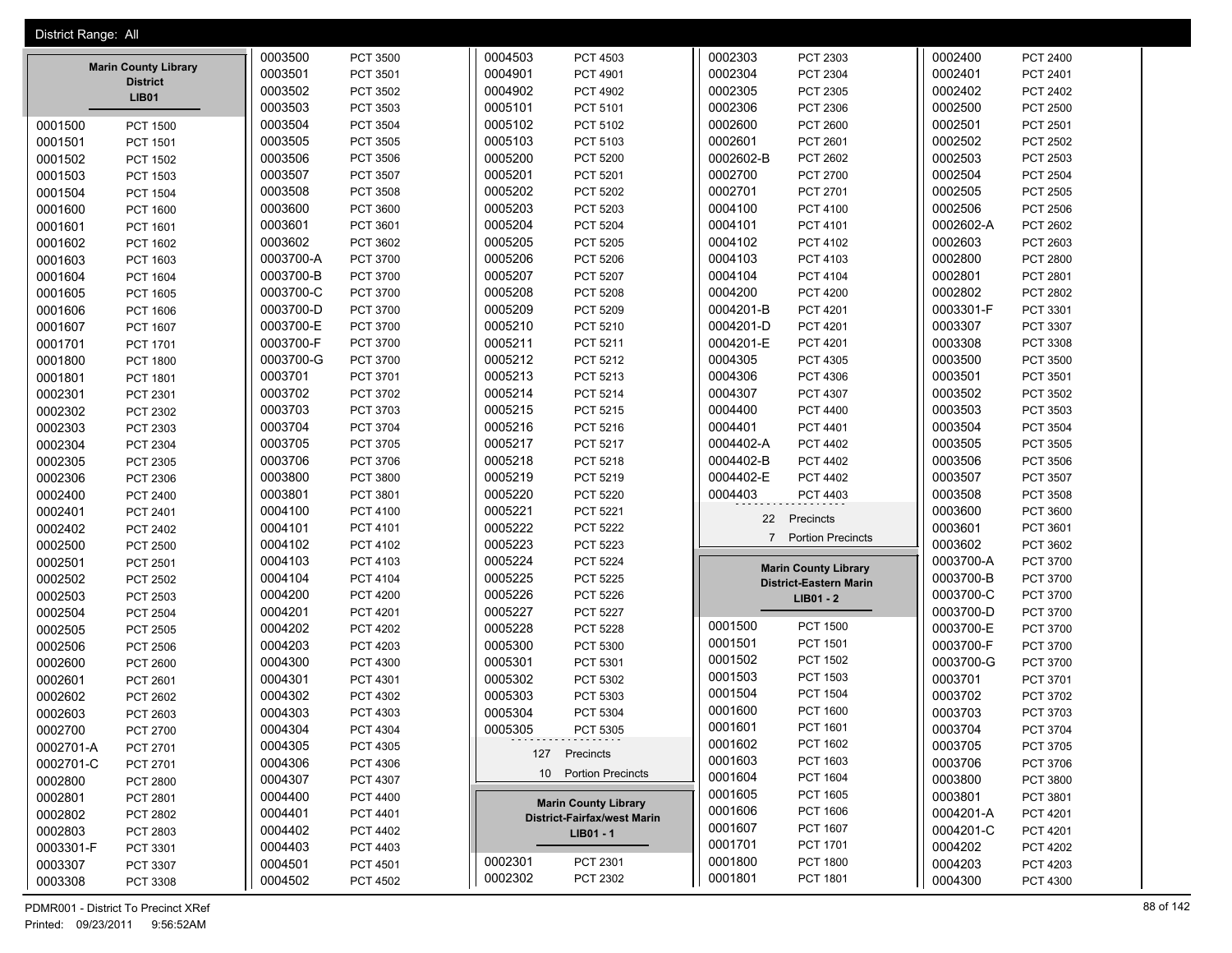| .<br>0004301<br>PCT 4301<br>102 Precincts<br>0004302<br>PCT 4302<br>13 Portion Precincts<br>0004303<br>PCT 4303<br>0004304<br>PCT 4304<br>0004402-C<br>PCT 4402<br>0004402-D<br>PCT 4402<br>0004501<br>PCT 4501<br>0004502<br>PCT 4502<br>0004503<br>PCT 4503<br>0004901<br>PCT 4901<br>0004902<br>PCT 4902<br>0005101<br>PCT 5101<br>0005102<br>PCT 5102<br>0005103<br>PCT 5103<br>0005200<br>PCT 5200<br>0005201<br>PCT 5201<br>0005202<br>PCT 5202<br>0005203<br>PCT 5203<br>0005204<br>PCT 5204<br>0005205<br>PCT 5205<br>0005206<br>PCT 5206<br>0005207<br>PCT 5207<br>0005208<br>PCT 5208<br>0005209<br>PCT 5209<br>0005210<br>PCT 5210<br>0005211<br>PCT 5211<br>0005212<br>PCT 5212<br>0005213<br>PCT 5213<br>0005214<br>PCT 5214<br>0005215<br>PCT 5215<br>0005216<br>PCT 5216<br>0005217<br>PCT 5217<br>0005218<br>PCT 5218<br>0005219<br>PCT 5219<br>0005220<br>PCT 5220<br>0005221<br>PCT 5221<br>0005222<br><b>PCT 5222</b><br>0005223<br>PCT 5223<br>0005224<br>PCT 5224<br>0005225<br>PCT 5225<br>0005226<br>PCT 5226<br>0005227<br>PCT 5227<br>0005228<br><b>PCT 5228</b><br>0005300<br>PCT 5300<br>0005301<br>PCT 5301<br>0005302<br>PCT 5302<br>0005303<br>PCT 5303<br>0005304<br>PCT 5304 | District Range: All |          |  |
|--------------------------------------------------------------------------------------------------------------------------------------------------------------------------------------------------------------------------------------------------------------------------------------------------------------------------------------------------------------------------------------------------------------------------------------------------------------------------------------------------------------------------------------------------------------------------------------------------------------------------------------------------------------------------------------------------------------------------------------------------------------------------------------------------------------------------------------------------------------------------------------------------------------------------------------------------------------------------------------------------------------------------------------------------------------------------------------------------------------------------------------------------------------------------------------------------------------|---------------------|----------|--|
|                                                                                                                                                                                                                                                                                                                                                                                                                                                                                                                                                                                                                                                                                                                                                                                                                                                                                                                                                                                                                                                                                                                                                                                                              |                     |          |  |
|                                                                                                                                                                                                                                                                                                                                                                                                                                                                                                                                                                                                                                                                                                                                                                                                                                                                                                                                                                                                                                                                                                                                                                                                              |                     |          |  |
|                                                                                                                                                                                                                                                                                                                                                                                                                                                                                                                                                                                                                                                                                                                                                                                                                                                                                                                                                                                                                                                                                                                                                                                                              |                     |          |  |
|                                                                                                                                                                                                                                                                                                                                                                                                                                                                                                                                                                                                                                                                                                                                                                                                                                                                                                                                                                                                                                                                                                                                                                                                              |                     |          |  |
|                                                                                                                                                                                                                                                                                                                                                                                                                                                                                                                                                                                                                                                                                                                                                                                                                                                                                                                                                                                                                                                                                                                                                                                                              |                     |          |  |
|                                                                                                                                                                                                                                                                                                                                                                                                                                                                                                                                                                                                                                                                                                                                                                                                                                                                                                                                                                                                                                                                                                                                                                                                              |                     |          |  |
|                                                                                                                                                                                                                                                                                                                                                                                                                                                                                                                                                                                                                                                                                                                                                                                                                                                                                                                                                                                                                                                                                                                                                                                                              |                     |          |  |
|                                                                                                                                                                                                                                                                                                                                                                                                                                                                                                                                                                                                                                                                                                                                                                                                                                                                                                                                                                                                                                                                                                                                                                                                              |                     |          |  |
|                                                                                                                                                                                                                                                                                                                                                                                                                                                                                                                                                                                                                                                                                                                                                                                                                                                                                                                                                                                                                                                                                                                                                                                                              |                     |          |  |
|                                                                                                                                                                                                                                                                                                                                                                                                                                                                                                                                                                                                                                                                                                                                                                                                                                                                                                                                                                                                                                                                                                                                                                                                              |                     |          |  |
|                                                                                                                                                                                                                                                                                                                                                                                                                                                                                                                                                                                                                                                                                                                                                                                                                                                                                                                                                                                                                                                                                                                                                                                                              |                     |          |  |
|                                                                                                                                                                                                                                                                                                                                                                                                                                                                                                                                                                                                                                                                                                                                                                                                                                                                                                                                                                                                                                                                                                                                                                                                              |                     |          |  |
|                                                                                                                                                                                                                                                                                                                                                                                                                                                                                                                                                                                                                                                                                                                                                                                                                                                                                                                                                                                                                                                                                                                                                                                                              |                     |          |  |
|                                                                                                                                                                                                                                                                                                                                                                                                                                                                                                                                                                                                                                                                                                                                                                                                                                                                                                                                                                                                                                                                                                                                                                                                              |                     |          |  |
|                                                                                                                                                                                                                                                                                                                                                                                                                                                                                                                                                                                                                                                                                                                                                                                                                                                                                                                                                                                                                                                                                                                                                                                                              |                     |          |  |
|                                                                                                                                                                                                                                                                                                                                                                                                                                                                                                                                                                                                                                                                                                                                                                                                                                                                                                                                                                                                                                                                                                                                                                                                              |                     |          |  |
|                                                                                                                                                                                                                                                                                                                                                                                                                                                                                                                                                                                                                                                                                                                                                                                                                                                                                                                                                                                                                                                                                                                                                                                                              |                     |          |  |
|                                                                                                                                                                                                                                                                                                                                                                                                                                                                                                                                                                                                                                                                                                                                                                                                                                                                                                                                                                                                                                                                                                                                                                                                              |                     |          |  |
|                                                                                                                                                                                                                                                                                                                                                                                                                                                                                                                                                                                                                                                                                                                                                                                                                                                                                                                                                                                                                                                                                                                                                                                                              |                     |          |  |
|                                                                                                                                                                                                                                                                                                                                                                                                                                                                                                                                                                                                                                                                                                                                                                                                                                                                                                                                                                                                                                                                                                                                                                                                              |                     |          |  |
|                                                                                                                                                                                                                                                                                                                                                                                                                                                                                                                                                                                                                                                                                                                                                                                                                                                                                                                                                                                                                                                                                                                                                                                                              |                     |          |  |
|                                                                                                                                                                                                                                                                                                                                                                                                                                                                                                                                                                                                                                                                                                                                                                                                                                                                                                                                                                                                                                                                                                                                                                                                              |                     |          |  |
|                                                                                                                                                                                                                                                                                                                                                                                                                                                                                                                                                                                                                                                                                                                                                                                                                                                                                                                                                                                                                                                                                                                                                                                                              |                     |          |  |
|                                                                                                                                                                                                                                                                                                                                                                                                                                                                                                                                                                                                                                                                                                                                                                                                                                                                                                                                                                                                                                                                                                                                                                                                              |                     |          |  |
|                                                                                                                                                                                                                                                                                                                                                                                                                                                                                                                                                                                                                                                                                                                                                                                                                                                                                                                                                                                                                                                                                                                                                                                                              |                     |          |  |
|                                                                                                                                                                                                                                                                                                                                                                                                                                                                                                                                                                                                                                                                                                                                                                                                                                                                                                                                                                                                                                                                                                                                                                                                              |                     |          |  |
|                                                                                                                                                                                                                                                                                                                                                                                                                                                                                                                                                                                                                                                                                                                                                                                                                                                                                                                                                                                                                                                                                                                                                                                                              |                     |          |  |
|                                                                                                                                                                                                                                                                                                                                                                                                                                                                                                                                                                                                                                                                                                                                                                                                                                                                                                                                                                                                                                                                                                                                                                                                              |                     |          |  |
|                                                                                                                                                                                                                                                                                                                                                                                                                                                                                                                                                                                                                                                                                                                                                                                                                                                                                                                                                                                                                                                                                                                                                                                                              |                     |          |  |
|                                                                                                                                                                                                                                                                                                                                                                                                                                                                                                                                                                                                                                                                                                                                                                                                                                                                                                                                                                                                                                                                                                                                                                                                              |                     |          |  |
|                                                                                                                                                                                                                                                                                                                                                                                                                                                                                                                                                                                                                                                                                                                                                                                                                                                                                                                                                                                                                                                                                                                                                                                                              |                     |          |  |
|                                                                                                                                                                                                                                                                                                                                                                                                                                                                                                                                                                                                                                                                                                                                                                                                                                                                                                                                                                                                                                                                                                                                                                                                              |                     |          |  |
|                                                                                                                                                                                                                                                                                                                                                                                                                                                                                                                                                                                                                                                                                                                                                                                                                                                                                                                                                                                                                                                                                                                                                                                                              |                     |          |  |
|                                                                                                                                                                                                                                                                                                                                                                                                                                                                                                                                                                                                                                                                                                                                                                                                                                                                                                                                                                                                                                                                                                                                                                                                              |                     |          |  |
|                                                                                                                                                                                                                                                                                                                                                                                                                                                                                                                                                                                                                                                                                                                                                                                                                                                                                                                                                                                                                                                                                                                                                                                                              |                     |          |  |
|                                                                                                                                                                                                                                                                                                                                                                                                                                                                                                                                                                                                                                                                                                                                                                                                                                                                                                                                                                                                                                                                                                                                                                                                              |                     |          |  |
|                                                                                                                                                                                                                                                                                                                                                                                                                                                                                                                                                                                                                                                                                                                                                                                                                                                                                                                                                                                                                                                                                                                                                                                                              |                     |          |  |
|                                                                                                                                                                                                                                                                                                                                                                                                                                                                                                                                                                                                                                                                                                                                                                                                                                                                                                                                                                                                                                                                                                                                                                                                              |                     |          |  |
|                                                                                                                                                                                                                                                                                                                                                                                                                                                                                                                                                                                                                                                                                                                                                                                                                                                                                                                                                                                                                                                                                                                                                                                                              |                     |          |  |
|                                                                                                                                                                                                                                                                                                                                                                                                                                                                                                                                                                                                                                                                                                                                                                                                                                                                                                                                                                                                                                                                                                                                                                                                              |                     |          |  |
|                                                                                                                                                                                                                                                                                                                                                                                                                                                                                                                                                                                                                                                                                                                                                                                                                                                                                                                                                                                                                                                                                                                                                                                                              |                     |          |  |
|                                                                                                                                                                                                                                                                                                                                                                                                                                                                                                                                                                                                                                                                                                                                                                                                                                                                                                                                                                                                                                                                                                                                                                                                              |                     |          |  |
|                                                                                                                                                                                                                                                                                                                                                                                                                                                                                                                                                                                                                                                                                                                                                                                                                                                                                                                                                                                                                                                                                                                                                                                                              |                     |          |  |
|                                                                                                                                                                                                                                                                                                                                                                                                                                                                                                                                                                                                                                                                                                                                                                                                                                                                                                                                                                                                                                                                                                                                                                                                              |                     |          |  |
|                                                                                                                                                                                                                                                                                                                                                                                                                                                                                                                                                                                                                                                                                                                                                                                                                                                                                                                                                                                                                                                                                                                                                                                                              |                     |          |  |
|                                                                                                                                                                                                                                                                                                                                                                                                                                                                                                                                                                                                                                                                                                                                                                                                                                                                                                                                                                                                                                                                                                                                                                                                              |                     |          |  |
|                                                                                                                                                                                                                                                                                                                                                                                                                                                                                                                                                                                                                                                                                                                                                                                                                                                                                                                                                                                                                                                                                                                                                                                                              |                     |          |  |
|                                                                                                                                                                                                                                                                                                                                                                                                                                                                                                                                                                                                                                                                                                                                                                                                                                                                                                                                                                                                                                                                                                                                                                                                              |                     |          |  |
|                                                                                                                                                                                                                                                                                                                                                                                                                                                                                                                                                                                                                                                                                                                                                                                                                                                                                                                                                                                                                                                                                                                                                                                                              |                     |          |  |
|                                                                                                                                                                                                                                                                                                                                                                                                                                                                                                                                                                                                                                                                                                                                                                                                                                                                                                                                                                                                                                                                                                                                                                                                              |                     |          |  |
|                                                                                                                                                                                                                                                                                                                                                                                                                                                                                                                                                                                                                                                                                                                                                                                                                                                                                                                                                                                                                                                                                                                                                                                                              | 0005305             | PCT 5305 |  |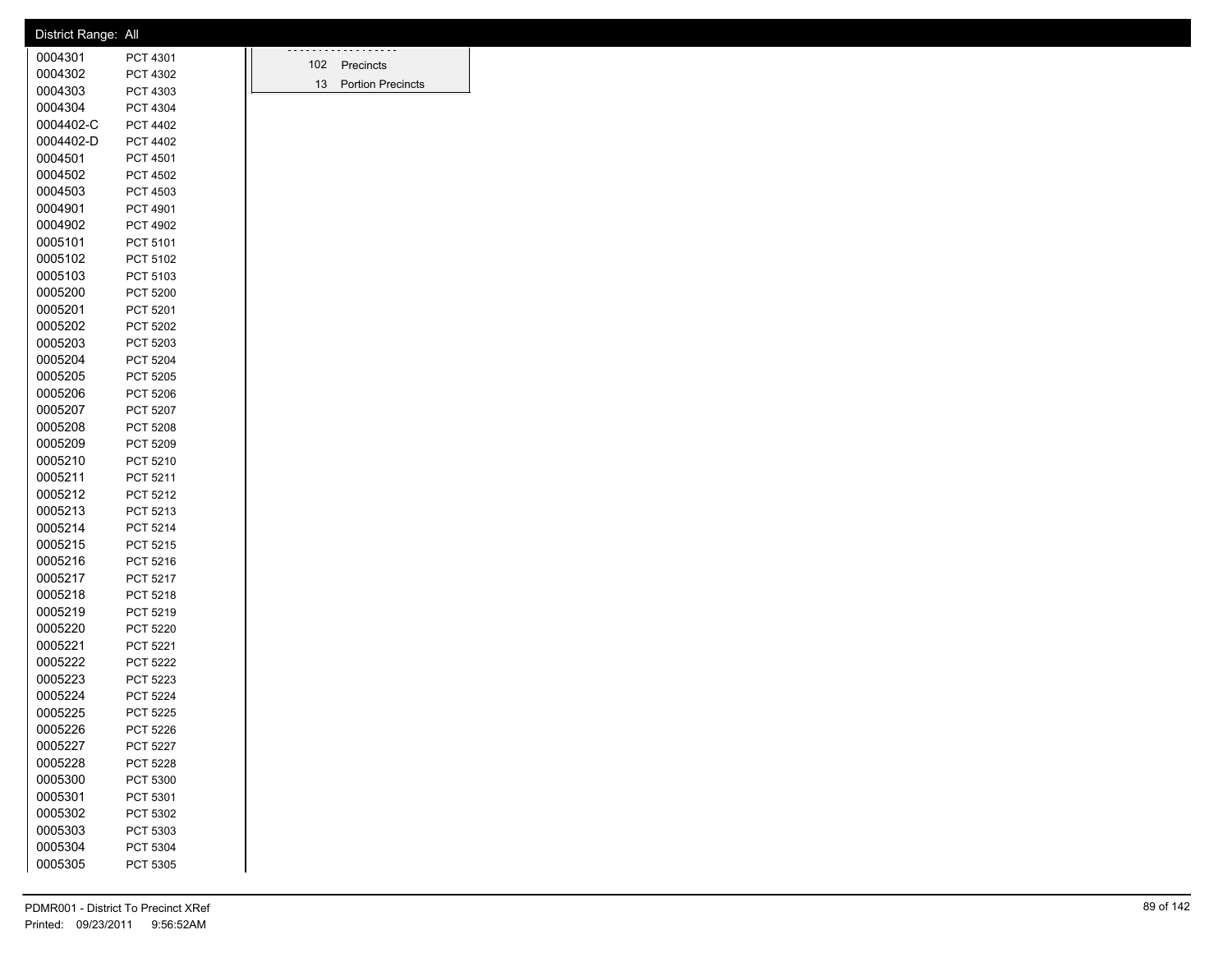|                                  | District Range: All |                 |         |                     |  |
|----------------------------------|---------------------|-----------------|---------|---------------------|--|
|                                  | 0003504             | PCT 3504        | 0004709 | PCT 4709            |  |
| <b>Marin County Free Library</b> | 0003505             | PCT 3505        | 0004901 | PCT 4901            |  |
| <b>District</b><br><b>LIB02</b>  | 0003506             | PCT 3506        | 0004902 | PCT 4902            |  |
|                                  | 0003507             | PCT 3507        | 0005101 | PCT 5101            |  |
| 0001500<br><b>PCT 1500</b>       | 0003508             | PCT 3508        | 0005102 | PCT 5102            |  |
| 0001501<br>PCT 1501              | 0003600             | PCT 3600        | 0005103 | PCT 5103            |  |
| 0001502<br>PCT 1502              | 0003601             | PCT 3601        | 0005200 | <b>PCT 5200</b>     |  |
| 0001503<br>PCT 1503              | 0003602             | PCT 3602        | 0005201 | PCT 5201            |  |
| 0001504<br><b>PCT 1504</b>       | 0003700             | PCT 3700        | 0005202 | PCT 5202            |  |
| 0001600<br>PCT 1600              | 0003701             | PCT 3701        | 0005203 | PCT 5203            |  |
| 0001601<br>PCT 1601              | 0003702             | PCT 3702        | 0005204 | PCT 5204            |  |
| 0001602<br>PCT 1602              | 0003703             | PCT 3703        | 0005205 | PCT 5205            |  |
| 0001603<br>PCT 1603              | 0003704             | PCT 3704        | 0005206 | PCT 5206            |  |
| 0001604<br>PCT 1604              | 0003705             | PCT 3705        | 0005207 | PCT 5207            |  |
| 0001605<br>PCT 1605              | 0003706             | PCT 3706        | 0005208 | PCT 5208            |  |
| 0001606<br>PCT 1606              | 0003800             | PCT 3800        | 0005209 | PCT 5209            |  |
| 0001607<br>PCT 1607              | 0003801             | PCT 3801        | 0005210 | PCT 5210            |  |
| 0001701<br>PCT 1701              | 0004100             | PCT 4100        | 0005211 | PCT 5211            |  |
| 0001800<br><b>PCT 1800</b>       | 0004101             | PCT 4101        | 0005212 | PCT 5212            |  |
| 0001801<br>PCT 1801              | 0004102             | PCT 4102        | 0005213 | PCT 5213            |  |
| 0002301<br>PCT 2301              | 0004103             | PCT 4103        | 0005214 | PCT 5214            |  |
| 0002302<br>PCT 2302              | 0004104             | PCT 4104        | 0005215 | PCT 5215            |  |
| 0002303<br>PCT 2303              | 0004200             | <b>PCT 4200</b> | 0005216 | PCT 5216            |  |
| 0002304<br>PCT 2304              | 0004201             | PCT 4201        | 0005217 | PCT 5217            |  |
| 0002305<br>PCT 2305              | 0004202             | PCT 4202        | 0005218 | PCT 5218            |  |
| 0002306<br>PCT 2306              | 0004203             | PCT 4203        | 0005219 | PCT 5219            |  |
| 0002400<br>PCT 2400              | 0004300             | PCT 4300        | 0005220 | <b>PCT 5220</b>     |  |
| 0002401<br>PCT 2401              | 0004301             | PCT 4301        | 0005221 | PCT 5221            |  |
| 0002402<br>PCT 2402              | 0004302             | PCT 4302        | 0005222 | <b>PCT 5222</b>     |  |
| 0002500<br><b>PCT 2500</b>       | 0004303             | PCT 4303        | 0005223 | PCT 5223            |  |
| 0002501<br>PCT 2501              | 0004304             | PCT 4304        | 0005224 | <b>PCT 5224</b>     |  |
| 0002502<br>PCT 2502              | 0004305             | PCT 4305        | 0005225 | PCT 5225            |  |
| 0002503<br>PCT 2503              | 0004306             | PCT 4306        | 0005226 | PCT 5226            |  |
| 0002504<br><b>PCT 2504</b>       | 0004307             | PCT 4307        | 0005227 | <b>PCT 5227</b>     |  |
| 0002505<br>PCT 2505              | 0004400             | PCT 4400        | 0005228 | PCT 5228            |  |
| 0002506<br><b>PCT 2506</b>       | 0004401             | PCT 4401        | 0005300 | PCT 5300            |  |
| 0002600<br>PCT 2600              | 0004402             | <b>PCT 4402</b> | 0005301 | PCT 5301            |  |
| 0002601<br>PCT 2601              | 0004403             | PCT 4403        | 0005302 | PCT 5302            |  |
| 0002602<br>PCT 2602              | 0004501             | PCT 4501        | 0005303 | PCT 5303            |  |
| 0002603<br>PCT 2603              | 0004502             | PCT 4502        | 0005304 | PCT 5304            |  |
| 0002700<br><b>PCT 2700</b>       | 0004503             | PCT 4503        | 0005305 | PCT 5305            |  |
| 0002701<br>PCT 2701              | 0004700             | <b>PCT 4700</b> |         |                     |  |
| 0002800<br><b>PCT 2800</b>       | 0004701             | PCT 4701        |         | 137 Precincts       |  |
| 0002801<br>PCT 2801              | 0004702             | PCT 4702        |         | 0 Portion Precincts |  |
| 0002802<br>PCT 2802              | 0004703             | PCT 4703        |         |                     |  |
| 0002803<br>PCT 2803              | 0004704             | <b>PCT 4704</b> |         |                     |  |
| 0003500<br>PCT 3500              | 0004705             | <b>PCT 4705</b> |         |                     |  |
| 0003501<br>PCT 3501              | 0004706             | <b>PCT 4706</b> |         |                     |  |
| 0003502<br>PCT 3502              | 0004707             | PCT 4707        |         |                     |  |
| 0003503<br>PCT 3503              | 0004708             | PCT 4708        |         |                     |  |
|                                  |                     |                 |         |                     |  |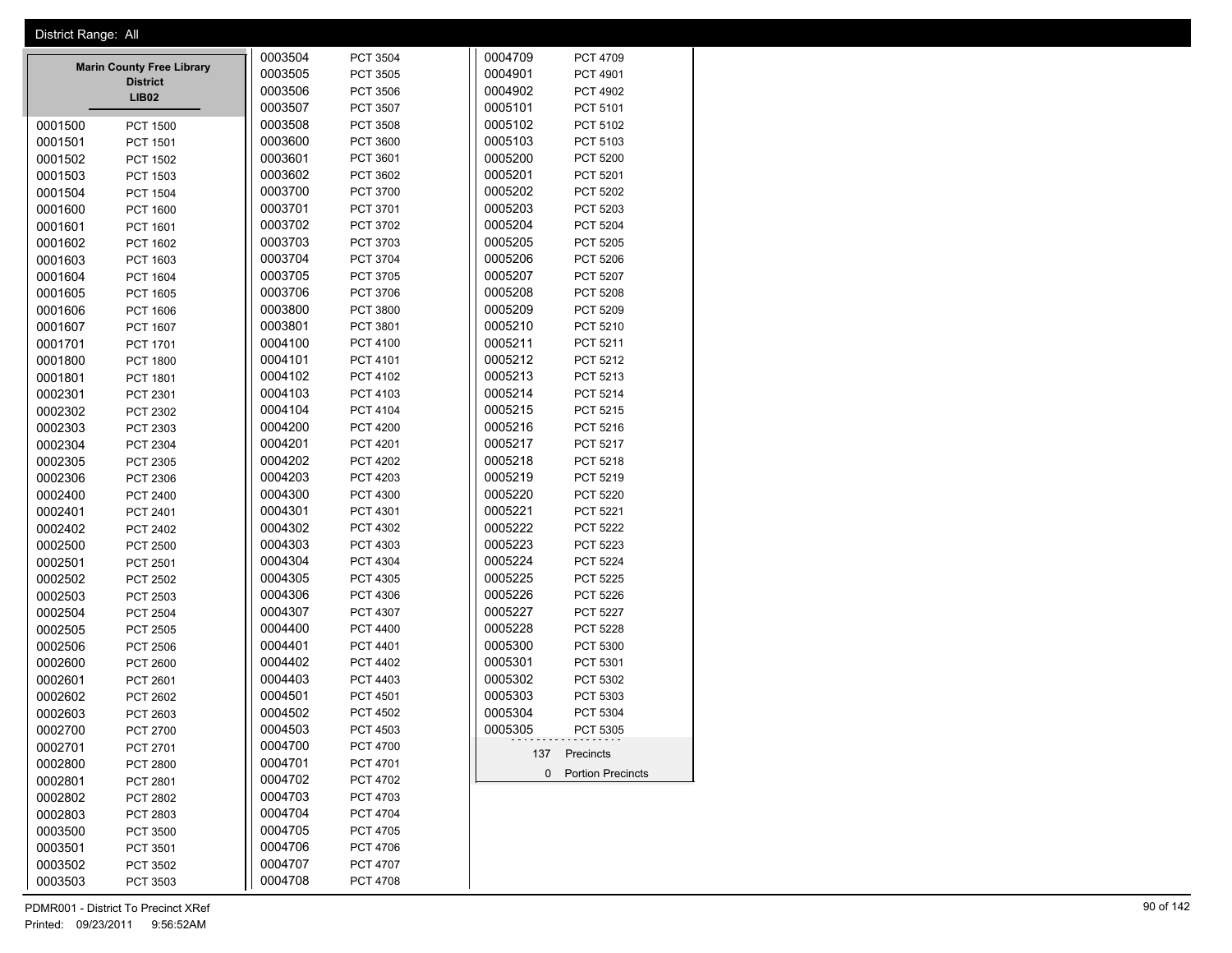|                                                                    | <b>Strawberry Recreation</b><br><b>District</b><br>REC01 |  |  |  |  |  |
|--------------------------------------------------------------------|----------------------------------------------------------|--|--|--|--|--|
| 0003700                                                            | PCT 3700                                                 |  |  |  |  |  |
| 0003701                                                            | PCT 3701                                                 |  |  |  |  |  |
| 0003702-A                                                          | PCT 3702                                                 |  |  |  |  |  |
| 0003702-D                                                          | PCT 3702                                                 |  |  |  |  |  |
| 0003702-E                                                          | PCT 3702                                                 |  |  |  |  |  |
| 0003703                                                            | PCT 3703                                                 |  |  |  |  |  |
| 0003704-A                                                          | <b>PCT 3704</b>                                          |  |  |  |  |  |
| 0003704-B                                                          | <b>PCT 3704</b>                                          |  |  |  |  |  |
| 0003704-D                                                          | <b>PCT 3704</b>                                          |  |  |  |  |  |
| 0003704-F                                                          | <b>PCT 3704</b>                                          |  |  |  |  |  |
| 0003704-G                                                          | <b>PCT 3704</b>                                          |  |  |  |  |  |
| 0003706                                                            | PCT 3706                                                 |  |  |  |  |  |
| 4                                                                  | Precincts                                                |  |  |  |  |  |
| 8                                                                  | <b>Portion Precincts</b>                                 |  |  |  |  |  |
| <b>Strawberry Recreation</b><br>District-Zone IV<br><b>REC01-1</b> |                                                          |  |  |  |  |  |
| 0003700-E                                                          | PCT 3700                                                 |  |  |  |  |  |
| 0003703-D                                                          | PCT 3703                                                 |  |  |  |  |  |
| 0003703-E                                                          | PCT 3703                                                 |  |  |  |  |  |
| ŋ                                                                  | Precincts                                                |  |  |  |  |  |
| 3                                                                  | <b>Portion Precincts</b>                                 |  |  |  |  |  |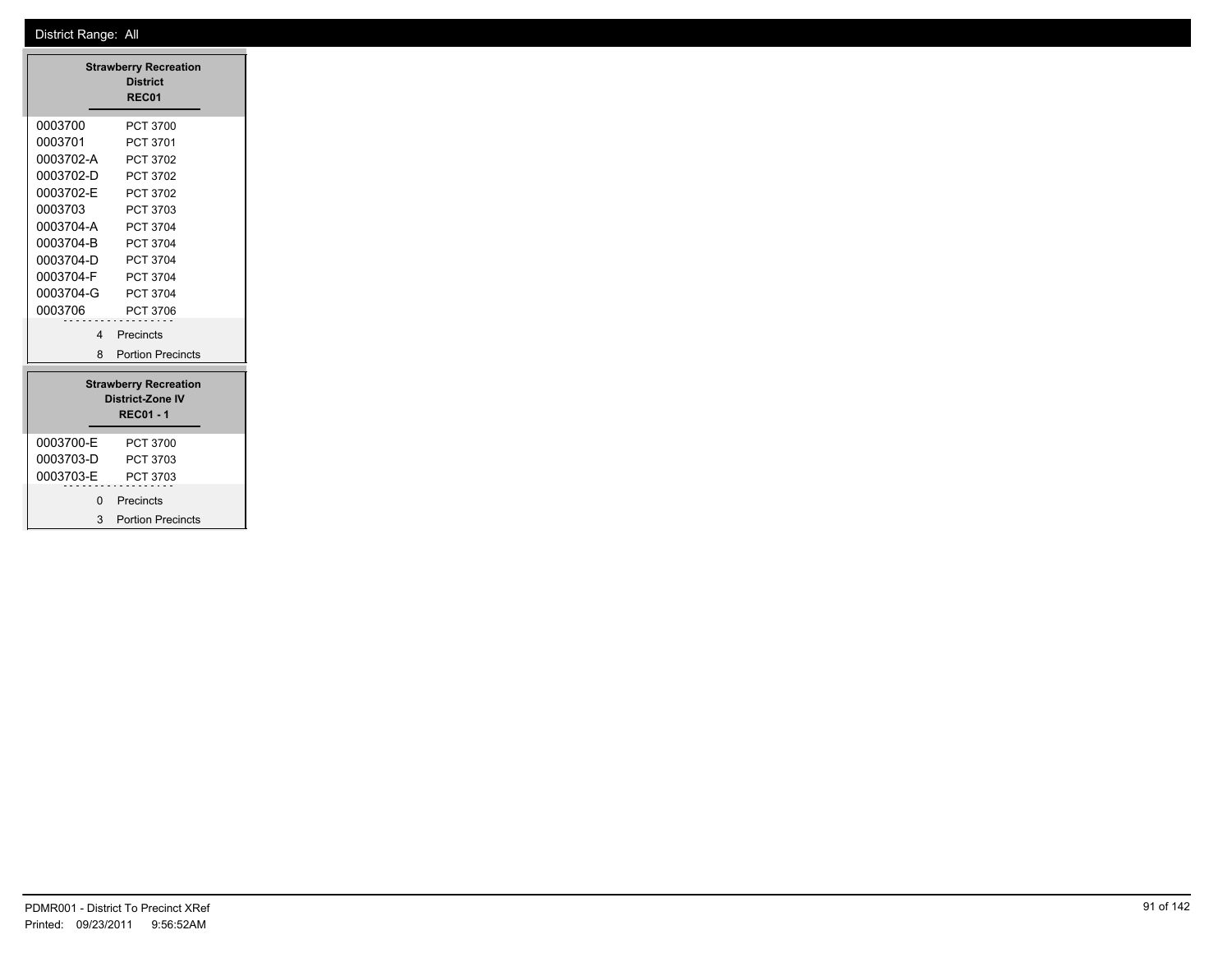| Mesa Park |                          |  |  |  |  |
|-----------|--------------------------|--|--|--|--|
|           | <b>REC02</b>             |  |  |  |  |
| 0004305-F | PCT 4305                 |  |  |  |  |
| 0004306-A | PCT 4306                 |  |  |  |  |
| 0004306-B | PCT 4306                 |  |  |  |  |
| 0004306-C | PCT 4306                 |  |  |  |  |
| 0004306-D | PCT 4306                 |  |  |  |  |
| 0004306-F | PCT 4306                 |  |  |  |  |
| 0004306-F | PCT 4306                 |  |  |  |  |
| 0004306-H | PCT 4306                 |  |  |  |  |
| 0004307   | PCT 4307                 |  |  |  |  |
| 1         | Precincts                |  |  |  |  |
| 8         | <b>Portion Precincts</b> |  |  |  |  |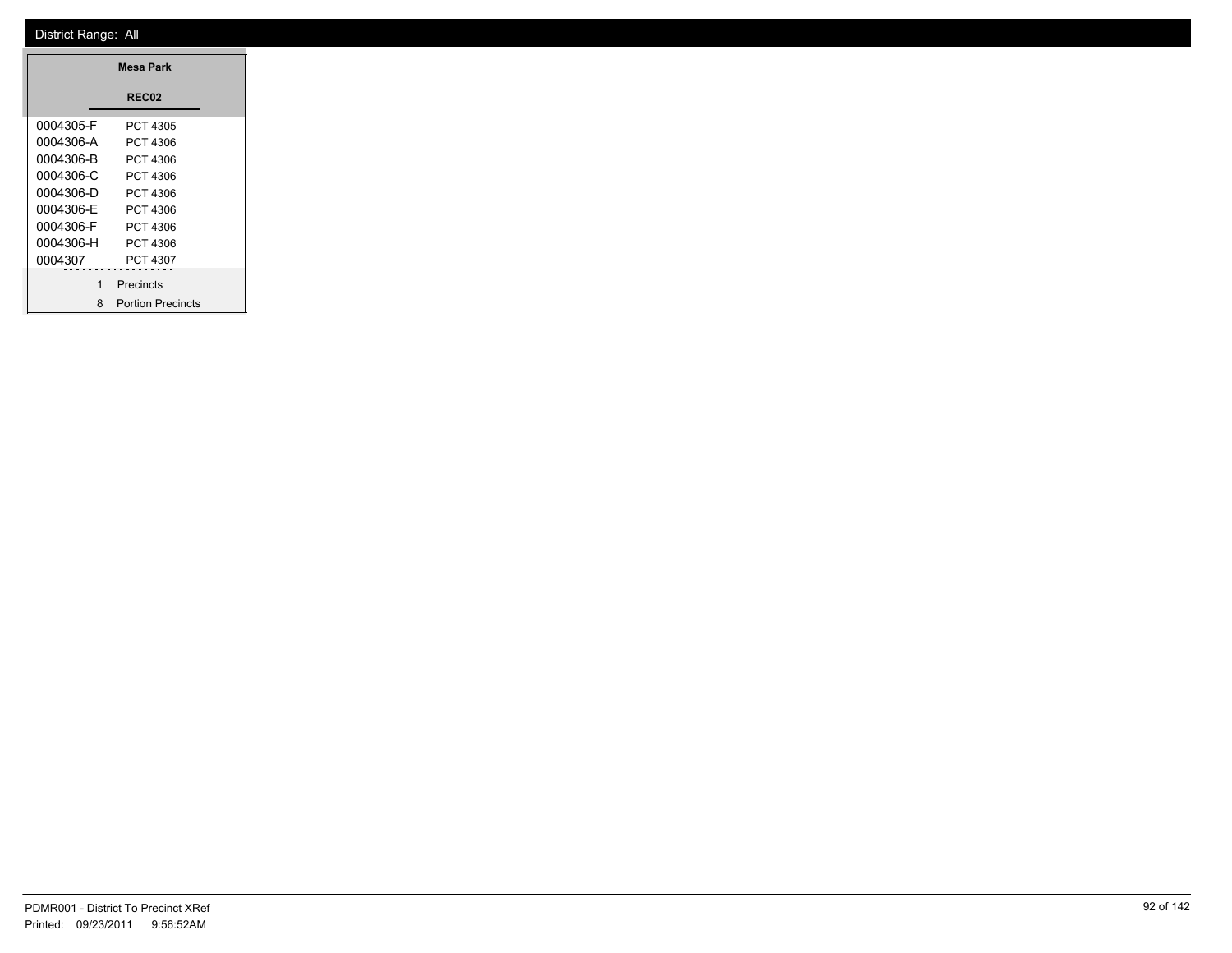|                    |                                  | 0002801   | PCT 2801                     |
|--------------------|----------------------------------|-----------|------------------------------|
|                    | <b>Ross Valley Paramedic CSA</b> | 0004402-E | PCT 4402                     |
|                    | <b>No. 27</b><br>CSFP27          | 0004700   | <b>PCT 4700</b>              |
|                    |                                  | 0004701   | PCT 4701                     |
| 0002101            | PCT 2101                         | 0004702   | <b>PCT 4702</b>              |
| 0002102            | PCT 2102                         | 0004703   | PCT 4703                     |
| 0002103            | PCT 2103                         | 0004704   | <b>PCT 4704</b>              |
| 0002104            | PCT 2104                         | 0004705   | <b>PCT 4705</b>              |
| 0002107            | PCT 2107                         | 0004706   | <b>PCT 4706</b>              |
| 0002108            | PCT 2108                         | 0004707   | <b>PCT 4707</b>              |
| 0002109            | PCT 2109                         | 0004708   | <b>PCT 4708</b>              |
| 0002110            | PCT 2110                         | 0004709   | PCT 4709                     |
| 0002111            | PCT 2111                         | 0004800   | <b>PCT 4800</b>              |
| 0002112            | PCT 2112                         | 0004803   | PCT 4803                     |
| 0002200            | <b>PCT 2200</b>                  | 0004806   | <b>PCT 4806</b>              |
| 0002201            | <b>PCT 2201</b>                  | 0004901   | PCT 4901                     |
| 0002202            | PCT 2202                         | 0004902   | PCT 4902                     |
| 0002203            | PCT 2203                         | 62        | Precincts                    |
| 0002204            | PCT 2204                         | 1         | <b>Portion Precinct</b>      |
| 0002205            | <b>PCT 2205</b>                  |           |                              |
| 0002206            | <b>PCT 2206</b>                  |           | <b>Ross Valley Paramedic</b> |
| 0002207            | PCT 2207                         |           | <b>District 27 Portions</b>  |
| 0002208            | PCT 2208                         |           | <b>CSFP27 - 1</b>            |
| 0002209            | PCT 2209                         |           |                              |
| 0002210            | PCT 2210                         | 0002602-A | <b>PCT 2602</b>              |
| 0002211            | PCT 2211                         | 0002603   | PCT 2603                     |
| 0002212            | PCT 2212                         | 0002700   | <b>PCT 2700</b>              |
| 0002213            | PCT 2213                         | 0002701   | PCT 2701                     |
| 0002301            | PCT 2301                         | 0004901   | PCT 4901                     |
| 0002302            | PCT 2302                         | 0004902   | <b>PCT 4902</b>              |
| 0002303            | PCT 2303                         | 5         | Precincts                    |
| 0002304            | PCT 2304                         | 1         | <b>Portion Precinct</b>      |
| 0002305            | PCT 2305                         |           |                              |
| 0002306            | PCT 2306                         |           |                              |
| 0002400            | PCT 2400                         |           |                              |
| 0002401            | PCT 2401                         |           |                              |
| 0002402            | PCT 2402                         |           |                              |
| 0002500            | PCT 2500                         |           |                              |
| 0002502            | PCT 2502                         |           |                              |
| 0002503            | PCT 2503                         |           |                              |
| 0002504            | <b>PCT 2504</b>                  |           |                              |
| 0002505            | <b>PCT 2505</b>                  |           |                              |
| 0002506            | PCT 2506                         |           |                              |
| 0002600            | PCT 2600                         |           |                              |
|                    |                                  |           |                              |
| 0002601            | PCT 2601                         |           |                              |
| 0002602<br>0002603 | PCT 2602<br>PCT 2603             |           |                              |

 PCT 2700 PCT 2701 PCT 2800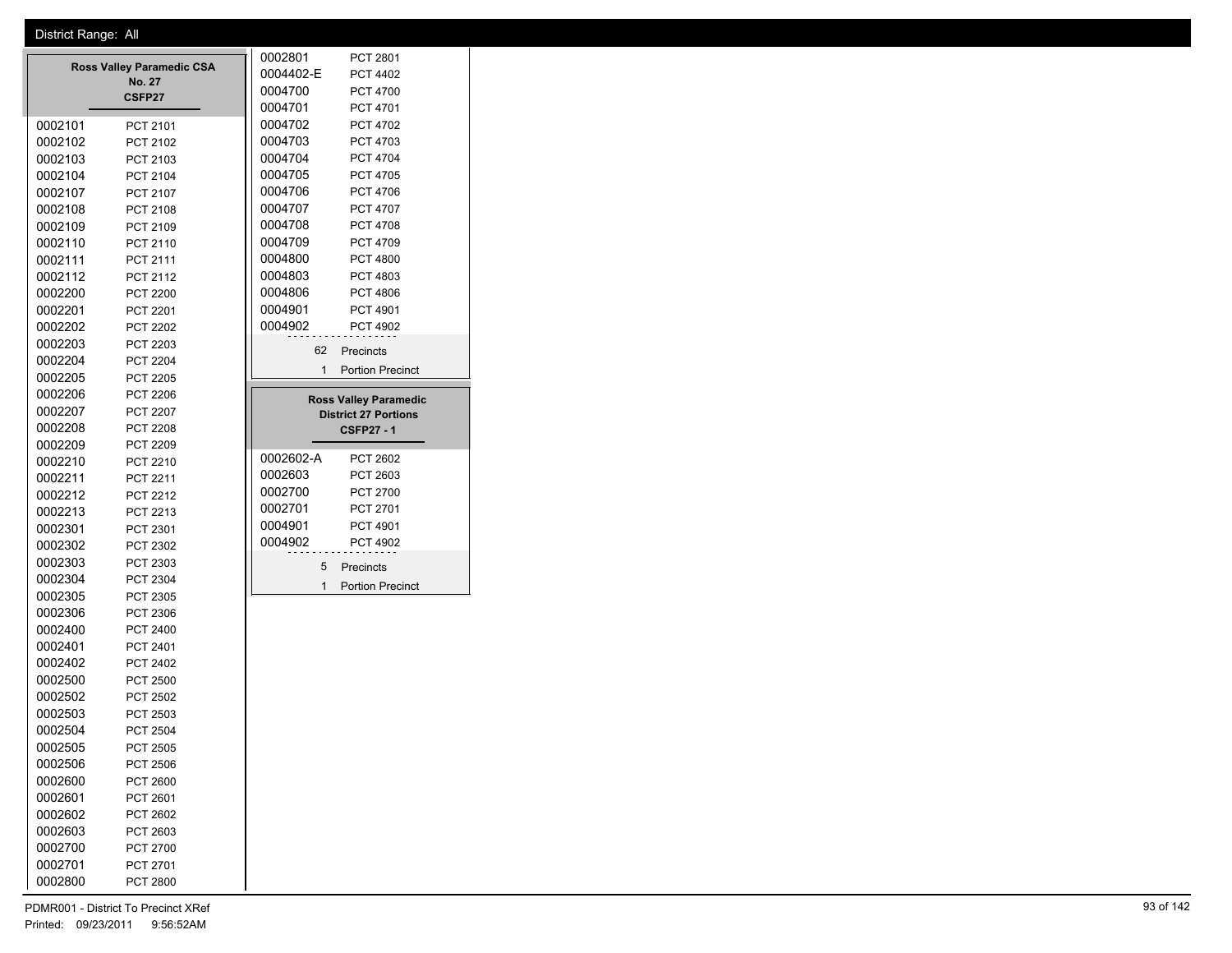| West Marin Paramedic CSA<br>No. 28<br>CSFP28 |                          |  |  |  |  |
|----------------------------------------------|--------------------------|--|--|--|--|
| 0004100                                      | PCT 4100                 |  |  |  |  |
| 0004101                                      | PCT 4101                 |  |  |  |  |
| 0004102                                      | PCT 4102                 |  |  |  |  |
| 0004103                                      | PCT 4103                 |  |  |  |  |
| 0004104                                      | <b>PCT 4104</b>          |  |  |  |  |
| 0004200                                      | PCT 4200                 |  |  |  |  |
| 0004201-B                                    | PCT 4201                 |  |  |  |  |
| 0004201-D                                    | PCT 4201                 |  |  |  |  |
| 0004201-F                                    | <b>PCT 4201</b>          |  |  |  |  |
| 0004305                                      | PCT 4305                 |  |  |  |  |
| 0004306                                      | PCT 4306                 |  |  |  |  |
| 0004307                                      | PCT 4307                 |  |  |  |  |
| 0004400                                      | <b>PCT 4400</b>          |  |  |  |  |
| 0004401                                      | <b>PCT 4401</b>          |  |  |  |  |
| 0004402-A                                    | PCT 4402                 |  |  |  |  |
| 0004402-B                                    | PCT 4402                 |  |  |  |  |
| 0004403                                      | PCT 4403                 |  |  |  |  |
| 12                                           | Precincts                |  |  |  |  |
| 5                                            | <b>Portion Precincts</b> |  |  |  |  |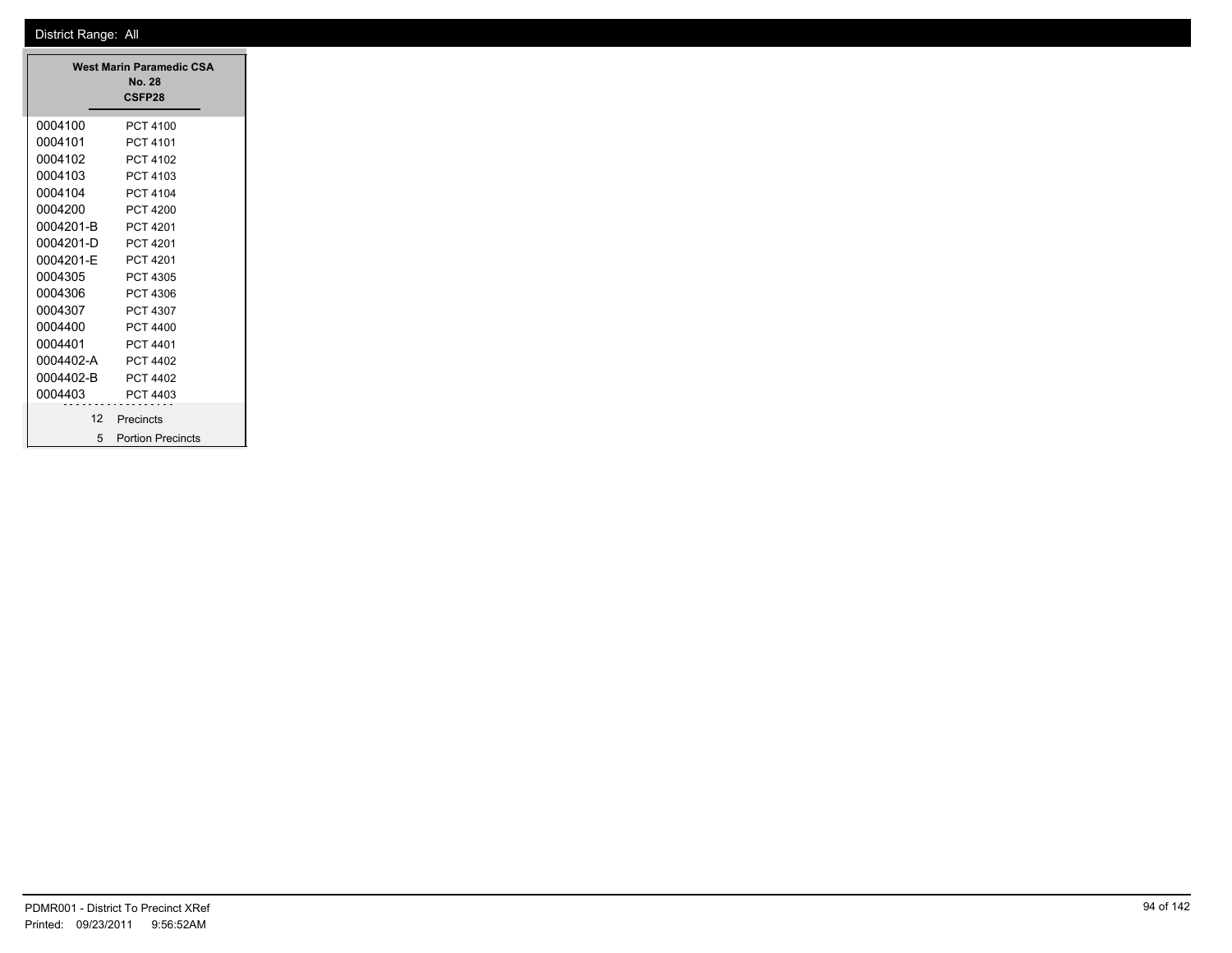| <b>Los Ranchitos Sanitary</b><br>Elect<br><b>RANCH</b> |                         |  |  |  |  |
|--------------------------------------------------------|-------------------------|--|--|--|--|
| 0001701-A                                              | <b>PCT 1701</b>         |  |  |  |  |
| <sup>n</sup>                                           | Precinct                |  |  |  |  |
|                                                        | <b>Portion Precinct</b> |  |  |  |  |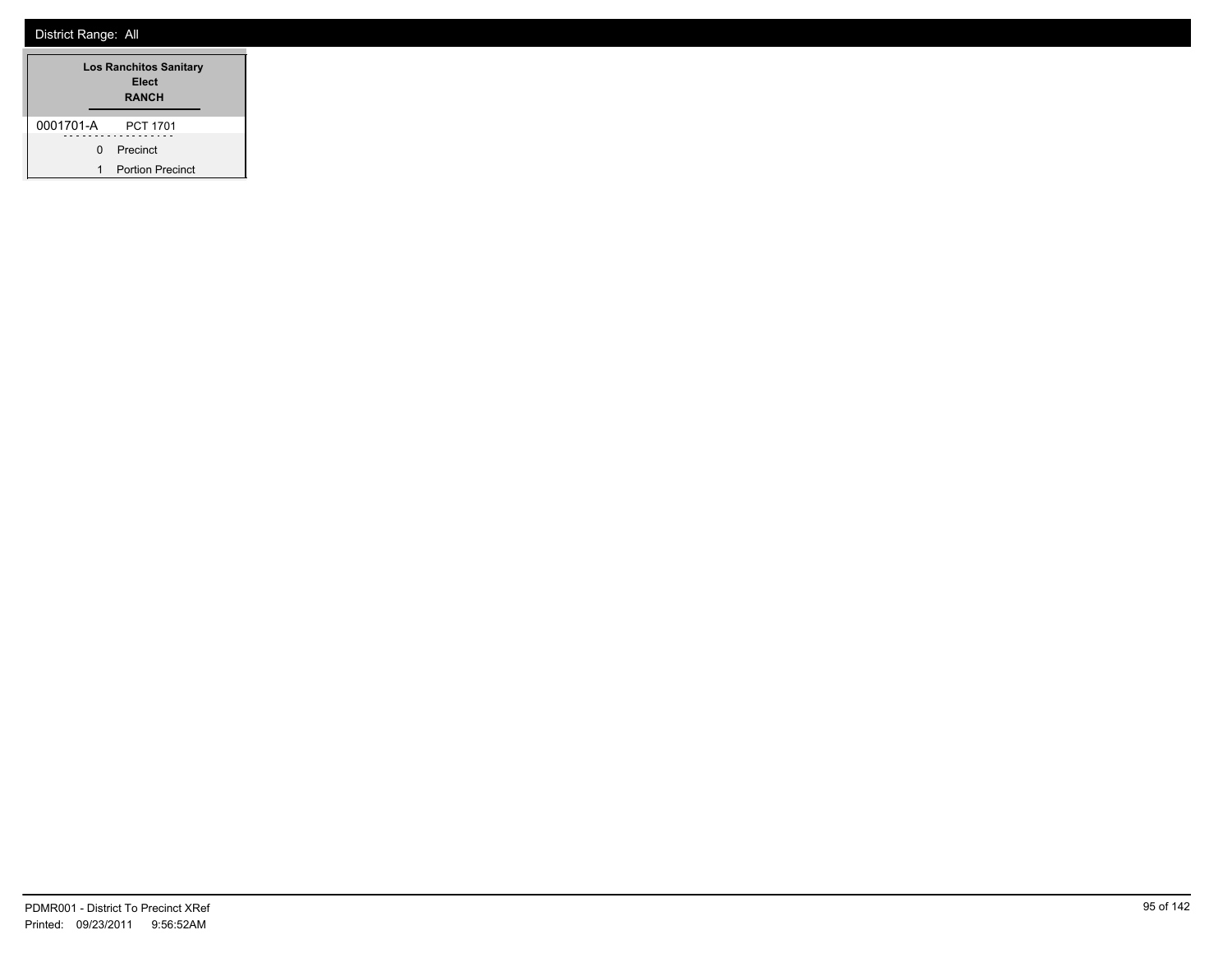|           |                                               | 0002506-C | <b>PCT 2506</b>          |
|-----------|-----------------------------------------------|-----------|--------------------------|
|           | <b>Ross Valley Sanitary District</b><br>No. 1 | 0002600   | PCT 2600                 |
|           | <b>SA01</b>                                   | 0002601   | PCT 2601                 |
|           |                                               | 0002602   | <b>PCT 2602</b>          |
| 0001100-A | PCT 1100                                      | 0002603   | PCT 2603                 |
| 0002101   | PCT 2101                                      | 0002700   | <b>PCT 2700</b>          |
| 0002102   | PCT 2102                                      | 0002701   | <b>PCT 2701</b>          |
| 0002103   | PCT 2103                                      | 0002800   | <b>PCT 2800</b>          |
| 0002104   | PCT 2104                                      | 0002801   | <b>PCT 2801</b>          |
| 0002107   | <b>PCT 2107</b>                               | 0002802-C | <b>PCT 2802</b>          |
| 0002108   | PCT 2108                                      | 0002803   | PCT 2803                 |
| 0002109   | PCT 2109                                      | 0002903-A | PCT 2903                 |
| 0002110   | PCT 2110                                      | 0002903-C | PCT 2903                 |
| 0002111-A | PCT 2111                                      | 0002904-A | <b>PCT 2904</b>          |
| 0002112-A | <b>PCT 2112</b>                               | 0004402-E | <b>PCT 4402</b>          |
| 0002112-B | <b>PCT 2112</b>                               | 0004800-A | <b>PCT 4800</b>          |
| 0002112-D | <b>PCT 2112</b>                               | 0004803   | PCT 4803                 |
| 0002112-E | <b>PCT 2112</b>                               | 0004806   | <b>PCT 4806</b>          |
| 0002200   | <b>PCT 2200</b>                               | 45        | Precincts                |
| 0002201   | <b>PCT 2201</b>                               |           |                          |
| 0002202   | <b>PCT 2202</b>                               | 19        | <b>Portion Precincts</b> |
| 0002203-B | <b>PCT 2203</b>                               |           |                          |
| 0002204-B | <b>PCT 2204</b>                               |           |                          |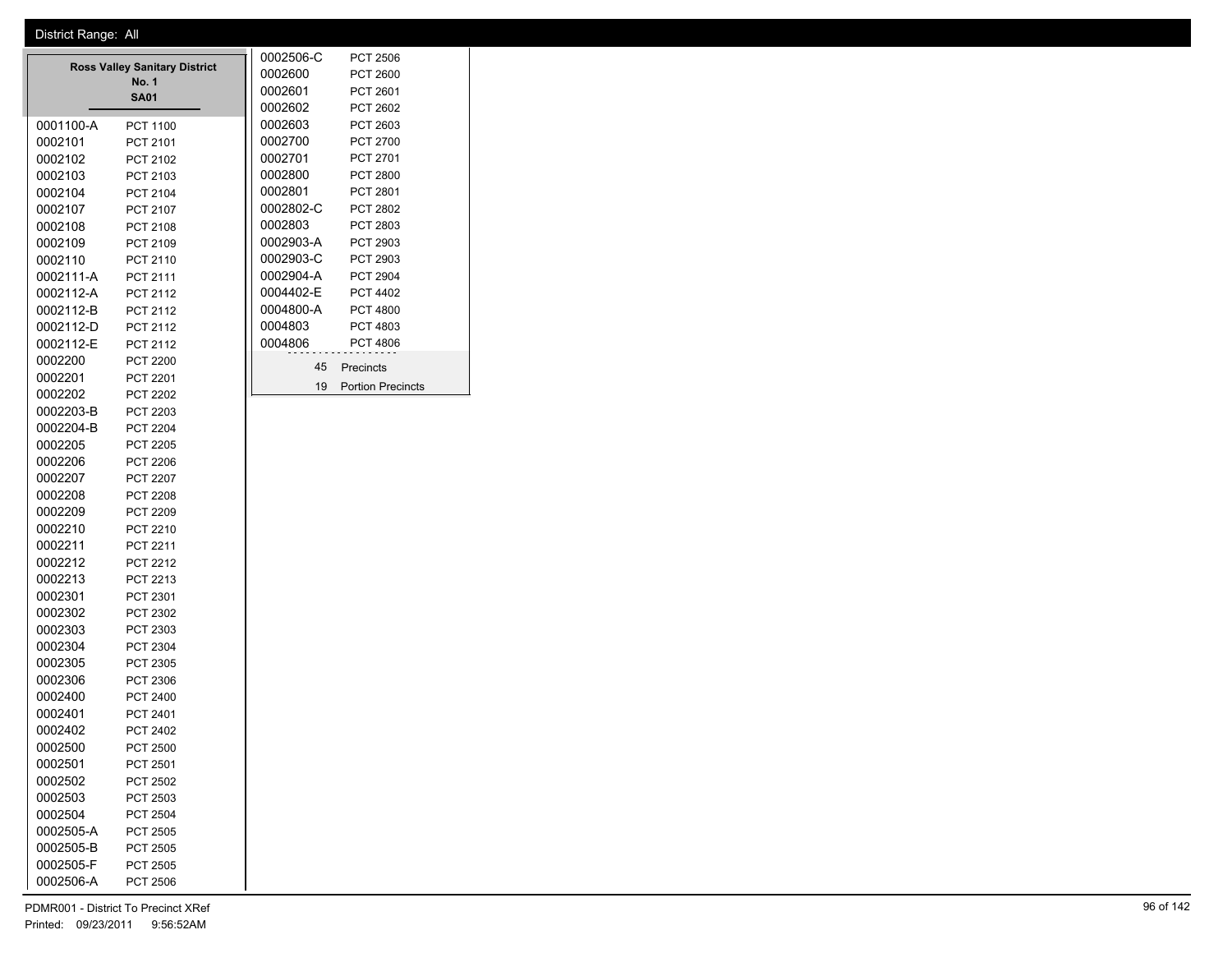|           | <b>Tiburon Sanitary District</b><br>No. 5<br><b>SA02</b> |
|-----------|----------------------------------------------------------|
| 0003301-A | PCT 3301                                                 |
| 0003302-B | PCT 3302                                                 |
| 0003304   | PCT 3304                                                 |
| 0003305-C | PCT 3305                                                 |
| 0003306   | PCT 3306                                                 |
| 0003401   | PCT 3401                                                 |
| 0003402   | PCT 3402                                                 |
| 0003801-B | PCT 3801                                                 |
| 0003801-C | PCT 3801                                                 |
| 4         | Precincts                                                |
| 5         | <b>Portion Precincts</b>                                 |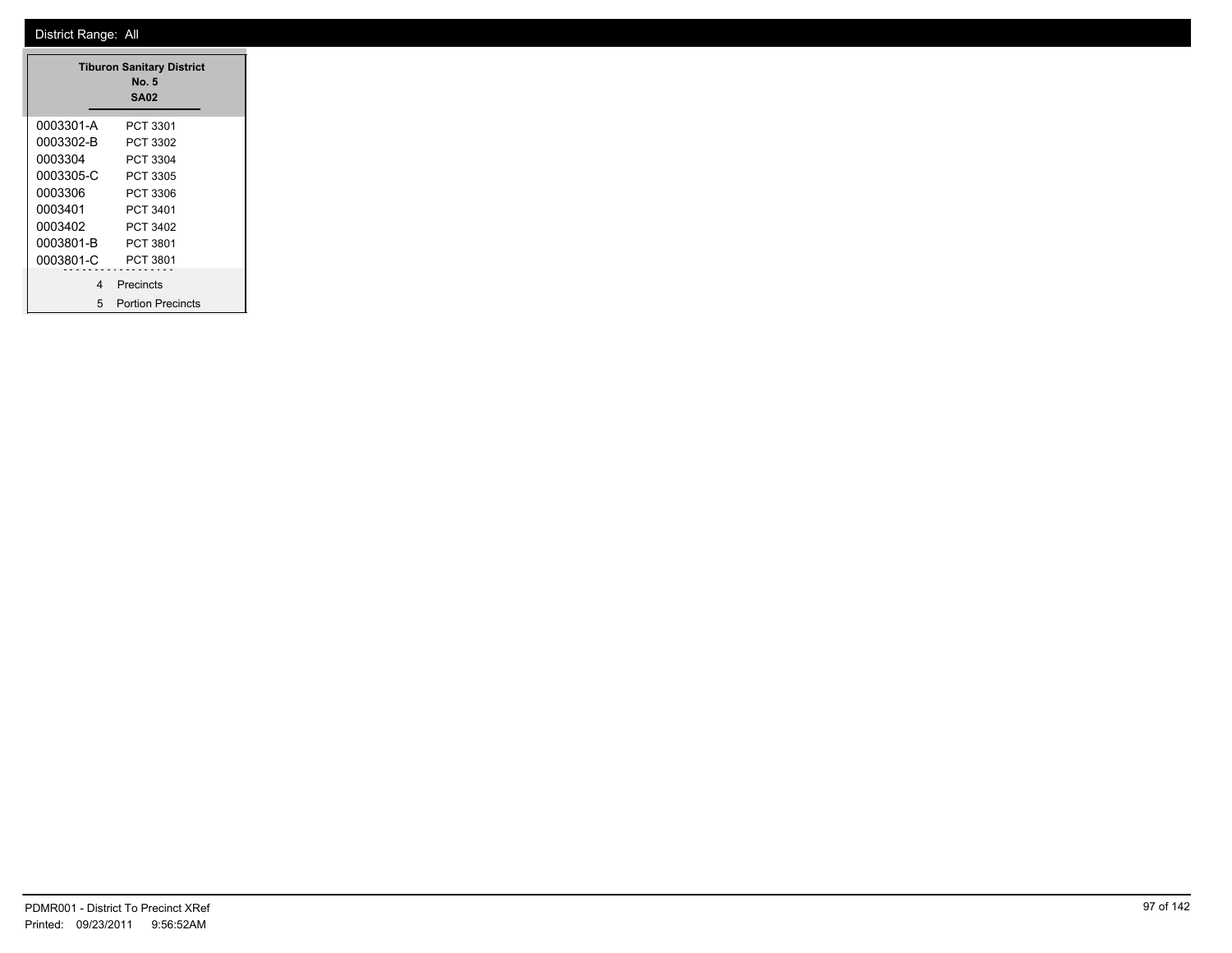| <b>Novato Sanitary District</b> |           | 0005305         |  | PCT 5305 |                          |
|---------------------------------|-----------|-----------------|--|----------|--------------------------|
|                                 |           |                 |  |          | 18 Precincts             |
|                                 |           | <b>SA03</b>     |  | 29       | <b>Portion Precincts</b> |
|                                 | 0004202-B | <b>PCT 4202</b> |  |          |                          |
|                                 | 0004202-D | <b>PCT 4202</b> |  |          |                          |
|                                 | 0004203-B | PCT 4203        |  |          |                          |
|                                 | 0004501-B | PCT 4501        |  |          |                          |
|                                 | 0004502-B | <b>PCT 4502</b> |  |          |                          |
|                                 | 0004503   | PCT 4503        |  |          |                          |
|                                 | 0005101-B | PCT 5101        |  |          |                          |
|                                 | 0005102-B | PCT 5102        |  |          |                          |
|                                 | 0005103   | PCT 5103        |  |          |                          |
|                                 | 0005200   | PCT 5200        |  |          |                          |
|                                 | 0005201-A | PCT 5201        |  |          |                          |
|                                 | 0005202-B | <b>PCT 5202</b> |  |          |                          |
|                                 | 0005203-B | PCT 5203        |  |          |                          |
|                                 | 0005204-B | PCT 5204        |  |          |                          |
|                                 | 0005205-B | <b>PCT 5205</b> |  |          |                          |
|                                 | 0005206-B | PCT 5206        |  |          |                          |
|                                 | 0005207-B | <b>PCT 5207</b> |  |          |                          |
|                                 | 0005208-B | <b>PCT 5208</b> |  |          |                          |
|                                 | 0005208-C | PCT 5208        |  |          |                          |
|                                 | 0005209-A | PCT 5209        |  |          |                          |
|                                 | 0005209-B | PCT 5209        |  |          |                          |
|                                 | 0005210-B | PCT 5210        |  |          |                          |
|                                 | 0005211   | PCT 5211        |  |          |                          |
|                                 | 0005212-A | PCT 5212        |  |          |                          |
|                                 | 0005213   | PCT 5213        |  |          |                          |
|                                 | 0005214   | PCT 5214        |  |          |                          |
|                                 | 0005215   | PCT 5215        |  |          |                          |
|                                 | 0005216   | PCT 5216        |  |          |                          |
|                                 | 0005217   | PCT 5217        |  |          |                          |
|                                 | 0005218   | PCT 5218        |  |          |                          |
|                                 | 0005219-B | PCT 5219        |  |          |                          |
|                                 | 0005220   | <b>PCT 5220</b> |  |          |                          |
|                                 | 0005221-A | PCT 5221        |  |          |                          |
|                                 | 0005221-B | PCT 5221        |  |          |                          |
|                                 | 0005222-B | <b>PCT 5222</b> |  |          |                          |
|                                 | 0005222-C | <b>PCT 5222</b> |  |          |                          |
|                                 | 0005223   | PCT 5223        |  |          |                          |
|                                 | 0005224   | <b>PCT 5224</b> |  |          |                          |
|                                 | 0005225   | PCT 5225        |  |          |                          |
|                                 | 0005226-B | PCT 5226        |  |          |                          |
|                                 | 0005227   | PCT 5227        |  |          |                          |
|                                 | 0005228-B | PCT 5228        |  |          |                          |
|                                 | 0005300-B | PCT 5300        |  |          |                          |
|                                 | 0005301   | PCT 5301        |  |          |                          |
|                                 | 0005302   | PCT 5302        |  |          |                          |
|                                 | 0005303-A | PCT 5303        |  |          |                          |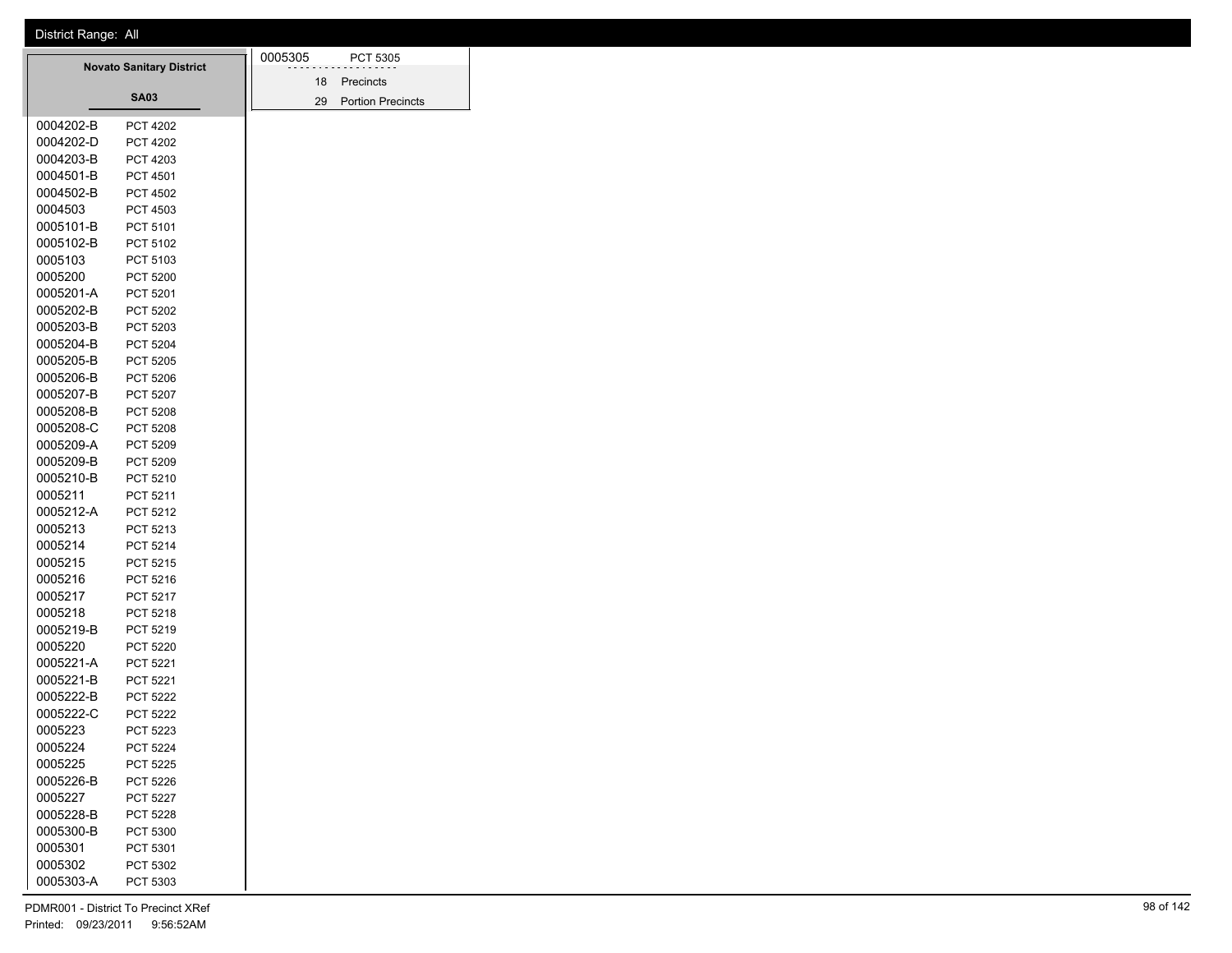| <b>Almonte Sanitary District</b> |                          |
|----------------------------------|--------------------------|
|                                  | <b>SA04</b>              |
| 0003501                          | PCT 3501                 |
| 0003504-B                        | PCT 3504                 |
| 0003504-C                        | PCT 3504                 |
| 0003506-D                        | PCT 3506                 |
| 0003508-C                        | PCT 3508                 |
| 1                                | Precincts                |
| 4                                | <b>Portion Precincts</b> |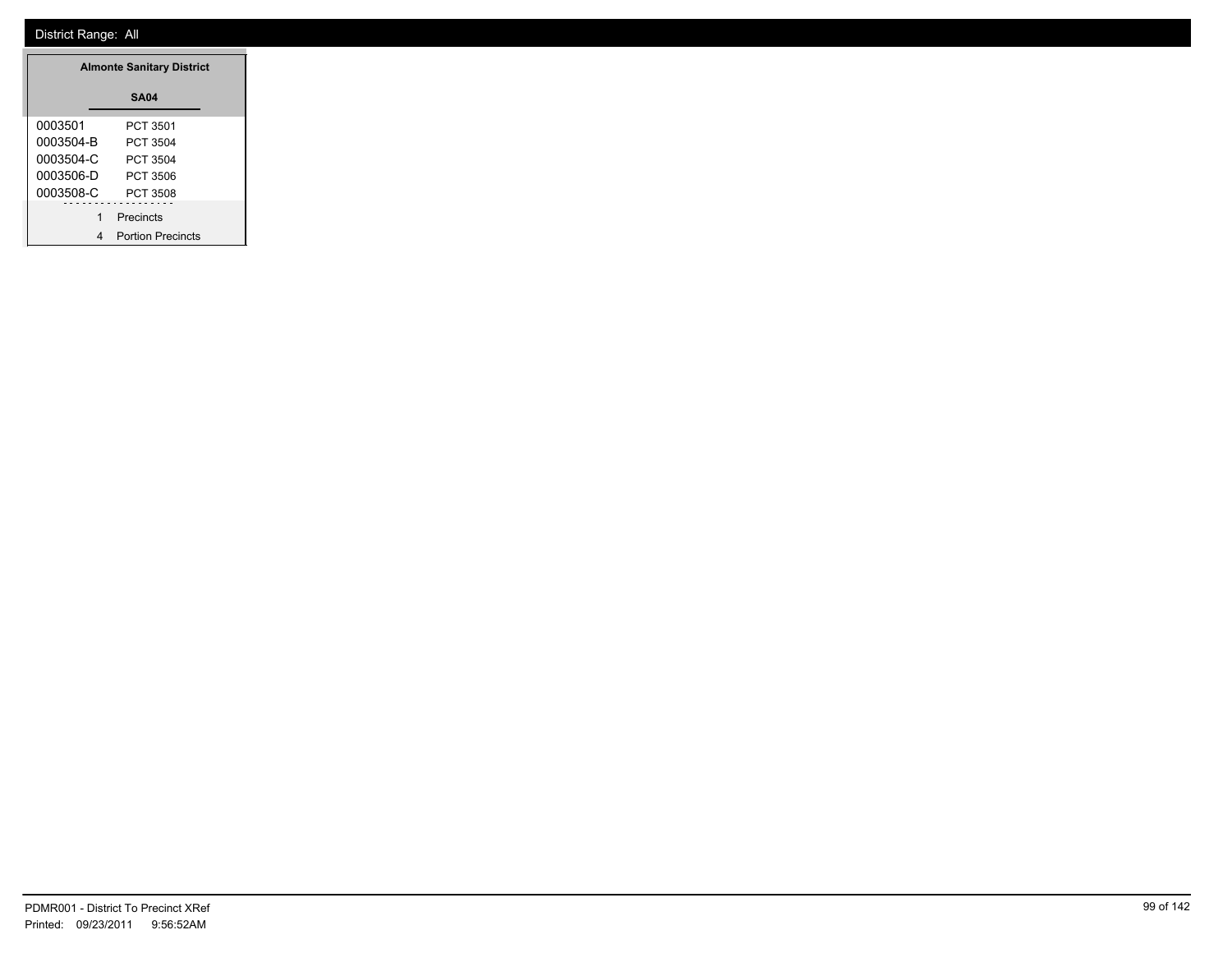| <b>Alto Sanitary District</b> |                          |
|-------------------------------|--------------------------|
|                               | <b>SA05</b>              |
| 0003702-A                     | PCT 3702                 |
| 0003702-C                     | PCT 3702                 |
| 0003705                       | PCT 3705                 |
| 1                             | Precincts                |
| 2                             | <b>Portion Precincts</b> |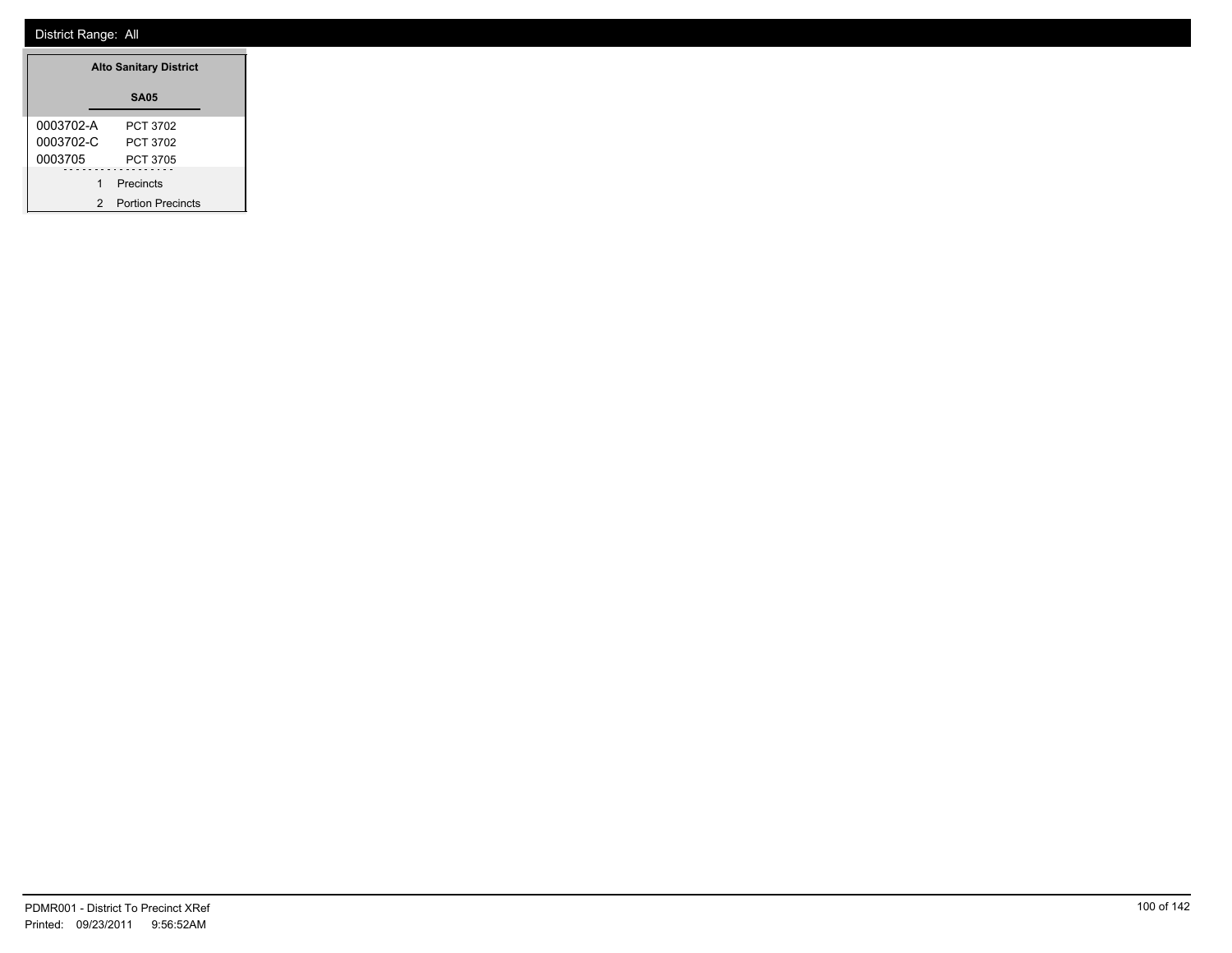|           | <b>Homestead Valley Sanitary</b><br><b>District</b><br>SA06 |
|-----------|-------------------------------------------------------------|
| 0003508-B | PCT 3508                                                    |
| 0004300   | PCT 4300                                                    |
| 0004302-A | PCT 4302                                                    |
| 0004302-B | PCT 4302                                                    |
| 0004302-F | PCT 4302                                                    |
| 0004303   | PCT 4303                                                    |
| 0004304   | PCT 4304                                                    |
| 3         | Precincts                                                   |
| 4         | <b>Portion Precincts</b>                                    |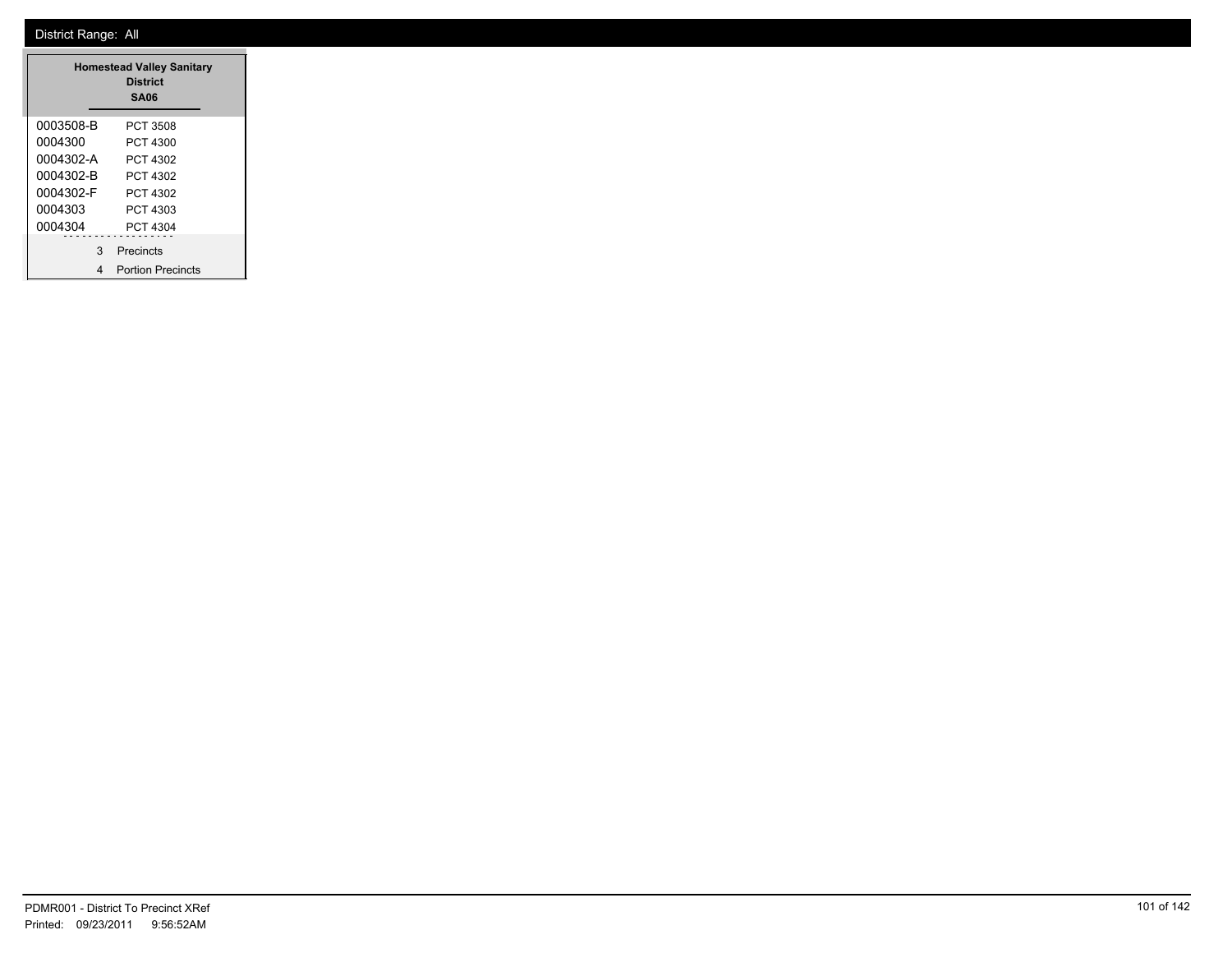| District Range: All |  |
|---------------------|--|
|                     |  |

|                      | Las Gallinas Valley Sanitary<br><b>District</b> | 28<br>18 | Precincts<br><b>Portion Prec</b> |
|----------------------|-------------------------------------------------|----------|----------------------------------|
|                      | <b>SA07</b>                                     |          |                                  |
| 0001108              | <b>PCT 1108</b>                                 |          |                                  |
| 0001109              | PCT 1109                                        |          |                                  |
| 0001110              | PCT 1110                                        |          |                                  |
| 0001111              | PCT 1111                                        |          |                                  |
| 0001112              | PCT 1112                                        |          |                                  |
| 0001113              | PCT 1113                                        |          |                                  |
| 0001114              | PCT 1114                                        |          |                                  |
| 0001115              | <b>PCT 1115</b>                                 |          |                                  |
| 0001116-B            | <b>PCT 1116</b>                                 |          |                                  |
| 0001116-C            | PCT 1116                                        |          |                                  |
| 0001117              | <b>PCT 1117</b>                                 |          |                                  |
| 0001118              | PCT 1118                                        |          |                                  |
| 0001119              | PCT 1119                                        |          |                                  |
| 0001120              | <b>PCT 1120</b>                                 |          |                                  |
| 0001121              | <b>PCT 1121</b>                                 |          |                                  |
| 0001122              | <b>PCT 1122</b>                                 |          |                                  |
| 0001123              | <b>PCT 1123</b>                                 |          |                                  |
| 0001124              | <b>PCT 1124</b>                                 |          |                                  |
| 0001125              | <b>PCT 1125</b>                                 |          |                                  |
| 0001126              | <b>PCT 1126</b>                                 |          |                                  |
| 0001500              | <b>PCT 1500</b>                                 |          |                                  |
| 0001501              | PCT 1501                                        |          |                                  |
| 0001502              | <b>PCT 1502</b>                                 |          |                                  |
| 0001503              | PCT 1503                                        |          |                                  |
| 0001504-A            | <b>PCT 1504</b>                                 |          |                                  |
| 0001504-B            | <b>PCT 1504</b>                                 |          |                                  |
| 0001504-C            | <b>PCT 1504</b>                                 |          |                                  |
| 0001504-D            | <b>PCT 1504</b>                                 |          |                                  |
| 0001504-E            | <b>PCT 1504</b>                                 |          |                                  |
| 0001504-F            | <b>PCT 1504</b>                                 |          |                                  |
| 0001504-G            | <b>PCT 1504</b>                                 |          |                                  |
| 0001504-H            | <b>PCT 1504</b>                                 |          |                                  |
| 0001504-M            | <b>PCT 1504</b>                                 |          |                                  |
| 0001504-O<br>0001600 | <b>PCT 1504</b><br><b>PCT 1600</b>              |          |                                  |
| 0001601              | PCT 1601                                        |          |                                  |
| 0001602              | <b>PCT 1602</b>                                 |          |                                  |
| 0001603              | PCT 1603                                        |          |                                  |
| 0001604              | PCT 1604                                        |          |                                  |
| 0001605-A            | PCT 1605                                        |          |                                  |
| 0001605-B            | PCT 1605                                        |          |                                  |
| 0001606              | PCT 1606                                        |          |                                  |
| 0001607-A            | PCT 1607                                        |          |                                  |
| 0001607-C            | PCT 1607                                        |          |                                  |
| 0001701-A            | PCT 1701                                        |          |                                  |
| 0005212-B            | PCT 5212                                        |          |                                  |

28 Precincts 18 Portion Precincts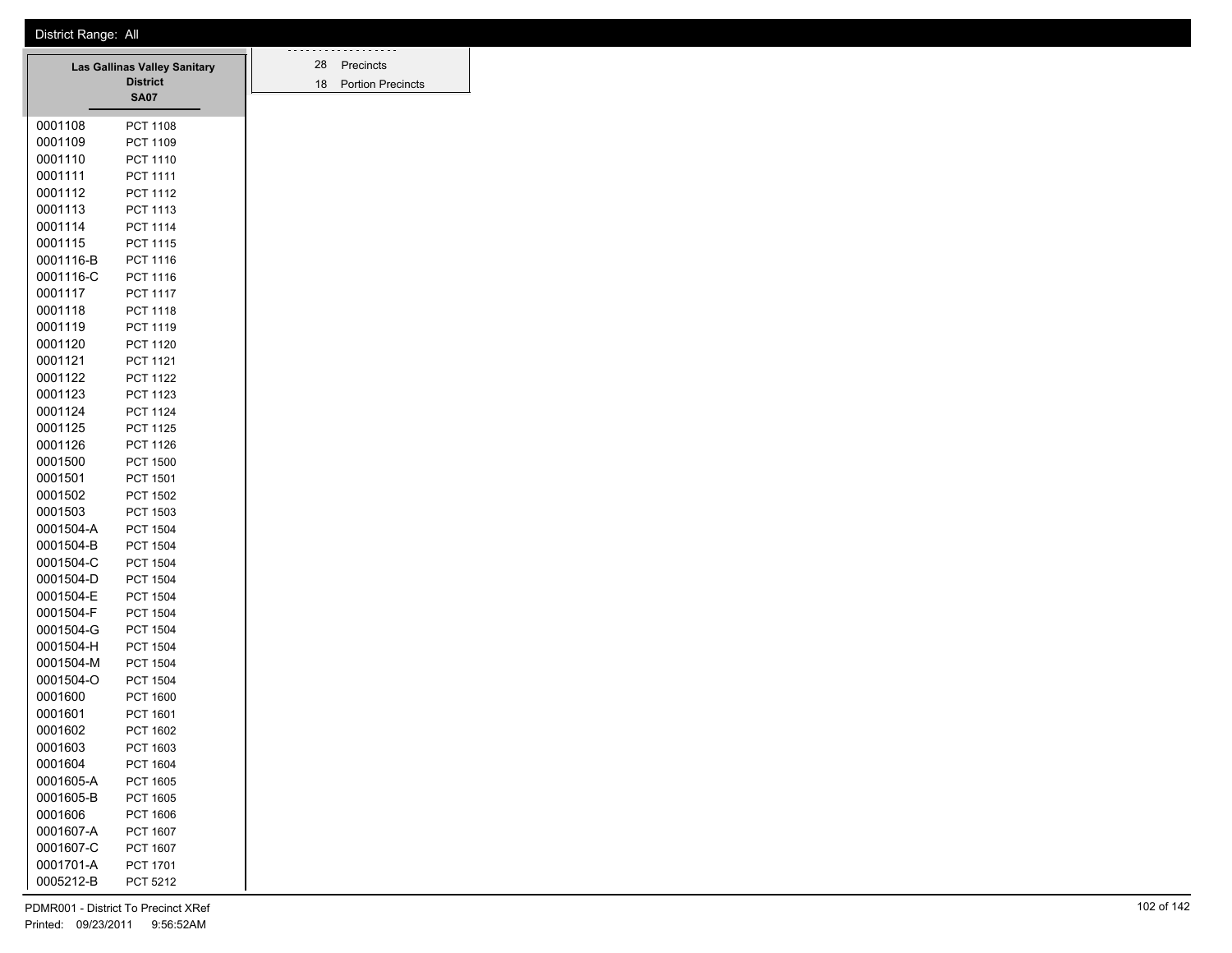|           | <b>Richardson Bay Sanitary</b><br><b>District</b><br><b>SA08</b> |
|-----------|------------------------------------------------------------------|
| 0003301-B | PCT 3301                                                         |
| 0003301-D | PCT 3301                                                         |
| 0003302-C | PCT 3302                                                         |
| 0003303   | PCT 3303                                                         |
| 0003307   | PCT 3307                                                         |
| 0003308   | PCT 3308                                                         |
| 0003700   | <b>PCT 3700</b>                                                  |
| 0003701   | PCT 3701                                                         |
| 0003702-B | PCT 3702                                                         |
| 0003702-D | PCT 3702                                                         |
| 0003702-E | PCT 3702                                                         |
| 0003703   | PCT 3703                                                         |
| 0003704-A | <b>PCT 3704</b>                                                  |
| 0003704-B | <b>PCT 3704</b>                                                  |
| 0003704-C | <b>PCT 3704</b>                                                  |
| 0003704-D | PCT 3704                                                         |
| 0003704-F | PCT 3704                                                         |
| 0003704-F | <b>PCT 3704</b>                                                  |
| 0003704-G | <b>PCT 3704</b>                                                  |
| 0003706-B | PCT 3706                                                         |
| 0003706-C | PCT 3706                                                         |
| 0003801-E | PCT 3801                                                         |
| 6         | Precincts                                                        |
| 16        | <b>Portion Precincts</b>                                         |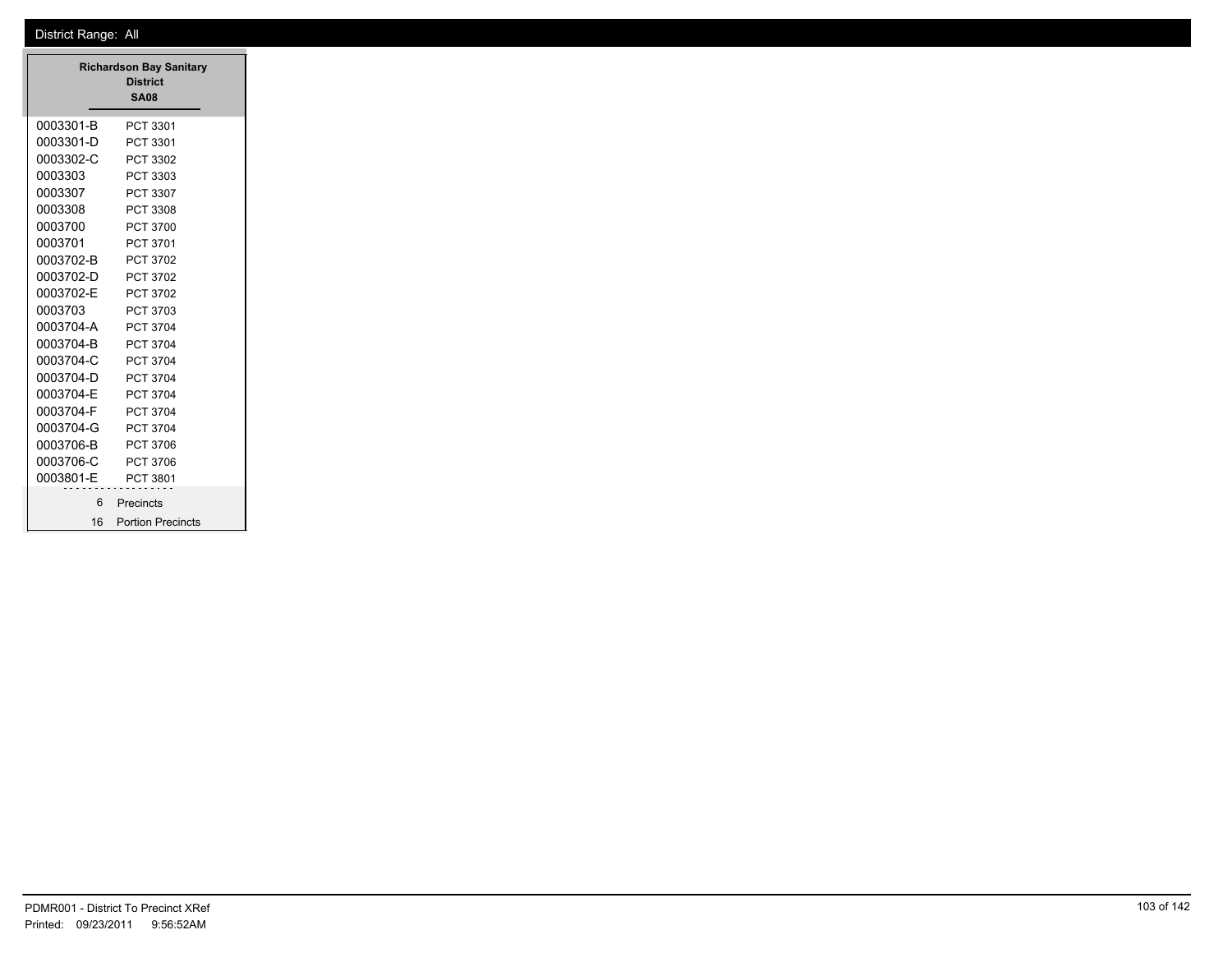|           | <b>Sausalito-Marin City</b><br><b>Sanitary District</b><br><b>SA09</b> |  |
|-----------|------------------------------------------------------------------------|--|
| 0003100   | PCT 3100                                                               |  |
| 0003101   | PCT 3101                                                               |  |
| 0003102   | PCT 3102                                                               |  |
| 0003103   | PCT 3103                                                               |  |
| 0003104   | PCT 3104                                                               |  |
| 0003105   | PCT 3105                                                               |  |
| 0003106   | PCT 3106                                                               |  |
| 0003107   | PCT 3107                                                               |  |
| 0003600-A | PCT 3600                                                               |  |
| 0003600-G | PCT 3600                                                               |  |
| 0003601   | PCT 3601                                                               |  |
| 0003602-A | PCT 3602                                                               |  |
| 0003602-B | PCT 3602                                                               |  |
| 9         | Precincts                                                              |  |
| 4         | <b>Portion Precincts</b>                                               |  |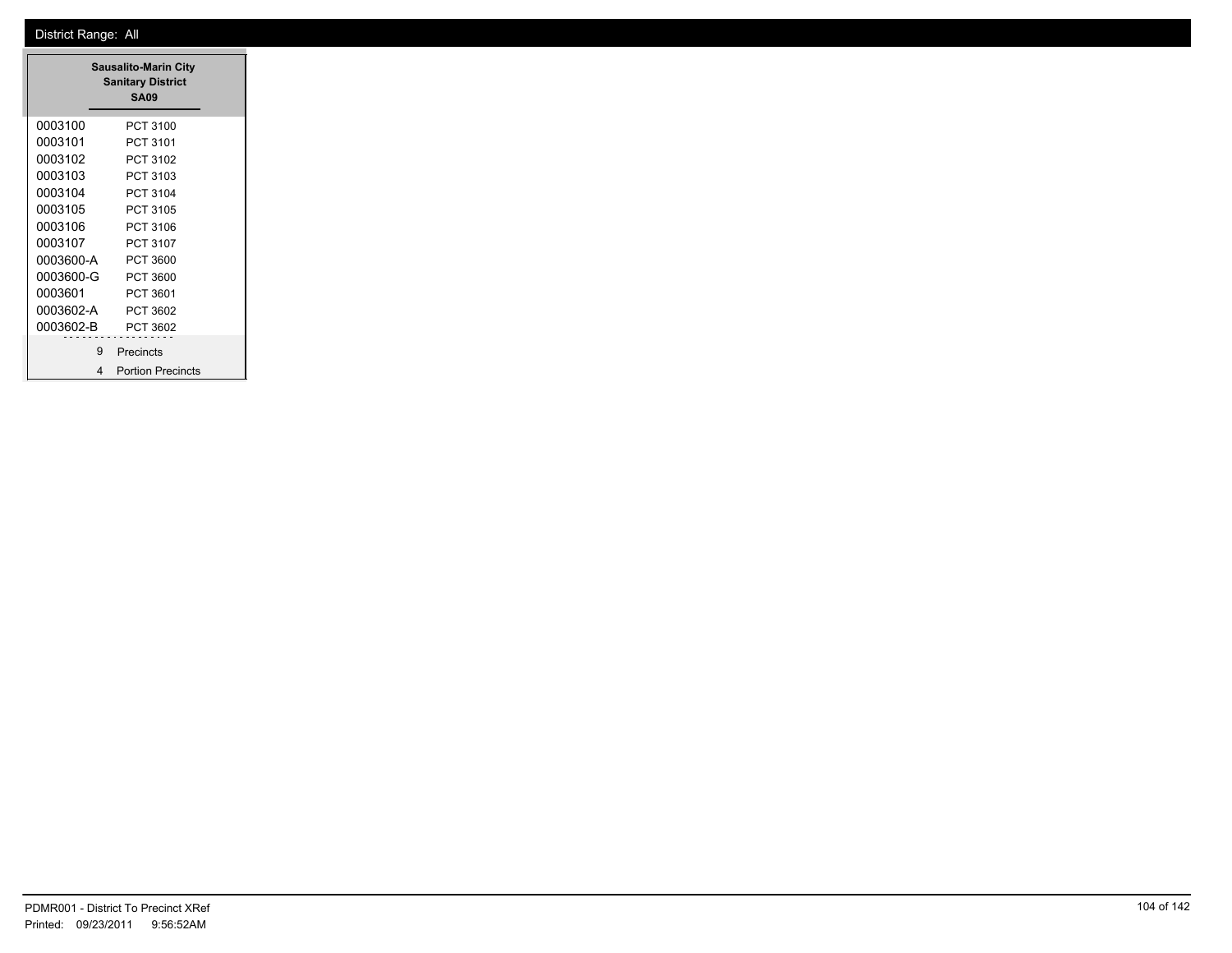|           | San Rafael Sanitary District |
|-----------|------------------------------|
|           | <b>SA11</b>                  |
| 0001100-B | PCT 1100                     |
| 0001101   | PCT 1101                     |
| 0001102   | <b>PCT 1102</b>              |
| 0001103   | <b>PCT 1103</b>              |
| 0001104   | <b>PCT 1104</b>              |
| 0001105   | <b>PCT 1105</b>              |
| 0001106   | PCT 1106                     |
| 0001107   | <b>PCT 1107</b>              |
| 0001201   | PCT 1201                     |
| 0001202   | <b>PCT 1202</b>              |
| 0001203   | PCT 1203                     |
| 0001204   | <b>PCT 1204</b>              |
| 0001205   | <b>PCT 1205</b>              |
| 0001206   | <b>PCT 1206</b>              |
| 0001207   | <b>PCT 1207</b>              |
| 0001208   | PCT 1208                     |
| 0001209   | PCT 1209                     |
| 0001210   | <b>PCT 1210</b>              |
| 0001211   | PCT 1211                     |
| 0001212   | PCT 1212                     |
| 0001701-B | <b>PCT 1701</b>              |
| 0001701-C | PCT 1701                     |
| 0001701-D | PCT 1701                     |
| 0001800-B | <b>PCT 1800</b>              |
| 0001801-C | PCT 1801                     |
| 0001801-D | PCT 1801                     |
| 0002203-A | PCT 2203                     |
| 0002204-A | <b>PCT 2204</b>              |
| 0002802-B | <b>PCT 2802</b>              |
| 0002902   | <b>PCT 2902</b>              |
| 0002903-B | PCT 2903                     |
| 0002903-D | PCT 2903                     |
| 0002904-B | <b>PCT 2904</b>              |
| 0002905   | <b>PCT 2905</b>              |
| 0002906   | PCT 2906                     |
| 0002907   | <b>PCT 2907</b>              |
| 0002908   | PCT 2908                     |
| 0004600   | <b>PCT 4600</b>              |
| 0004601   | PCT 4601                     |
| 26        | Precincts                    |
| 13        | <b>Portion Precincts</b>     |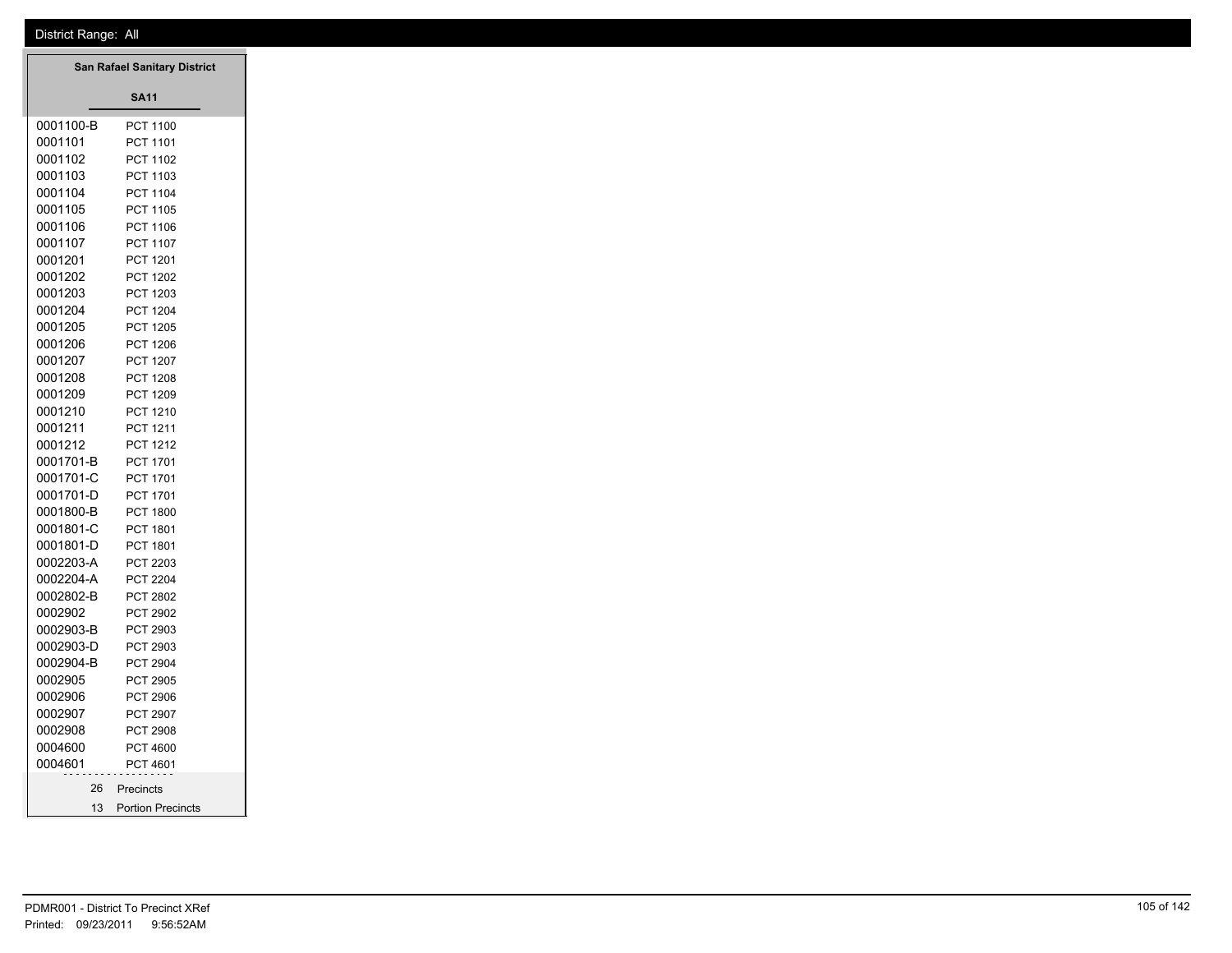|           | <b>Corte Madera Sanitary 2</b> |
|-----------|--------------------------------|
|           | <b>SA12</b>                    |
| 0002111-B | PCT 2111                       |
| 0003301-F | PCT 3301                       |
| 0003800-C | PCT 3800                       |
| 0003801-F | PCT 3801                       |
| 0004703-A | PCT 4703                       |
| 0004707-B | <b>PCT 4707</b>                |
|           | 0 Precincts                    |
|           |                                |
|           | 6 Portion Precincts            |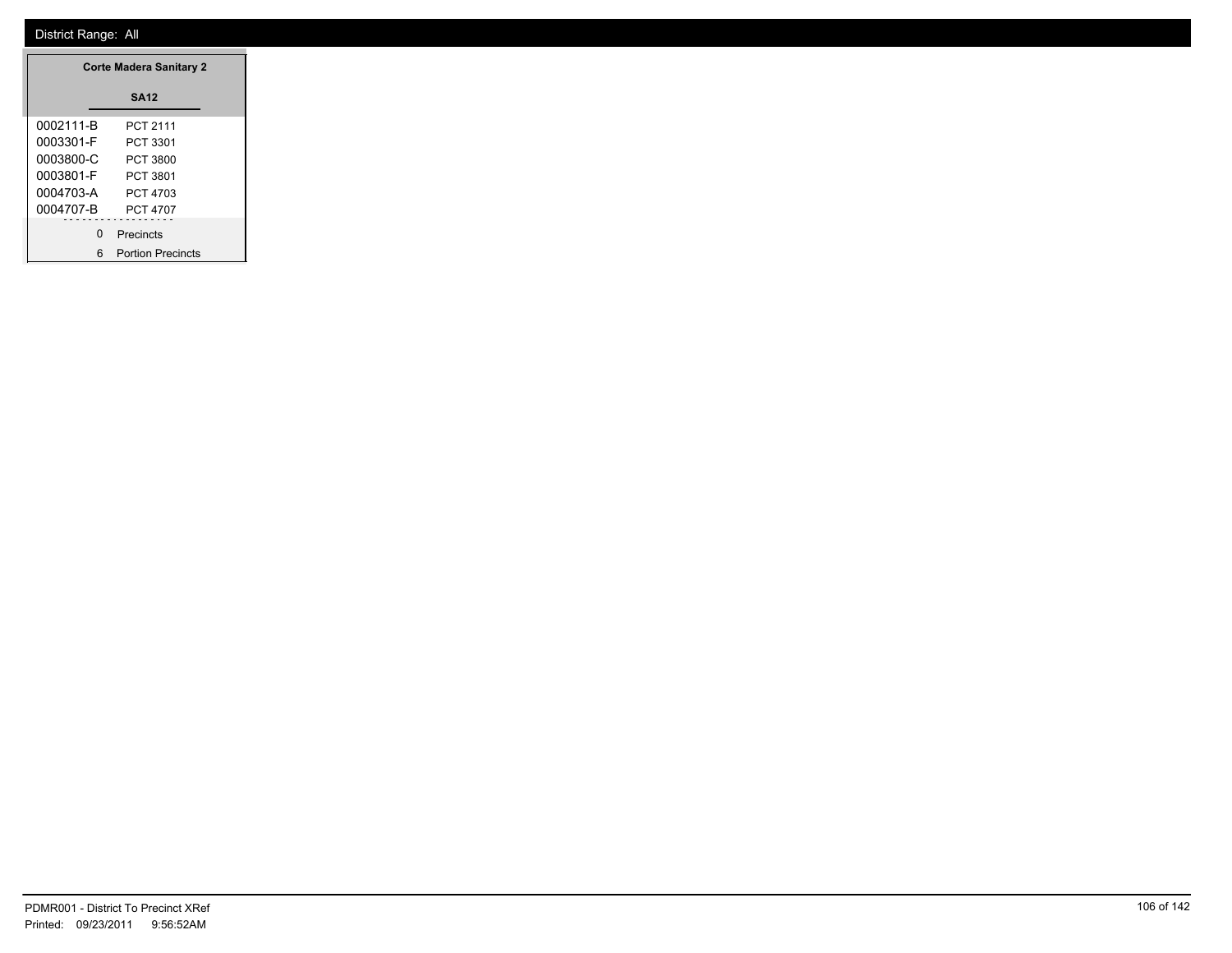| <b>Bolinas Permanent Road</b><br>Division<br>RD <sub>01</sub> |                         |  |
|---------------------------------------------------------------|-------------------------|--|
| 0004307-B                                                     | <b>PCT 4307</b>         |  |
| <sup>n</sup>                                                  | Precinct                |  |
| 1                                                             | <b>Portion Precinct</b> |  |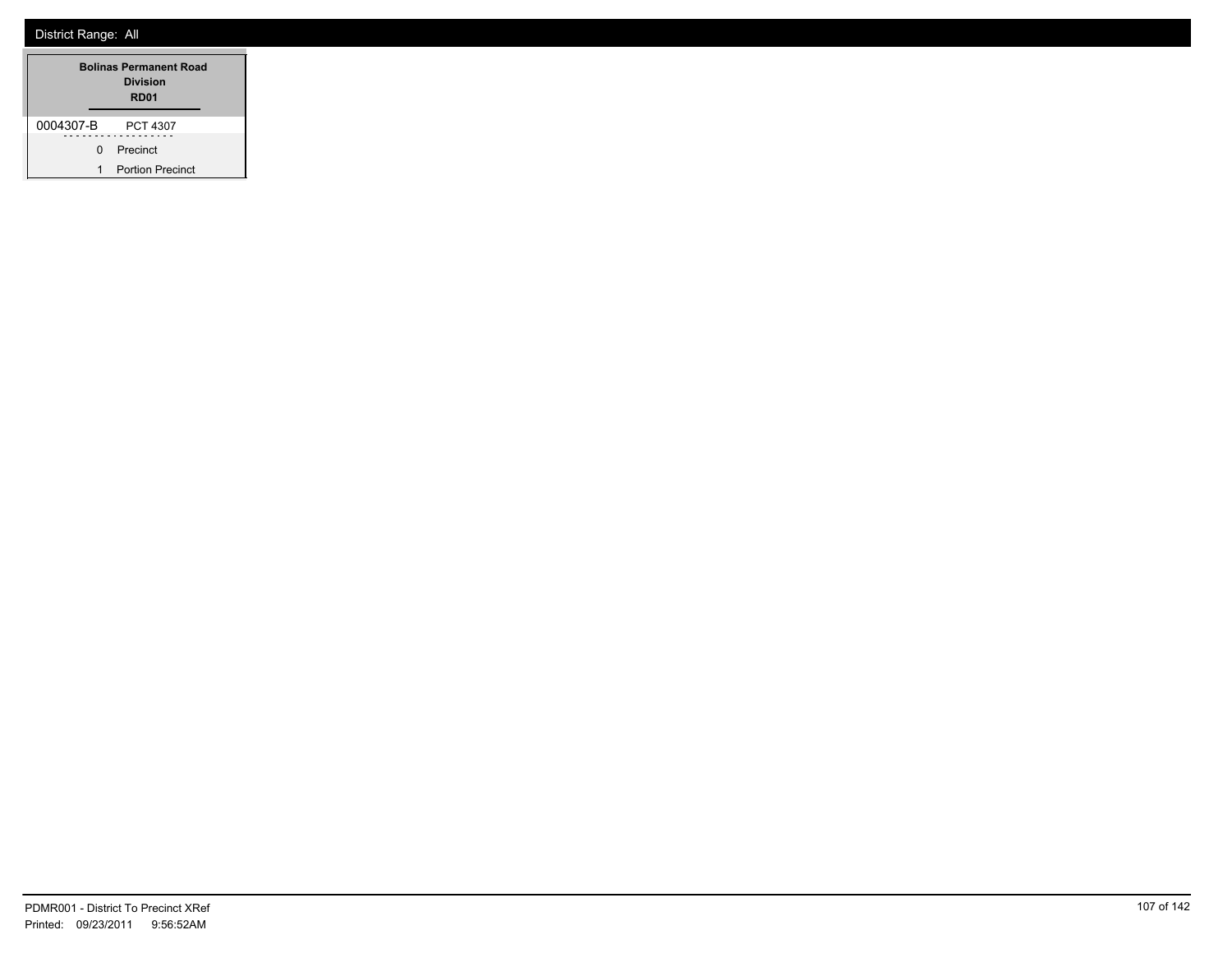| <b>Monte Cristo Permanent</b><br><b>Road Division</b><br>RD <sub>02</sub> |                         |
|---------------------------------------------------------------------------|-------------------------|
| 0002700-B                                                                 | PCT 2700                |
| n                                                                         | Precinct                |
| 1                                                                         | <b>Portion Precinct</b> |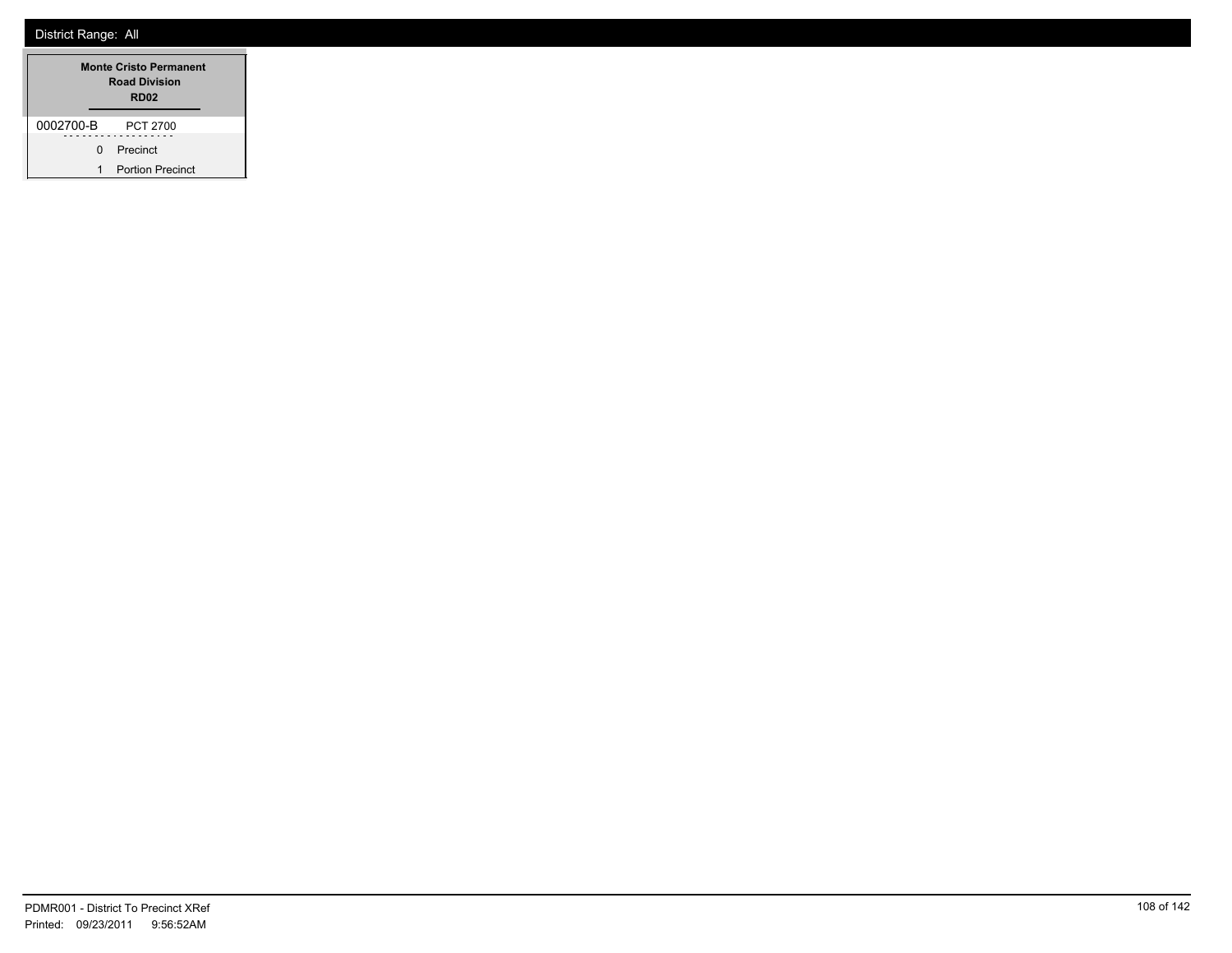|           | <b>Paradise Ranch Estates</b><br><b>Permanent Road Division</b><br><b>RD05</b> |
|-----------|--------------------------------------------------------------------------------|
| 0004102-A | PCT 4102                                                                       |
| 0004102-B | PCT 4102                                                                       |
| ŋ         | Precincts                                                                      |
| 2         | <b>Portion Precincts</b>                                                       |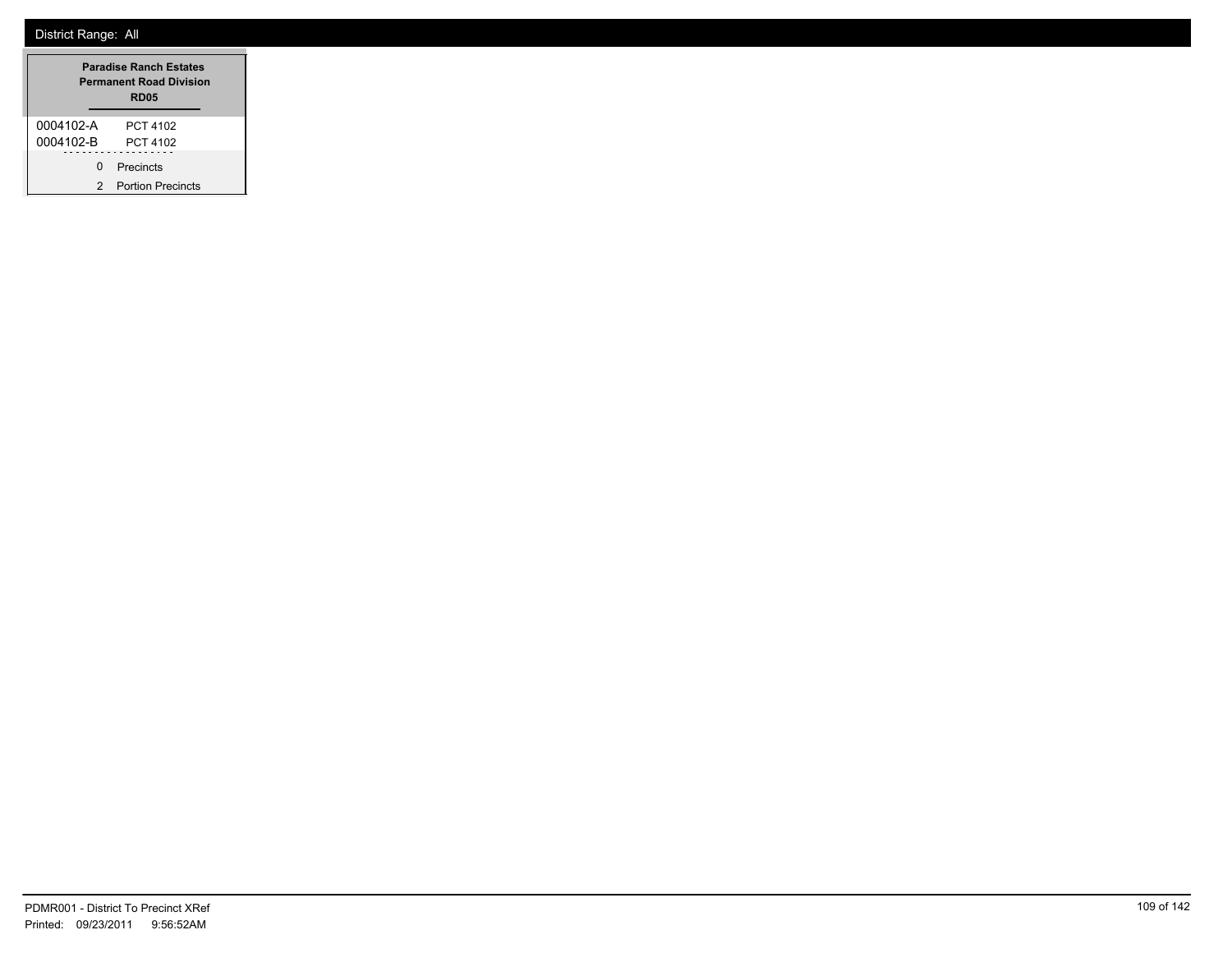|           | <b>Ridgewood Ave Permanent</b><br><b>Road Division</b><br><b>RD06</b> |
|-----------|-----------------------------------------------------------------------|
| 0004300-C | PCT 4300                                                              |
| 0004300-F | PCT 4300                                                              |
| 0004304-B | PCT 4304                                                              |
| ŋ         | Precincts                                                             |
| 3         | <b>Portion Precincts</b>                                              |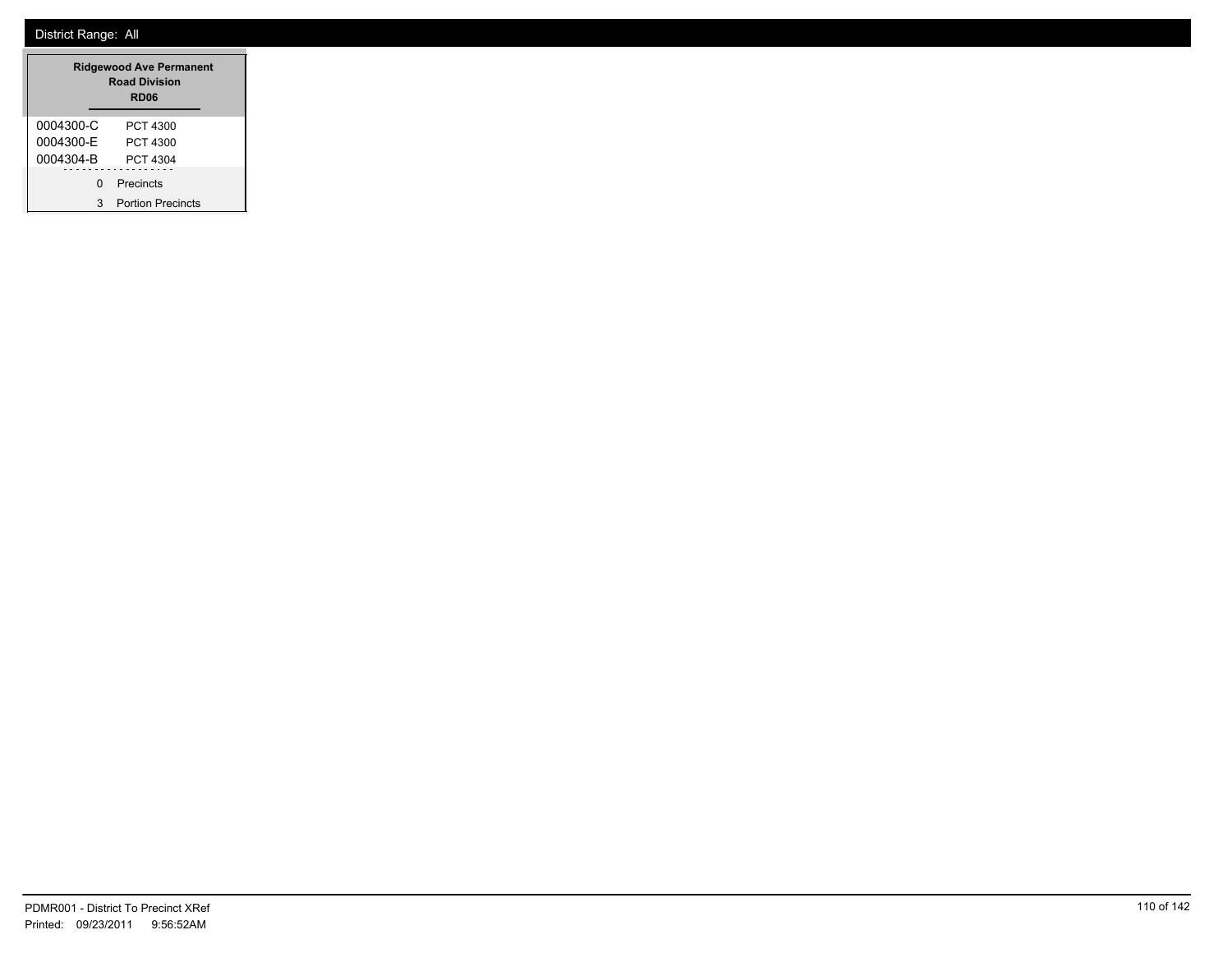|           | <b>Bel/tib Open Space-Cfd -</b><br>1993-1<br>CFD <sub>1</sub> |
|-----------|---------------------------------------------------------------|
| 0003301-A | PCT 3301                                                      |
| 0003301-B | PCT 3301                                                      |
| 0003301-C | PCT 3301                                                      |
| 0003302   | PCT 3302                                                      |
| 0003303-E | PCT 3303                                                      |
| 0003304   | PCT 3304                                                      |
| 0003305   | PCT 3305                                                      |
| 0003306   | PCT 3306                                                      |
| 0003401   | PCT 3401                                                      |
| 0003402   | PCT 3402                                                      |
| 0003801-B | PCT 3801                                                      |
| 0003801-C | PCT 3801                                                      |
| 0003801-D | PCT 3801                                                      |
| 6.        | Precincts                                                     |
| 7         | <b>Portion Precincts</b>                                      |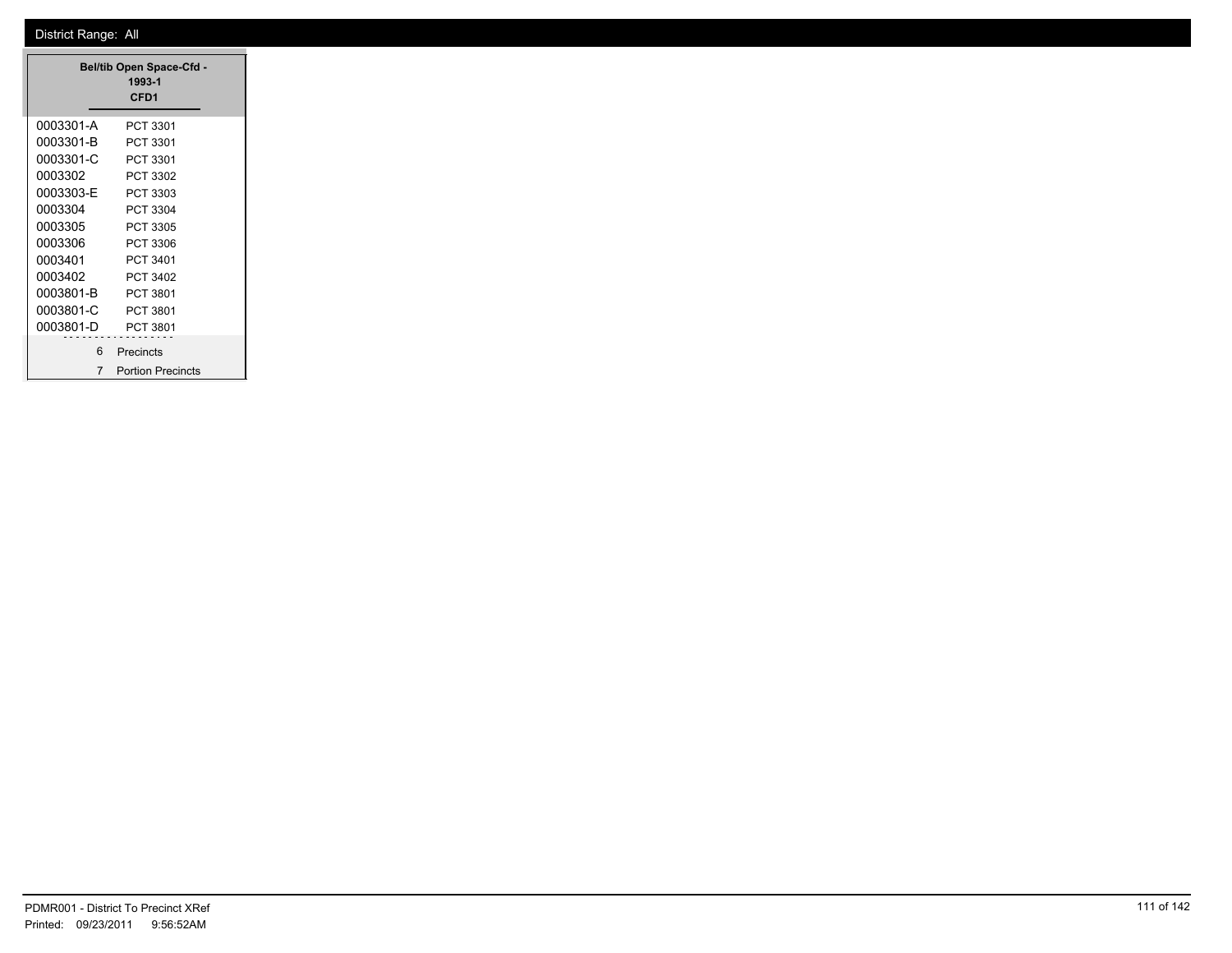|           | <b>Bel/tib Open Space-Cfd -</b><br>1997-1<br>CFD <sub>4</sub> |
|-----------|---------------------------------------------------------------|
| 0003301-A | PCT 3301                                                      |
| 0003301-B | PCT 3301                                                      |
| 0003301-C | PCT 3301                                                      |
| 0003302   | PCT 3302                                                      |
| 0003303-E | PCT 3303                                                      |
| 0003304   | PCT 3304                                                      |
| 0003305   | PCT 3305                                                      |
| 0003306   | PCT 3306                                                      |
| 0003401   | PCT 3401                                                      |
| 0003402   | PCT 3402                                                      |
| 0003801-B | PCT 3801                                                      |
| 0003801-C | PCT 3801                                                      |
| 0003801-D | PCT 3801                                                      |
| 6         | Precincts                                                     |
| 7         | <b>Portion Precincts</b>                                      |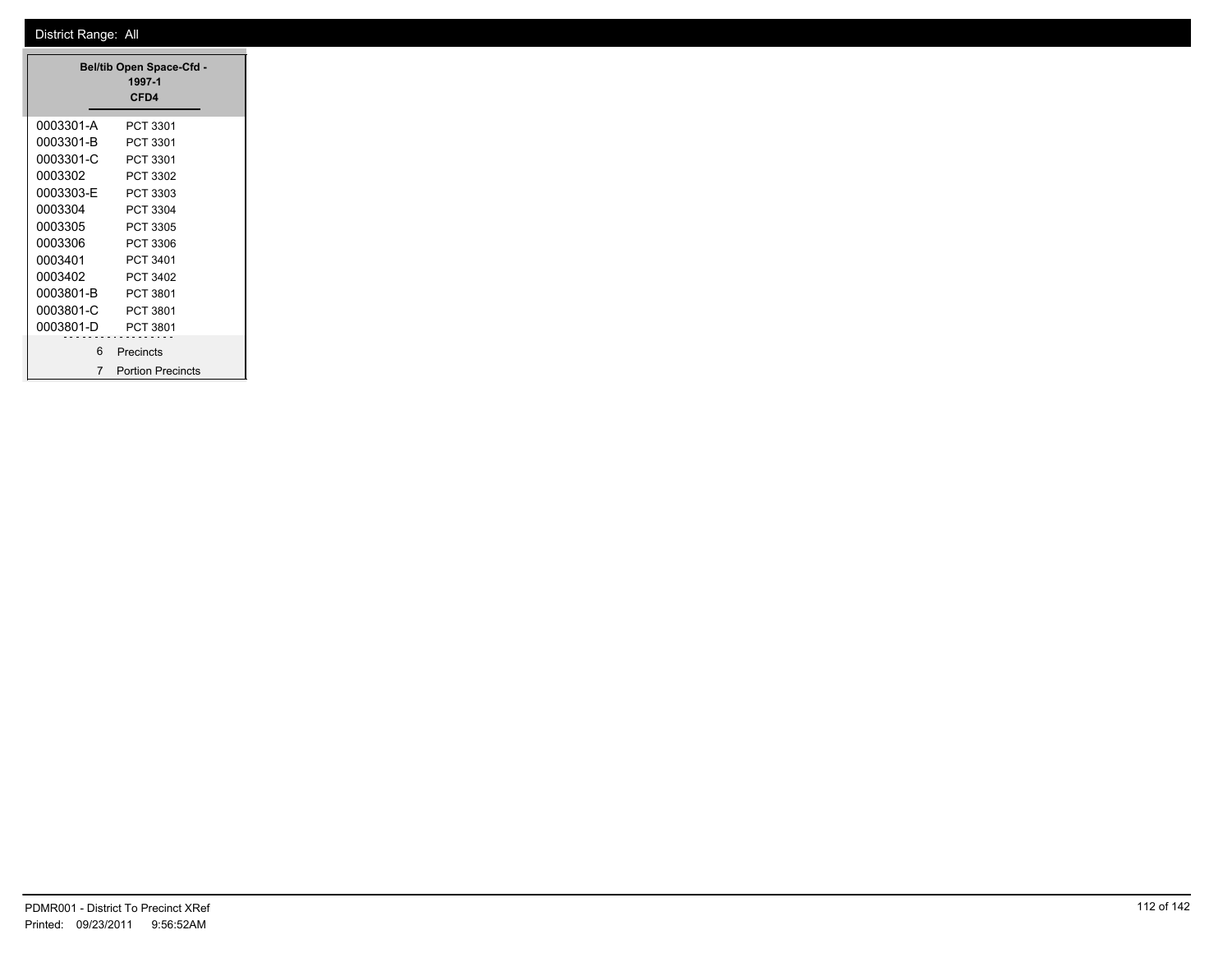|         | Ross San Anselmo Open<br><b>Space Service District</b><br><b>CSOS</b> |
|---------|-----------------------------------------------------------------------|
| 0002200 | <b>PCT 2200</b>                                                       |
| 0002201 | PCT 2201                                                              |
| 0002202 | PCT 2202                                                              |
| 0002203 | PCT 2203                                                              |
| 0002204 | PCT 2204                                                              |
| 0002205 | PCT 2205                                                              |
| 0002206 | PCT 2206                                                              |
| 0002207 | <b>PCT 2207</b>                                                       |
| 0002208 | <b>PCT 2208</b>                                                       |
| 0002209 | PCT 2209                                                              |
| 0002210 | PCT 2210                                                              |
| 0002211 | PCT 2211                                                              |
| 0002212 | PCT 2212                                                              |
| 0002213 | PCT 2213                                                              |
| 0002400 | PCT 2400                                                              |
| 0002401 | PCT 2401                                                              |
| 0002402 | <b>PCT 2402</b>                                                       |
| 17      | Precincts                                                             |
| ŋ       | <b>Portion Precincts</b>                                              |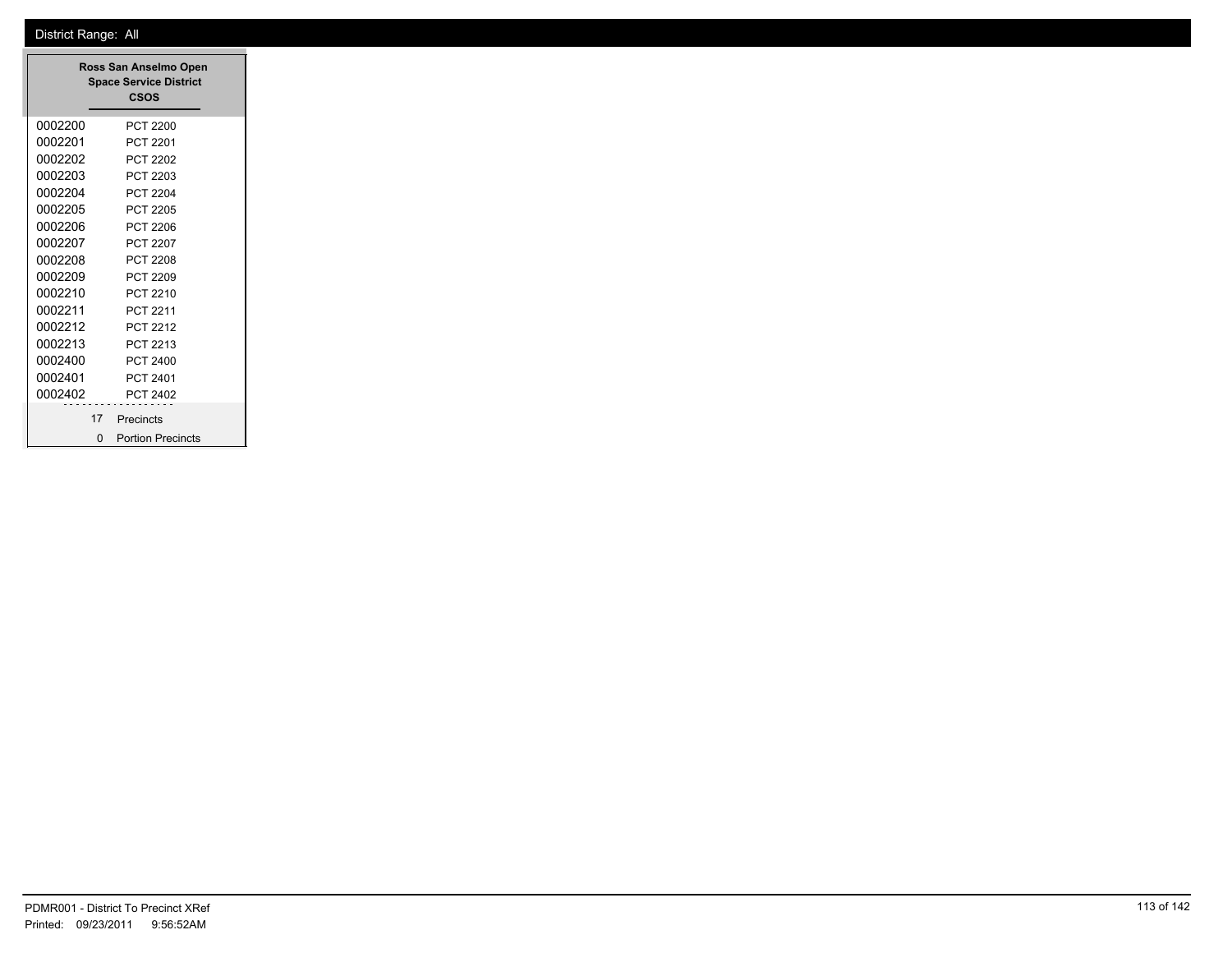|           | Santa Venetia-Rafael<br>Meadows Open Sp. 18<br>CSOS <sub>18</sub> |  |
|-----------|-------------------------------------------------------------------|--|
| 0001114   | PCT 1114                                                          |  |
| 0001123-B | PCT 1123                                                          |  |
| 0001123-D | PCT 1123                                                          |  |
| 0001124-C | <b>PCT 1124</b>                                                   |  |
| 0001125   | <b>PCT 1125</b>                                                   |  |
| 0001126   | <b>PCT 1126</b>                                                   |  |
| 0001500   | PCT 1500                                                          |  |
| 0001501   | PCT 1501                                                          |  |
| 0001502   | PCT 1502                                                          |  |
| 0001503   | PCT 1503                                                          |  |
| 0001504   | PCT 1504                                                          |  |
| 0001701-A | <b>PCT 1701</b>                                                   |  |
| 0001701-B | PCT 1701                                                          |  |
| 0001701-D | PCT 1701                                                          |  |
| 8         | Precincts                                                         |  |
| 6         | <b>Portion Precincts</b>                                          |  |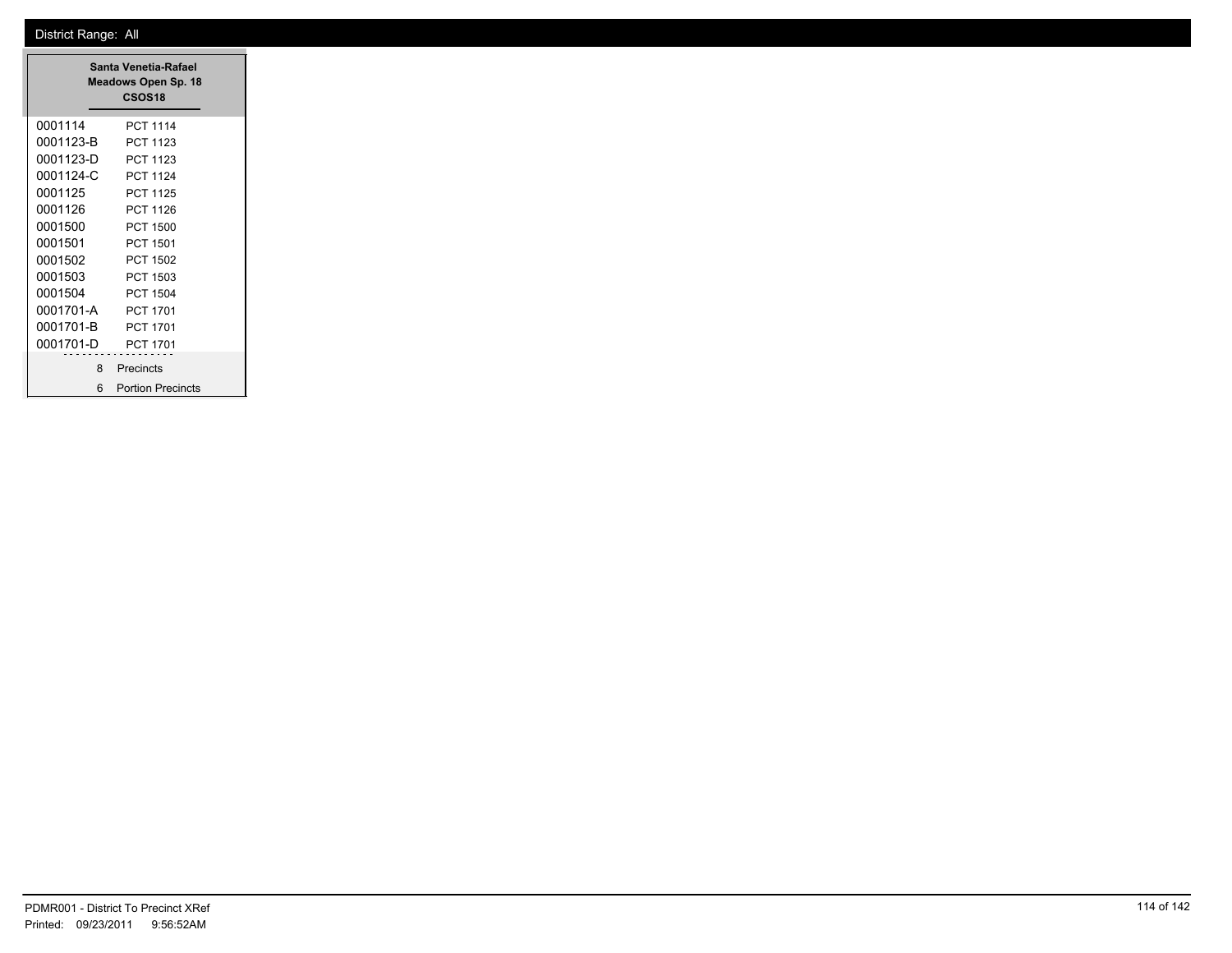|           | <b>Novato Open Space County</b><br><b>Service Dist 20</b><br><b>CSOS20</b> |
|-----------|----------------------------------------------------------------------------|
| 0004203   | PCT 4203                                                                   |
| 0005219   | PCT 5219                                                                   |
| 0005220-B | PCT 5220                                                                   |
| 0005221-B | PCT 5221                                                                   |
| 0005225   | PCT 5225                                                                   |
| 0005300-B | PCT 5300                                                                   |
| 0005300-C | PCT 5300                                                                   |
| 3         | Precincts                                                                  |
| 4         | <b>Portion Precincts</b>                                                   |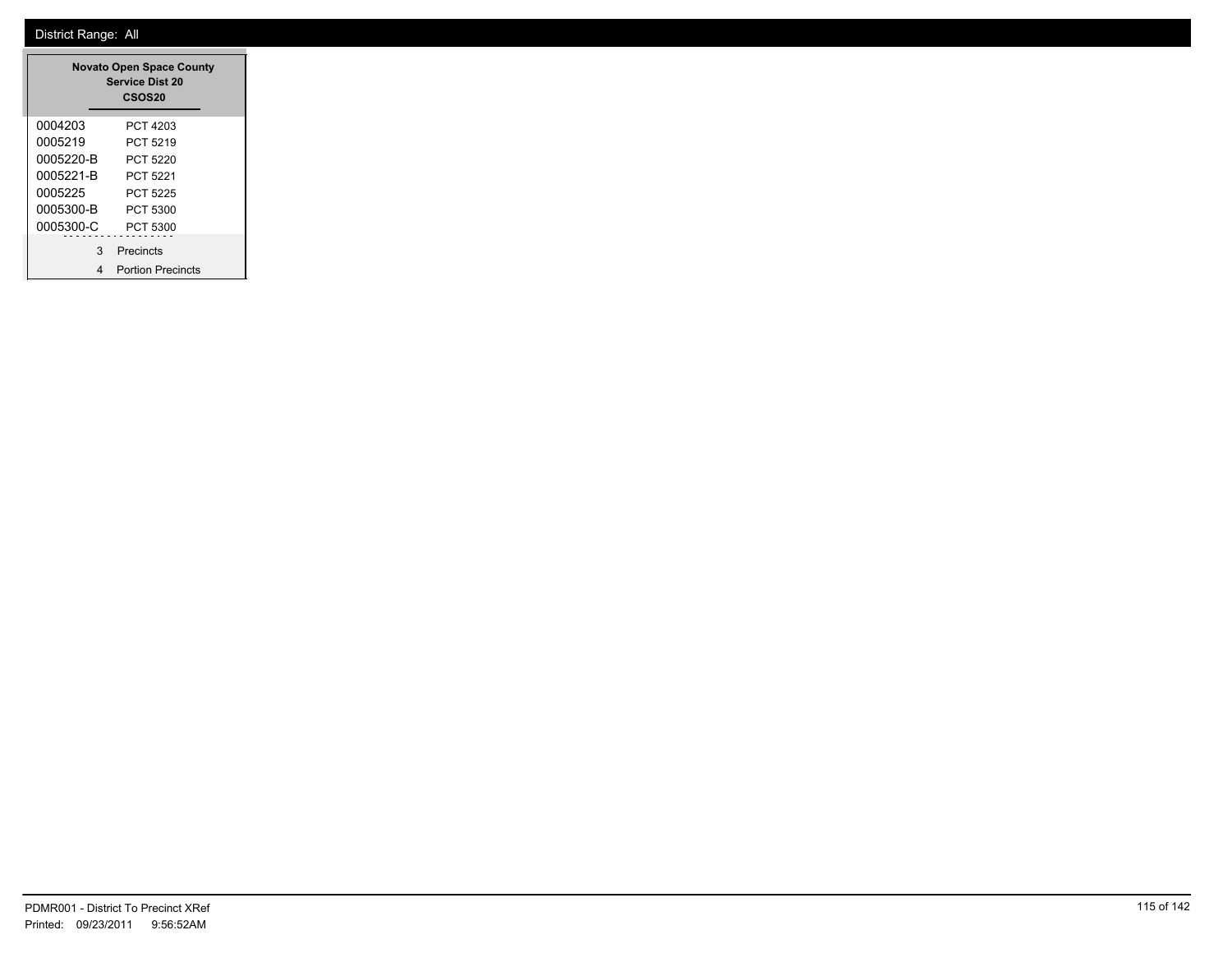| <b>Terra Linda Open Space</b><br><b>County Service Dist 23</b><br>CSOS <sub>23</sub> |                         |  |
|--------------------------------------------------------------------------------------|-------------------------|--|
| 0001108                                                                              | <b>PCT 1108</b>         |  |
| 0001109                                                                              | PCT 1109                |  |
| 0001110                                                                              | PCT 1110                |  |
| 0001111                                                                              | PCT 1111                |  |
| 0001112                                                                              | <b>PCT 1112</b>         |  |
| 0001113                                                                              | <b>PCT 1113</b>         |  |
| 0001115                                                                              | <b>PCT 1115</b>         |  |
| 0001116                                                                              | PCT 1116                |  |
| 0001118                                                                              | <b>PCT 1118</b>         |  |
| 0001119                                                                              | <b>PCT 1119</b>         |  |
| 0001120                                                                              | PCT 1120                |  |
| 0001121                                                                              | PCT 1121                |  |
| 0001124-D                                                                            | <b>PCT 1124</b>         |  |
| 12 <sup>7</sup>                                                                      | Precincts               |  |
| 1                                                                                    | <b>Portion Precinct</b> |  |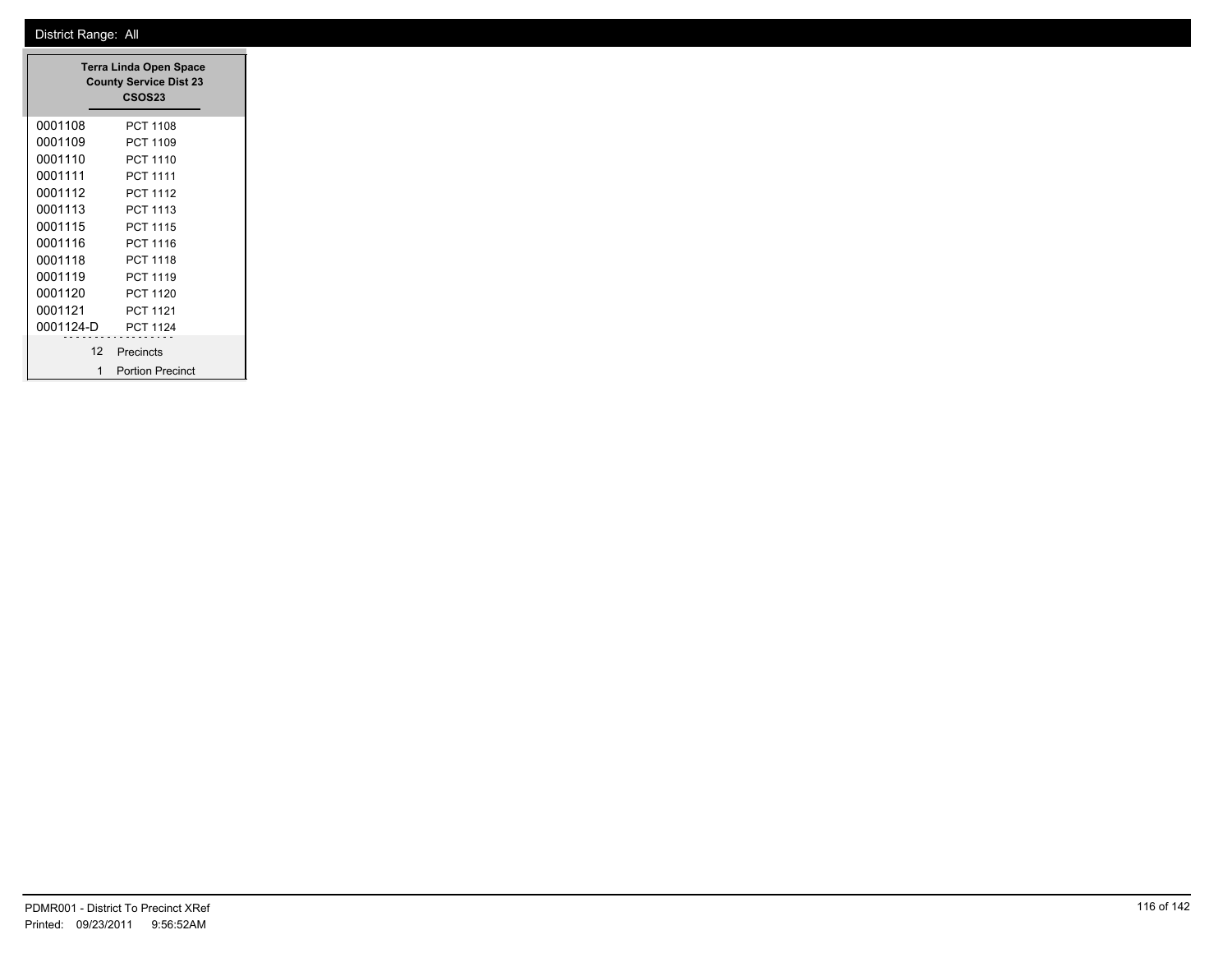|           | <b>Novato NW Open Space</b><br><b>CSA No. 25</b><br><b>CSOS25</b> |
|-----------|-------------------------------------------------------------------|
| 0005208-C | PCT 5208                                                          |
| 0005209-B | PCT 5209                                                          |
| 0005222-B | PCT 5222                                                          |
| 0005222-D | PCT 5222                                                          |
| 0005223-B | PCT 5223                                                          |
| 0005224   | <b>PCT 5224</b>                                                   |
| 1         | Precincts                                                         |
| 5         | <b>Portion Precincts</b>                                          |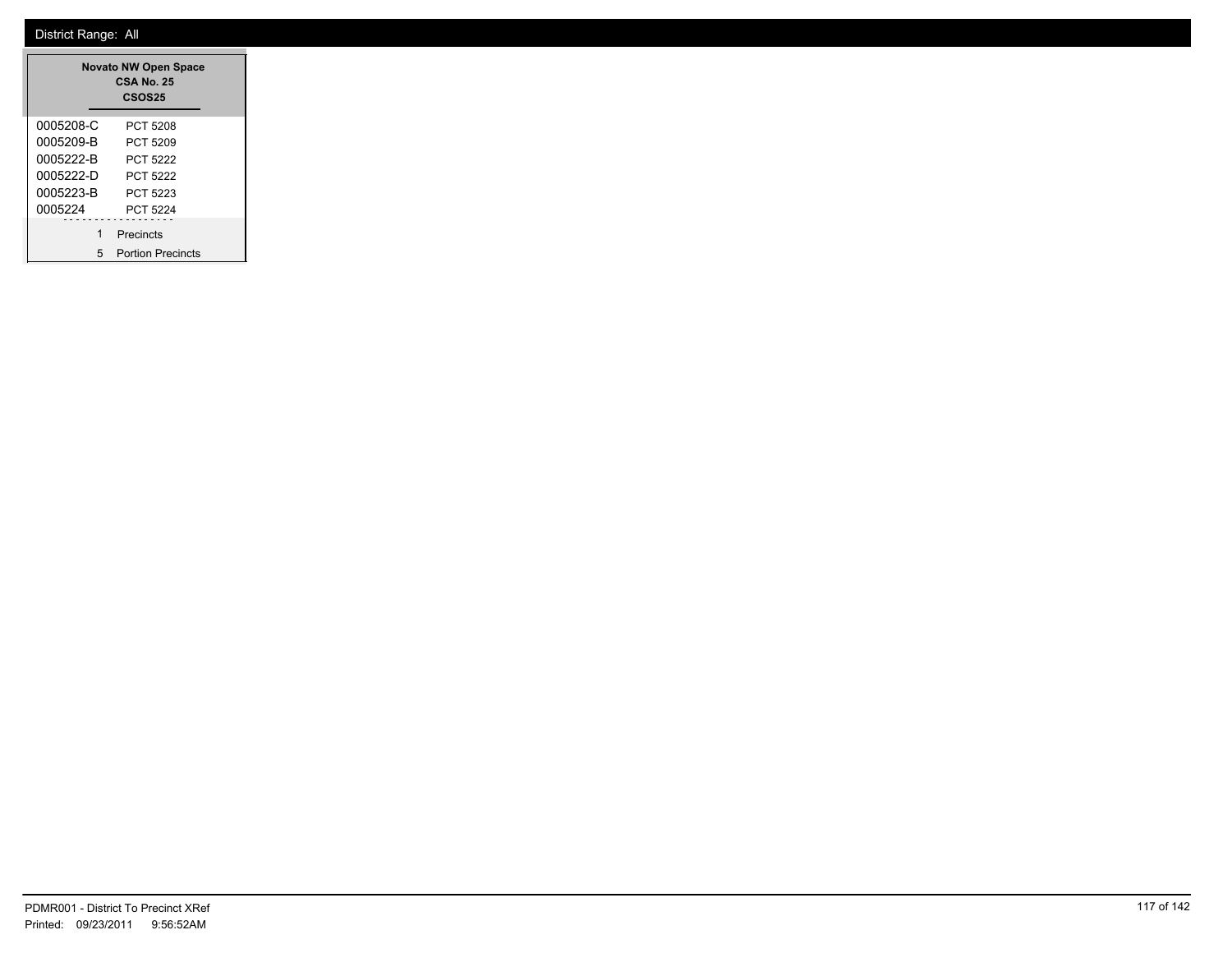|         |   | <b>Loma Verde County Service</b><br>Area 1<br><b>CSA01</b> |
|---------|---|------------------------------------------------------------|
| 0005301 |   | PCT 5301                                                   |
|         | 1 | Precinct                                                   |
|         | n | <b>Portion Precincts</b>                                   |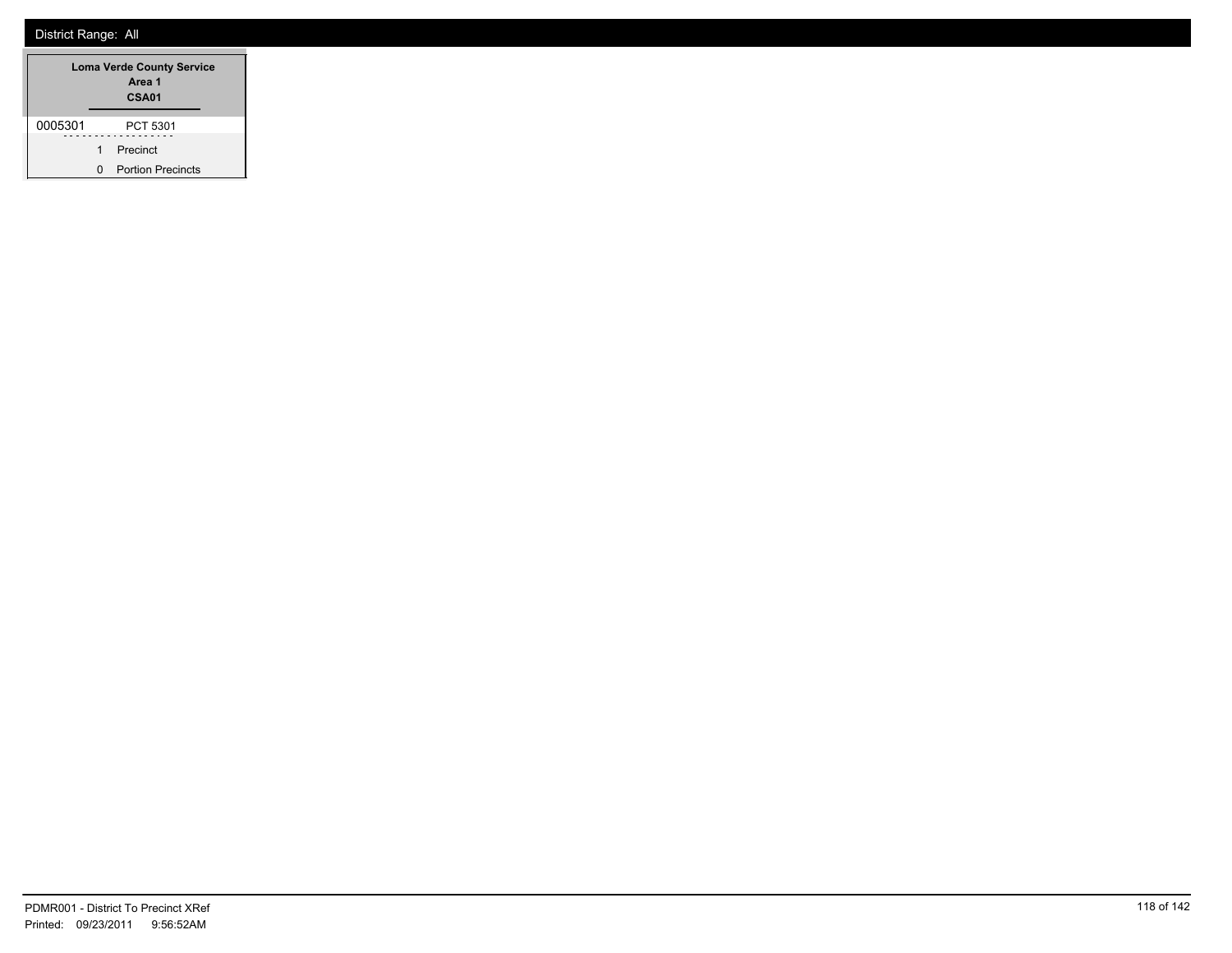|           | <b>Gallinas Canal County</b><br>Service Area 6<br>CSA06 |
|-----------|---------------------------------------------------------|
| 0001126-B | PCT 1126                                                |
| 0001500-C | PCT 1500                                                |
| 0001501-C | <b>PCT 1501</b>                                         |
| 0001501-D | PCT 1501                                                |
| 0001502-B | PCT 1502                                                |
| 0001502-C | <b>PCT 1502</b>                                         |
| 0001503-B | PCT 1503                                                |
| 0001504-A | PCT 1504                                                |
| 0001504-F | PCT 1504                                                |
| 0001504-J | PCT 1504                                                |
| 0001504-O | <b>PCT 1504</b>                                         |
| n         | Precincts                                               |
| 11        | <b>Portion Precincts</b>                                |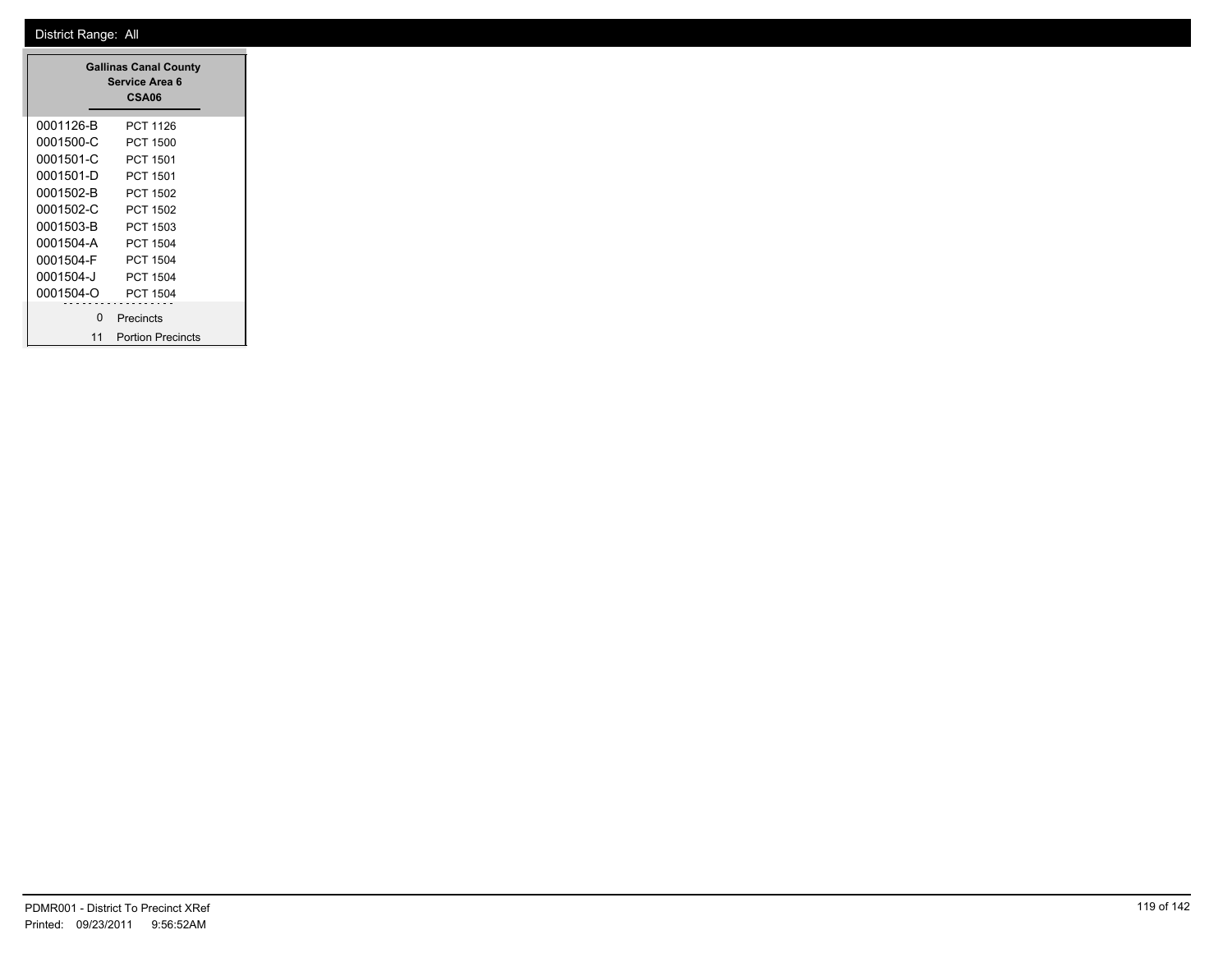|           | <b>Northbridge County Service</b><br>Area 9<br>CSA09 |
|-----------|------------------------------------------------------|
| 0001500-B | PCT 1500                                             |
| 0001500-C | PCT 1500                                             |
| ŋ         | Precincts                                            |
| 2         | <b>Portion Precincts</b>                             |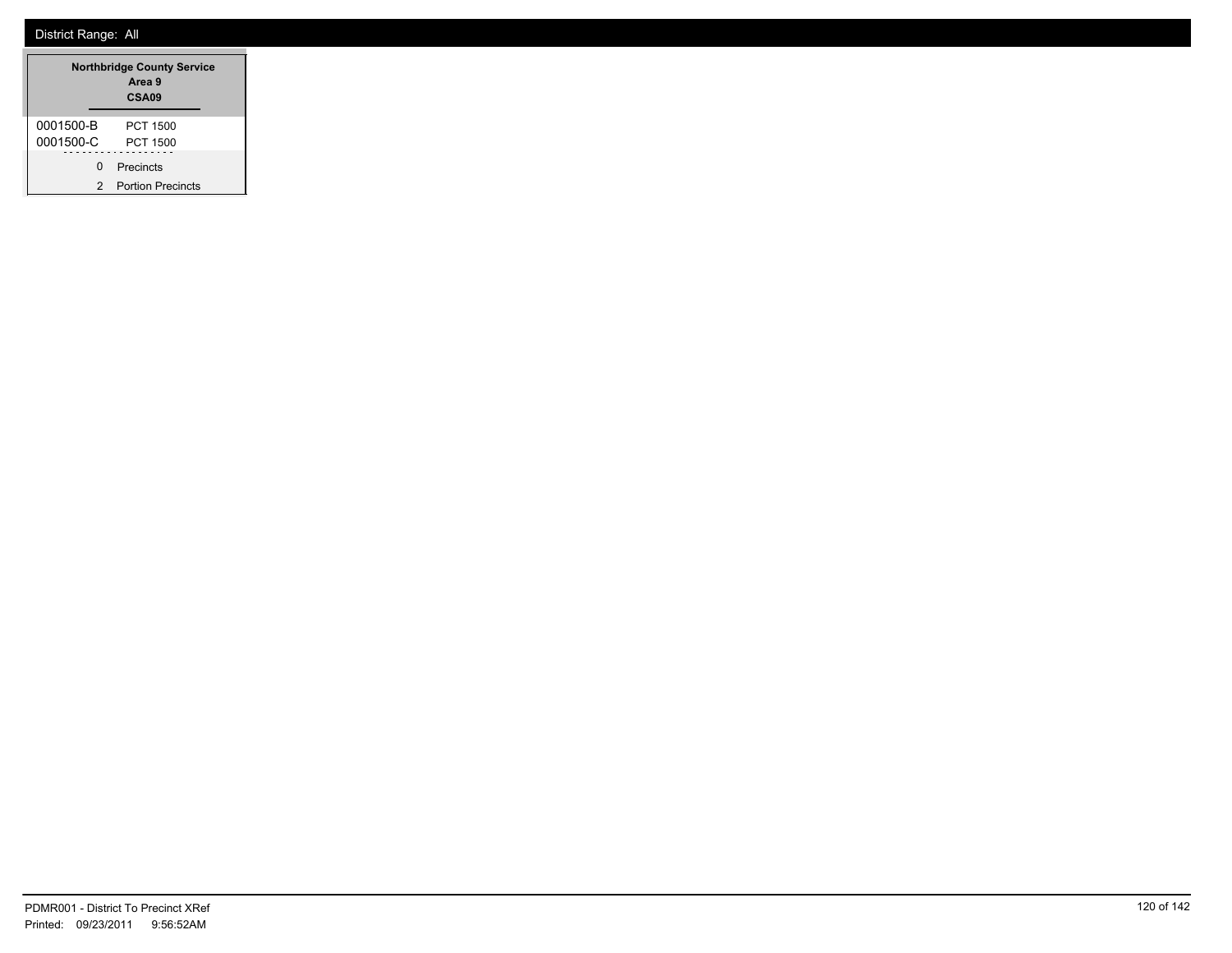|           | <b>Lucas Valley County Service</b><br>Area 13<br><b>CSA13</b> |
|-----------|---------------------------------------------------------------|
| 0001604   | PCT 1604                                                      |
| 0001605-A | PCT 1605                                                      |
| 1         | Precincts                                                     |
|           | <b>Portion Precinct</b>                                       |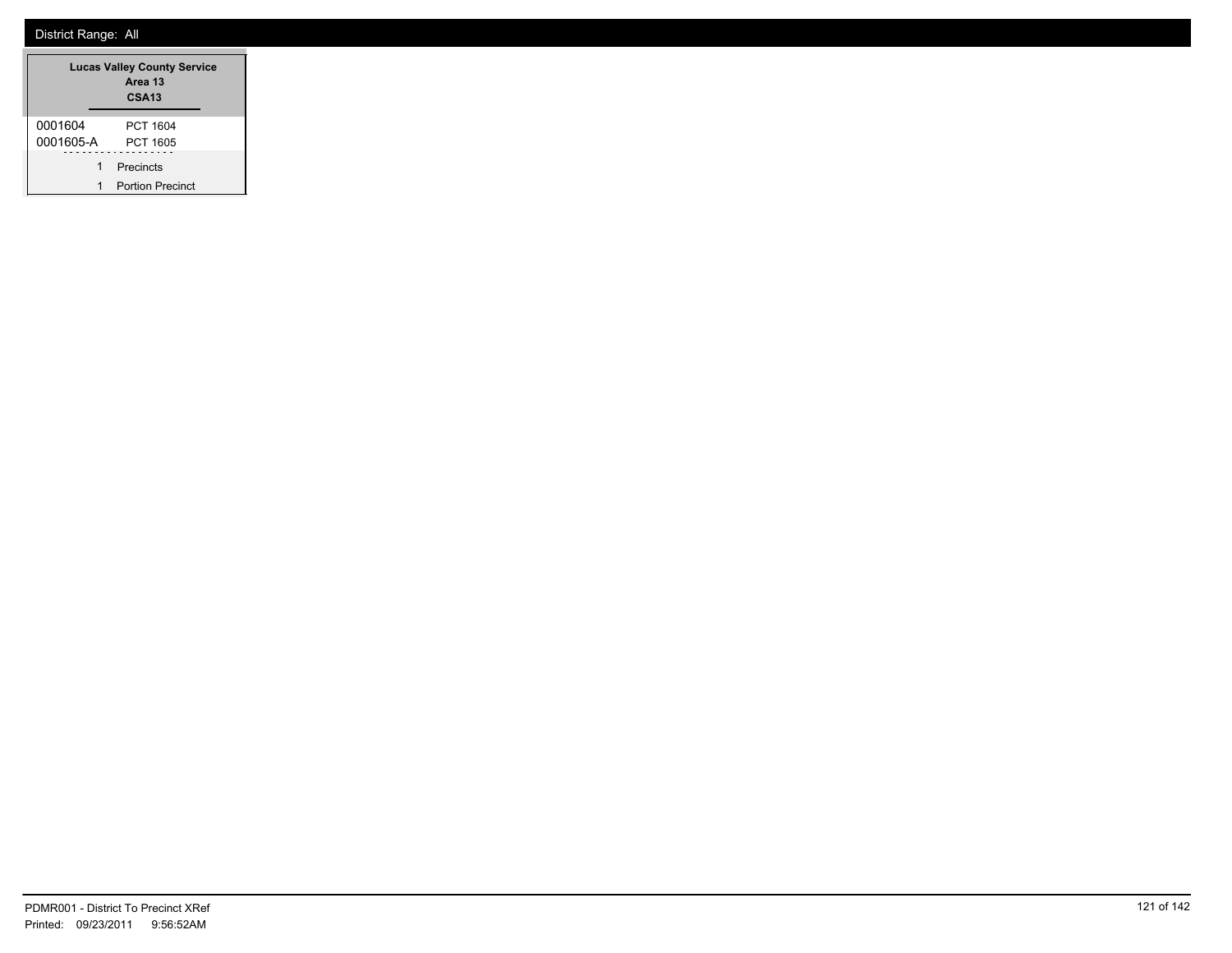| <b>Homestead Valley County</b><br><b>Service Area 14</b><br>CSA <sub>14</sub> |                          |  |  |  |  |
|-------------------------------------------------------------------------------|--------------------------|--|--|--|--|
| 0004300                                                                       | PCT 4300                 |  |  |  |  |
| 0004302-A                                                                     | PCT 4302                 |  |  |  |  |
| 0004302-B                                                                     | PCT 4302                 |  |  |  |  |
| 0004303                                                                       | PCT 4303                 |  |  |  |  |
| 0004304                                                                       | PCT 4304                 |  |  |  |  |
| 3                                                                             | Precincts                |  |  |  |  |
| 2                                                                             | <b>Portion Precincts</b> |  |  |  |  |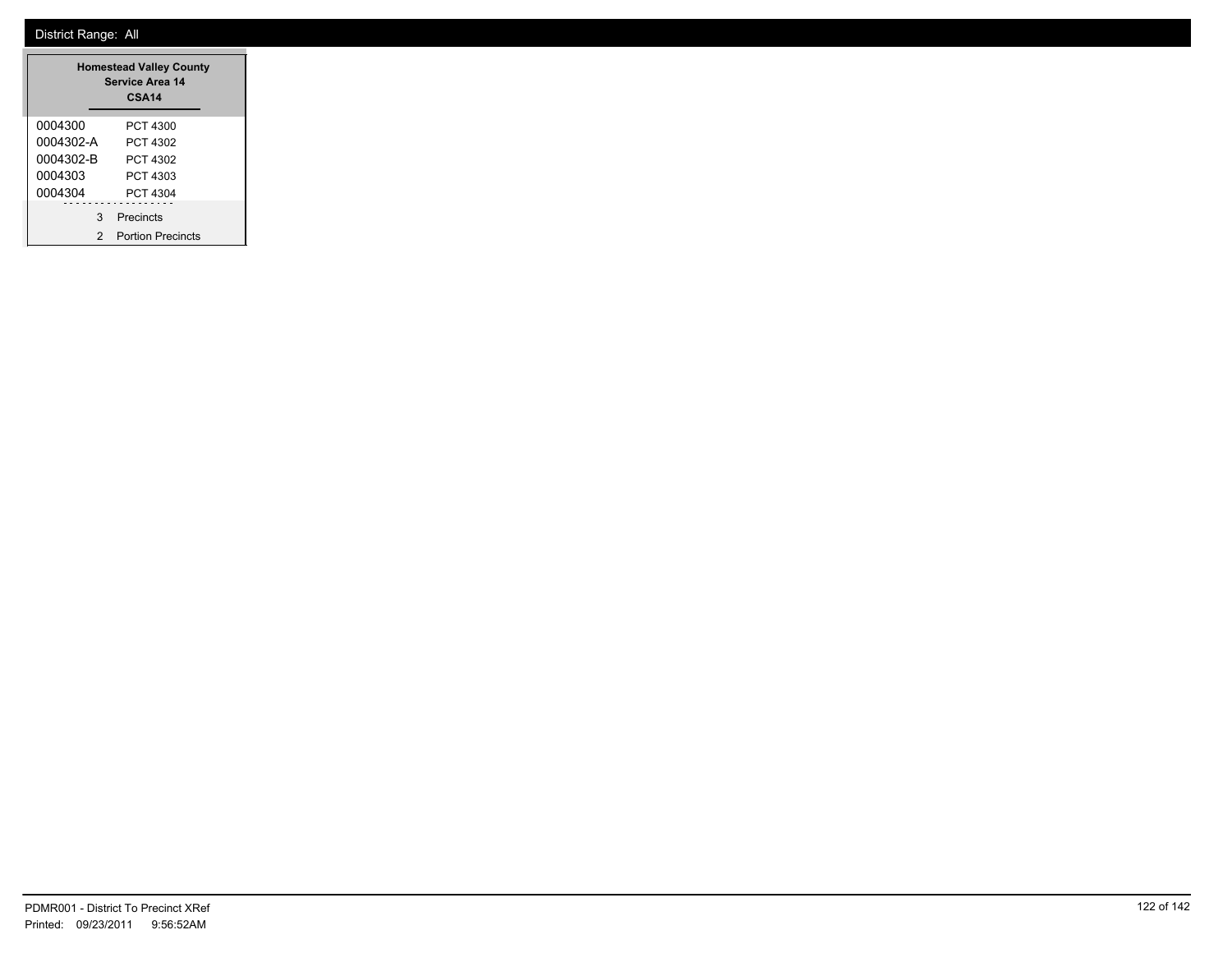|           |   | <b>Greenbrae County Service</b><br>Area 16<br>CSA <sub>16</sub> |
|-----------|---|-----------------------------------------------------------------|
| 0002103   |   | PCT 2103                                                        |
| 0002104-A |   | PCT 2104                                                        |
| 0002800   |   | PCT 2800                                                        |
| 0002801   |   | PCT 2801                                                        |
|           | 3 | Precincts                                                       |
|           |   | <b>Portion Precinct</b>                                         |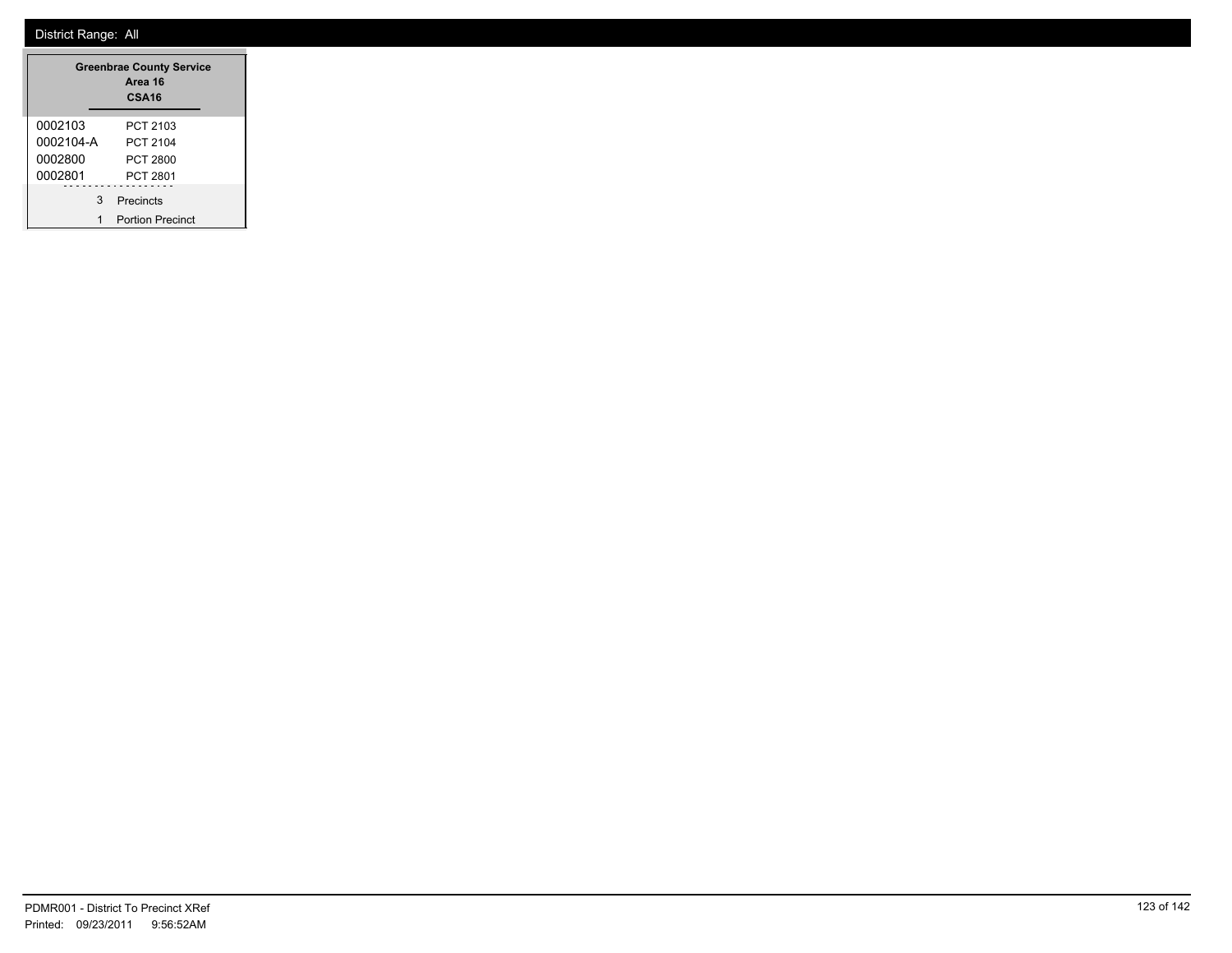|           |   | <b>Paradise Cay County</b><br>Service Area 29<br>CSA <sub>29</sub> |
|-----------|---|--------------------------------------------------------------------|
| 0003800-B |   | PCT 3800                                                           |
|           | ŋ | Precinct                                                           |
|           | 1 | <b>Portion Precinct</b>                                            |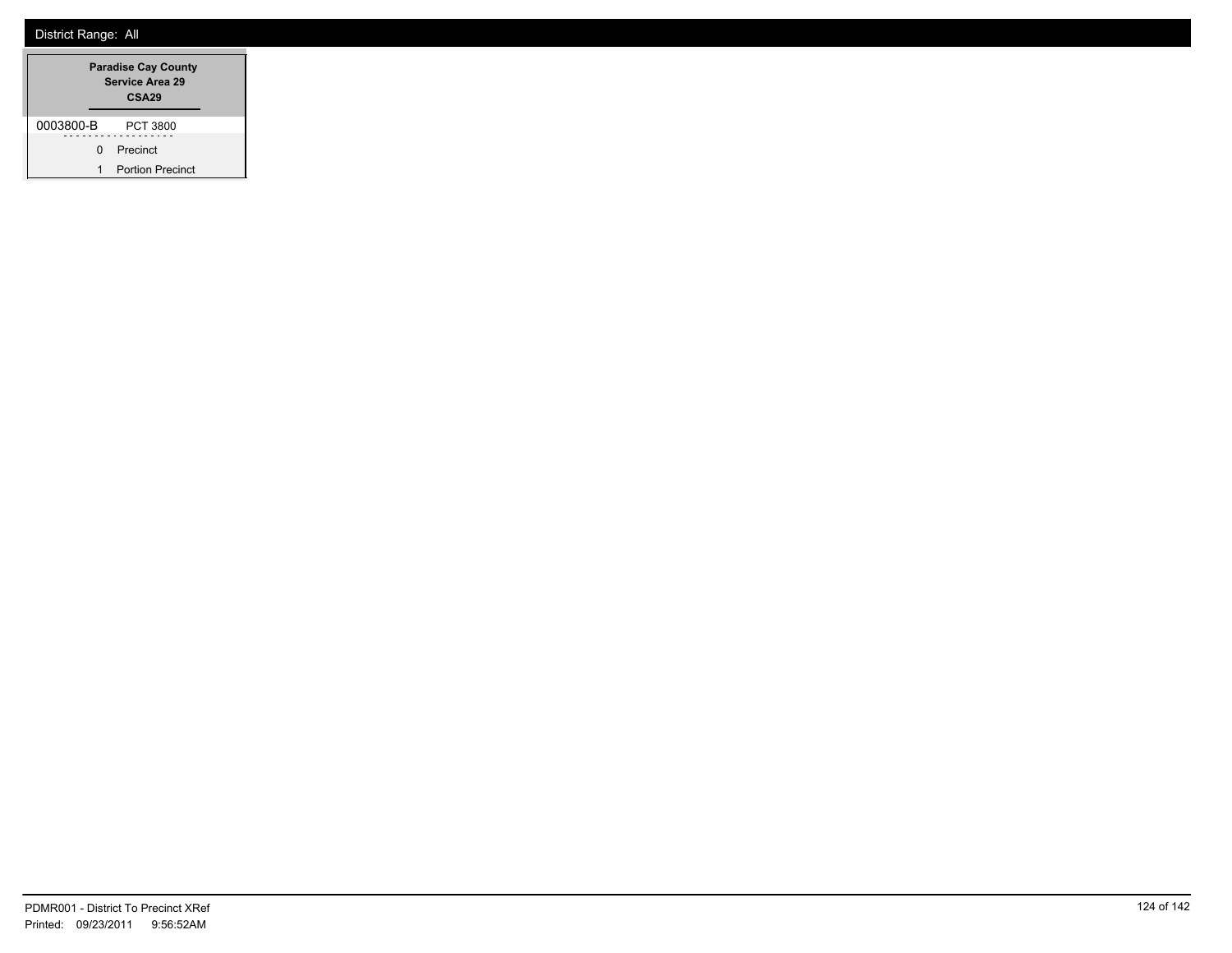0001801-C PCT 1801 0002501-B PCT 2501 0002501-D PCT 2501 0002602-A PCT 2602 0002603 PCT 2603 0002700 PCT 2700 0002701 PCT 2701 0002803 PCT 2803 0003305-B PCT 3305 0003600-C PCT 3600 0003600-D PCT 3600 0003600-E PCT 3600 0003600-F PCT 3600 0003600-G PCT 3600 0003601 PCT 3601 0003602-B PCT 3602 0003602-C PCT 3602 0004100 PCT 4100 0004101 PCT 4101 0004102 PCT 4102 0004103-A PCT 4103 0004103-B PCT 4103 0004103-E PCT 4103 0004104 PCT 4104 0004200 PCT 4200 0004201-B PCT 4201 0004201-D PCT 4201 0004201-E PCT 4201 0004250-A PCT 4250 0004301 PCT 4301 0004302-B PCT 4302 0004302-C PCT 4302 0004302-D PCT 4302 0004302-E PCT 4302 0004302-F PCT 4302 0004306-G PCT 4306 0004400 PCT 4400 0004401 PCT 4401 0004402-A PCT 4402 0004402-B PCT 4402

|           |                               | 0004402-C | <b>PCT 4402</b>          |  |
|-----------|-------------------------------|-----------|--------------------------|--|
|           | <b>County Service Area 31</b> | 0004402-D | <b>PCT 4402</b>          |  |
|           | <b>CSA31</b>                  | 0004402-E | <b>PCT 4402</b>          |  |
|           |                               | 0004403   | PCT 4403                 |  |
| 0001504-I | <b>PCT 1504</b>               | 0004901   | PCT 4901                 |  |
| 0001504-N | <b>PCT 1504</b>               | 0004902   | <b>PCT 4902</b>          |  |
| 0001605-C | PCT 1605                      | 16        | Precincts                |  |
| 0001607-A | <b>PCT 1607</b>               |           |                          |  |
| 0001607-B | <b>PCT 1607</b>               | 36        | <b>Portion Precincts</b> |  |
| 0001801-A | PCT 1801                      |           |                          |  |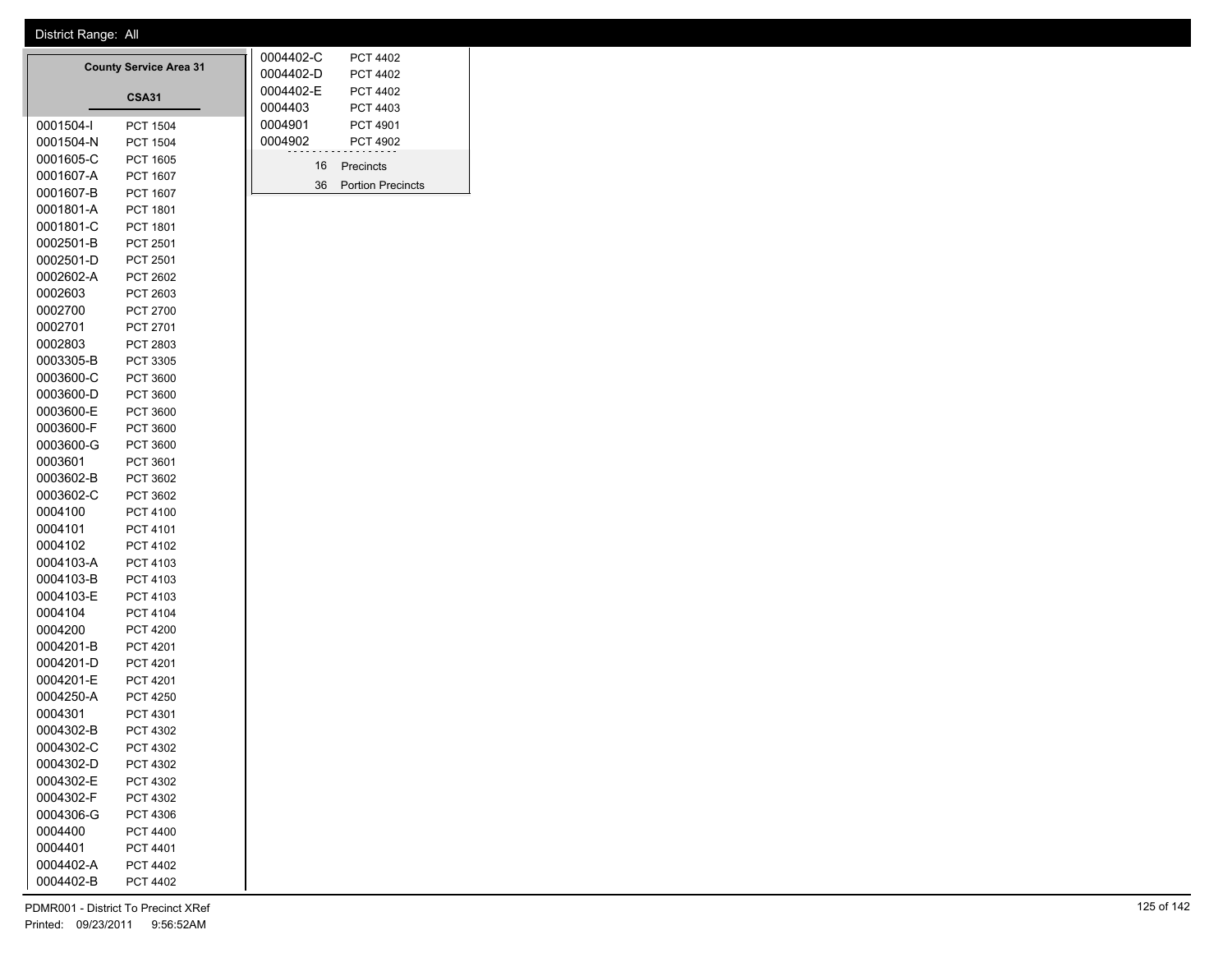| <b>Strawberry Point County</b><br><b>Service Area 32</b><br>CSA32 |                          |  |  |  |
|-------------------------------------------------------------------|--------------------------|--|--|--|
| 0003700-F                                                         | PCT 3700                 |  |  |  |
| 0003700-G                                                         | PCT 3700                 |  |  |  |
| ŋ                                                                 | Precincts                |  |  |  |
| 2                                                                 | <b>Portion Precincts</b> |  |  |  |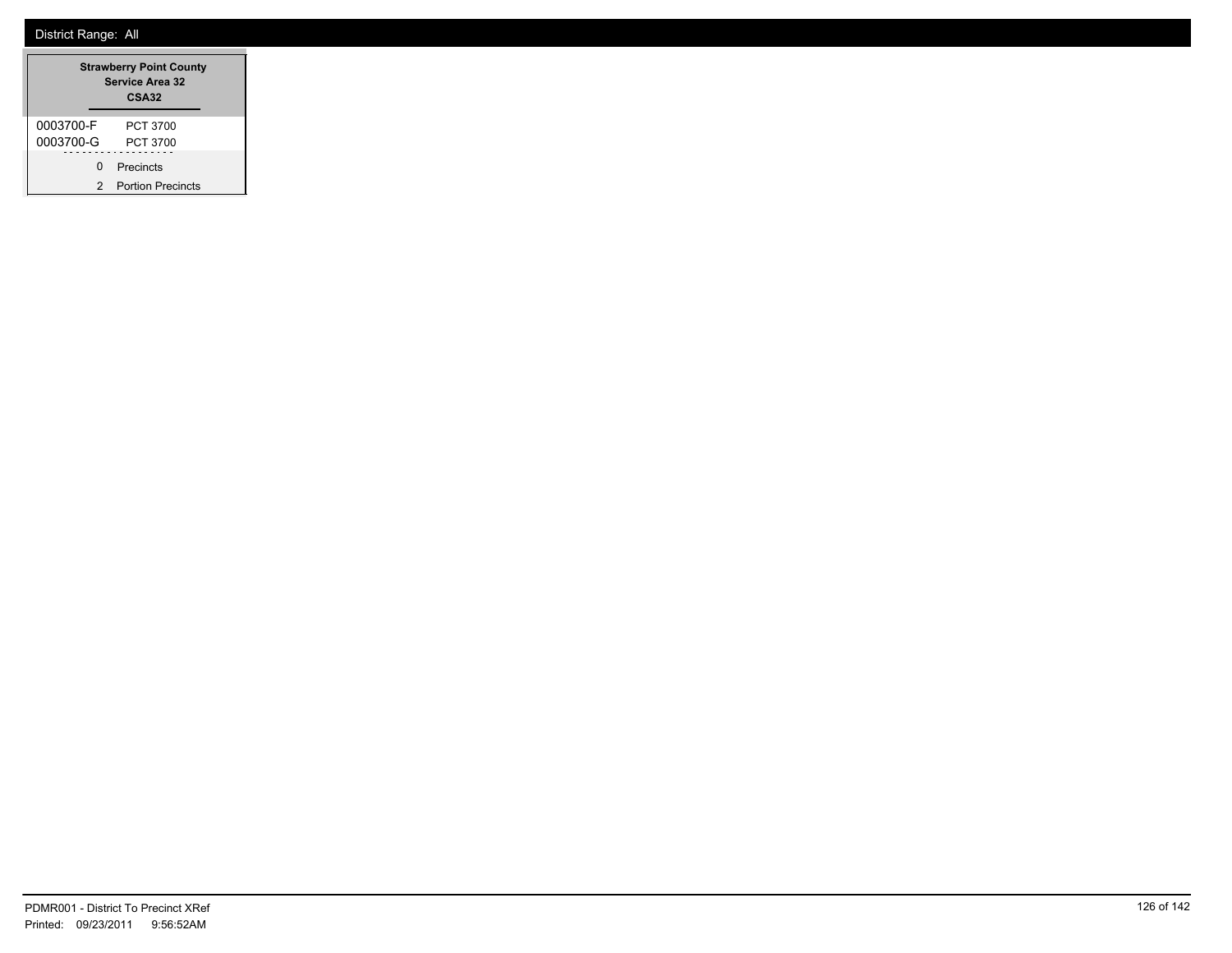|           | <b>Stinson Beach County</b><br><b>Service Area 33</b><br><b>CSA33</b> |
|-----------|-----------------------------------------------------------------------|
| 0004305-B | PCT 4305                                                              |
| 0004305-C | PCT 4305                                                              |
| 0004305-D | PCT 4305                                                              |
| 0004305-F | PCT 4305                                                              |
| 0004305-F | PCT 4305                                                              |
| $\Omega$  | Precincts                                                             |
| 5         | <b>Portion Precincts</b>                                              |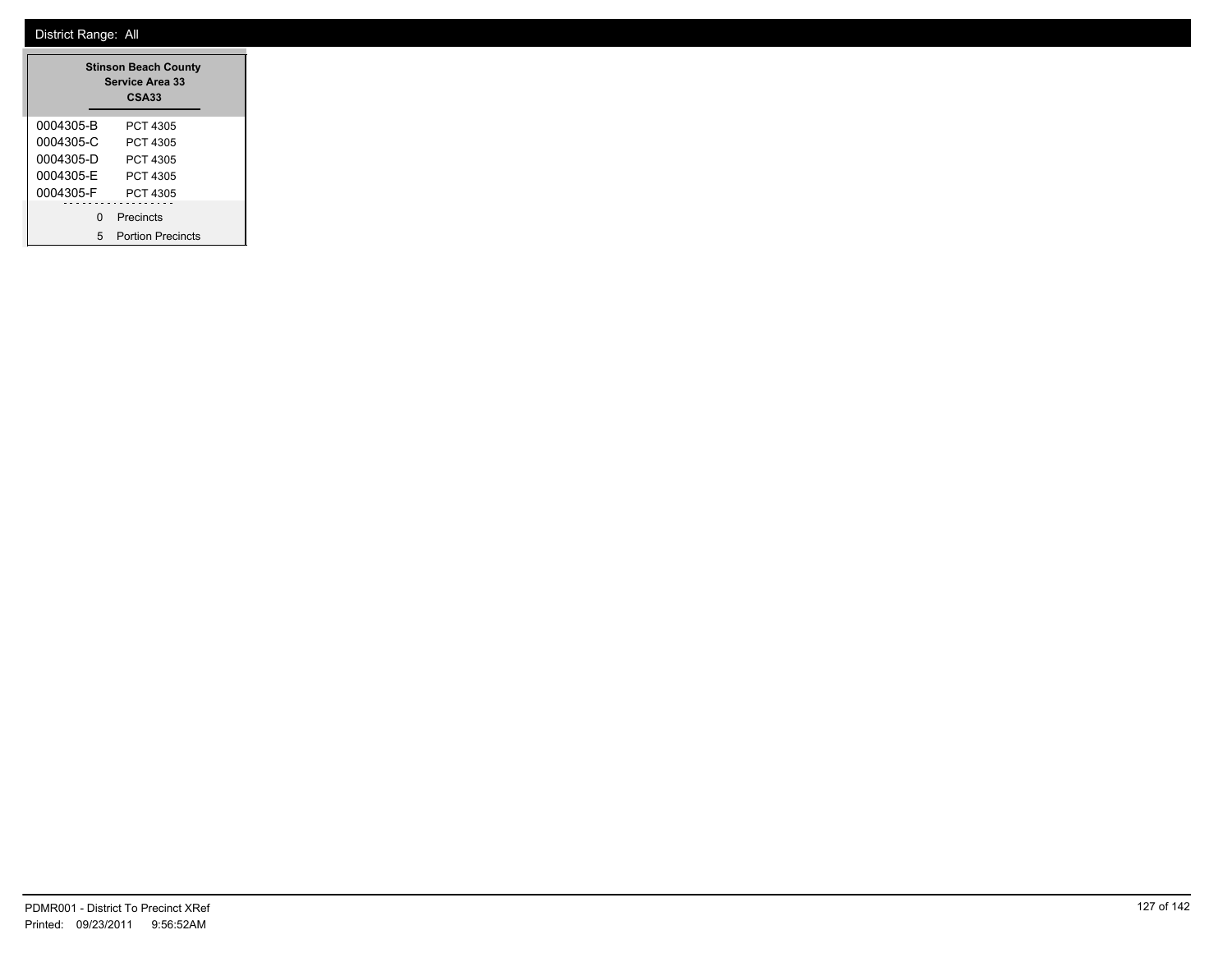| <b>Kentfield Open Space</b><br><b>County Service Area 17</b><br>CSOS <sub>17</sub> |                          |  |  |  |
|------------------------------------------------------------------------------------|--------------------------|--|--|--|
| 0002101                                                                            | PCT 2101                 |  |  |  |
| 0002102                                                                            | PCT 2102                 |  |  |  |
| 0002103                                                                            | PCT 2103                 |  |  |  |
| 0002104                                                                            | <b>PCT 2104</b>          |  |  |  |
| 0002112-A                                                                          | PCT 2112                 |  |  |  |
| 0002112-B                                                                          | <b>PCT 2112</b>          |  |  |  |
| 0002112-C                                                                          | PCT 2112                 |  |  |  |
| 0002112-E                                                                          | PCT 2112                 |  |  |  |
| 0002500-A                                                                          | <b>PCT 2500</b>          |  |  |  |
| 0002501                                                                            | <b>PCT 2501</b>          |  |  |  |
| 0002502                                                                            | <b>PCT 2502</b>          |  |  |  |
| 0002503                                                                            | PCT 2503                 |  |  |  |
| 0002504                                                                            | <b>PCT 2504</b>          |  |  |  |
| 0002505-A                                                                          | <b>PCT 2505</b>          |  |  |  |
| 0002505-B                                                                          | <b>PCT 2505</b>          |  |  |  |
| 0002505-C                                                                          | <b>PCT 2505</b>          |  |  |  |
| 0002505-D                                                                          | <b>PCT 2505</b>          |  |  |  |
| 0002505-F                                                                          | <b>PCT 2505</b>          |  |  |  |
| 0002506                                                                            | <b>PCT 2506</b>          |  |  |  |
| 0002800                                                                            | <b>PCT 2800</b>          |  |  |  |
| 0002801                                                                            | PCT 2801                 |  |  |  |
| 0004402-F                                                                          | <b>PCT 4402</b>          |  |  |  |
| 11                                                                                 | Precincts                |  |  |  |
| 11                                                                                 | <b>Portion Precincts</b> |  |  |  |

┓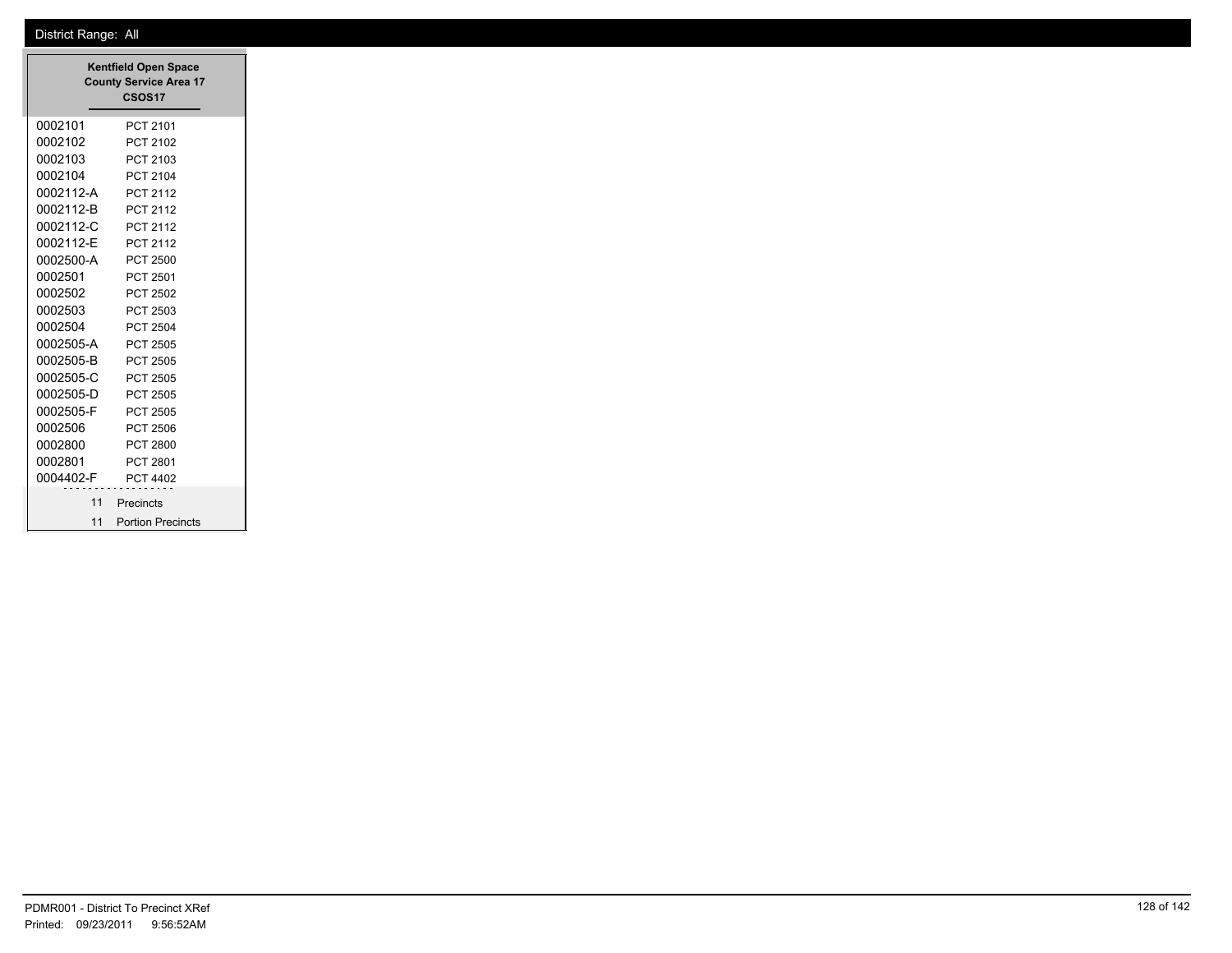| <b>Kentwoodlands Police</b><br><b>Protection District 17</b><br>CSA <sub>17</sub> |                          |  |  |  |  |
|-----------------------------------------------------------------------------------|--------------------------|--|--|--|--|
| 0002504-A                                                                         | PCT 2504                 |  |  |  |  |
| 0002504-C                                                                         | PCT 2504                 |  |  |  |  |
| 0002505-B                                                                         | PCT 2505                 |  |  |  |  |
| 0002505-C                                                                         | PCT 2505                 |  |  |  |  |
| 0002505-F                                                                         | PCT 2505                 |  |  |  |  |
| 0002506                                                                           | PCT 2506                 |  |  |  |  |
| 1                                                                                 | Precincts                |  |  |  |  |
| 5                                                                                 | <b>Portion Precincts</b> |  |  |  |  |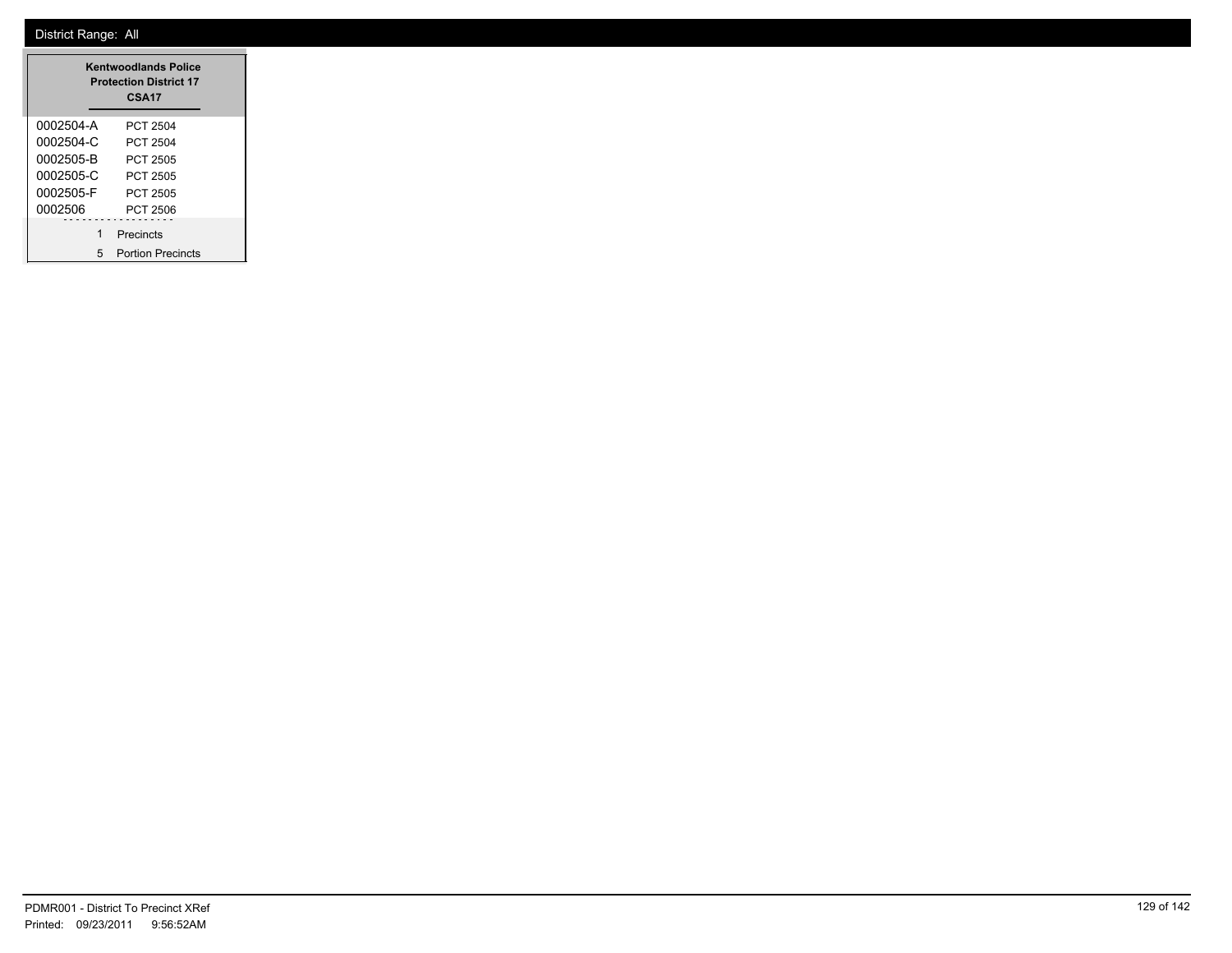|         |          | <b>Mill Valley Muni Services -</b><br>1997-1<br>CFD <sub>5</sub> |  |  |  |
|---------|----------|------------------------------------------------------------------|--|--|--|
| 0003201 |          | PCT 3201                                                         |  |  |  |
| 0003202 |          | PCT 3202                                                         |  |  |  |
| 0003203 |          | PCT 3203                                                         |  |  |  |
| 0003204 |          | PCT 3204                                                         |  |  |  |
| 0003205 |          | PCT 3205                                                         |  |  |  |
| 0003206 |          | PCT 3206                                                         |  |  |  |
| 0003207 |          | PCT 3207                                                         |  |  |  |
| 0003208 |          | PCT 3208                                                         |  |  |  |
| 0003209 |          | PCT 3209                                                         |  |  |  |
| 0003210 |          | PCT 3210                                                         |  |  |  |
| 0003211 |          | PCT 3211                                                         |  |  |  |
| 0003212 | PCT 3212 |                                                                  |  |  |  |
| 0003213 |          | PCT 3213                                                         |  |  |  |
| 0003214 |          | PCT 3214                                                         |  |  |  |
| 0003215 |          | PCT 3215                                                         |  |  |  |
| 0003216 |          | PCT 3216                                                         |  |  |  |
| 0003217 |          | PCT 3217                                                         |  |  |  |
| 0004250 |          | PCT 4250                                                         |  |  |  |
|         | 18       | Precincts                                                        |  |  |  |
|         | 0        | <b>Portion Precincts</b>                                         |  |  |  |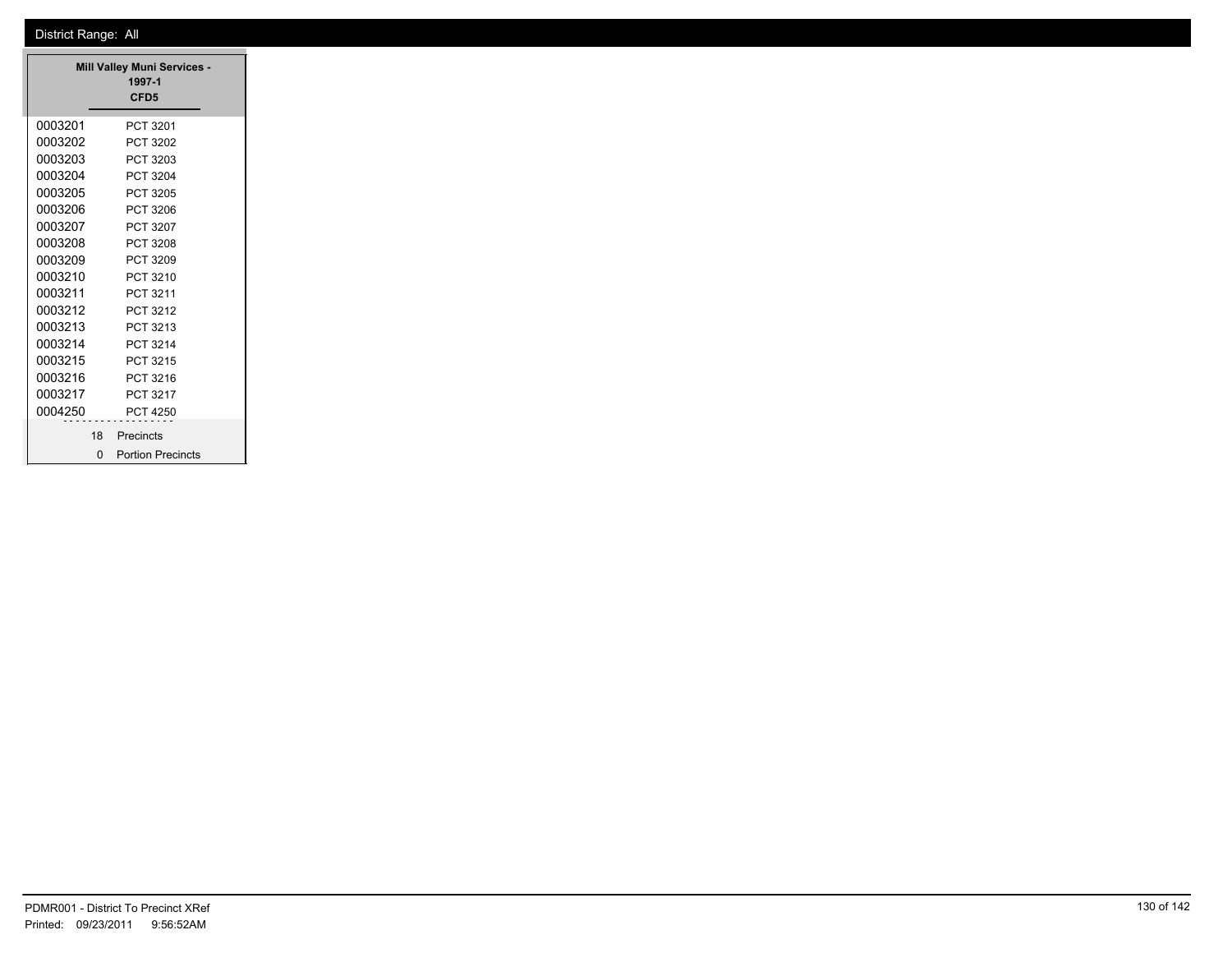|           |                                                         | 0003703-C | PCT 3703          |                          |
|-----------|---------------------------------------------------------|-----------|-------------------|--------------------------|
|           | <b>Marin County Highway</b><br><b>Lighting District</b> | 0003704-A | PCT 3704          |                          |
|           | <b>LT01</b>                                             | 0003704-G | PCT 3704          |                          |
|           |                                                         |           | 0003706-C         | PCT 3706                 |
| 0001500-A | <b>PCT 1500</b>                                         |           | 0003801-C         | PCT 3801                 |
| 0001500-B | <b>PCT 1500</b>                                         |           | 0004100-B         | PCT 4100                 |
| 0001500-C | <b>PCT 1500</b>                                         |           | 0004100-F         | PCT 4100                 |
| 0001501   | <b>PCT 1501</b>                                         |           | 0004101-A         | PCT 4101                 |
| 0001502   | <b>PCT 1502</b>                                         |           | 0004101-C         | PCT 4101                 |
| 0001503   | PCT 1503                                                |           | 0004101-D         | PCT 4101                 |
| 0001504-A | <b>PCT 1504</b>                                         |           | 0004101-F         | PCT 4101                 |
| 0001504-D | <b>PCT 1504</b>                                         |           | 0004101-H         | PCT 4101                 |
| 0001504-E | <b>PCT 1504</b>                                         |           | 0004202-B         | <b>PCT 4202</b>          |
| 0001504-M | <b>PCT 1504</b>                                         |           | 0004202-C         | <b>PCT 4202</b>          |
| 0002500   | <b>PCT 2500</b>                                         |           | 0004250-D         | <b>PCT 4250</b>          |
| 0002501-C | <b>PCT 2501</b>                                         |           | 0004300-C         | PCT 4300                 |
| 0002501-E | PCT 2501                                                |           | 0004300-D         | PCT 4300                 |
| 0002502   | PCT 2502                                                |           | 0004302-C         | PCT 4302                 |
| 0002503   | PCT 2503                                                |           | 0004303-B         | PCT 4303                 |
| 0002504-A | <b>PCT 2504</b>                                         |           | 0004304           | PCT 4304                 |
| 0002504-B | <b>PCT 2504</b>                                         |           | 0004306-B         | PCT 4306                 |
| 0002505-A | <b>PCT 2505</b>                                         |           | 0004306-D         | PCT 4306                 |
| 0002505-F | <b>PCT 2505</b>                                         |           | 0004307-B         | PCT 4307                 |
| 0002506-A | <b>PCT 2506</b>                                         |           | 0004307-C         | PCT 4307                 |
| 0002600-B | <b>PCT 2600</b>                                         |           | 0004307-D         | PCT 4307                 |
| 0002701-C | PCT 2701                                                |           | 0004902-B         | <b>PCT 4902</b>          |
| 0002800   | <b>PCT 2800</b>                                         |           | $12 \overline{ }$ | Precincts                |
| 0002801   | PCT 2801                                                |           | 60                | <b>Portion Precincts</b> |
| 0003303-A | PCT 3303                                                |           |                   |                          |
| 0003500-B | <b>PCT 3500</b>                                         |           |                   |                          |
| 0003500-C | <b>PCT 3500</b>                                         |           |                   |                          |
| 0003501-B | PCT 3501                                                |           |                   |                          |
| 0003502   | PCT 3502                                                |           |                   |                          |
| 0003503-B | PCT 3503                                                |           |                   |                          |
| 0003504-A | <b>PCT 3504</b>                                         |           |                   |                          |
| 0003504-C | <b>PCT 3504</b>                                         |           |                   |                          |
| 0003505-B | <b>PCT 3505</b>                                         |           |                   |                          |
| 0003506-A | PCT 3506                                                |           |                   |                          |
| 0003506-C | PCT 3506                                                |           |                   |                          |
| 0003507   | <b>PCT 3507</b>                                         |           |                   |                          |
| 0003508   | <b>PCT 3508</b>                                         |           |                   |                          |
| 0003700-A | PCT 3700                                                |           |                   |                          |
| 0003700-B | PCT 3700                                                |           |                   |                          |
| 0003700-F | PCT 3700                                                |           |                   |                          |
| 0003700-G | <b>PCT 3700</b>                                         |           |                   |                          |
| 0003701-A | PCT 3701                                                |           |                   |                          |
| 0003701-C | PCT 3701                                                |           |                   |                          |

0003702-D PCT 3702 0003702-E PCT 3702 0003703-B PCT 3703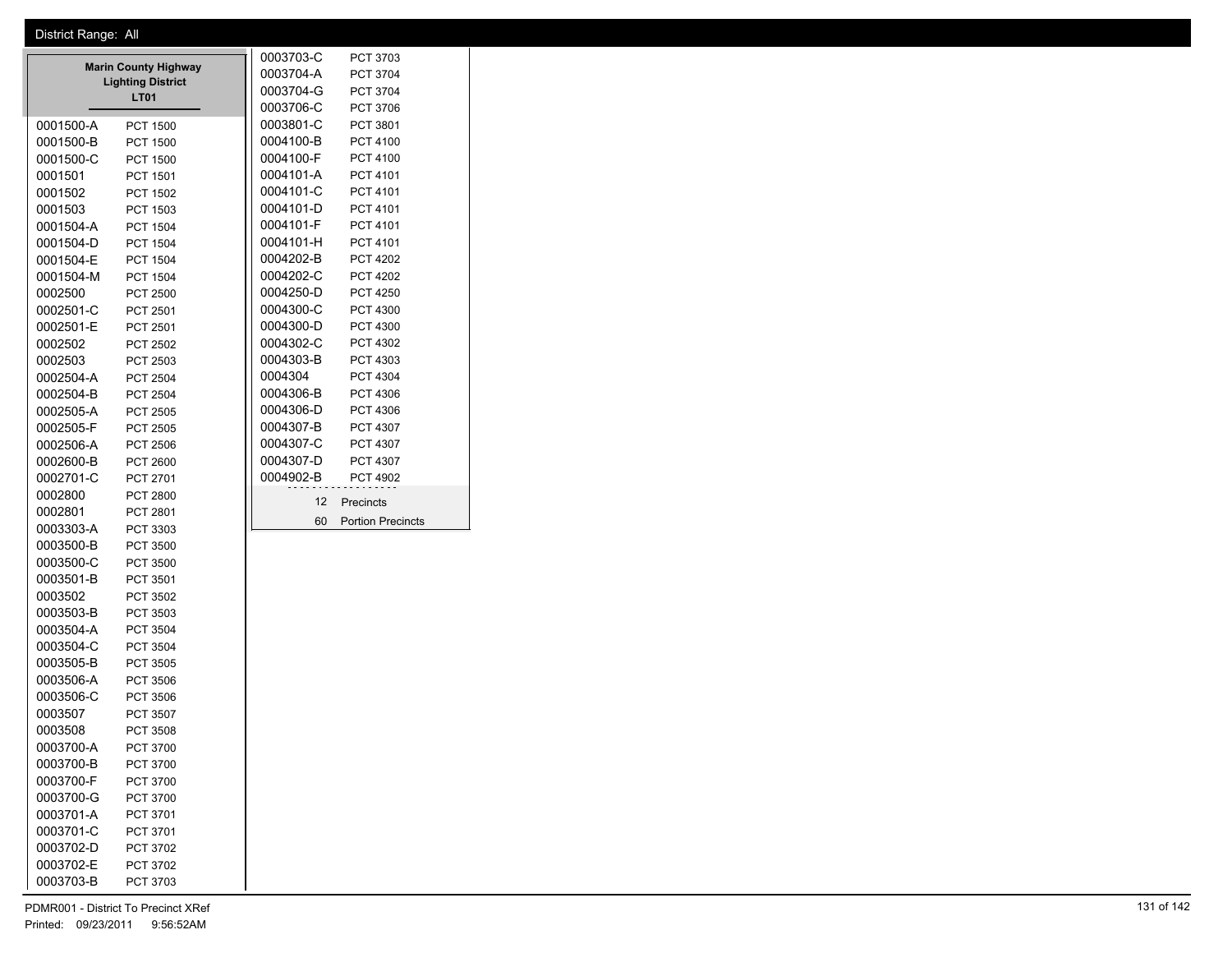| District Range: All            |                 |         |                 |         |                 |         |                 |         |                 |
|--------------------------------|-----------------|---------|-----------------|---------|-----------------|---------|-----------------|---------|-----------------|
|                                |                 | 0001602 | PCT 1602        | 0002601 | PCT 2601        | 0003402 | PCT 3402        | 0004701 | PCT 4701        |
| <b>Mosquito Abatement Dist</b> |                 | 0001603 | PCT 1603        | 0002602 | <b>PCT 2602</b> | 0003500 | PCT 3500        | 0004702 | PCT 4702        |
|                                | <b>MSQ01</b>    | 0001604 | <b>PCT 1604</b> | 0002603 | PCT 2603        | 0003501 | PCT 3501        | 0004703 | PCT 4703        |
|                                |                 | 0001605 | <b>PCT 1605</b> | 0002700 | PCT 2700        | 0003502 | PCT 3502        | 0004704 | <b>PCT 4704</b> |
| 0001100                        | <b>PCT 1100</b> | 0001606 | <b>PCT 1606</b> | 0002701 | PCT 2701        | 0003503 | PCT 3503        | 0004705 | PCT 4705        |
| 0001101                        | PCT 1101        | 0001607 | PCT 1607        | 0002800 | <b>PCT 2800</b> | 0003504 | PCT 3504        | 0004706 | PCT 4706        |
| 0001102                        | PCT 1102        | 0001701 | PCT 1701        | 0002801 | PCT 2801        | 0003505 | PCT 3505        | 0004707 | PCT 4707        |
| 0001103                        | PCT 1103        | 0001800 | <b>PCT 1800</b> | 0002802 | <b>PCT 2802</b> | 0003506 | PCT 3506        | 0004708 | PCT 4708        |
| 0001104                        | <b>PCT 1104</b> | 0001801 | PCT 1801        | 0002803 | PCT 2803        | 0003507 | PCT 3507        | 0004709 | PCT 4709        |
| 0001105                        | <b>PCT 1105</b> | 0002101 | PCT 2101        | 0002902 | PCT 2902        | 0003508 | PCT 3508        | 0004800 | <b>PCT 4800</b> |
| 0001106                        | PCT 1106        | 0002102 | PCT 2102        | 0002903 | PCT 2903        | 0003600 | PCT 3600        | 0004803 | PCT 4803        |
| 0001107                        | PCT 1107        | 0002103 | PCT 2103        | 0002904 | PCT 2904        | 0003601 | PCT 3601        | 0004806 | PCT 4806        |
| 0001108                        | <b>PCT 1108</b> | 0002104 | PCT 2104        | 0002905 | <b>PCT 2905</b> | 0003602 | PCT 3602        | 0004901 | PCT 4901        |
| 0001109                        | PCT 1109        | 0002107 | PCT 2107        | 0002906 | <b>PCT 2906</b> | 0003700 | PCT 3700        | 0004902 | PCT 4902        |
| 0001110                        | PCT 1110        | 0002108 | <b>PCT 2108</b> | 0002907 | <b>PCT 2907</b> | 0003701 | PCT 3701        | 0005101 | PCT 5101        |
| 0001111                        | <b>PCT 1111</b> | 0002109 | PCT 2109        | 0002908 | <b>PCT 2908</b> | 0003702 | PCT 3702        | 0005102 | PCT 5102        |
| 0001112                        | PCT 1112        | 0002110 | PCT 2110        | 0003100 | PCT 3100        | 0003703 | PCT 3703        | 0005103 | PCT 5103        |
| 0001113                        | PCT 1113        | 0002111 | PCT 2111        | 0003101 | PCT 3101        | 0003704 | PCT 3704        | 0005200 | <b>PCT 5200</b> |
| 0001114                        | <b>PCT 1114</b> | 0002112 | PCT 2112        | 0003102 | PCT 3102        | 0003705 | PCT 3705        | 0005201 | PCT 5201        |
| 0001115                        | PCT 1115        | 0002200 | <b>PCT 2200</b> | 0003103 | PCT 3103        | 0003706 | PCT 3706        | 0005202 | PCT 5202        |
| 0001116                        | PCT 1116        | 0002201 | PCT 2201        | 0003104 | PCT 3104        | 0003800 | PCT 3800        | 0005203 | PCT 5203        |
| 0001117                        | <b>PCT 1117</b> | 0002202 | <b>PCT 2202</b> | 0003105 | PCT 3105        | 0003801 | PCT 3801        | 0005204 | <b>PCT 5204</b> |
| 0001118                        | PCT 1118        | 0002203 | <b>PCT 2203</b> | 0003106 | PCT 3106        | 0004100 | PCT 4100        | 0005205 | PCT 5205        |
| 0001119                        | PCT 1119        | 0002204 | <b>PCT 2204</b> | 0003107 | PCT 3107        | 0004101 | PCT 4101        | 0005206 | PCT 5206        |
| 0001120                        | <b>PCT 1120</b> | 0002205 | <b>PCT 2205</b> | 0003201 | PCT 3201        | 0004102 | PCT 4102        | 0005207 | PCT 5207        |
| 0001121                        | PCT 1121        | 0002206 | <b>PCT 2206</b> | 0003202 | PCT 3202        | 0004103 | PCT 4103        | 0005208 | <b>PCT 5208</b> |
| 0001122                        | PCT 1122        | 0002207 | <b>PCT 2207</b> | 0003203 | PCT 3203        | 0004104 | PCT 4104        | 0005209 | PCT 5209        |
| 0001123                        | <b>PCT 1123</b> | 0002208 | <b>PCT 2208</b> | 0003204 | PCT 3204        | 0004200 | <b>PCT 4200</b> | 0005210 | PCT 5210        |
| 0001124                        | <b>PCT 1124</b> | 0002209 | <b>PCT 2209</b> | 0003205 | PCT 3205        | 0004201 | PCT 4201        | 0005211 | PCT 5211        |
| 0001125                        | PCT 1125        | 0002210 | PCT 2210        | 0003206 | PCT 3206        | 0004202 | PCT 4202        | 0005212 | PCT 5212        |
| 0001126                        | <b>PCT 1126</b> | 0002211 | PCT 2211        | 0003207 | PCT 3207        | 0004203 | PCT 4203        | 0005213 | PCT 5213        |
| 0001201                        | PCT 1201        | 0002212 | PCT 2212        | 0003208 | <b>PCT 3208</b> | 0004250 | <b>PCT 4250</b> | 0005214 | PCT 5214        |
| 0001202                        | PCT 1202        | 0002213 | PCT 2213        | 0003209 | PCT 3209        | 0004300 | PCT 4300        | 0005215 | PCT 5215        |
| 0001203                        | PCT 1203        | 0002301 | PCT 2301        | 0003210 | PCT 3210        | 0004301 | PCT 4301        | 0005216 | PCT 5216        |
| 0001204                        | <b>PCT 1204</b> | 0002302 | PCT 2302        | 0003211 | PCT 3211        | 0004302 | PCT 4302        | 0005217 | PCT 5217        |
| 0001205                        | <b>PCT 1205</b> | 0002303 | PCT 2303        | 0003212 | PCT 3212        | 0004303 | PCT 4303        | 0005218 | PCT 5218        |
| 0001206                        | <b>PCT 1206</b> | 0002304 | PCT 2304        | 0003213 | PCT 3213        | 0004304 | PCT 4304        | 0005219 | PCT 5219        |
| 0001207                        | PCT 1207        | 0002305 | PCT 2305        | 0003214 | PCT 3214        | 0004305 | PCT 4305        | 0005220 | <b>PCT 5220</b> |
| 0001208                        | <b>PCT 1208</b> | 0002306 | PCT 2306        | 0003215 | PCT 3215        | 0004306 | PCT 4306        | 0005221 | PCT 5221        |
| 0001209                        | <b>PCT 1209</b> | 0002400 | <b>PCT 2400</b> | 0003216 | PCT 3216        | 0004307 | PCT 4307        | 0005222 | PCT 5222        |
| 0001210                        | PCT 1210        | 0002401 | PCT 2401        | 0003217 | PCT 3217        | 0004400 | PCT 4400        | 0005223 | PCT 5223        |
| 0001211                        | PCT 1211        | 0002402 | PCT 2402        | 0003301 | PCT 3301        | 0004401 | PCT 4401        | 0005224 | <b>PCT 5224</b> |
| 0001212                        | PCT 1212        | 0002500 | PCT 2500        | 0003302 | PCT 3302        | 0004402 | PCT 4402        | 0005225 | PCT 5225        |
| 0001500                        | <b>PCT 1500</b> | 0002501 | PCT 2501        | 0003303 | PCT 3303        | 0004403 | PCT 4403        | 0005226 | PCT 5226        |
| 0001501                        | <b>PCT 1501</b> | 0002502 | PCT 2502        | 0003304 | PCT 3304        | 0004501 | PCT 4501        | 0005227 | <b>PCT 5227</b> |
| 0001502                        | PCT 1502        | 0002503 | PCT 2503        | 0003305 | PCT 3305        | 0004502 | PCT 4502        | 0005228 | PCT 5228        |
| 0001503                        | PCT 1503        | 0002504 | <b>PCT 2504</b> | 0003306 | PCT 3306        | 0004503 | PCT 4503        | 0005300 | PCT 5300        |
| 0001504                        | <b>PCT 1504</b> | 0002505 | PCT 2505        | 0003307 | PCT 3307        | 0004600 | <b>PCT 4600</b> | 0005301 | PCT 5301        |
| 0001600                        | PCT 1600        | 0002506 | <b>PCT 2506</b> | 0003308 | PCT 3308        | 0004601 | PCT 4601        | 0005302 | PCT 5302        |
| 0001601                        | PCT 1601        | 0002600 | <b>PCT 2600</b> | 0003401 | PCT 3401        | 0004700 | <b>PCT 4700</b> | 0005303 | PCT 5303        |

PDMR001 - District To Precinct XRef 132 of 142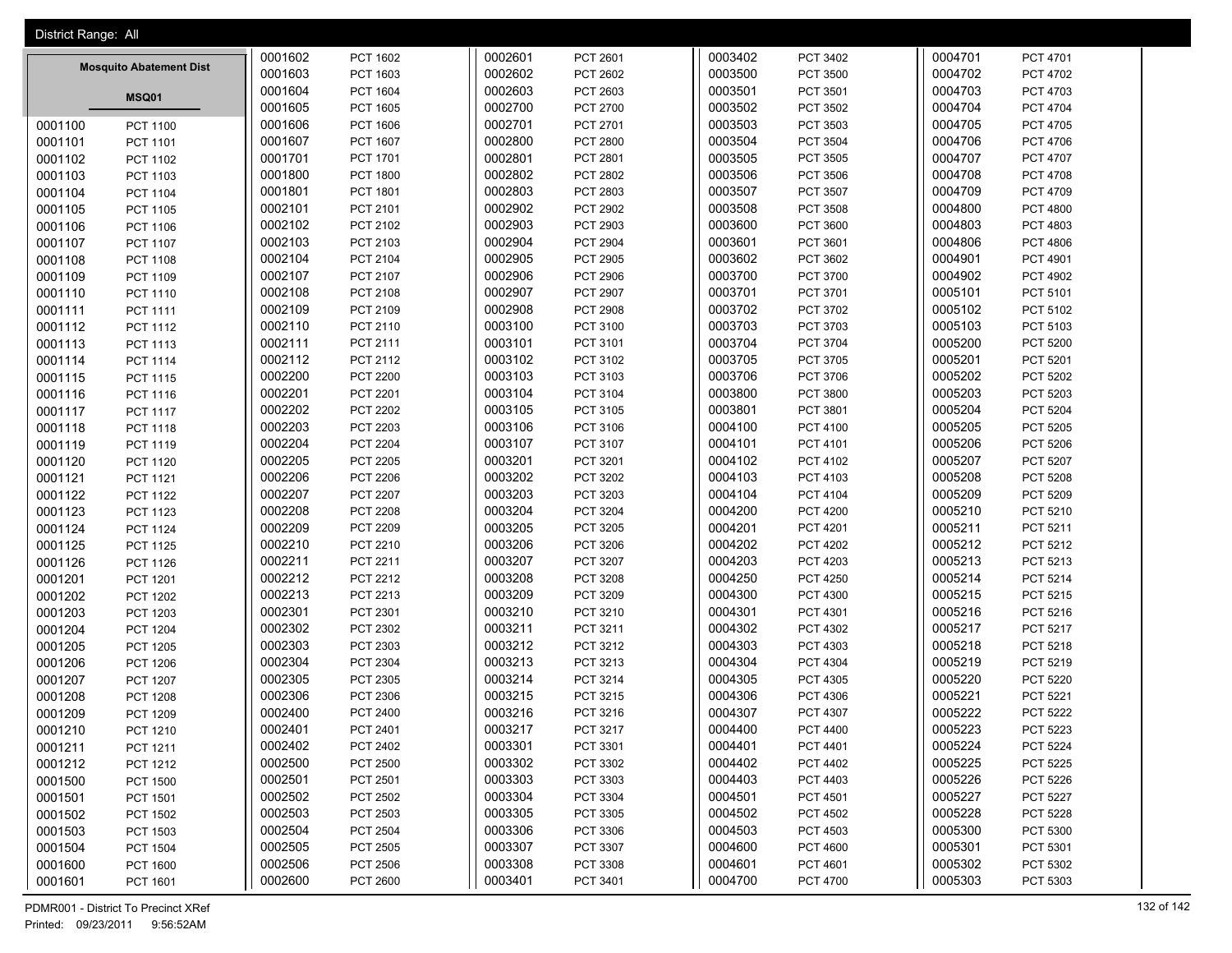| District Range: All |                          |
|---------------------|--------------------------|
| 0005304             | PCT 5304                 |
| 0005305             | PCT 5305                 |
| 248                 | Precincts                |
| 0                   | <b>Portion Precincts</b> |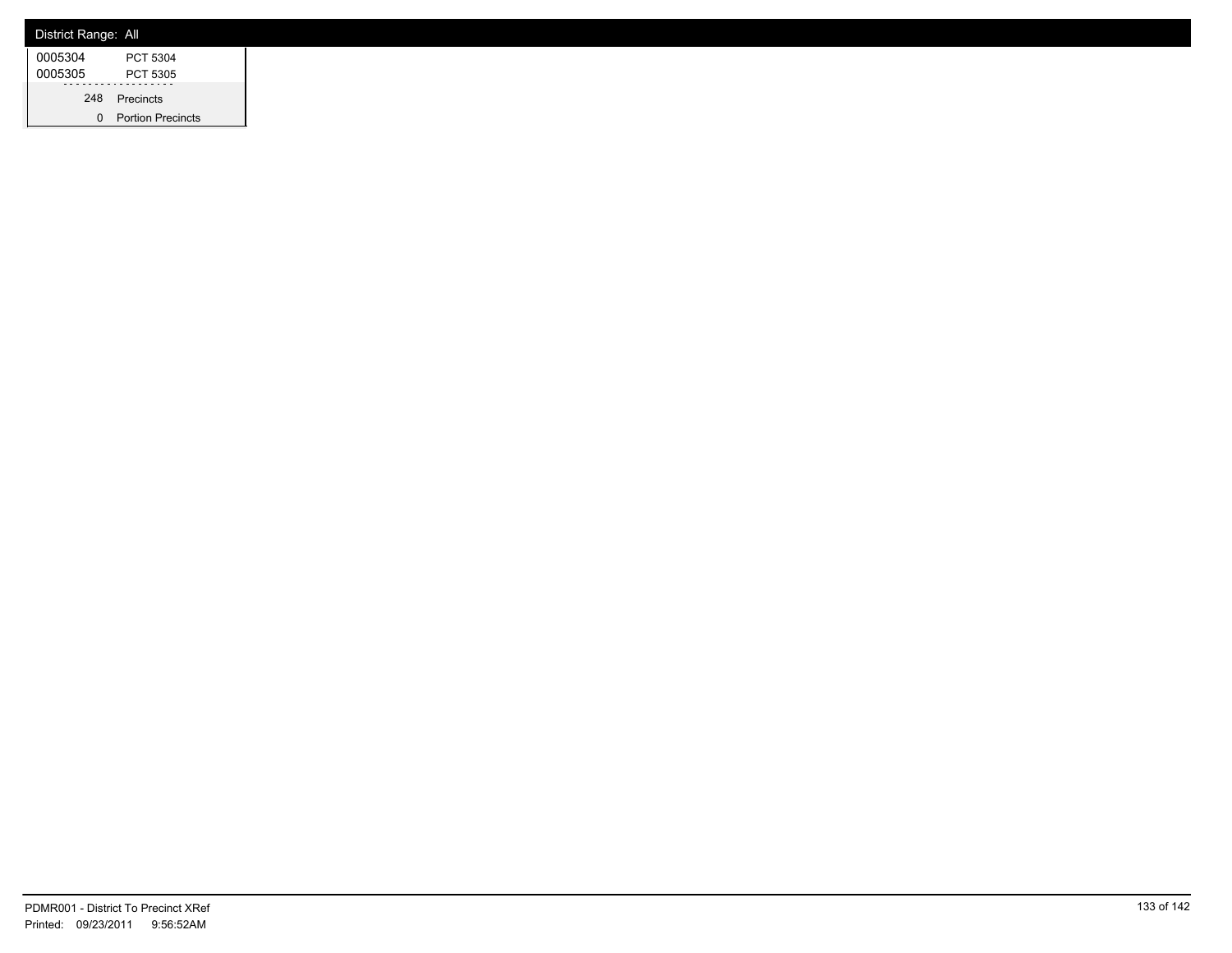| <b>Nmcwd Improvement</b><br>District-Pr<br>SWR04 |                          |  |  |  |  |  |
|--------------------------------------------------|--------------------------|--|--|--|--|--|
| 0004100-C                                        | PCT 4100                 |  |  |  |  |  |
| 0004100-D                                        | PCT 4100                 |  |  |  |  |  |
| 0004100-F                                        | PCT 4100                 |  |  |  |  |  |
| 0004102-C                                        | PCT 4102                 |  |  |  |  |  |
| ŋ                                                | Precincts                |  |  |  |  |  |
|                                                  | <b>Portion Precincts</b> |  |  |  |  |  |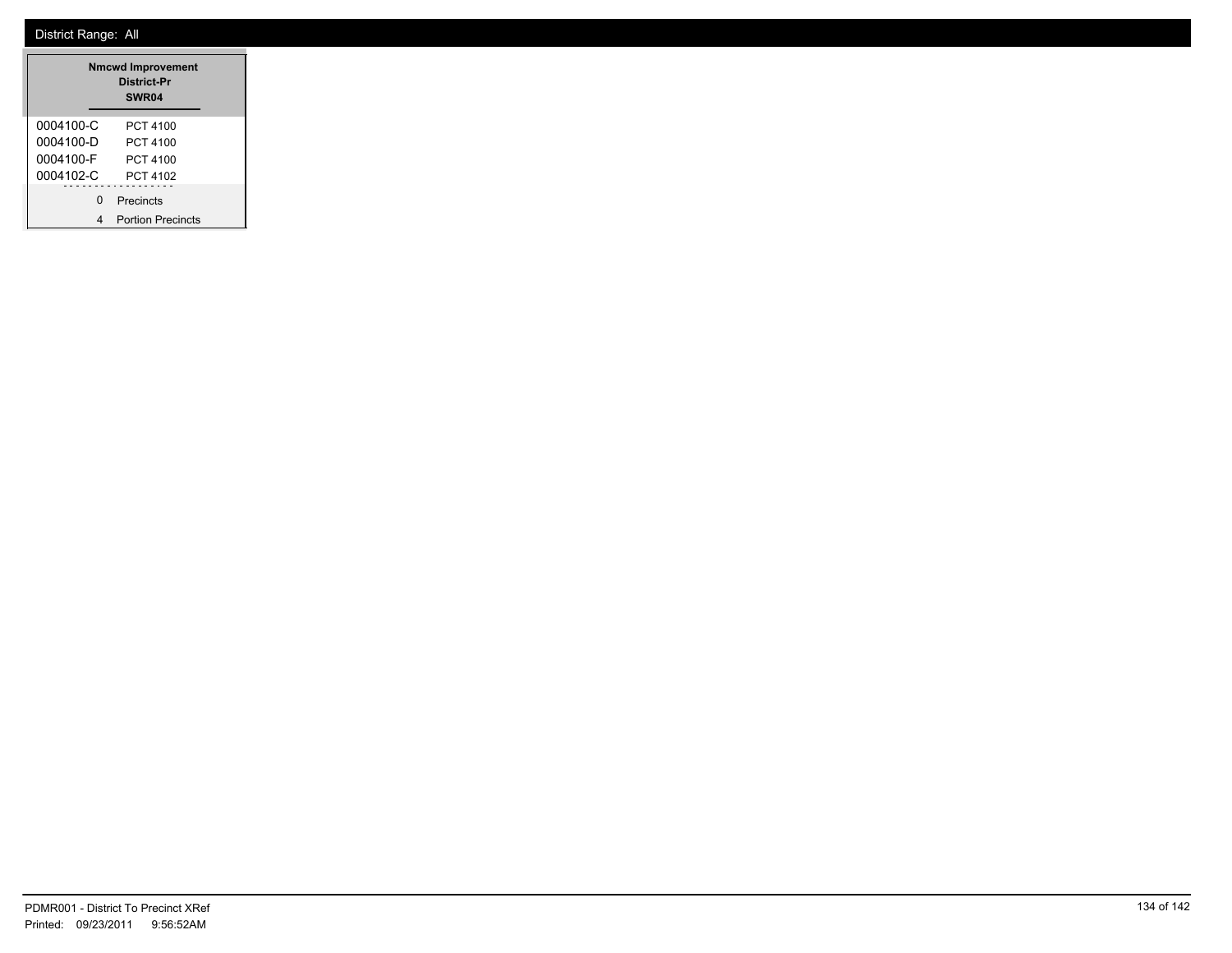| <b>Twin Cities Police Authority</b> |                     |
|-------------------------------------|---------------------|
|                                     | <b>TCPA</b>         |
| 0002101                             | PCT 2101            |
| 0002102                             | PCT 2102            |
| 0002103                             | PCT 2103            |
| 0002104                             | PCT 2104            |
| 0002107                             | PCT 2107            |
| 0002108                             | PCT 2108            |
| 0002109                             | PCT 2109            |
| 0002110                             | PCT 2110            |
| 0002111                             | PCT 2111            |
| 0002112                             | PCT 2112            |
| 0004700                             | <b>PCT 4700</b>     |
| 0004701                             | PCT 4701            |
| 0004702                             | PCT 4702            |
| 0004703                             | PCT 4703            |
| 0004704                             | PCT 4704            |
| 0004705                             | PCT 4705            |
| 0004706                             | PCT 4706            |
| 0004707                             | PCT 4707            |
| 0004708                             | PCT 4708            |
| 0004709                             | PCT 4709            |
| 0004800                             | <b>PCT 4800</b>     |
| 0004803                             | PCT 4803            |
| 0004806                             | <b>PCT 4806</b>     |
| 23                                  | Precincts           |
|                                     | 0 Portion Precincts |
|                                     |                     |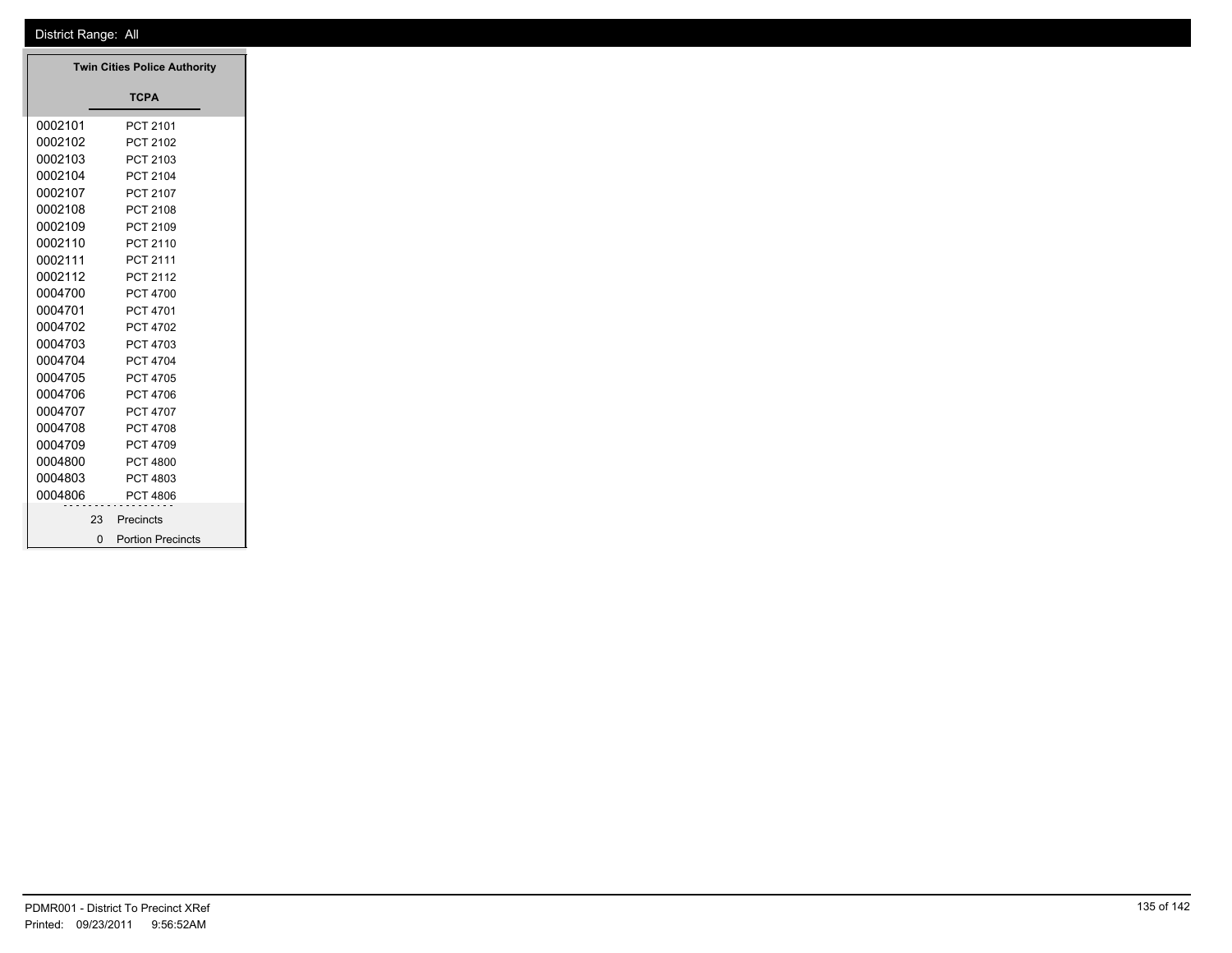| <b>Bolinas Community Public</b><br><b>Utility District</b><br>PUD <sub>01</sub> |                          |  |  |  |  |  |  |
|---------------------------------------------------------------------------------|--------------------------|--|--|--|--|--|--|
| 0004306-B                                                                       | PCT 4306                 |  |  |  |  |  |  |
| 0004306-C                                                                       | PCT 4306                 |  |  |  |  |  |  |
| 0004306-D                                                                       | PCT 4306                 |  |  |  |  |  |  |
| 0004306-H                                                                       | PCT 4306                 |  |  |  |  |  |  |
| 0004307                                                                         | PCT 4307                 |  |  |  |  |  |  |
| 1                                                                               | Precincts                |  |  |  |  |  |  |
| 4                                                                               | <b>Portion Precincts</b> |  |  |  |  |  |  |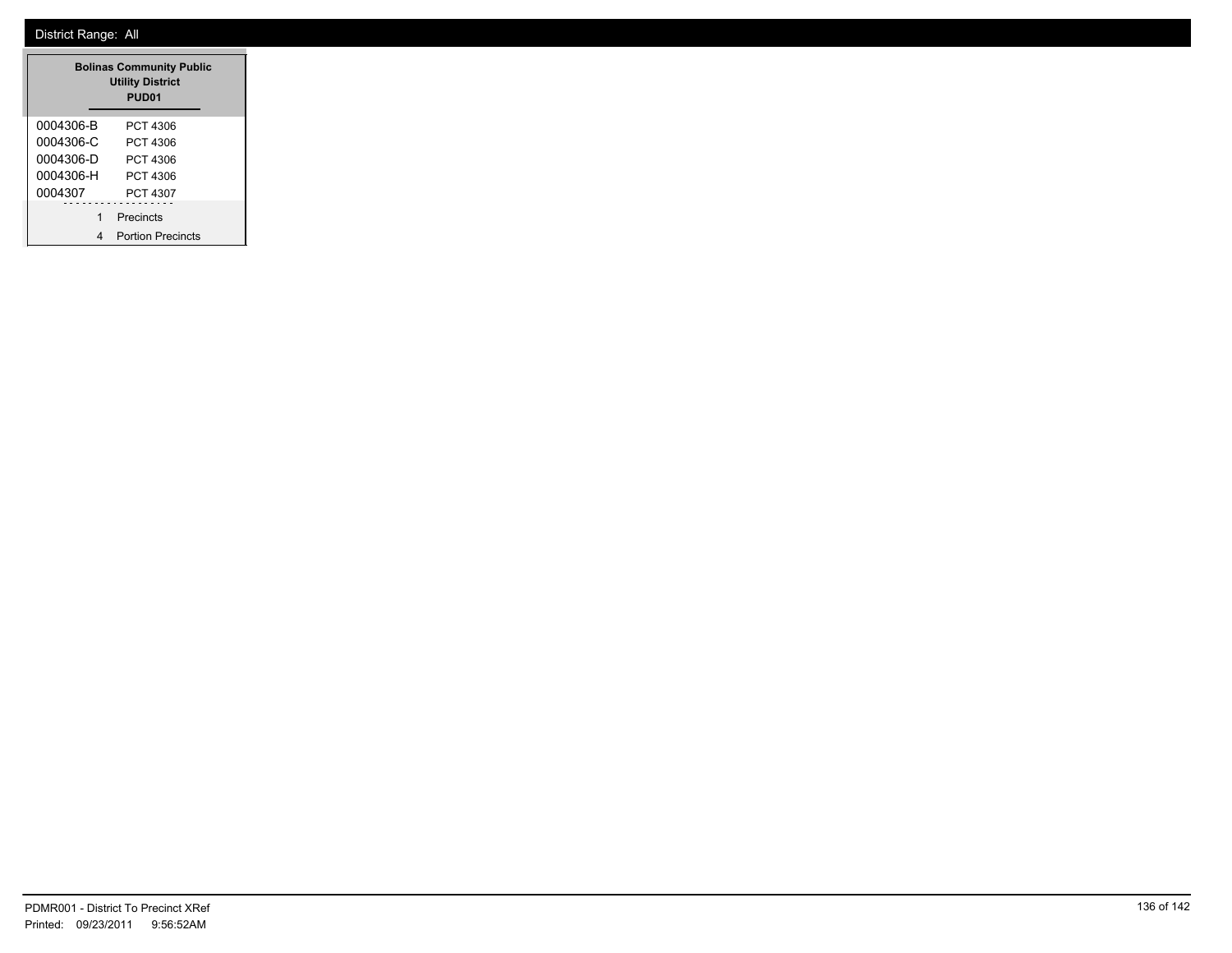|           | <b>Inverness Public Utility</b><br><b>District</b><br>PUD <sub>02</sub> |  |  |
|-----------|-------------------------------------------------------------------------|--|--|
| 0004103-C | PCT 4103                                                                |  |  |
| 0004103-D | PCT 4103                                                                |  |  |
| ŋ         | Precincts                                                               |  |  |
| 2         | <b>Portion Precincts</b>                                                |  |  |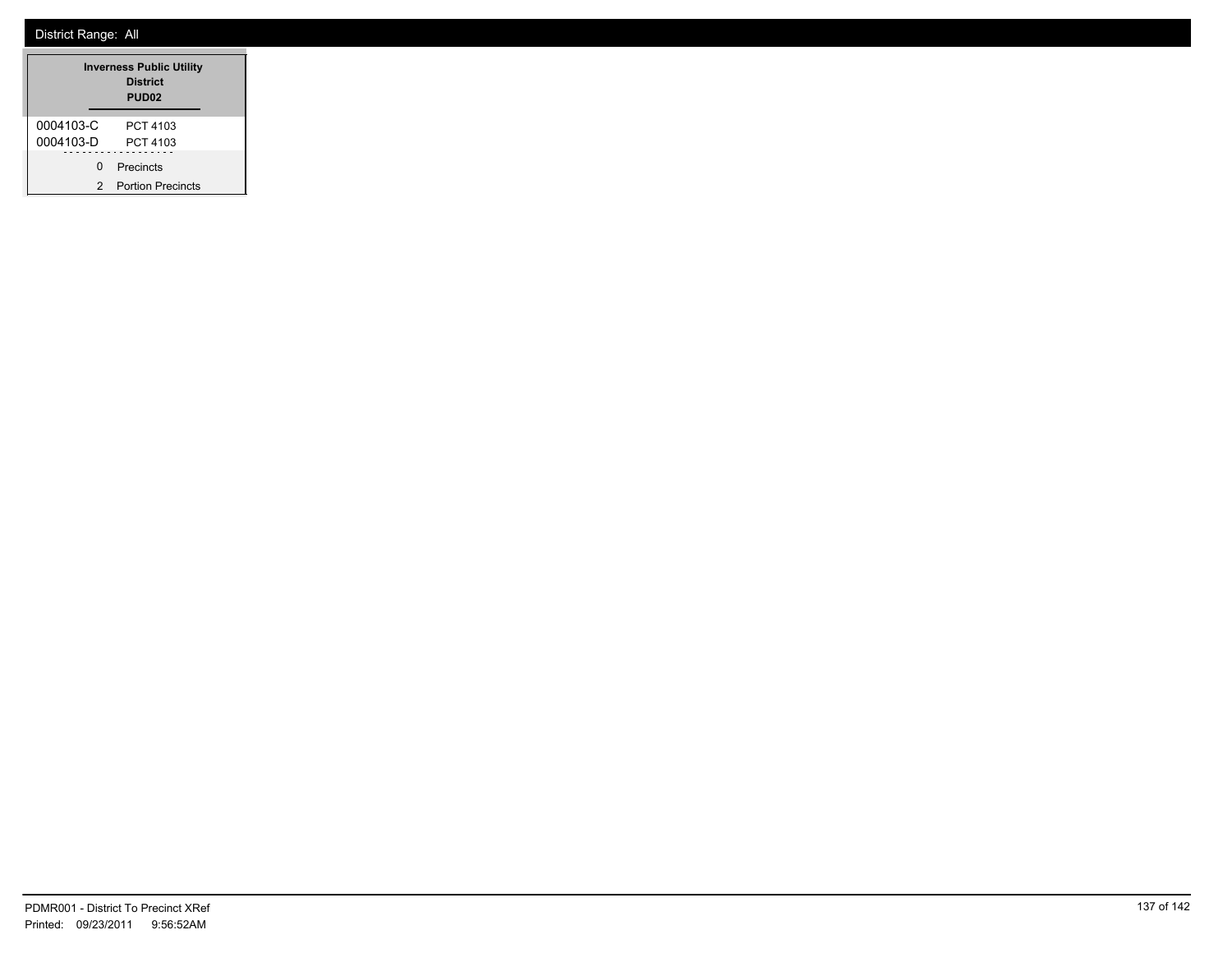| <b>San Quentin Sewer</b><br><b>Maintenance Dist</b><br>SWR01 |                         |  |  |  |  |
|--------------------------------------------------------------|-------------------------|--|--|--|--|
| 0004901-B                                                    | PCT 4901                |  |  |  |  |
| n                                                            | Precinct                |  |  |  |  |
| 1                                                            | <b>Portion Precinct</b> |  |  |  |  |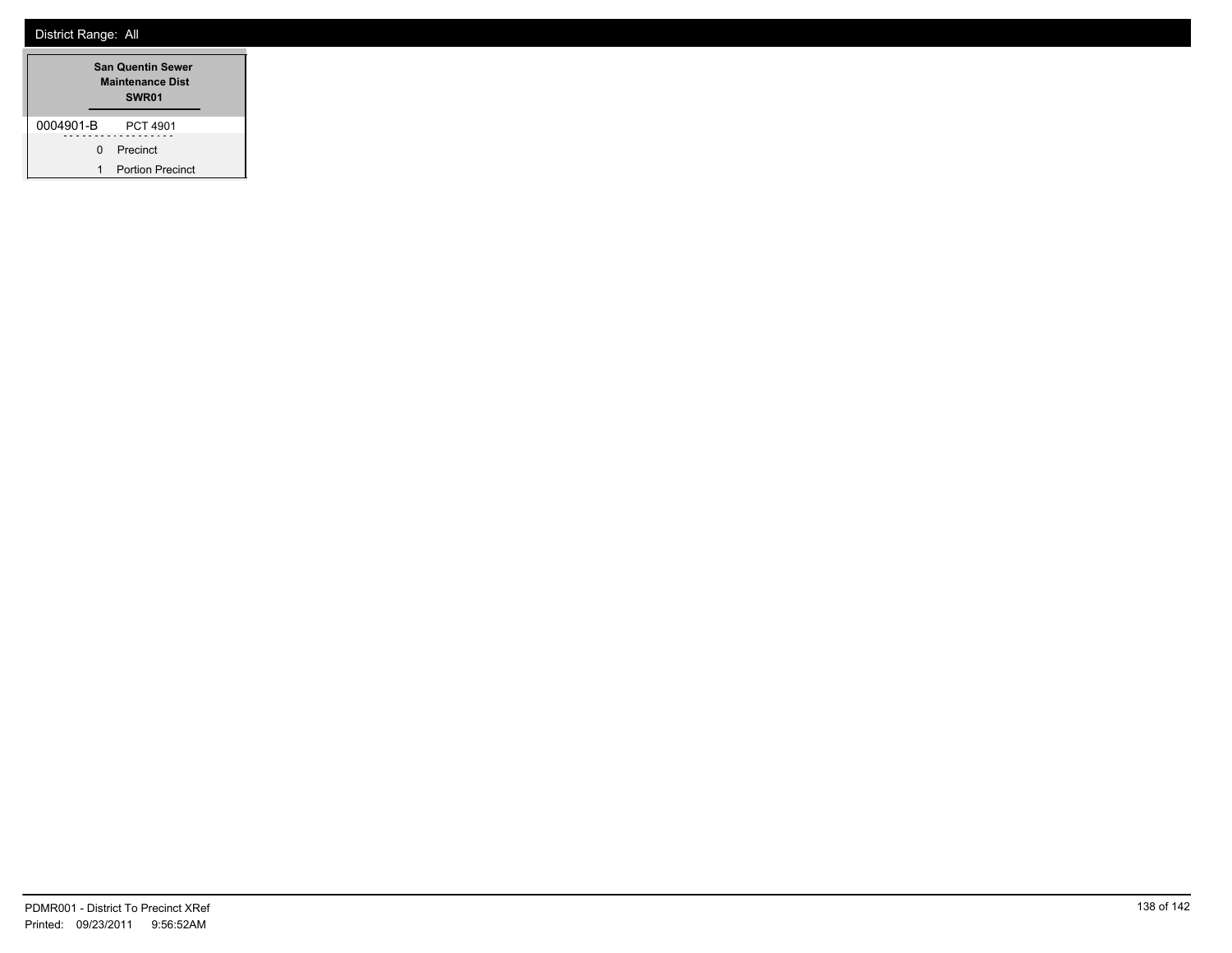| Kay Part No. 2 Sewer<br><b>Maintenance Dist</b><br>SWR <sub>02</sub> |                          |  |  |  |  |
|----------------------------------------------------------------------|--------------------------|--|--|--|--|
| 0003500-B                                                            | PCT 3500                 |  |  |  |  |
| 0003506-B                                                            | PCT 3506                 |  |  |  |  |
| 0003506-C                                                            | PCT 3506                 |  |  |  |  |
| O                                                                    | Precincts                |  |  |  |  |
| 3                                                                    | <b>Portion Precincts</b> |  |  |  |  |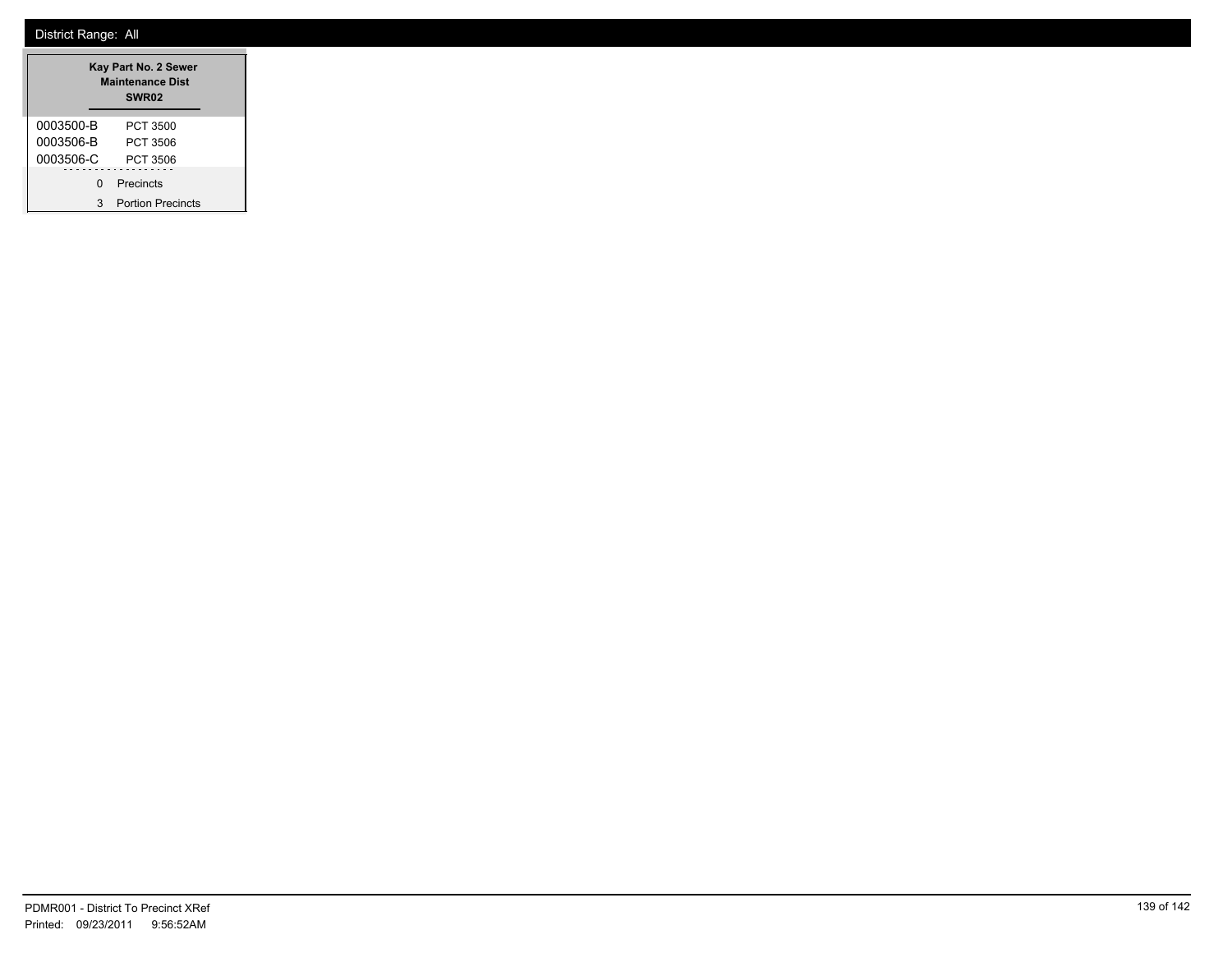| <b>Murray Park Sewer</b><br><b>Maintenance Dist</b><br>SWR <sub>03</sub> |                          |  |  |  |  |
|--------------------------------------------------------------------------|--------------------------|--|--|--|--|
| 0002112-C                                                                | PCT 2112                 |  |  |  |  |
| 0002505-C                                                                | PCT 2505                 |  |  |  |  |
| 0002505-D                                                                | PCT 2505                 |  |  |  |  |
| 0002505-E                                                                | PCT 2505                 |  |  |  |  |
| n                                                                        | Precincts                |  |  |  |  |
|                                                                          | <b>Portion Precincts</b> |  |  |  |  |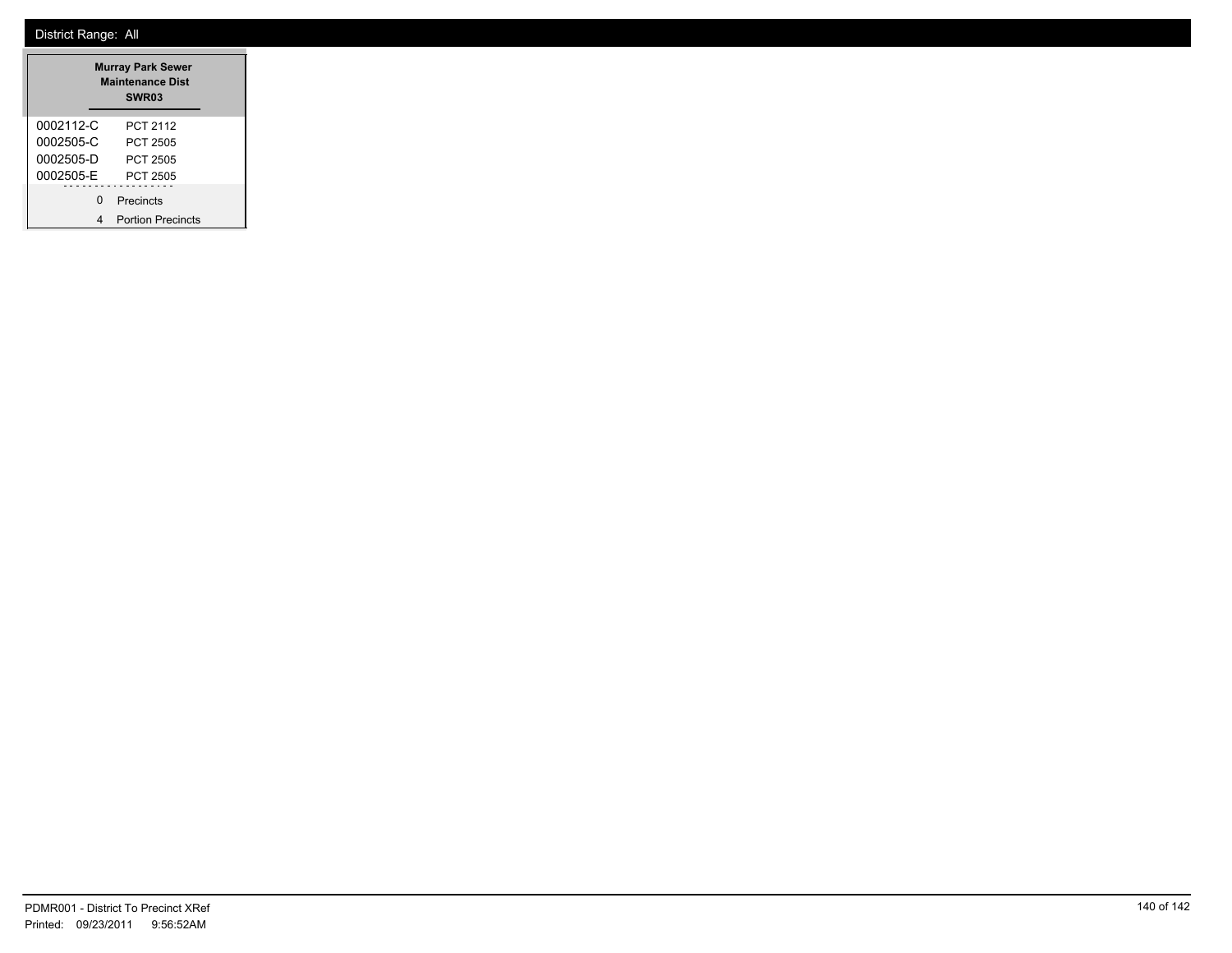|                 | <b>Marin Resource</b><br><b>Conservation District</b><br>RCON01 |
|-----------------|-----------------------------------------------------------------|
| 0003600-F       | PCT 3600                                                        |
| 0004100         | PCT 4100                                                        |
| 0004101-A       | PCT 4101                                                        |
| 0004101-D       | PCT 4101                                                        |
| 0004101-E       | PCT 4101                                                        |
| 0004101-l       | PCT 4101                                                        |
| 0004102         | PCT 4102                                                        |
| 0004103         | PCT 4103                                                        |
| 0004104         | PCT 4104                                                        |
| 0004200-B       | <b>PCT 4200</b>                                                 |
| 0004200-C       | <b>PCT 4200</b>                                                 |
| 0004201         | PCT 4201                                                        |
| 0004301-A       | PCT 4301                                                        |
| 0004301-B       | PCT 4301                                                        |
| 0004301-D       | PCT 4301                                                        |
| 0004301-E       | PCT 4301                                                        |
| 0004301-F       | PCT 4301                                                        |
| 0004305-B       | PCT 4305                                                        |
| 0004305-C       | PCT 4305                                                        |
| 0004305-D       | PCT 4305                                                        |
| 0004305-F       | PCT 4305                                                        |
| 0004306-A       | PCT 4306                                                        |
| 0004306-B       | PCT 4306                                                        |
| 0004306-C       | PCT 4306                                                        |
| 0004306-E       | PCT 4306                                                        |
| 0004306-G       | PCT 4306                                                        |
| 0004307-C       | PCT 4307                                                        |
| 0004400-B       | <b>PCT 4400</b>                                                 |
| 0004401-B       | PCT 4401                                                        |
| 0004402-A       | PCT 4402                                                        |
| 0004402-C       | <b>PCT 4402</b>                                                 |
| 0004402-E       | PCT 4402                                                        |
| 0004403-B       | PCT 4403                                                        |
| 0005303-B       | PCT 5303                                                        |
| 0005303-C       | PCT 5303                                                        |
| 5               | Precincts                                                       |
| 30 <sup>2</sup> | <b>Portion Precincts</b>                                        |